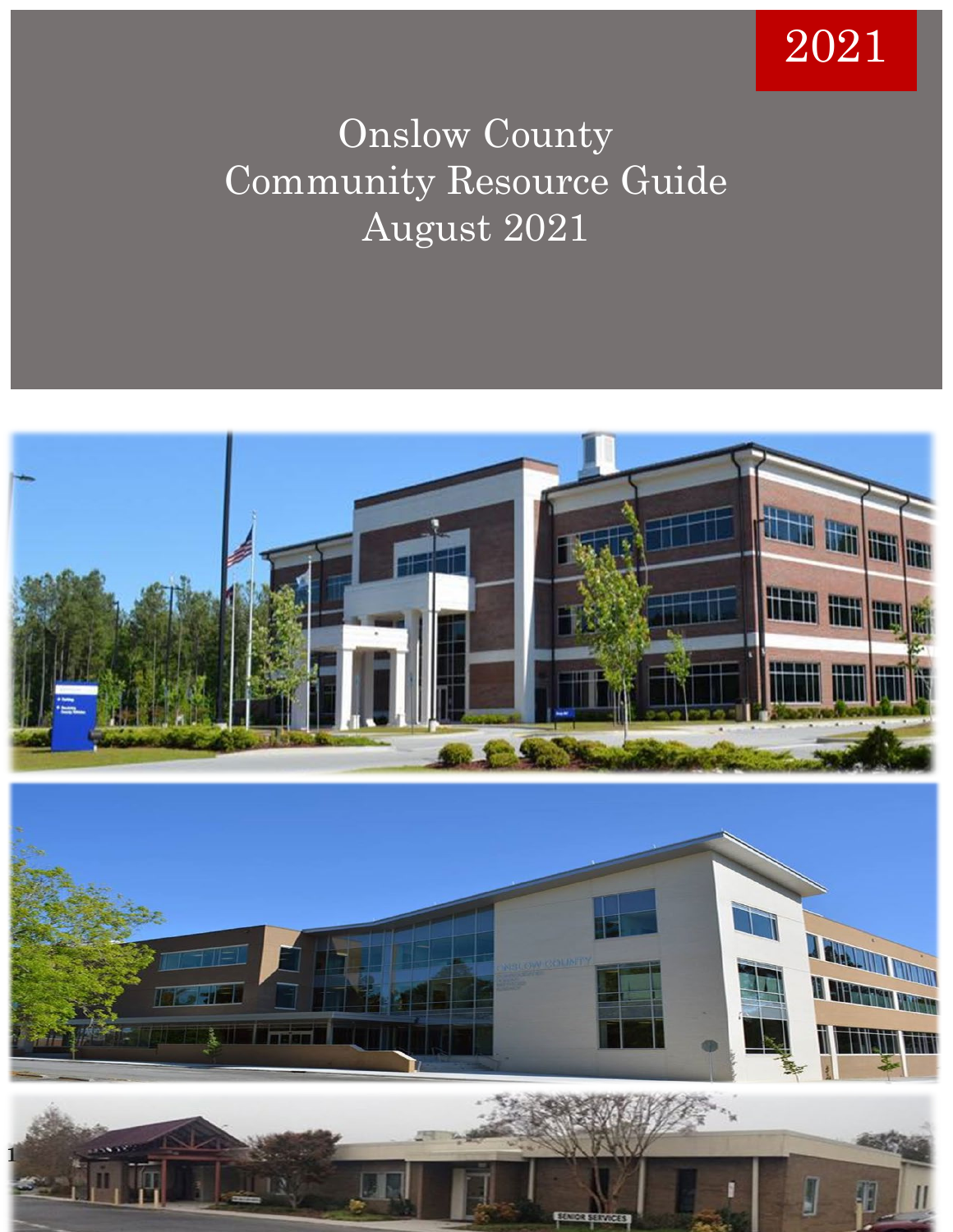*This guide serves as a directory for information on community health resources in Onslow County. As the county continues to grow and change, so will this guide. Please help us keep this information up to date by sending information about community resources to:*

Victoria Reyes

Community Relations Officer

Onslow County Health Department

[Victoria\\_Reyes@onslowcountync.gov](mailto:Victoria_Reyes@onslowcountync.gov)

(910)-989-3966

*This guide will be reviewed and updated annually.*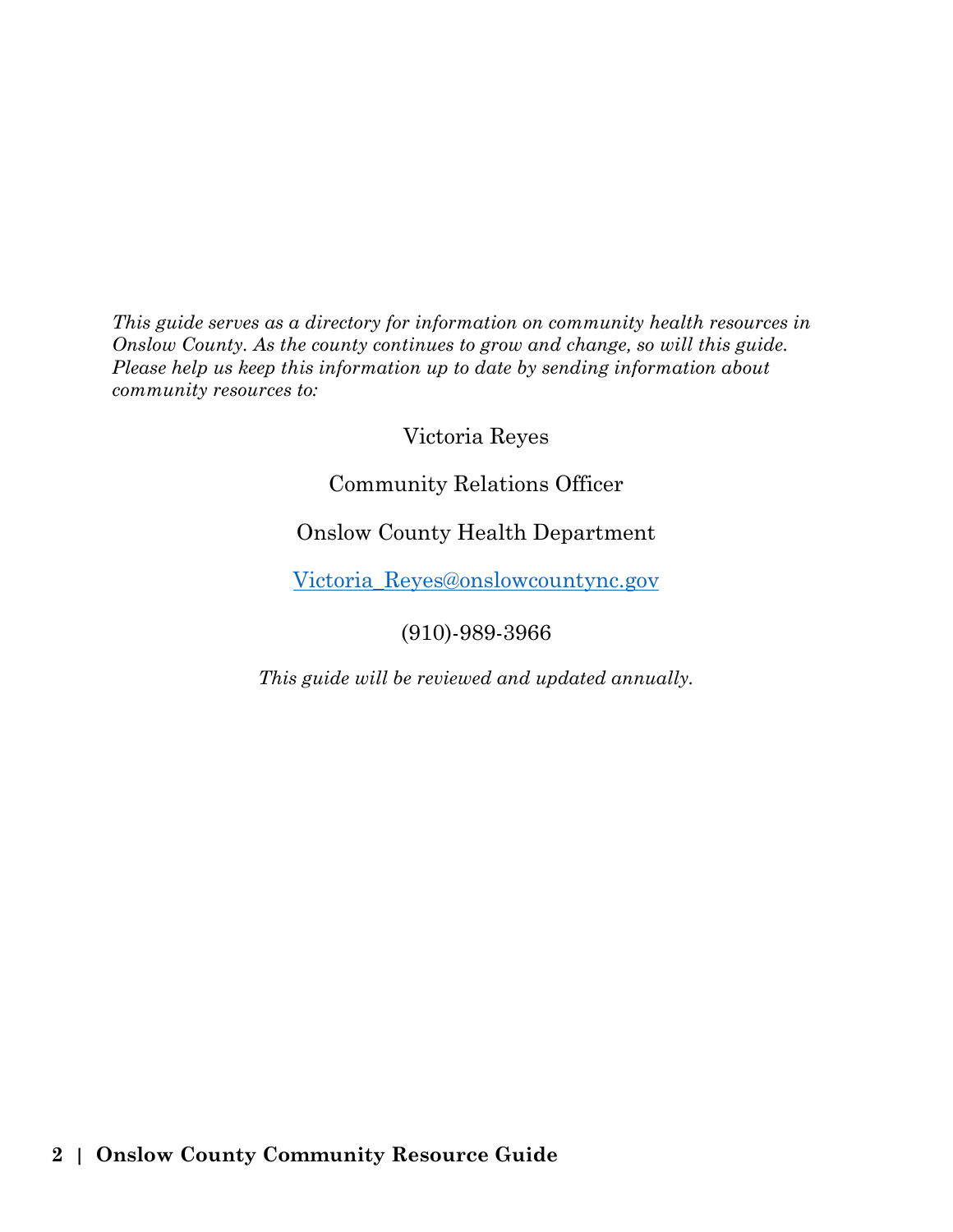## **Table of Contents**

#### **CHILD SERVICES** 16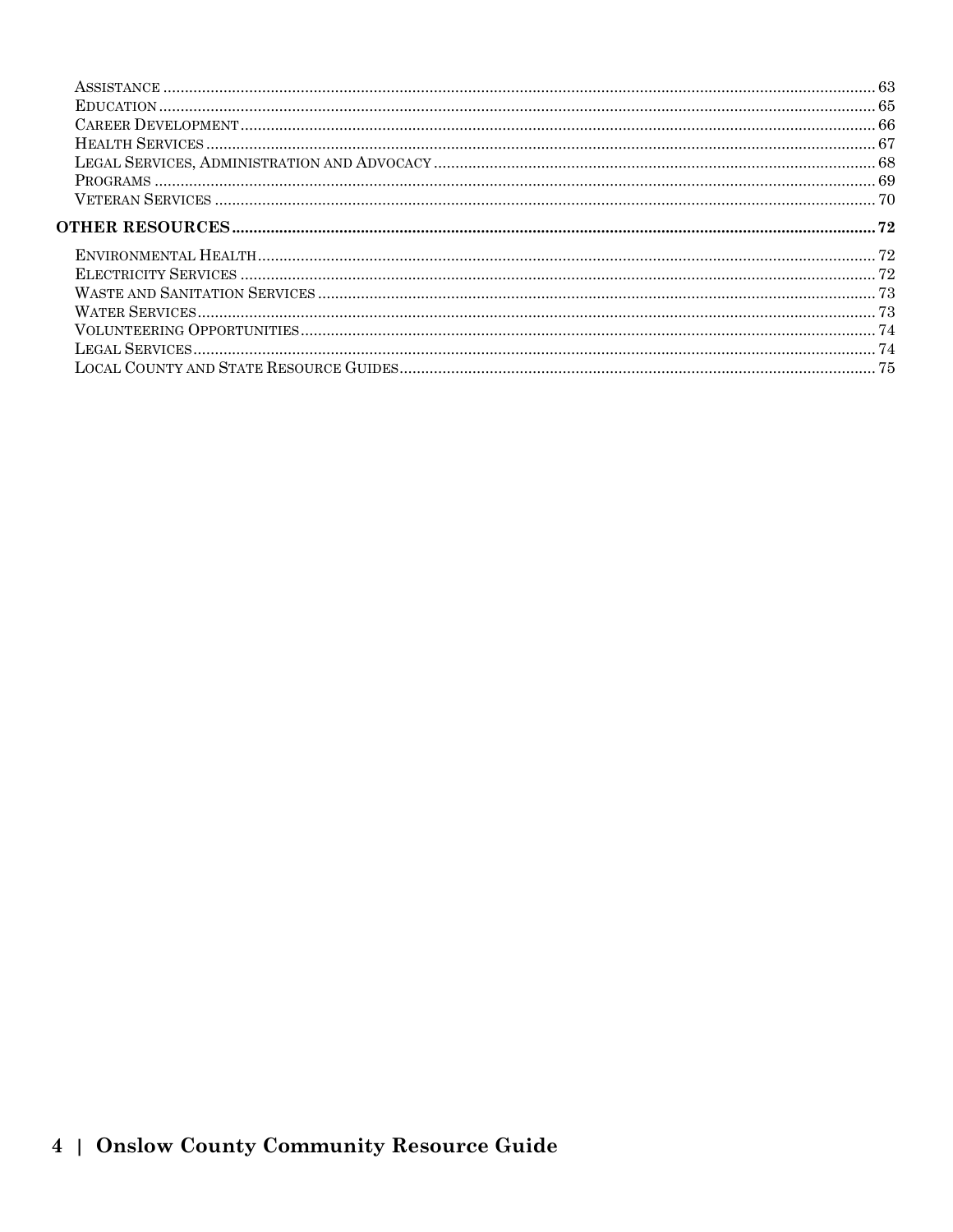# COMMUNITY RESOURCE GUIDE

## <span id="page-4-0"></span>Adult Services

#### <span id="page-4-1"></span>Clothing Resources/Thrift Stores

| <b>Agency Name:</b><br>Address:<br>Phone:<br>Hours:<br>Website:<br>Service(s) offered: | Bella and Jules Home Décor and More<br>2080 Wilmington Hwy, Jacksonville, NC 28540<br>$(910) 546 - 5024$<br>$10:00$ AM $- 6:00$ PM<br>https://bella-and-jules-home-decor-and-more.business.site/#details<br>Thrift store |
|----------------------------------------------------------------------------------------|--------------------------------------------------------------------------------------------------------------------------------------------------------------------------------------------------------------------------|
| <b>Agency Name:</b>                                                                    | <b>Finders Keepers</b>                                                                                                                                                                                                   |
| Address:                                                                               | 1241 Hargett St Jacksonville, NC 28540                                                                                                                                                                                   |
| Phone:                                                                                 | $(910)$ 346-1611                                                                                                                                                                                                         |
| Hours:                                                                                 | $10:00$ AM $-$ 4:00 PM                                                                                                                                                                                                   |
| Website:                                                                               | https://www.onslowwc.org/finders-keepers-thrift-store                                                                                                                                                                    |
| Service(s) offered:                                                                    | Thrift store, clothing sponsored by Onslow Women's Center                                                                                                                                                                |
| <b>Agency Name:</b>                                                                    | <b>Goodwill Stores</b>                                                                                                                                                                                                   |
| Address:                                                                               | 1113 Western Blvd Jacksonville, NC 28546                                                                                                                                                                                 |
| Phone:                                                                                 | $(910)$ 455-2025                                                                                                                                                                                                         |
| Hours:                                                                                 | Monday – Friday $9:00 AM - 8:30 PM$ , Saturday $9:00 AM - 6:00 PM$ , Sunday<br>$12:00 \text{ PM} - 6:00 \text{ PM}$                                                                                                      |
| Website:                                                                               | https://www.goodwillnwnc.org/about-donating/                                                                                                                                                                             |
| Service(s) offered:                                                                    | Thrift store, clothing                                                                                                                                                                                                   |
| <b>Agency Name:</b>                                                                    | <b>Hem of His Garment</b>                                                                                                                                                                                                |
| <b>Address:</b>                                                                        | 724 W Corbett Ave, Swansboro, NC 28584                                                                                                                                                                                   |
| Phone:                                                                                 | $(910)$ 326-1811                                                                                                                                                                                                         |
| Hours:                                                                                 | $9:00 AM - 3:45 PM$                                                                                                                                                                                                      |
| Website:                                                                               | https://www.facebook.com/HemOfHisGarmentThriftStore/                                                                                                                                                                     |
| Service(s) offered:                                                                    | Thrift store, clothing                                                                                                                                                                                                   |
| <b>Agency Name:</b>                                                                    | <b>Infant of Prague</b>                                                                                                                                                                                                  |
| Address:                                                                               | 214 Marine Blvd Jacksonville, NC 28540                                                                                                                                                                                   |
| Phone:                                                                                 | $(910)$ 347-4196                                                                                                                                                                                                         |
| Website:                                                                               | https://www.iopnc.org                                                                                                                                                                                                    |
| Service(s) offered:                                                                    | Food pantry                                                                                                                                                                                                              |
| <b>Agency Name:</b><br>Address:                                                        | Mama J's Helping Hand<br>2205 HWY 172 Sneads Ferry, NC 28460                                                                                                                                                             |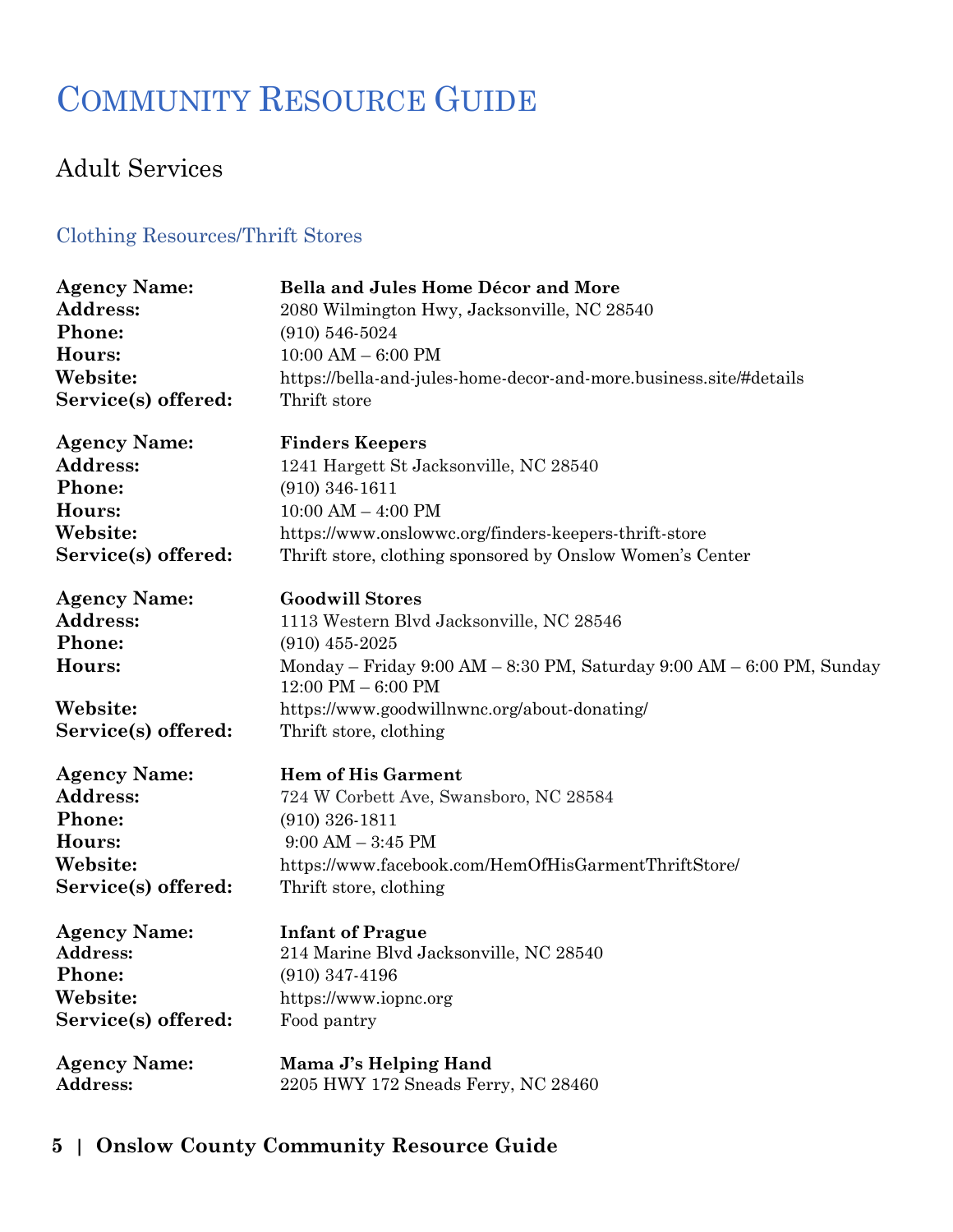| Phone:                     | $(910)$ 327-1302                                                      |
|----------------------------|-----------------------------------------------------------------------|
| Hours:                     | Monday, Tuesday, Thursday, Saturday 10:00 AM - 2:00 PM                |
| Website:                   | http://getconnected.volunteeronslow.org/agency/detail/?agency_id=7577 |
| Service(s) offered:        | Community resource, clothing, feeding families                        |
| <b>Agency Name:</b>        | <b>Philippians Place</b>                                              |
| Address:                   | 910 Henderson Dr. Jacksonville, NC 28540                              |
| Phone:                     | $(910)$ 378-7908                                                      |
| Hours:                     | $10:00$ AM $-3:00$ PM                                                 |
| Website:                   | https://www.philippiansplace.org                                      |
| Service(s) offered:        | Thrift store                                                          |
| <b>Agency Name:</b>        | <b>Richlands Community Outreach</b>                                   |
| Address:                   | 9103 Richlands Hwy Richlands, NC 28574                                |
| Phone:                     | $(910)$ 324-6586                                                      |
| Hours:                     | $9:00$ AM $- 1:00$ PM                                                 |
| Website:                   | https://www.facebook.com/richlandsoutreachministry/?ref=page_internal |
| Service(s) offered:        | Food, clothing, outreach                                              |
| <b>Agency Name:</b>        | <b>Richlands United Methodist Church Thrift Store</b>                 |
| Address:                   | 101 E Hargrett St Richlands, NC 28574                                 |
| Phone:                     | $(910)$ 324-3736                                                      |
| Hours:                     | Tuesday, Thursday, Friday 9:00 AM - 12:00 PM                          |
| Website:                   | http://richlandsumc.org/                                              |
| Service(s) offered:        | Clothing                                                              |
| <b>Agency Name:</b>        | <b>Salvation Army Triangle Family Thrift Store</b>                    |
| Address:                   | 204 Wilmington Hwy Jacksonville, NC 28546                             |
| Phone:                     | $(910)$ 378-7188                                                      |
| Hours:                     | $10:00$ AM $-$ 6:00 PM                                                |
| Website:                   | https://www.salvationarmycarolinas.org                                |
| Service(s) offered:        | Thrift store, clothing                                                |
| <b>Agency Name:</b>        | <b>Stellar Consignment</b>                                            |
| Address:                   | 1217 Hargett St, (910) 219-1206 Jacksonville, NC 28540                |
| Phone:                     | $(910)$ 219-1206                                                      |
| Hours:                     | $10:00$ AM $-6:00$ PM                                                 |
| Website:                   | https://www.facebook.com/stellarconsignmentnc                         |
| Service(s) offered:        | Thrift store                                                          |
| <b>Disability Services</b> |                                                                       |
|                            |                                                                       |

<span id="page-5-0"></span>

| <b>Agency Name:</b> | <b>Adult and Family Services: Department of Social Services</b> |
|---------------------|-----------------------------------------------------------------|
| <b>Address:</b>     | 612 College St. Jacksonville, NC 28540                          |
| <b>Phone:</b>       | $(910)$ 989-0230                                                |
| Hours:              | $8:00 AM - 5:00 PM$                                             |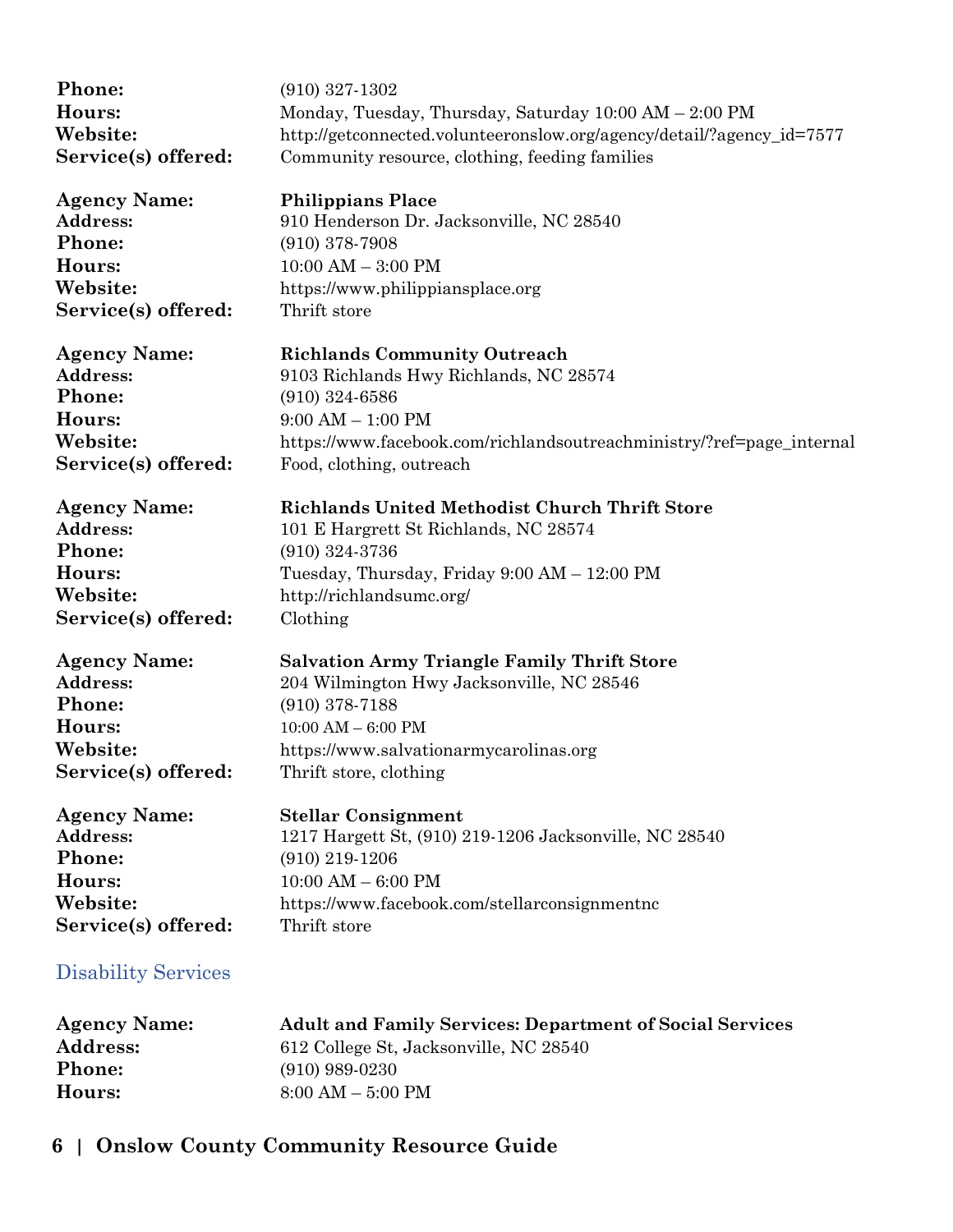| Website:<br>Service(s) offered:                                                        | https://www.onslowcountync.gov/155/Social-Services<br>Adult protection series, risk case management, guardianship, home<br>placement                                                                                    |
|----------------------------------------------------------------------------------------|-------------------------------------------------------------------------------------------------------------------------------------------------------------------------------------------------------------------------|
| <b>Agency Name:</b>                                                                    | <b>Adult Protective Services: Department of Social Services</b>                                                                                                                                                         |
| Address:                                                                               | 612 College St, Jacksonville, NC 28540                                                                                                                                                                                  |
| Phone:                                                                                 | $(910)$ 989-0230                                                                                                                                                                                                        |
| Hours:                                                                                 | $8:00$ AM $-$ 5:00 PM                                                                                                                                                                                                   |
| Website:                                                                               | https://www.onslowcountync.gov/155/Social-Services                                                                                                                                                                      |
| Service(s) offered:                                                                    | Evaluates abuse, neglect, and exploitation of incapacitated adults                                                                                                                                                      |
| <b>Agency Name:</b>                                                                    | Cape Fear Group Homes Inc.                                                                                                                                                                                              |
| Address:                                                                               | 1504 N Kerr Ave, Wilmington, NC 28405                                                                                                                                                                                   |
| Phone:                                                                                 | $(910)$ 251-2555                                                                                                                                                                                                        |
| Hours:                                                                                 | $8:00 AM - 4:30 PM$                                                                                                                                                                                                     |
| Website:                                                                               | https://capefeargh.org/                                                                                                                                                                                                 |
| Service(s) offered:                                                                    | Supports employment, offers group homes                                                                                                                                                                                 |
| <b>Agency Name:</b><br>Address:<br>Phone:<br>Hours:<br>Website:<br>Service(s) offered: | Carobell<br>198 Cinnamon Dr, Hubert, NC 28539<br>$(910)$ 326-7600<br>$8:00 AM - 4:30 PM$<br>www.carobell.org<br>Special needs, continuing education, summer camp, Residential<br>services, adult day vocational program |
| <b>Agency Name:</b>                                                                    | <b>Carolina Rivers Nursing and Rehabilitation Center</b>                                                                                                                                                                |
| Address:                                                                               | 1839 Onslow Dr Ext, Jacksonville, NC 28540                                                                                                                                                                              |
| Phone:                                                                                 | $(910)$ 455-3610                                                                                                                                                                                                        |
| Hours:                                                                                 | $7:30$ AM $-5:00$ PM                                                                                                                                                                                                    |
| Website:                                                                               | www.carolinariverscare.com                                                                                                                                                                                              |
| Service(s) offered:                                                                    | Clinical rehab, therapy                                                                                                                                                                                                 |
| <b>Agency Name:</b>                                                                    | <b>Coastal Enterprises of Jacksonville, Inc.</b>                                                                                                                                                                        |
| <b>Address:</b>                                                                        | 224 White St, Jacksonville, NC 28546                                                                                                                                                                                    |
| Phone:                                                                                 | $(910)$ 455-2131                                                                                                                                                                                                        |
| Hours:                                                                                 | $8:00 AM - 3:30 PM$                                                                                                                                                                                                     |
| Website:                                                                               | www.coastalenterprisesinc.org                                                                                                                                                                                           |
| Service(s) offered:                                                                    | Rehabilitation job training                                                                                                                                                                                             |
| <b>Agency Name:</b>                                                                    | <b>Disabled American Veterans</b>                                                                                                                                                                                       |
| <b>Address:</b>                                                                        | 300 Sherwood Rd, Jacksonville, NC 28540                                                                                                                                                                                 |
| Phone:                                                                                 | $(910)$ 455-3303                                                                                                                                                                                                        |
| Hours:                                                                                 | Meetings held 6:00 PM on last Monday of each month                                                                                                                                                                      |
| Website:                                                                               | https://davnc16.com/                                                                                                                                                                                                    |
| Service(s) offered:                                                                    | Assistance to veterans, outreach, representing disabled veterans                                                                                                                                                        |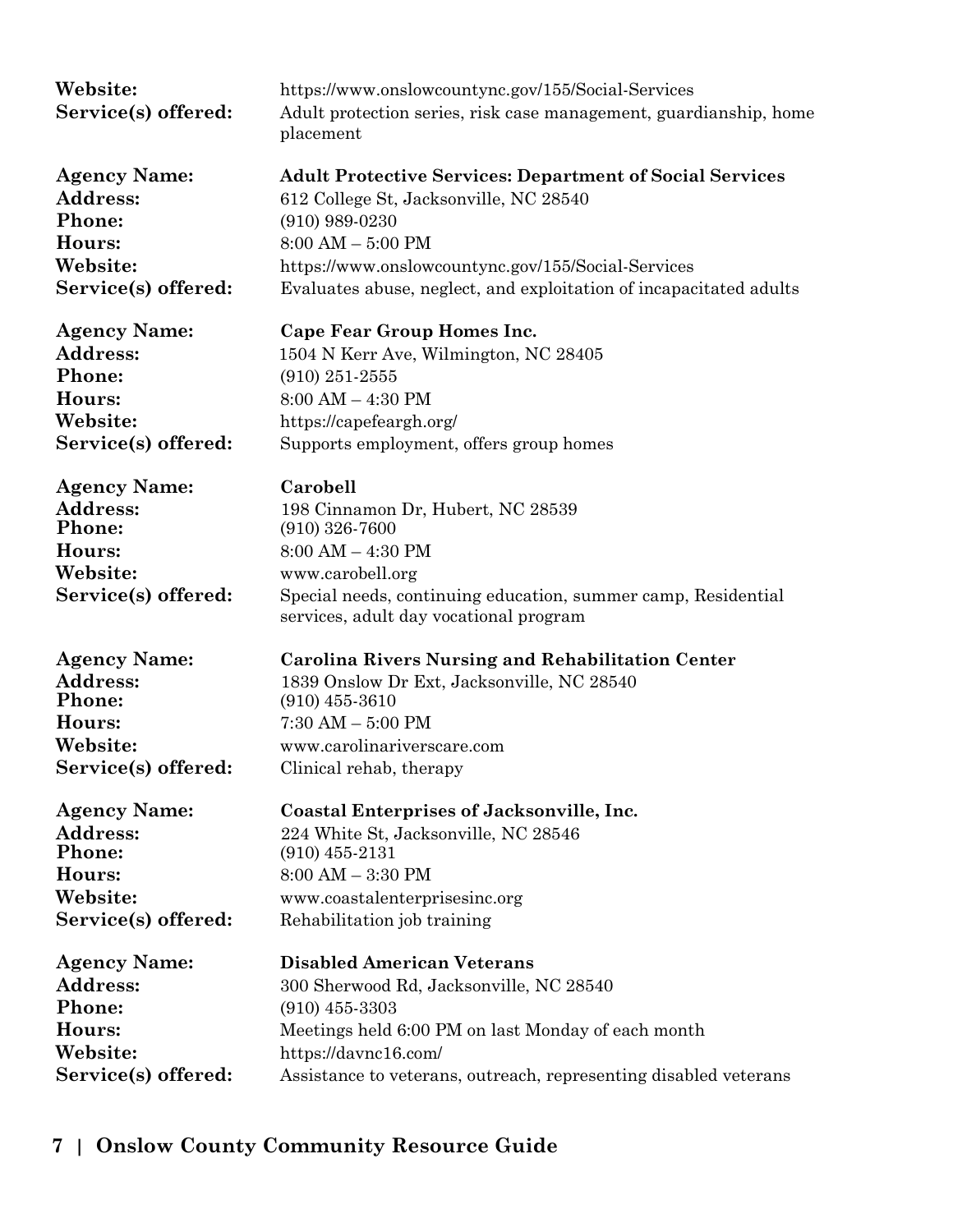| <b>Agency Name:</b> | <b>May Institute</b>                                                       |
|---------------------|----------------------------------------------------------------------------|
| Address:            | 200 Doctors Drive, Suite J Jacksonville, NC 28546                          |
| Phone:              | $(910)$ 333-0814                                                           |
| Hours:              | $8:00$ AM $-$ 5:00 PM                                                      |
| Website:            | https://www.mayinstitute.org                                               |
| Service(s) offered: | Education, rehabilitation, autism and brain injuries                       |
|                     |                                                                            |
| <b>Agency Name:</b> | <b>MSAA Jacksonville Apartments</b>                                        |
| Address:            | 1711 Hargett St, #4, Jacksonville, NC 28540                                |
| Phone:              | $(910)$ 938-3632                                                           |
| Hours:              | N/A                                                                        |
| Website:            | https://www.publichousing.com/ details/msaa_jacksonville_apartments        |
| Service(s) offered: | Special needs, low-income housing                                          |
|                     |                                                                            |
| <b>Agency Name:</b> | <b>North Carolina Assistive Technology Program</b>                         |
| Address:            | 3340 Jaeckle Dr, Wilmington, NC 28403                                      |
| Phone:              | $(910)$ 746-6843                                                           |
| Hours:              | $8:00$ AM $-5:00$ PM                                                       |
| Website:            | https://www.ncdhhs.gov/divisions/vocational-rehabilitation-services/north- |
|                     | carolina-assistive-technology-program                                      |
| Service(s) offered: | Assistive technology, short term device loans                              |
| <b>Agency Name:</b> | <b>Onslow County Department of Social Services</b>                         |
| Address:            | 612 College St, Jacksonville, NC 28540                                     |
| Phone:              | $(910)$ 989-0230                                                           |
| Hours:              | $8:00$ AM $-5:00$ PM                                                       |
| Website:            | https://www.onslowcountync.gov/155/Social-Services                         |
| Service(s) offered: | Social work for the blind, Medicaid, health services                       |
|                     |                                                                            |
| <b>Agency Name:</b> | <b>Premier Nursing and Rehab</b>                                           |
| Address:            | 225 White St Jacksonville, NC 28546                                        |
| Phone:              | $(910)$ 353-7222                                                           |
| Hours:              | $8:00 AM - 5:00 PM$                                                        |
| Website:            | http://www.premiernursingcenter.com                                        |
| Service(s) offered: | Skilled nursing, rehab and rehab therapy, SPARK                            |
| <b>Agency Name:</b> | Trillium                                                                   |
| Address:            | 1708 E Arlington Blvd, Greenville, NC 27858                                |
| Phone:              | $(866)$ 998-2597                                                           |
| Hours:              | $8:30$ AM $-5:00$ PM                                                       |
| Website:            | https://www.trilliumhealthresources.org                                    |
| Service(s) offered: | Mental health, substance abuse, provides resources                         |
|                     |                                                                            |
| <b>Agency Name:</b> | <b>Vocational Rehab</b>                                                    |
| Address:            | 39B Office Park Drive Jacksonville, NC 28546                               |
| Phone:              | $(910)$ 467-0720                                                           |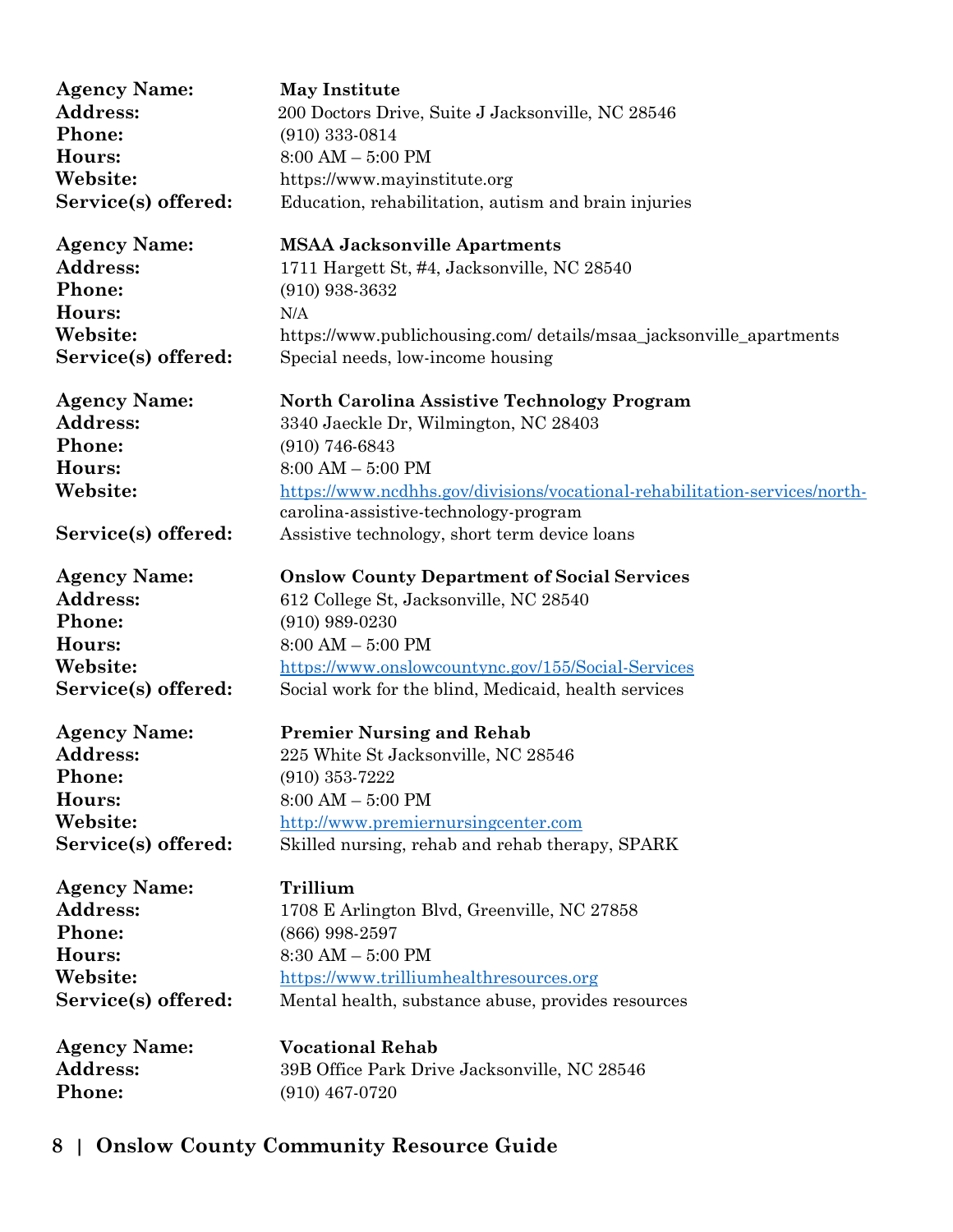| Hours:              |                                                                |
|---------------------|----------------------------------------------------------------|
| Website:            | https://www.ncdhhs.gov/divisions/dyrs                          |
| Service(s) offered: | Provides employment, independent living, assistive technology, |
|                     | disability determination                                       |

#### <span id="page-8-0"></span>Domestic Violence Services

| <b>Agency Name:</b> | <b>Abundant Life Baptist Church</b>                                                 |
|---------------------|-------------------------------------------------------------------------------------|
| Address:            | 1518 Gum Branch Rd, Jacksonville, NC 28540                                          |
| Phone:              | $(910)$ 346-2356                                                                    |
| Hours:              | Tuesday - Friday 9:00 AM - 3:30 PM                                                  |
| Website:            | http://albc.org                                                                     |
| Service(s) offered: | Shelter                                                                             |
| <b>Agency Name:</b> | American Red Cross, Onslow County Chapter                                           |
| Address:            | 12 Ruth St Jacksonville, NC 28540                                                   |
| Phone:              | $(910)$ 347-3581                                                                    |
| Hours:              | $8:30 AM - 5:00 PM$                                                                 |
| Website:            | https://www.redcross.org                                                            |
| Service(s) offered: | Shelter, clothing                                                                   |
| <b>Agency Name:</b> | <b>Coastal Women's Shelter</b>                                                      |
| Address:            | 1333 S. Glenburnie Rd, New Bern, NC 28561                                           |
| Phone:              | $(252)$ 638-4509                                                                    |
| Hours:              | $8:00 AM - 5:00 PM$                                                                 |
| Website:            | https://www.domesticshelters.org/help/nc/new-bern/28561/coastal-women-s-<br>shelter |
| Service(s) offered: | Emergency shelter                                                                   |
| <b>Agency Name:</b> | <b>Integrated Family Services Mobile Crisis Unit</b>                                |
| <b>Address:</b>     | 3383 Henderson Dr, Jacksonville, NC 28546                                           |
| Phone:              | $(910)$ 353-5118                                                                    |
| Hours:              | N/A                                                                                 |
| Website:            | http://www.integratedfamilyservices.net/services/mobile-crisis-management/          |
| Service(s) offered: | Crisis unit                                                                         |
| <b>Agency Name:</b> | <b>North Carolina Coalition Against Domestic Violence</b>                           |
| <b>Address:</b>     | 3710 University Dr, #140, Durham, NC 27707                                          |
| Phone:              | $(919)$ 956-9124                                                                    |
| Hours:              | N/A                                                                                 |
| Website:            | https://nccadv.org/get-help                                                         |
| Service(s) offered: | 24-hour crisis hotline, emergency shelter, support groups and counseling            |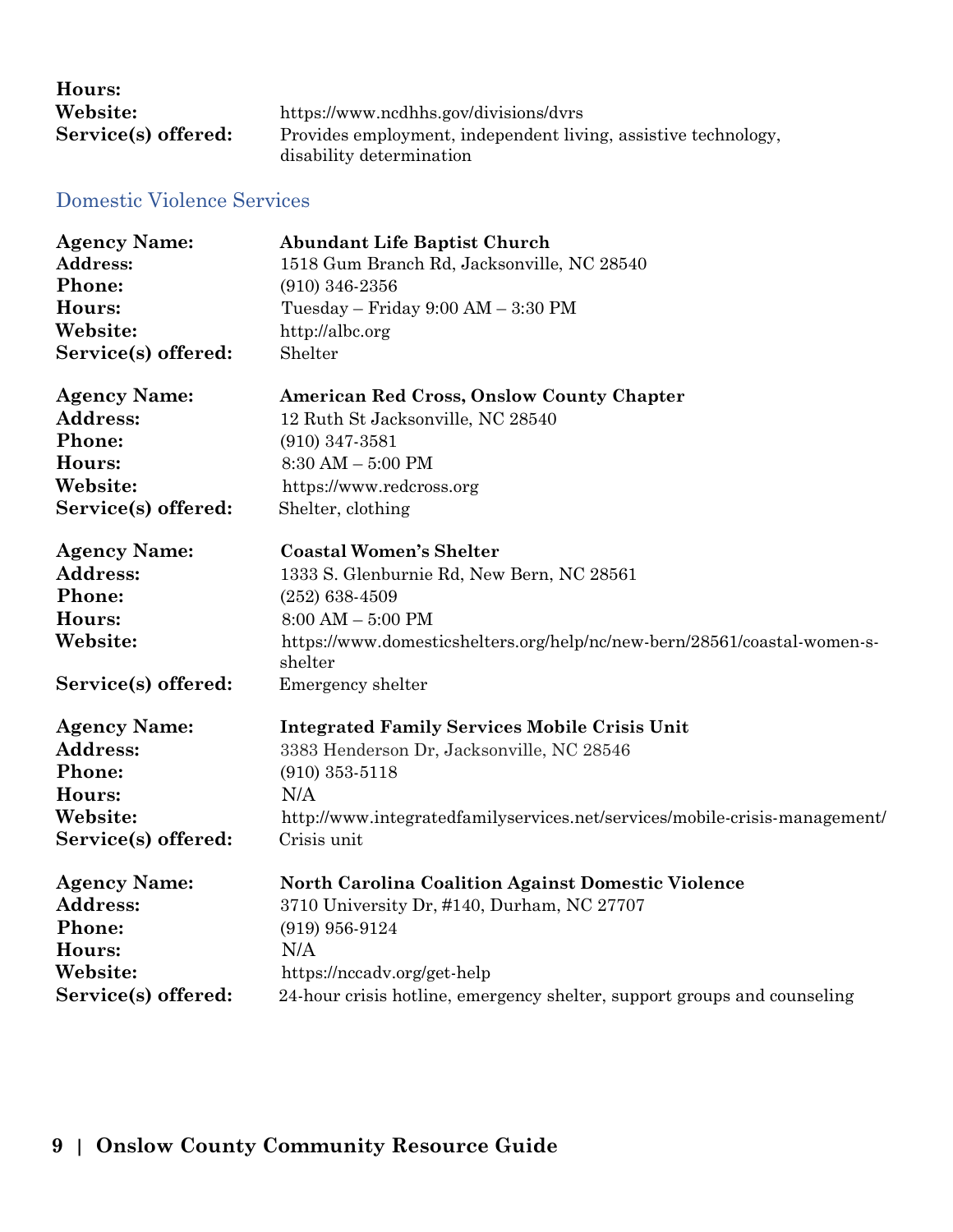| <b>Agency Name:</b> | <b>Onslow County Department of Social Services</b>                                                                                                                                       |
|---------------------|------------------------------------------------------------------------------------------------------------------------------------------------------------------------------------------|
| <b>Address:</b>     | 612 College St, Jacksonville, NC 28540                                                                                                                                                   |
| Phone:              | $(910)$ 989-0230                                                                                                                                                                         |
| Hours:              | $8:00 AM - 5:00 PM$                                                                                                                                                                      |
| Website:            | https://www.onslowcountync.gov/155/Social-Services                                                                                                                                       |
| Service(s) offered: | Domestic violence assistance                                                                                                                                                             |
| <b>Agency Name:</b> | <b>Onslow Women's Center</b>                                                                                                                                                             |
| <b>Address:</b>     | 226 New Bridge St, Jacksonville, NC 28540                                                                                                                                                |
| Phone:              | $(910)$ 238-2941                                                                                                                                                                         |
| Hours:              | $8:00 AM - 5:00 PM$                                                                                                                                                                      |
| Website:            | https://www.onslowwc.org/                                                                                                                                                                |
| Service(s) offered: | Case management, hospital advocacy, 24- hour crisis hotline, emergency<br>shelter, court advocacy, sexual assault and Hispanic outreach advocate,<br>education and volunteer coordinator |
| <b>Agency Name:</b> | <b>PEERS Family Development Center</b>                                                                                                                                                   |
| Address:            | 151 Chaney Ave Jacksonville NC 28540                                                                                                                                                     |

| 11.                 | TOT OHAILEY TWE GACKSONVINE IN 20040          |
|---------------------|-----------------------------------------------|
| Phone:              | $(910)$ 333-9725                              |
| <b>Hours:</b>       | $8:00 AM - 5:00 PM$                           |
| <b>Website:</b>     | https://www.peersfamilydevelopmentcenter.com/ |
| Service(s) offered: | Domestic violence assistance                  |

#### <span id="page-9-0"></span>Educational Resources

| <b>Agency Name:</b> | <b>Caring For Life</b>                                 |
|---------------------|--------------------------------------------------------|
| <b>Address:</b>     | 618A Court St Jacksonville, NC 28540                   |
| Phone:              | $(910)$ 989-2273                                       |
| Hours:              | $8:30$ AM $-$ 4:00 PM                                  |
| Website:            | http://www.caringforlifenurseaide.com                  |
| Service(s) offered: | Health care education                                  |
| <b>Agency Name:</b> | <b>Coastal Carolina Community College</b>              |
| Address:            | 444 Western Blvd Jacksonville, NC 28546                |
| Phone:              | $(910)$ 455-1221                                       |
| Hours:              | $7:00 AM - 5:00 PM$                                    |
| Website:            | www.coastalcarolina.edu                                |
| Service(s) offered: | ESL class, adult basic education, continuing education |
| <b>Agency Name:</b> | <b>Council for the Arts</b>                            |
| Address:            | 826 New Bridge St, Jacksonville, NC 28540              |
| Phone:              | $(910)$ 455-9840                                       |
| Hours:              | $10:00$ AM $-5:00$ PM                                  |
| Website:            | https://jaxarts.com/contact/                           |
| Service(s) offered: | School programs, studio sessions, art education        |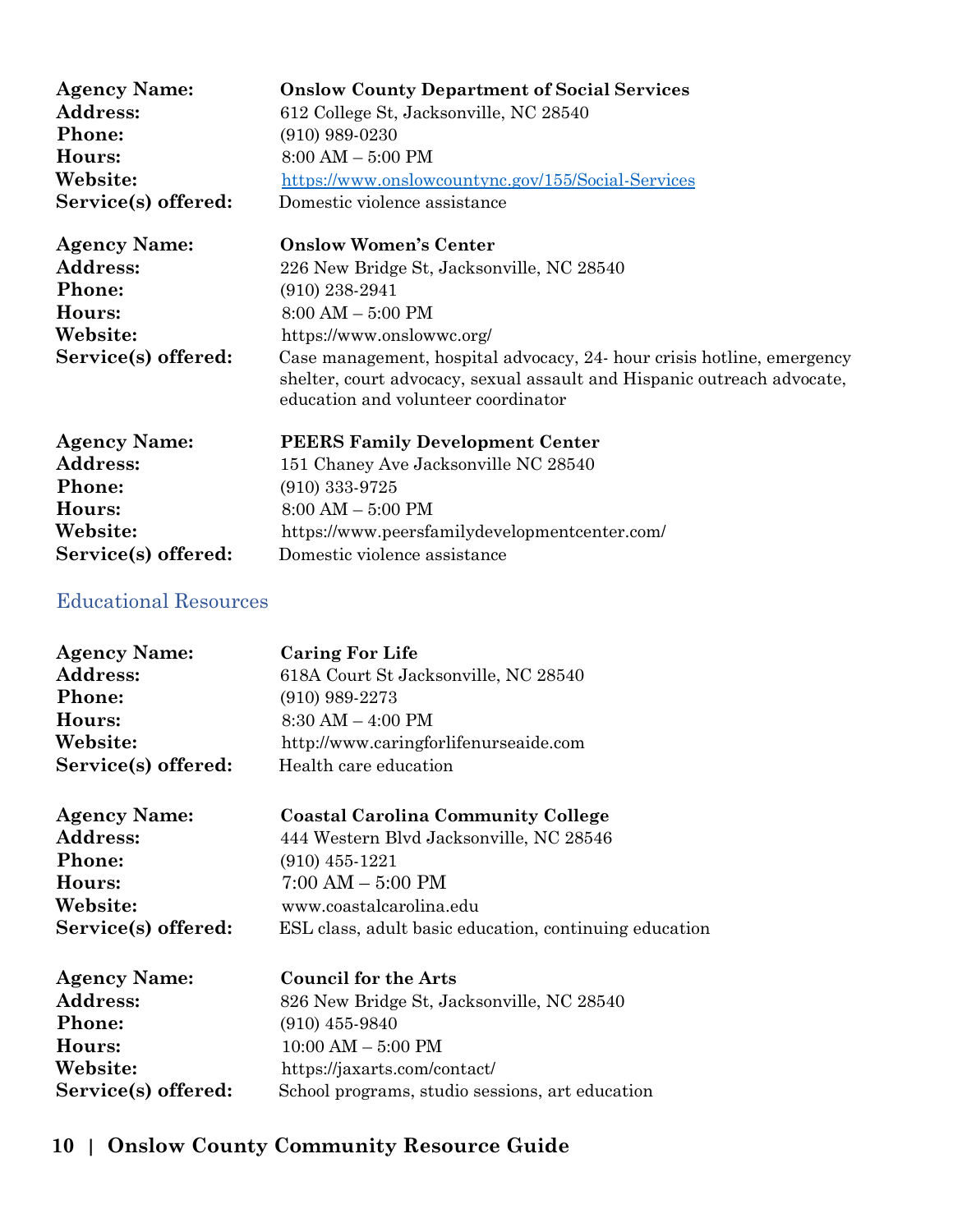| <b>Agency Name:</b> | John A. Lejeune Education Center                                          |
|---------------------|---------------------------------------------------------------------------|
| <b>Address:</b>     | Bldg 825 Stone St, Camp Lejeune                                           |
| Phone:              | $(910)$ 451-3091                                                          |
| Hours:              | $8:00$ AM $-$ 4:30 PM                                                     |
| Website:            | http://www.mccslejeune-newriver.com/edu/                                  |
| Service(s) offered: | Education assistance                                                      |
| <b>Agency Name:</b> | <b>MCAS New River Education Center</b>                                    |
| Address:            | Bldg AS-212 Bancroft St, MCAS New River                                   |
| Phone:              | $(910)$ 449-5421                                                          |
| Hours:              | $8:00 AM - 4:30 PM$                                                       |
| Website:            | http://www.mccslejeune-newriver.com/edu/                                  |
| Service(s) offered: | Education counseling, education assistance, core services                 |
| <b>Agency Name:</b> | <b>Miller-Motte College</b>                                               |
| <b>Address:</b>     | 105 New Frontier Way Jacksonville, NC 28546                               |
| Phone:              | $(910)$ 778-9304                                                          |
| Hours:              | $8:30 AM - 8:00 PM$                                                       |
| Website:            | https://www.miller-motte.edu/campuses/north-carolina/jacksonville-career- |
|                     | training/                                                                 |
| Service(s) offered: | Continuing education, certifications, degree programs                     |
| <b>Agency Name:</b> | <b>One Place</b>                                                          |
| Address:            | 900 Dennis Road Jacksonville, NC 28546                                    |
| Phone:              | $(910)$ 938-0336                                                          |
| Hours:              | $8:00 AM - 5:00 PM$                                                       |
| Website:            | https://www.oneplaceonslow.org/                                           |
| Service(s) offered: | Education, parentings                                                     |
| <b>Agency Name:</b> | <b>Onslow County Partnership for Children, Inc.</b>                       |
| Address:            | 900 Dennis Rd Jacksonville, NC 28546                                      |
| <b>Phone:</b>       | $(910)$ 938-0336                                                          |
| Hours:              | $9:00$ AM $-3:00$ PM                                                      |
| Website:            | http://www.onslowkids.org/                                                |
| Service(s) offered: | Parent education, child care                                              |
| <b>Agency Name:</b> | <b>Onslow Literacy Council</b>                                            |
| Address:            | 200 Valencia Dr Suite154 Jacksonville, NC 28546                           |
| Phone:              | $(910)$ 353-0831                                                          |
| Hours:              | Monday, Wednesday, Friday 10:00 AM - 2:00 PM                              |
| Website:            | https://www.onslowliteracy.com                                            |
| Service(s) offered: | Literacy program, education                                               |
| <b>Agency Name:</b> | <b>PEERS Family Development Center</b>                                    |
| <b>Address:</b>     | 151 Chaney Ave Jacksonville, NC 28540                                     |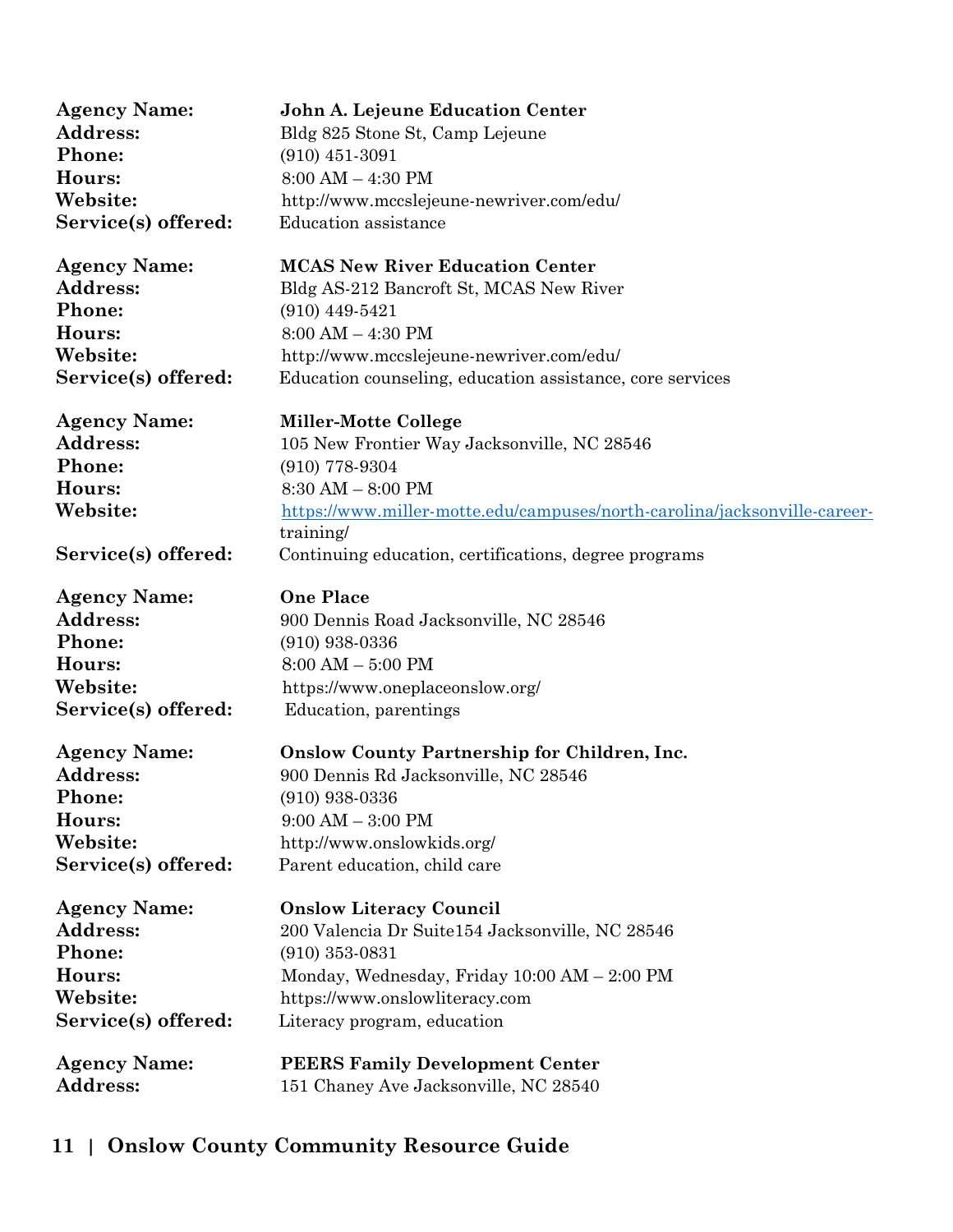<span id="page-11-0"></span>

| Phone:              | $(910)$ 333-9725                                                                               |  |
|---------------------|------------------------------------------------------------------------------------------------|--|
| Hours:              | $8:00 AM - 5:00 PM$                                                                            |  |
| Website:            | https://www.peersfamilydevelopmentcenter.com/                                                  |  |
| Service(s) offered: | New parent support, new parent classes, childcare                                              |  |
| <b>Agency Name:</b> | <b>Pregnancy Resource Center</b>                                                               |  |
| Address:            | 3280 A Henderson Dr Jacksonville, NC 28546                                                     |  |
| Phone:              | $(910)$ 938-7000                                                                               |  |
| Hours:              | $10:00$ AM $-$ 4:00 PM                                                                         |  |
| Website:            | https://onslowpregnancyresources.com                                                           |  |
| Service(s) offered: | Pregnancy education                                                                            |  |
| Employment          |                                                                                                |  |
| <b>Agency Name:</b> | Easterseals UCP North Carolina and Virginia                                                    |  |
| <b>Address:</b>     | 205 W. Bayshore Dr. Jacksonville, NC 28540                                                     |  |
| Phone:              | $(910)$ 347-9111                                                                               |  |
| Hours:              | $9:00 AM - 5:00 PM$                                                                            |  |
| Website:            | https://www.easterseals.com/NCVA/                                                              |  |
| Service(s) offered: | Employment/training, day care/in-home care, veteran reintegration, senior<br>career employment |  |
| <b>Agency Name:</b> | <b>Express Employment Professionals</b>                                                        |  |
| <b>Address:</b>     | 461 Western Blvd #118 Jacksonville, NC 28546                                                   |  |
| Phone:              | $(910)$ 355-0060                                                                               |  |
| Hours:              | $8:00 AM - 5:00 PM$                                                                            |  |
| Website:            | https://www.expresspros.com/ jacksonvillenc/?utm_source=g                                      |  |
|                     | mb&utm_medium=organic&utm_campaign=Qiigo                                                       |  |
| Service(s) offered: | Employment agency                                                                              |  |
| <b>Agency Name:</b> | <b>MCCS Family Member Employment Assistance Program</b>                                        |  |
| <b>Address:</b>     | Bldg 2455K Iwo Jima Blvd, Tarawa Terrace                                                       |  |
| Phone:              | $(910)$ 450-1676                                                                               |  |
| Hours:              | $8:00 AM - 4:30 PM$                                                                            |  |
| Website:            | http://www.mccslejeune-newriver.com/fmeap/                                                     |  |
| Service(s) offered: | Employment assistance, training, career development, resume assistance,<br>workshops/classes   |  |
| <b>Agency Name:</b> | <b>NCWorks Career Center-Onslow County</b>                                                     |  |
| <b>Address:</b>     | 461 Western Blvd., Suite 106 Jacksonville, NC 28546                                            |  |
| Phone:              | $(910)$ 347-2121                                                                               |  |
| Hours:              | $8:30$ AM $-5:00$ PM                                                                           |  |
| Website:            | www.ncworks.gov                                                                                |  |
| Service(s) offered: | Employment assistance                                                                          |  |
| <b>Agency Name:</b> | <b>Onslow County Department of Social Services</b>                                             |  |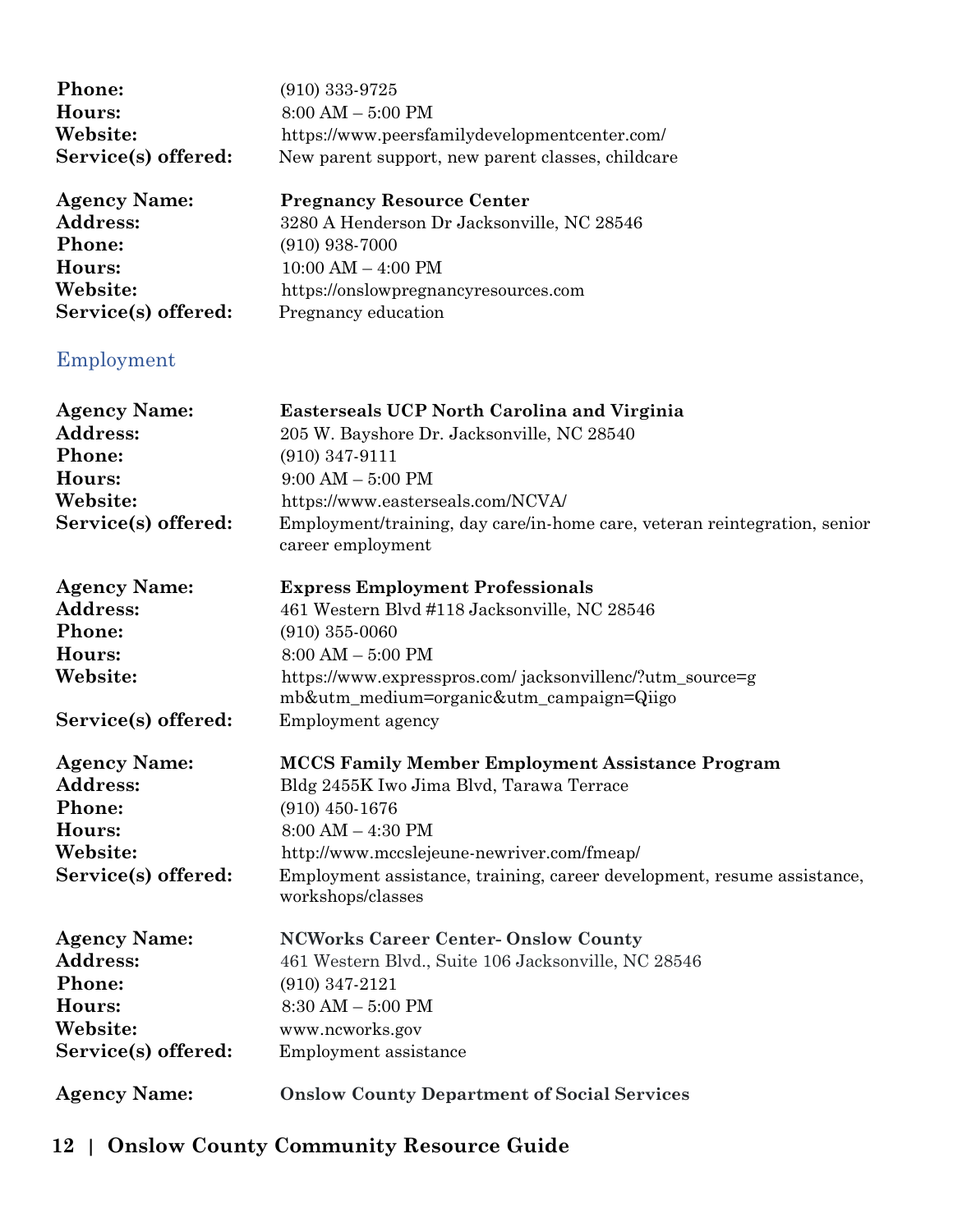<span id="page-12-0"></span>

| Address:                                                                               | 612 College St Jacksonville, NC 28541                                                                                                                                                                                                                                                                       |
|----------------------------------------------------------------------------------------|-------------------------------------------------------------------------------------------------------------------------------------------------------------------------------------------------------------------------------------------------------------------------------------------------------------|
| Phone:                                                                                 | $(910)$ 455-4145                                                                                                                                                                                                                                                                                            |
| Hours:                                                                                 | $8:00$ AM $-$ 5:00 PM                                                                                                                                                                                                                                                                                       |
| Website:                                                                               | https://www.onslowcountync.gov/155/Social-Services                                                                                                                                                                                                                                                          |
| Service(s) offered:                                                                    | <b>Employment services</b>                                                                                                                                                                                                                                                                                  |
| <b>Agency Name:</b>                                                                    | <b>Work First Family Assistance</b>                                                                                                                                                                                                                                                                         |
| Address:                                                                               | 612 College St Jacksonville, NC 28540                                                                                                                                                                                                                                                                       |
| Phone:                                                                                 | $(910)$ 455-4145                                                                                                                                                                                                                                                                                            |
| Hours:                                                                                 | $8:00 AM - 5:00 PM$                                                                                                                                                                                                                                                                                         |
| Website:                                                                               | https://www.onslowcountync.gov/358/Work-First-Family-Assistance                                                                                                                                                                                                                                             |
| Service(s) offered:                                                                    | Employment assistance, referral                                                                                                                                                                                                                                                                             |
| Housing                                                                                |                                                                                                                                                                                                                                                                                                             |
| <b>Agency Name:</b>                                                                    | <b>ARC/HDS Onslow County Group Home #1</b>                                                                                                                                                                                                                                                                  |
| Address:                                                                               | 324 Pine Valley Rd Jacksonville, NC 28546                                                                                                                                                                                                                                                                   |
| Phone:                                                                                 | $(919) 782 - 4632$                                                                                                                                                                                                                                                                                          |
| Hours:                                                                                 | N/A                                                                                                                                                                                                                                                                                                         |
| Website:                                                                               | https://arcnc.org                                                                                                                                                                                                                                                                                           |
| Service(s) offered:                                                                    | Low-income apartments, subsidized government low-income rates                                                                                                                                                                                                                                               |
| <b>Agency Name:</b>                                                                    | <b>ARC/HDS Onslow County Group Home #2</b>                                                                                                                                                                                                                                                                  |
| Address:                                                                               | 413 S Glancy St Swansboro, NC 28584                                                                                                                                                                                                                                                                         |
| Phone:                                                                                 | $(919) 782 - 4632$                                                                                                                                                                                                                                                                                          |
| Hours:                                                                                 | N/A                                                                                                                                                                                                                                                                                                         |
| Website:                                                                               | https://arcnc.org                                                                                                                                                                                                                                                                                           |
| Service(s) offered:                                                                    | Low-income/disabled apartments                                                                                                                                                                                                                                                                              |
| <b>Agency Name:</b>                                                                    | <b>Brandy-wood Acres</b>                                                                                                                                                                                                                                                                                    |
| Address:                                                                               | 281 Liberty Dr Jacksonville, NC 28546                                                                                                                                                                                                                                                                       |
| Phone:                                                                                 | $(910)$ 353-1850                                                                                                                                                                                                                                                                                            |
| Hours:                                                                                 | N/A                                                                                                                                                                                                                                                                                                         |
| Website:                                                                               | https://www.publichousing.com/details/brandywood_acres                                                                                                                                                                                                                                                      |
| Service(s) offered:                                                                    | Low-income apartments                                                                                                                                                                                                                                                                                       |
| <b>Agency Name:</b><br>Address:<br>Phone:<br>Hours:<br>Website:<br>Service(s) offered: | City of Jacksonville Neighborhood Improvement Services<br>281 Liberty Dr Jacksonville, NC 28546<br>$(910)$ 938-5286<br>$8:00$ AM $-5:00$ PM<br>https://jacksonvillenc.gov/139/Neighborhood-Improvement-Services<br>Home buyer's education course, ownership assistance, housing rehab, new<br>homes project |
| <b>Agency Name:</b>                                                                    | Eastern Carolina Human Services Agency, Inc.                                                                                                                                                                                                                                                                |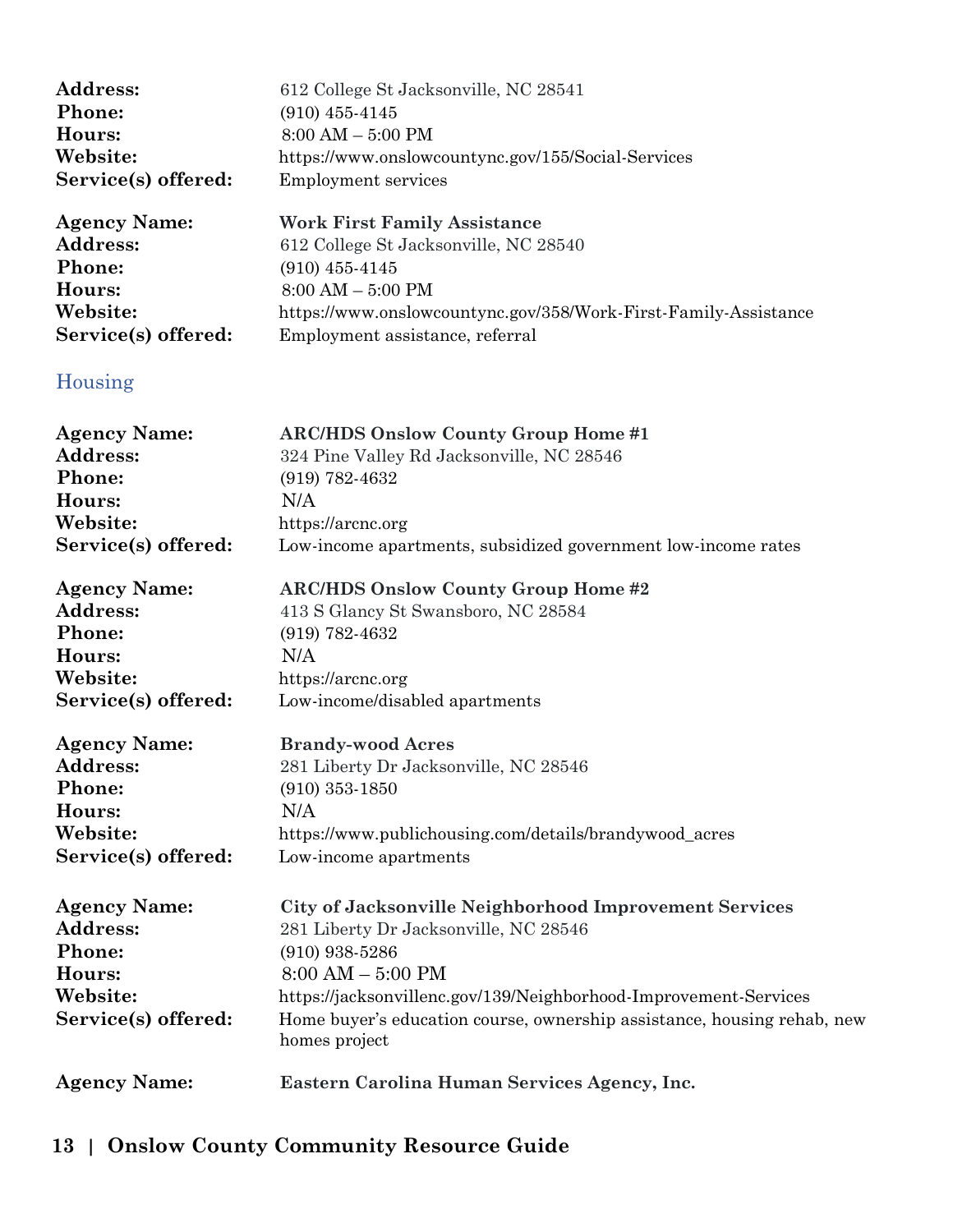| <b>Address:</b>     | 237 New River Drive, Suite 1 Jacksonville, NC 28540                           |
|---------------------|-------------------------------------------------------------------------------|
| Phone:              | $(910)$ 347-2151                                                              |
| Hours:              | $8:00 AM - 5:00 PM$                                                           |
| Website:            | https://echsainc.wixsite.com/echsa/housing-choice-voucher                     |
| Service(s) offered: | Section 8 housing and assistance                                              |
| <b>Agency Name:</b> | Habitat for Humanity - Crystal Coast                                          |
| Address:            | 5898 Hwy 70W, Newport, NC 28570                                               |
| Phone:              | $(252)$ 223-2111                                                              |
| Hours:              | $9:00 AM - 4:00 PM$                                                           |
| Website:            | https://habitaterystalcoast.org                                               |
| Service(s) offered: | Homes built by volunteers                                                     |
| <b>Agency Name:</b> | <b>Holly Plaza Apartments</b>                                                 |
| Address:            | H-1 Circle Dr Holly Ridge, NC 28445                                           |
| Phone:              | $(910)$ 329-6241                                                              |
| Hours:              | N/A                                                                           |
| Website:            | https://www.publichousing.com/details/holly_plaza_apartments                  |
| Service(s) offered: | Low-income apartments                                                         |
| <b>Agency Name:</b> | <b>Meadow Oaks Apartments</b>                                                 |
| Address:            | 138 Meadow Oaks Court Jacksonville, NC 28546                                  |
| Phone:              | $(910)$ 353-1124                                                              |
| Hours:              | N/A                                                                           |
| Website:            | https://www.publichousing.com/details/meadow_oaks_apartments<br>_jacksonville |
| Service(s) offered: | Low-income apartments                                                         |
| <b>Agency Name:</b> | <b>MSAA Jacksonville Apartments</b>                                           |
| Address:            | 1711 Hargett St, #4, Jacksonville, NC 28540                                   |
| Phone:              | $(910)$ 938-3632                                                              |
| Hours:              | N/A                                                                           |
| Website:            | https://www.publichousing.com/ details/msaa_jacksonville_apartments           |
| Service(s) offered: | Low-income apartments                                                         |
| <b>Agency Name:</b> | <b>Plaza Manor</b>                                                            |
| Address:            | 133 Plaza Manor Ct Jacksonville, NC 28540                                     |
| Phone:              | $(910)$ 455-1852                                                              |
| Hours:              | N/A                                                                           |
| Website:            | https://www.publichousing.com/details/plaza_manor_apartments                  |
| Service(s) offered: | Low-income apartments                                                         |
| <b>Agency Name:</b> | <b>Sandy Run Apartments</b>                                                   |
| Address:            | 116 Coleman Drive Jacksonville, NC 28546                                      |
| Phone:              | $(910)$ 455-0548                                                              |
| Hours:              | N/A                                                                           |
|                     |                                                                               |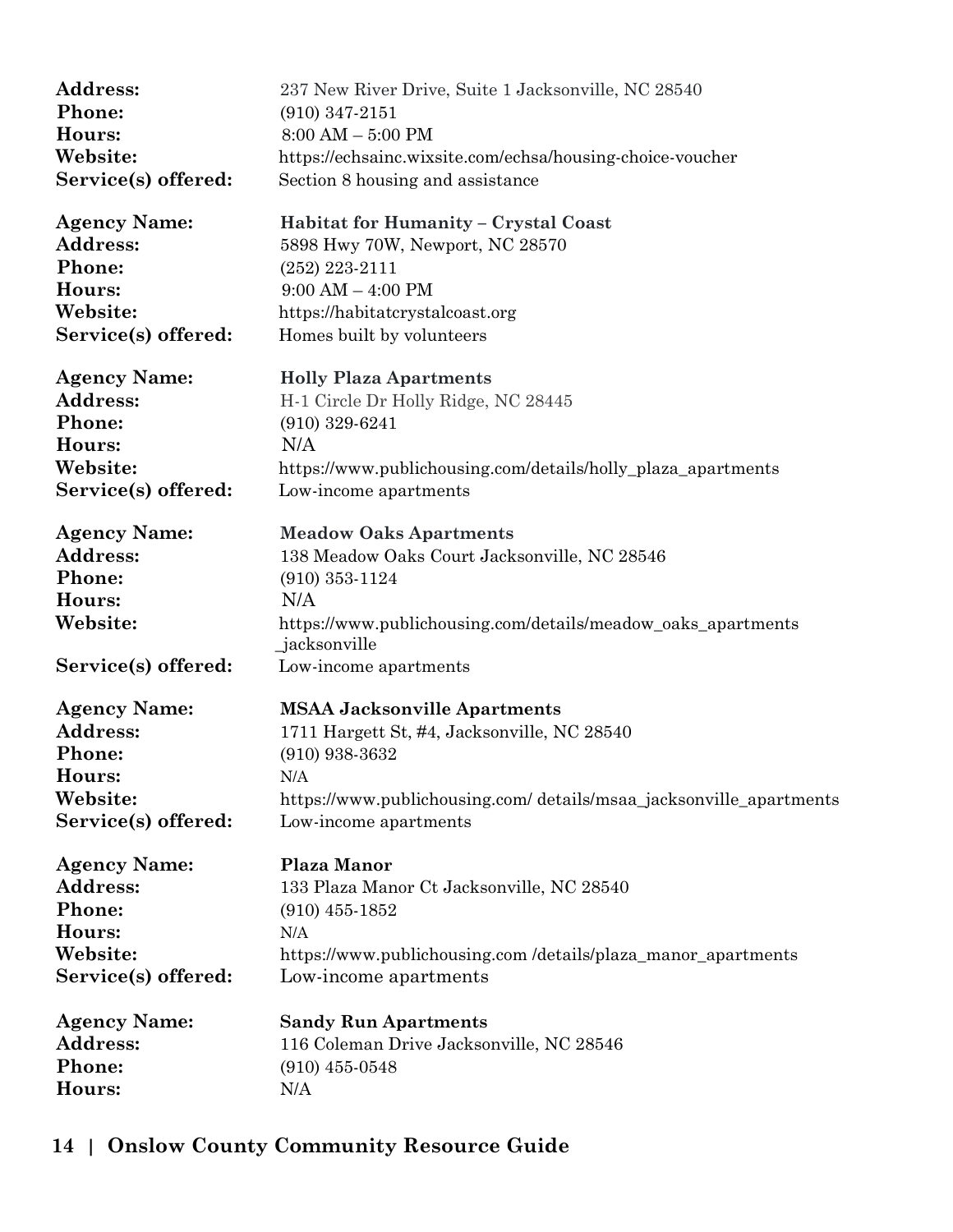<span id="page-14-1"></span><span id="page-14-0"></span>

| Website:<br>Service(s) offered: | https://www.publichousing.com/details/sandy_run_apartments_i_and_ii<br>Low-income apartments |
|---------------------------------|----------------------------------------------------------------------------------------------|
| <b>Agency Name:</b>             | <b>Swansboro Hill Apartments</b>                                                             |
| Address:                        | 400 Glancy St Swansboro, NC 28584                                                            |
| Phone:                          | $(910)$ 326-4959                                                                             |
| Hours:                          | N/A                                                                                          |
| Website:                        | https://affordablehousingonline.com/housing-search/North                                     |
|                                 | Carolina/Swansboro/Swansboro-Hill-Apartments/10014217                                        |
| Service(s) offered:             | Low-income apartments                                                                        |
| <b>Senior Programs</b>          |                                                                                              |
| <b>Agency Name:</b>             | <b>Foundation for Hospice</b>                                                                |
| Address:                        | 116 Chaney Ave Jacksonville, NC 28540                                                        |
| Phone:                          | $(910)$ 455-3925                                                                             |
| Hours:                          | Tuesday – Thursday $8:30$ AM – $3:30$ PM                                                     |
| Website:                        | http://getconnected.volunteeronslow.org/                                                     |
|                                 | agency/detail/?agency_id=1454                                                                |
| Service(s) offered:             | Financial assistance, grief support, end-of-life care education                              |
| <b>Agency Name:</b>             | <b>Friends of the Aging</b>                                                                  |
| <b>Address:</b>                 | 4024 Richlands Hwy, Jacksonville, NC 28540                                                   |
| Phone:                          | $(910)$ 989-3022                                                                             |
| Hours:                          | $8:00 AM - 5:00 PM$                                                                          |
| Website:                        | https://friendsoftheaging6.wixsite.com/mysite                                                |
| Service(s) offered:             | Financial assistance, incontinence supplies, nutritional supplies                            |
| <b>Agency Name:</b>             | <b>Jacksonville Senior Citizens Center</b>                                                   |
| Address:                        | 4024 Richlands Hwy, Jacksonville, NC 28540                                                   |
| <b>Phone:</b>                   | $(910)$ 455-2747                                                                             |
| Hours:                          | $8:00 AM - 5:00 PM$                                                                          |
| Website:                        | https://www.onslowcountync.gov/591/Senior-Center                                             |
| Service(s) offered:             | Classes, activities, senior trips                                                            |
| <b>Agency Name:</b>             | <b>Meals on Wheels</b>                                                                       |
| Address:                        | 4024 Richlands Hwy, Jacksonville, NC 28540                                                   |
| Phone:                          | $(910)$ 455-2747                                                                             |
| Hours:                          | $8:00 AM - 5:00 PM$                                                                          |
| Website:                        | https://www.onslowcountync.gov/546/Home-Delivered-Meals                                      |
| Service(s) offered:             | Home delivered meals                                                                         |
| Transportation                  |                                                                                              |
| <b>Agency Name:</b>             | <b>Jacksonville Transit Call Center</b>                                                      |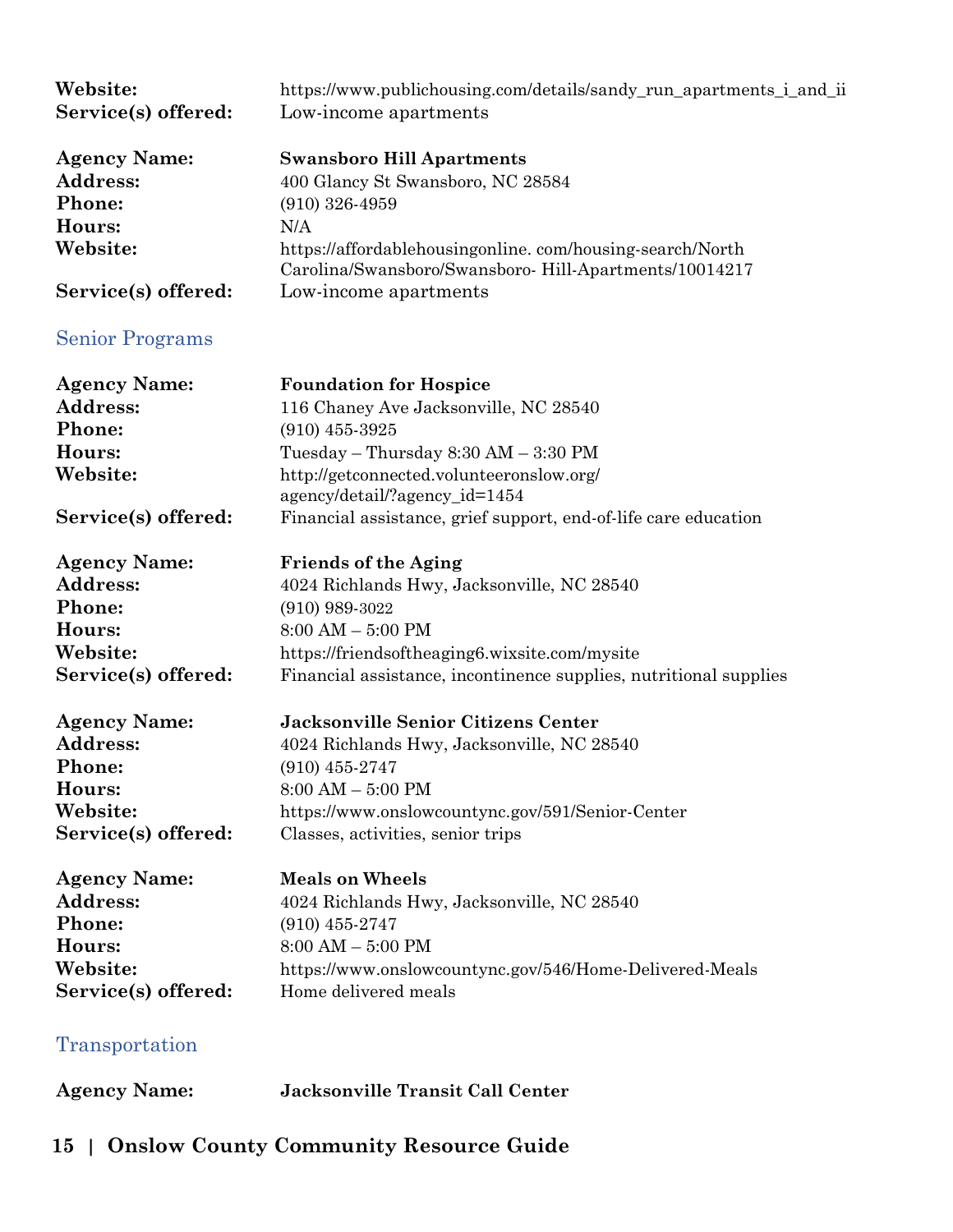| <b>Agency Name:</b> | <b>North Carolina Department of Transportation</b>                 |
|---------------------|--------------------------------------------------------------------|
|                     | disabilities who are unable to ride on daily routes                |
| Service(s) offered: | Curb to curb ADA accessible transportation, serves passengers with |
| Website:            | https://www.onslowcountync.gov/591/Senior-Center                   |
| Hours:              | $8:00 AM - 5:00 PM$                                                |
| <b>Phone:</b>       | $(910)$ 938-7433                                                   |
| <b>Address:</b>     | 605 New Bridge St, Jacksonville, NC 28540                          |

**Address:** 295 Wilmington Hwy # A, Jacksonville, NC 28540<br>Phone: (910) 467-0550 **Phone:** (910) 467-0550 **Hours:** 9:00 AM – 5:00 PM **Website:** https://www.ncdot.gov/Pages/default.aspx **Service(s) offered:** Department of Motor Vehicles, state license

| <b>Agency Name:</b> | <b>Onslow United Transit System</b>                    |
|---------------------|--------------------------------------------------------|
| <b>Address:</b>     | 605 New Bridge St Jacksonville, NC 28540               |
| Phone:              | $(910)$ 346-2998                                       |
| Hours:              | $8:00 AM - 5:00 PM$                                    |
| Website:            | http://onslowunitedtransit.org/                        |
| Service(s) offered: | Handicap equipped, TTD call lines for hearing impaired |

#### <span id="page-15-0"></span>Child Services

#### <span id="page-15-1"></span>Advocacy

| <b>Agency Name:</b> | <b>Child Advocacy Center</b>                                |
|---------------------|-------------------------------------------------------------|
| <b>Address:</b>     | 900 Denis Rd, Jacksonville, NC 28540                        |
| <b>Phone:</b>       | $(910)$ 938-0336                                            |
| Hours:              | $8:00 AM - 5:00 PM$                                         |
| Website:            | https://www.oneplaceonslow.org                              |
| Service(s) offered: | Multidisciplinary team, Child abuse response, reduce trauma |
|                     |                                                             |

| <b>Agency Name:</b> | <b>Guardian Ad Litem Program</b>                    |
|---------------------|-----------------------------------------------------|
| <b>Address:</b>     | 521 Mill Ave Jacksonville, NC 28540                 |
| <b>Phone:</b>       | $(910)$ 478-3621                                    |
| Hours:              | $8:00 AM - 5:00 PM$                                 |
| Website:            | https://www.nccourts.gov/programs/guardian-ad-litem |
| Service(s) offered: | Court advocacy and protection                       |

#### <span id="page-15-2"></span>Behavioral Health

| <b>Agency Name:</b> | <b>Camp Lejeune Counseling Center</b> |
|---------------------|---------------------------------------|
| <b>Address:</b>     | Bldg. 799B Brewster Blvd Camp Lejeune |
| <b>Phone:</b>       | $(910)$ 451-2864                      |
| Hours:              | $7:30 AM - 4:30 PM$                   |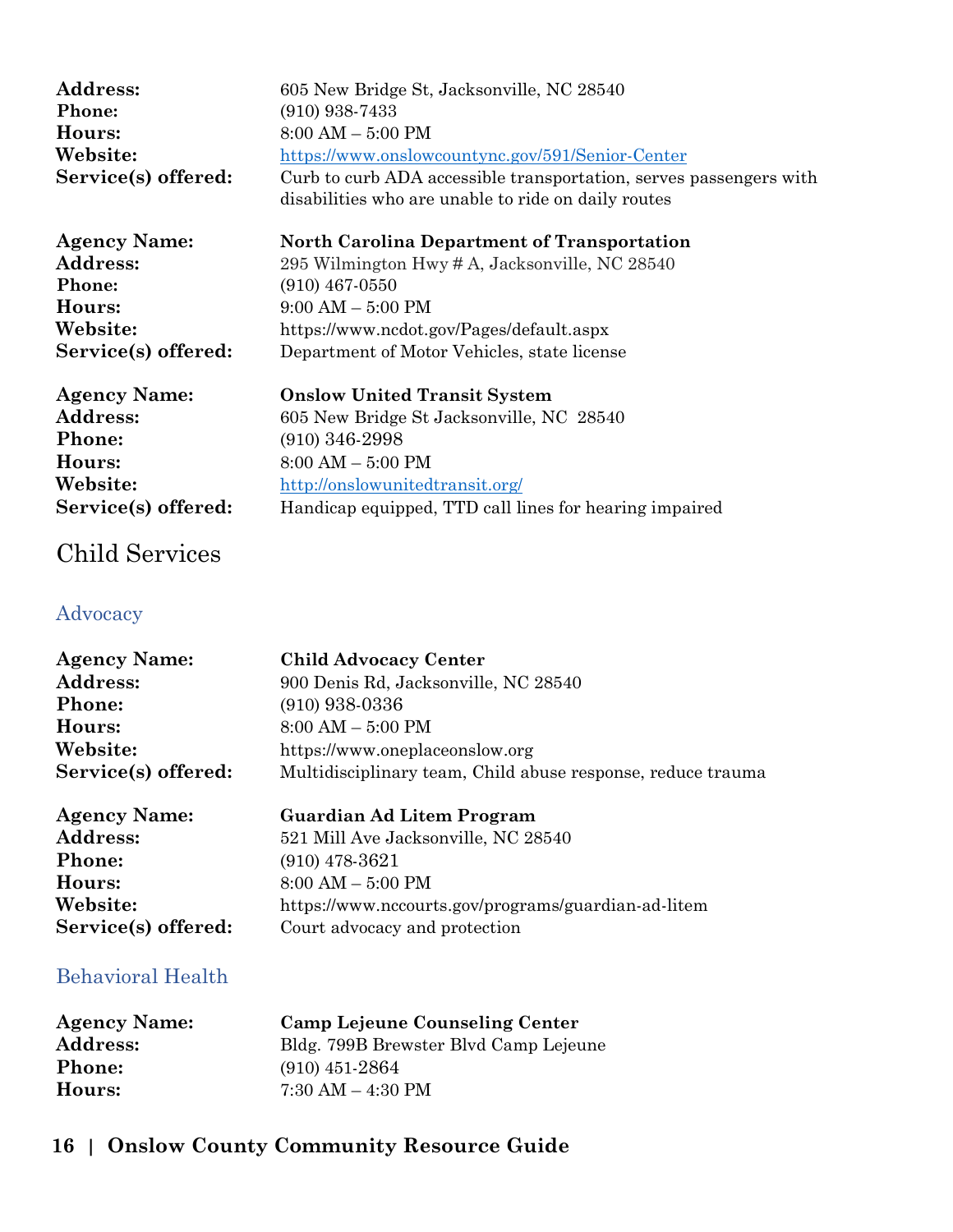<span id="page-16-0"></span>

| Website:                   | http://www.mccslejeune-newriver.com/counseling/            |
|----------------------------|------------------------------------------------------------|
| Service(s) offered:        | Counseling Center                                          |
| <b>Agency Name:</b>        | <b>Consolidated Human Services</b>                         |
| <b>Address:</b>            | 612 College St, Jacksonville, NC 28540                     |
| Phone:                     | $(910)$ 347-2154                                           |
| Hours:                     | $8:00 AM - 5:00 PM$                                        |
| Website:                   | https://www.onslowcountync.gov                             |
| Service(s) offered:        | Health alters, testing and treatment, family planning, WIC |
| <b>Agency Name:</b>        | <b>Onslow County Youth Services</b>                        |
| Address:                   | 220 Georgetown Road Jacksonville, NC 28540                 |
| Phone:                     | $(910)$ 455-1202                                           |
| Hours:                     | $8:00 AM - 5:00 PM$                                        |
| Website:                   | https://www.onslowcountync.gov/223/Youth-Services          |
| Service(s) offered:        | Programming for at-risk youth                              |
| <b>Agency Name:</b>        | <b>PORT Human Services</b>                                 |
| Address:                   | 231 Memorial Drive Jacksonville, NC 28546                  |
| Phone:                     | $(910)$ 353-5354                                           |
| Hours:                     | $8:00 AM - 5:00 PM$                                        |
| Website:                   | https://www.porthealth.org/                                |
| Service(s) offered:        | Mental illness, substance abuse                            |
| <b>Agency Name:</b>        | <b>Trillium Health Resources</b>                           |
| Address:                   | 165 Center St, Jacksonville, NC 28546                      |
| Phone:                     | $(886)$ 998-2597                                           |
| Hours:                     | $8:30$ AM $-5:00$ PM                                       |
| Website:                   | https://www.trilliumhealthresources.org                    |
| Service(s) offered:        | Mental health and substance abuse resource                 |
| <b>Disability Services</b> |                                                            |
| <b>Agency Name:</b>        | Carobell                                                   |
| Address:                   | 198 Cinnamon Dr Hubert, NC 28539                           |
| Phone:                     | $(910)$ 326-7600                                           |
| Hours:                     | $8:00 AM - 4:30 PM$                                        |
| Website:                   | https://www.carobell.org                                   |
| Service(s) offered:        | Special needs, continuing education, residential services  |
| <b>Agency Name:</b>        | <b>Onslow County Department of Social Services</b>         |
| Address:                   | 612 College St Jacksonville, NC 28540                      |
| Phone:                     | $(910)$ 989-0230                                           |
| Hours:                     | $8:00 AM - 5:00 PM$                                        |
| Website:                   | https://www.onslowcountync.gov/155/Social-Services         |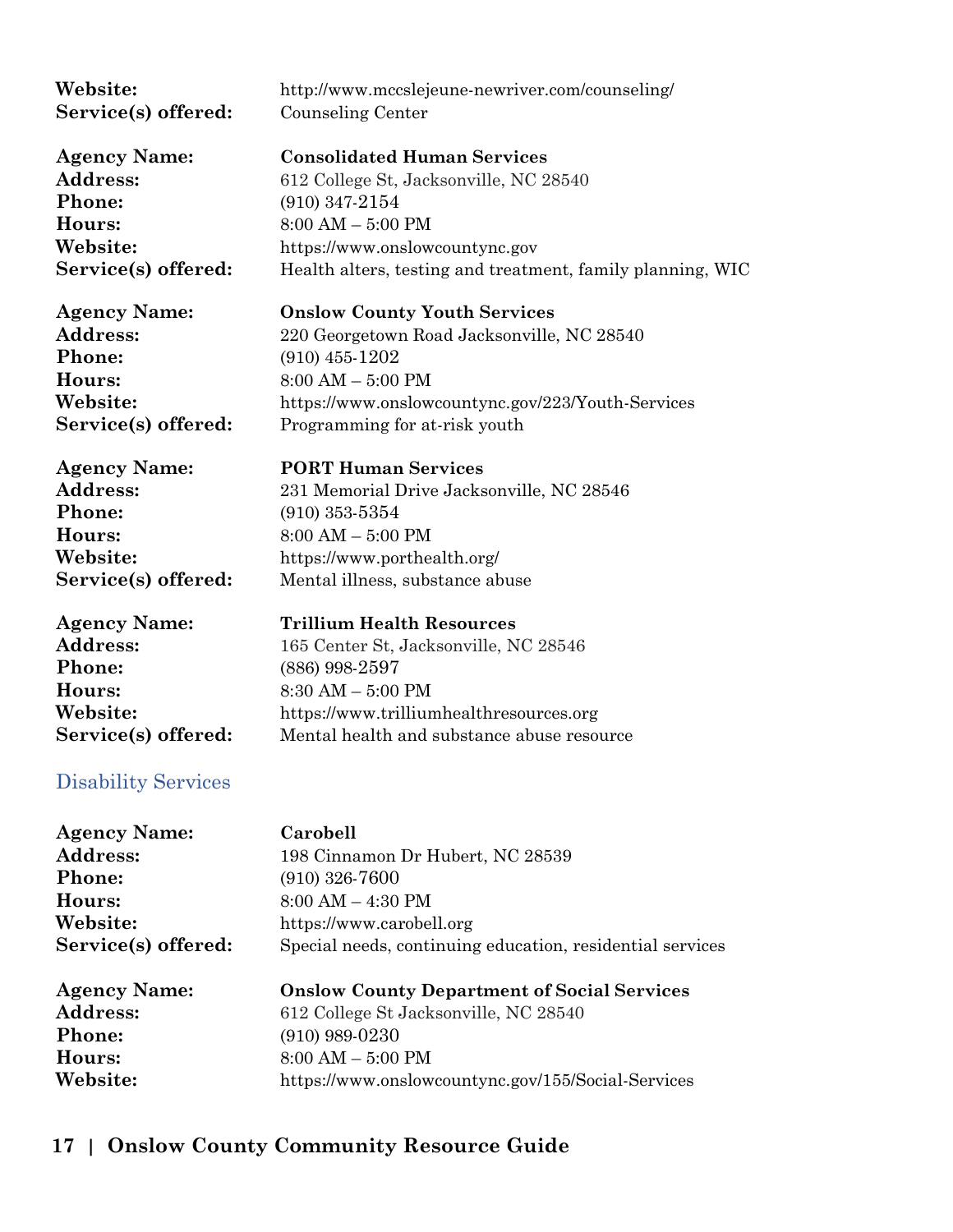<span id="page-17-0"></span>

| Service(s) offered:                                                                                        | Social worker for the blind, other health services                                                                                                                                                                                  |
|------------------------------------------------------------------------------------------------------------|-------------------------------------------------------------------------------------------------------------------------------------------------------------------------------------------------------------------------------------|
| <b>Agency Name:</b>                                                                                        | <b>Family Support Network of the Crystal Coast</b>                                                                                                                                                                                  |
| Address:                                                                                                   | FSN of Eastern North Carolina PO BOX 30040 Greenville, NC 27858                                                                                                                                                                     |
| Phone:                                                                                                     | $(252)$ 917-4110                                                                                                                                                                                                                    |
| Hours:                                                                                                     | N/A                                                                                                                                                                                                                                 |
| Website:                                                                                                   | https://www.facebook.com/groups/110447526581/about                                                                                                                                                                                  |
| Service(s) offered:                                                                                        | Support group for children with disabilities                                                                                                                                                                                        |
| <b>Agency Name:</b>                                                                                        | <b>May Institute</b>                                                                                                                                                                                                                |
| Address:                                                                                                   | 200 Doctors Drive, Suite J Jacksonville, NC 28546                                                                                                                                                                                   |
| Phone:                                                                                                     | $(910)$ 333-0814                                                                                                                                                                                                                    |
| Hours:                                                                                                     | $8:00$ AM $-5:00$ PM                                                                                                                                                                                                                |
| Website:                                                                                                   | https://www.mayinstitute.org                                                                                                                                                                                                        |
| Service(s) offered:                                                                                        | Disability services                                                                                                                                                                                                                 |
| <b>Agency Name:</b>                                                                                        | <b>Onslow Commission of Persons with Disabilities</b>                                                                                                                                                                               |
| Address:                                                                                                   | 815 New Bridge St. Jacksonville, NC 28540                                                                                                                                                                                           |
| Phone:                                                                                                     | N/A                                                                                                                                                                                                                                 |
| Hours:                                                                                                     | N/A                                                                                                                                                                                                                                 |
| Website:                                                                                                   | https://www.facebook.com/OnslowCommission/                                                                                                                                                                                          |
| Service(s) offered:                                                                                        | Disability rights, advocacy and education                                                                                                                                                                                           |
| <b>Agency Name:</b><br>Address:<br>Phone:<br>Hours:<br>Website:<br>Service(s) offered:<br><b>Education</b> | <b>Special Olympics of Onslow County</b><br>521 Yopp Road, Suite 215 PMB 415 Jacksonville, NC 28540<br>$(252)$ 288-2401<br>$9:00$ AM $-5:00$ PM<br>https://www.facebook.com/SONCOnslow/<br>Connecting individuals with disabilities |
| <b>Agency Name:</b>                                                                                        | <b>Early Headstart</b>                                                                                                                                                                                                              |
| Address:                                                                                                   | 900 Dennis Road Jacksonville, NC 28546                                                                                                                                                                                              |
| Phone:                                                                                                     | $(910)$ 938-0336                                                                                                                                                                                                                    |
| Hours:                                                                                                     | $8:00 AM - 5:00 PM$                                                                                                                                                                                                                 |
| Website:                                                                                                   | https://www.oneplaceonslow.org/                                                                                                                                                                                                     |
| Service(s) offered:                                                                                        | Childhood education for income-eligible children                                                                                                                                                                                    |
| <b>Agency Name:</b>                                                                                        | Horse & Family Institute                                                                                                                                                                                                            |
| <b>Address:</b>                                                                                            | 138 Catino Farms Lane Jacksonville, NC 28546                                                                                                                                                                                        |
| Phone:                                                                                                     | $(910)$ 467-9740                                                                                                                                                                                                                    |
| Hours:                                                                                                     | $8:00 AM - 5:00 PM$                                                                                                                                                                                                                 |
| Website:                                                                                                   | http://www.horseandfamilyinst.org                                                                                                                                                                                                   |
| Service(s) offered:                                                                                        | Youth development                                                                                                                                                                                                                   |
|                                                                                                            |                                                                                                                                                                                                                                     |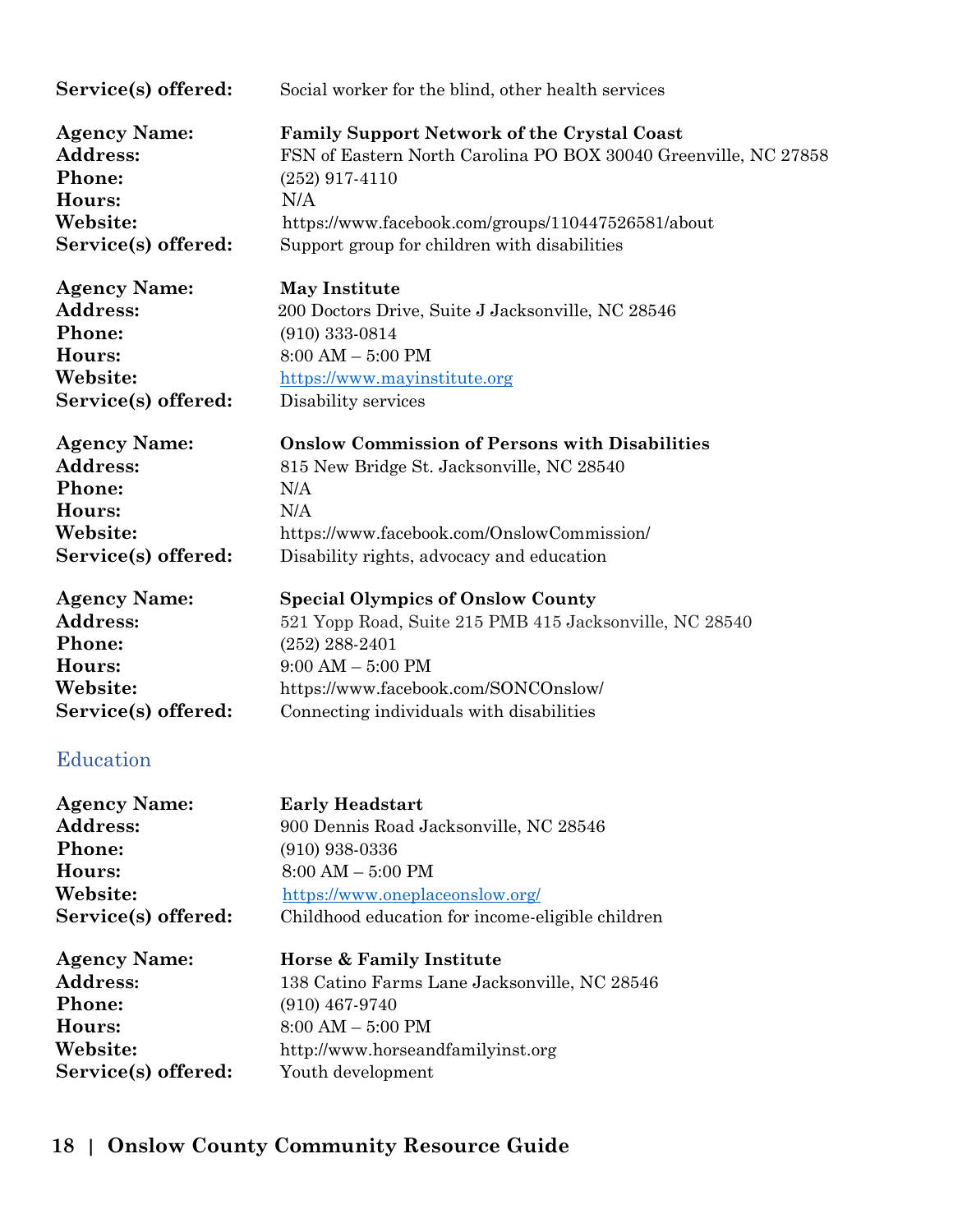<span id="page-18-0"></span>

| <b>Agency Name:</b><br>Address:<br>Phone: | <b>MCCS Child and Youth Program</b><br>Bldg TT 2455H, Iwo Jima Blvd<br>$(910)$ 450-0553 |
|-------------------------------------------|-----------------------------------------------------------------------------------------|
| Hours:                                    | $7:30$ AM $-$ 4:30 PM                                                                   |
| Website:                                  | http://www.mccslejeune-newriver.com/cyp/                                                |
| Service(s) offered:                       | Childcare services, based on income                                                     |
|                                           |                                                                                         |
| <b>Agency Name:</b>                       | <b>Onslow County Child Developmental Day Center</b>                                     |
| Address:                                  | 920 Gum Branch Rd Jacksonville, NC 28540                                                |
| Phone:                                    | $(910)$ 346-2333                                                                        |
| Hours:                                    | $6:00 AM - 6:00 PM$                                                                     |
| Website:                                  | https://www.facebook.com/Onslow-County-Child-Development-Center-                        |
|                                           | 385142048252229/                                                                        |
| Service(s) offered:                       | Child services                                                                          |
| <b>Agency Name:</b>                       | <b>One Place</b>                                                                        |
| Address:                                  | 900 Dennis Rd Jacksonville, NC 28546                                                    |
| Phone:                                    | $(910)$ 938-0336                                                                        |
| Hours:                                    | $9:00 AM - 3:00 PM$                                                                     |
| Website:                                  | http://www.oneplaceonslow.org                                                           |
| Service(s) offered:                       | Child development resources                                                             |
|                                           |                                                                                         |
| <b>Agency Name:</b>                       | <b>PEERS Family Development Center</b>                                                  |
| <b>Address:</b>                           | 151 Chaney Ave Jacksonville NC 28540                                                    |
| Phone:                                    | $(910)$ 333-9725                                                                        |
| Hours:                                    | $8:00 AM - 5:00 PM$                                                                     |
| Website:                                  | https://www.peersfamilydevelopmentcenter.com/                                           |
| Service(s) offered:                       | New parent support, new parent classes, childcare                                       |
|                                           |                                                                                         |
| <b>Agency Name:</b>                       | <b>Teachable Moments Child Development Center</b>                                       |
| <b>Address:</b>                           | 4355 C Gum Branch Road Jacksonville, NC 28540                                           |
| Phone:                                    | $(910)$ 938-1160                                                                        |
| Hours:                                    | $6:00 AM - 6:00 PM$                                                                     |
| Website:                                  | https://www.teachablemomentscdc.com/                                                    |
| Service(s) offered:                       | Child development center                                                                |
| <b>Agency Name:</b>                       | <b>Onslow County Schools</b>                                                            |
| Address:                                  | 200 Broadhurst Road Jacksonville, NC 28540                                              |
| Phone:                                    | $(910)$ 455-2211                                                                        |
| Hours:                                    | $8:00 AM - 5:00 PM$                                                                     |
| Website:                                  | https://www.onslow.k12.nc.us/ocs                                                        |
| Service(s) offered:                       | Preschool programs                                                                      |
|                                           |                                                                                         |
| Recreation                                |                                                                                         |
| <b>Agency Name:</b>                       | <b>Hammocks Beach State Park</b>                                                        |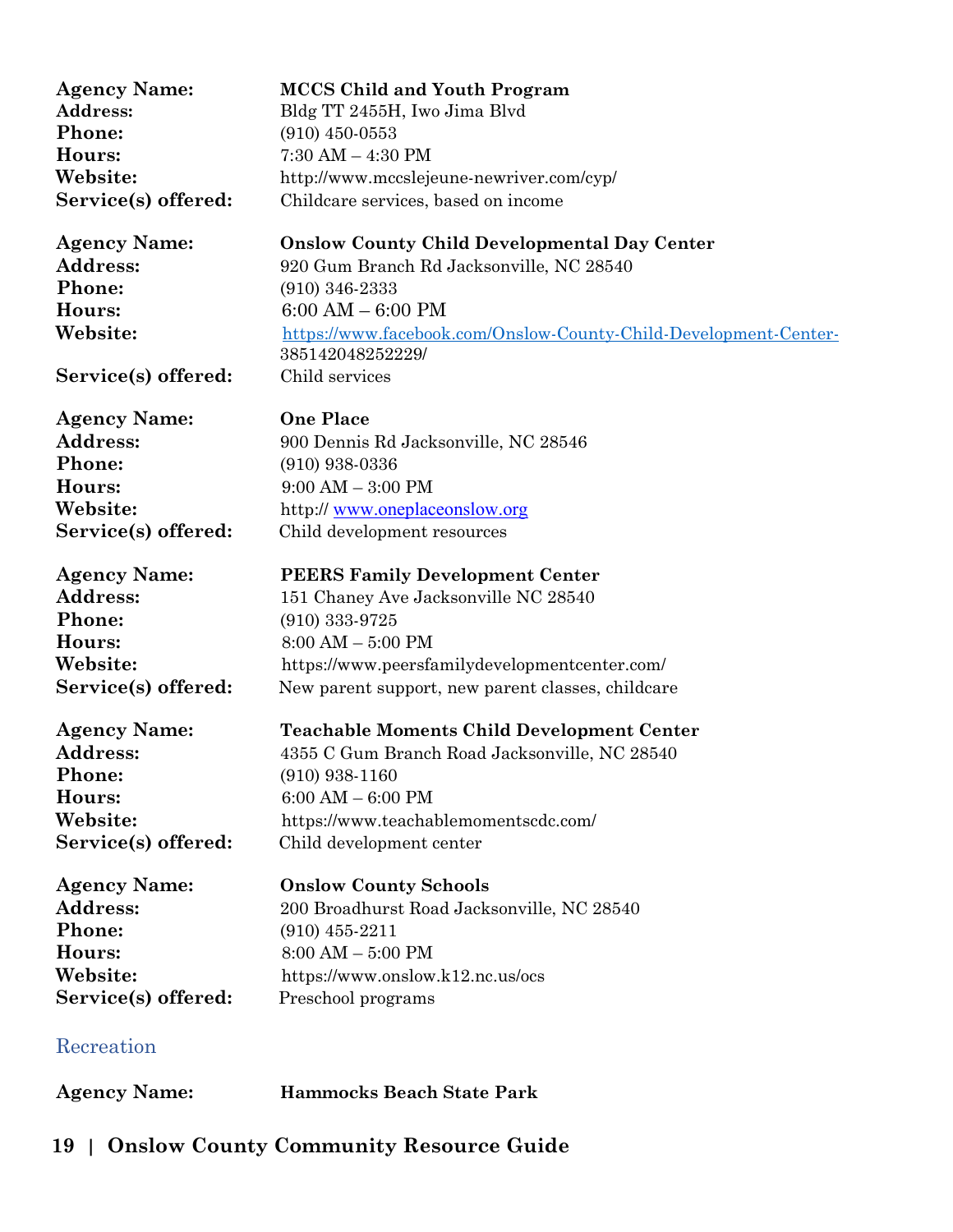| Address:              | 1572 Hammock Beach Road Swansboro, NC 28584                  |
|-----------------------|--------------------------------------------------------------|
| Phone:                | $(910)$ 326-4881                                             |
| Hours:                | $8:00 AM - 7:00 PM$                                          |
| Website:              | https://www.ncparks.gov/hammocks-beach-state-park/home       |
| Service(s) offered:   | Camp sites, ocean fishing, hiking trails, swimming           |
| <b>Agency Name:</b>   | <b>Jacksonville City Parks and Recreation</b>                |
| Address:              | 100 Recreation Ln, Jacksonville, NC 28541                    |
| Phone:                | $(910)$ 938-5312                                             |
| Hours:                | $8:00 AM - 5:00 PM$                                          |
| Website:              | https://jacksonvillenc.gov/789/Recreation-Parks              |
| Service(s) offered:   | Parks, events, sports                                        |
| <b>Agency Name:</b>   | Lejeune Memorial Gardens                                     |
| <b>Address:</b>       | Montford Landing Rd Jacksonville, NC 28541                   |
| Phone:                | N/A                                                          |
| Hours:                | N/A                                                          |
| Website:              | https://jacksonvillenc.gov/648/Lejeune-Memorial-Gardens      |
| Service(s) offered:   | Memorial garden                                              |
| <b>Agency Name:</b>   | <b>Lynnwood Park Zoo</b>                                     |
| <b>Address:</b>       | 1071 Wells Road Jacksonville, NC 28540                       |
| Phone:                | $(910)$ 938-5848                                             |
| Hours:                | $10:00$ AM $-5:00$ PM                                        |
| Website:              | https://lynnwoodparkzoo.com                                  |
| Service(s) offered:   | Zoo                                                          |
| <b>Agency Name:</b>   | <b>Onslow County Parks and Recreation</b>                    |
| Address:              | 1244 Onslow Pines Road Jacksonville, NC 28540                |
| Phone:                | $(910)$ 347-5332                                             |
| Hours:                | $8:00 AM - 5:00 PM$                                          |
| Website:              | https://www.onslowcountync.gov/152/Parks-Recreation          |
| Service(s) offered:   | Recreation programs, district parks, beach access facilities |
| <b>Agency Name:</b>   | <b>Outdoor Adventures</b>                                    |
| <b>Address:</b>       | Bldg 728 Camp Lejeune, NC                                    |
| Phone:                | $(910)$ 451-1410                                             |
| Hours:                | $9:00$ AM $-$ 4:00 PM                                        |
| Website:              | http://www.mccslejeune-newriver.com/outdoor/                 |
| Service(s) offered:   | Outside activities and sports                                |
| <b>Youth Programs</b> |                                                              |

<span id="page-19-0"></span>

| <b>Agency Name:</b> | <b>Belgrade Community Action Association</b> |
|---------------------|----------------------------------------------|
| <b>Address:</b>     | 482 Springhill Rd Maysville, NC 28555        |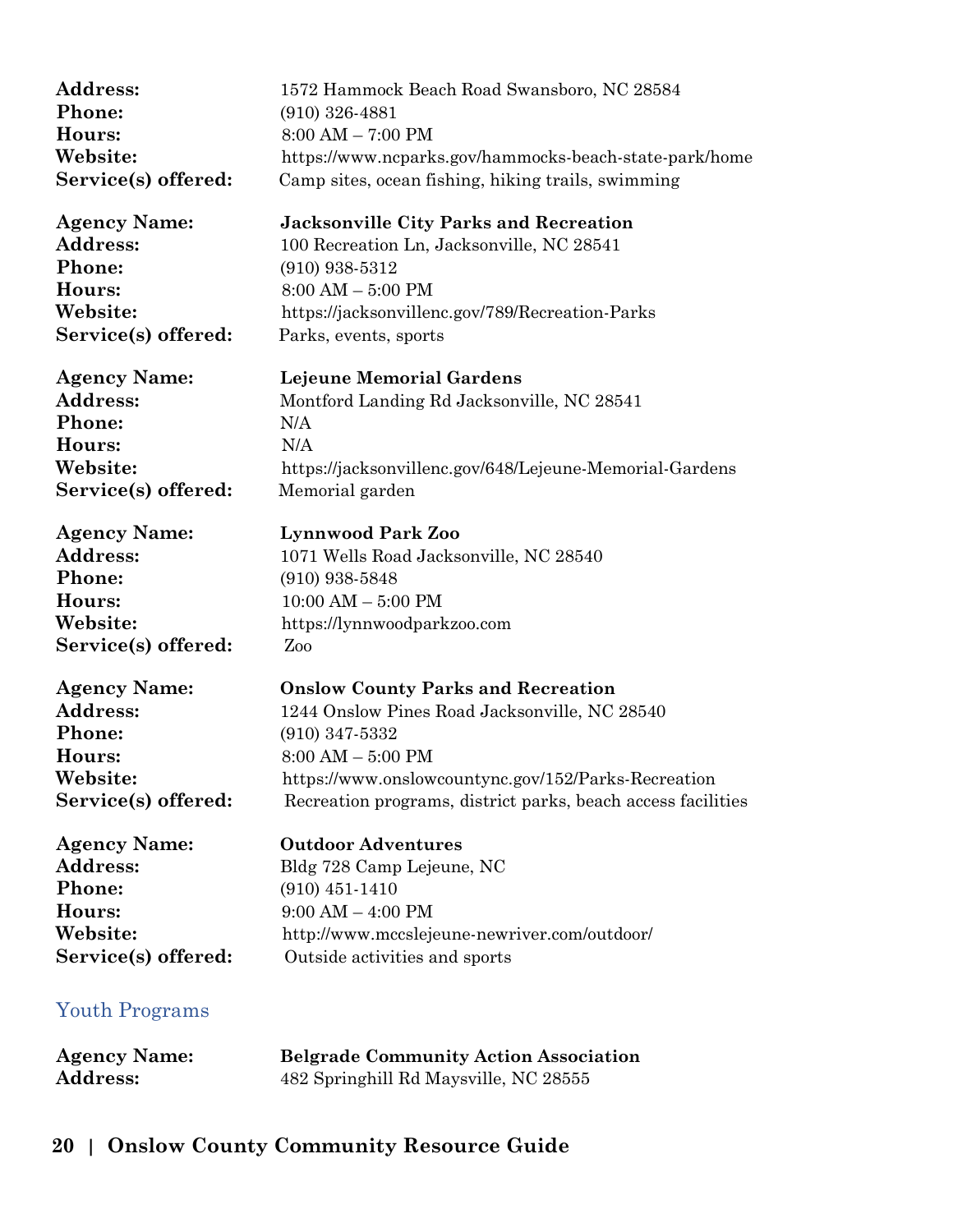| Phone:              | $(910)$ 743-0800                                             |
|---------------------|--------------------------------------------------------------|
| Hours:              | $9:00 AM - 1:00 PM$                                          |
| Website:            | https://bcaa-nc.org                                          |
| Service(s) offered: | After school programs, summer programs, special programs     |
| <b>Agency Name:</b> | <b>Big Brothers Big Sisters</b>                              |
| Address:            | 808 Aviation Parkway, Suite 900, Morrisville NC 27560        |
| Phone:              | $(919) 850 - 9772$                                           |
| Hours:              | $9:00 AM - 5:00 PM$                                          |
| Website:            | http://bigstri.org                                           |
| Service(s) offered: | Youth guidance, mentorship, services                         |
| <b>Agency Name:</b> | <b>Boys and Girls Club</b>                                   |
| <b>Address:</b>     | 1911 Gum Branch Rd Jacksonville, NC 28540                    |
| Phone:              | $(910)$ 455-9003                                             |
| Hours:              | $9:00 AM - 5:00 PM$                                          |
| Website:            | https://brigadebgc.org                                       |
| Service(s) offered: | After school and summer programs                             |
| <b>Agency Name:</b> | <b>Boy Scouts of America</b>                                 |
| Address:            | PO Box 1698 Kinston, NC 28503                                |
| Phone:              | $(910)$ 459-2888                                             |
| Hours:              | See website for                                              |
| Website:            | https://southerndistrictscouting.org                         |
| Service(s) offered: | Youth programs                                               |
| <b>Agency Name:</b> | <b>Girl Scouts NC Coastal Pines</b>                          |
| Address:            | 2250 Shipyard Boulevard Suite 3 Wilmington, NC 28403         |
| Phone:              | $(910)$ 202-9197                                             |
| Hours:              | Monday - Thursday 9:30 AM - 5:30 PM<br>Friday 9 AM - 3:00 PM |
| Website:            | https://www.nccoastalpines.org                               |
| Service(s) offered: | Courage, confidence and character building                   |
| <b>Agency Name:</b> | Horse & Family Institute                                     |
| <b>Address:</b>     | 138 Catino Farms Lane Jacksonville, NC 28546                 |
| Phone:              | $(910)$ 467-9740                                             |
| Hours:              | $8:00 AM - 5:00 PM$                                          |
| Website:            | http://www.horseandfamilyinst.org                            |
| Service(s) offered: | Communication skills, youth group                            |
| <b>Agency Name:</b> | <b>Jacksonville Onslow Chamber of Commerce</b>               |
| Address:            | 1099 Gum Branch Rd Jacksonville, NC 28540                    |
| Phone:              | $(910)$ 347-3141                                             |
| Hours:              | $9:00 AM - 5:00 PM$                                          |
| Website:            | https://jacksonvilleonline.org                               |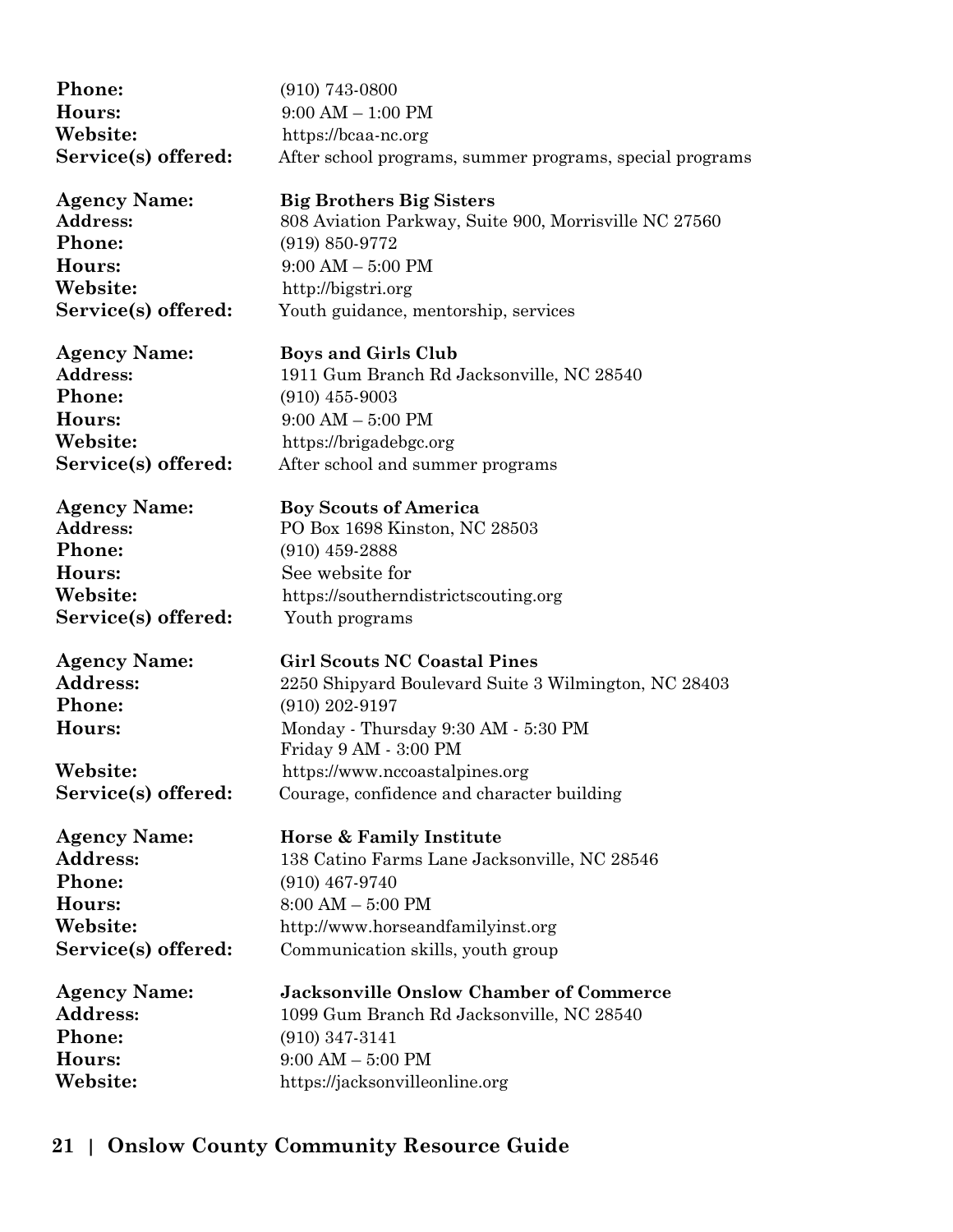| Service(s) offered:                       | Career awareness activities, job shadowing, internships, apprenticeships                                           |
|-------------------------------------------|--------------------------------------------------------------------------------------------------------------------|
| <b>Agency Name:</b>                       | <b>Juvenile Crime Prevention Council</b>                                                                           |
| Address:                                  | 612 College St Jacksonville, NC 28540                                                                              |
| Phone:                                    | $(910)$ 455-1202                                                                                                   |
| Hours:                                    | $8:00$ AM $-5:00$ PM                                                                                               |
| Website:                                  | https://www.onslowcountync.gov/917/Juvenile-Crime-Prevention-Council-<br><b>JCPC</b>                               |
| Service(s) offered:                       | Addresses youth behavior by prioritizing needs and investing in effective<br>programs that positively impact youth |
| <b>Agency Name:</b>                       | <b>Onslow County Parks and Recreation</b>                                                                          |
| Address:                                  | 1244 Onslow Pines Road Jacksonville, NC 28540                                                                      |
| Phone:                                    | $(910)$ 347-5332                                                                                                   |
| Hours:                                    | $8:00 AM - 5:00 PM$                                                                                                |
| Website:                                  | https://www.onslowcountync.gov/152/Parks-Recreation                                                                |
| Service(s) offered:                       | Recreation programs, district parks, beach access facilities                                                       |
| <b>Agency Name:</b>                       | <b>Onslow County Museum</b>                                                                                        |
| Address:                                  | 301 S Wilmington St Richlands, NC 28574                                                                            |
| Phone:                                    | $(910)$ 324-5008                                                                                                   |
| Hours:                                    | $8:00 AM - 5:00 PM$                                                                                                |
| Website:                                  | http://www.onslowcountync.gov/museum                                                                               |
| Service(s) offered:                       | Museum                                                                                                             |
| <b>Agency Name:</b>                       | <b>Special Olympics of Onslow County</b>                                                                           |
| <b>Address:</b>                           | 521 Yopp Road, Suite 215 PMB 415 Jacksonville, NC 28540                                                            |
| Phone:                                    | $(252)$ 288-2401                                                                                                   |
| Hours:                                    | $9:00$ AM $-5:00$ PM                                                                                               |
| Website:                                  | https://www.facebook.com/SONCOnslow/                                                                               |
| Service(s) offered:                       | Connecting individuals with disabilities                                                                           |
| <b>Agency Name:</b>                       | Zing Zumm Children's Museum of Jacksonville                                                                        |
| Address:                                  | 625 New Bridge St Jacksonville, NC 28540                                                                           |
| Phone:                                    | $(910) 650 - 2769$                                                                                                 |
| Hours:                                    | $10:00$ AM $-6:00$ PM                                                                                              |
| Website:                                  | https://zingzumm.org                                                                                               |
| Service(s) offered:                       | Children's museum                                                                                                  |
| <b>Agency Name:</b><br>Address:<br>Phone: | <b>4 H Cooperative Extension</b><br>4024 Richlands Hwy Jacksonville, NC 28540<br>$(910)$ 455-5873                  |
| Hours:                                    | $8:00 AM - 5:00 PM$                                                                                                |
| Website:                                  | https://onslow.ces.ncsu.edu                                                                                        |
| Service(s) offered:                       | Youth development, mentoring organization                                                                          |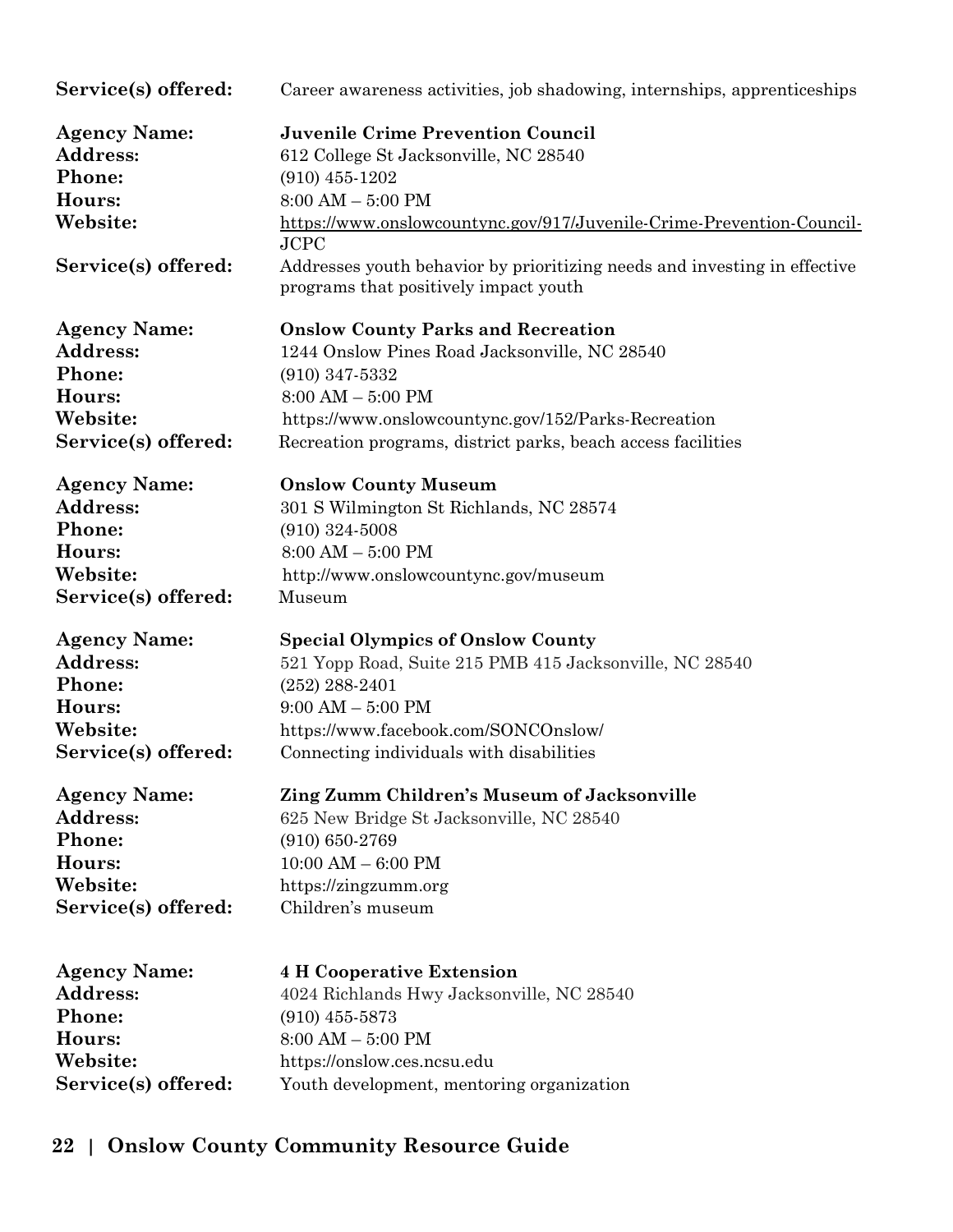# <span id="page-22-0"></span>Economic Development

#### <span id="page-22-1"></span>Financial Assistance

| <b>Agency Name:</b><br><b>Address:</b><br>Phone:<br>Hours:<br>Website:<br>Service(s) offered: | City of Jacksonville Neighborhood Improvement Services<br>815 New Bridge St Jacksonville, NC 28540<br>$(910)$ 938-5286<br>$8:00$ AM $-5:00$ PM<br>https://jacksonvillenc.gov/139/Neighborhood-Improvement-Services<br>Affordable housing, neighborhood housing and assistance, rehabilitation and<br>demolition, education |
|-----------------------------------------------------------------------------------------------|----------------------------------------------------------------------------------------------------------------------------------------------------------------------------------------------------------------------------------------------------------------------------------------------------------------------------|
| <b>Agency Name:</b>                                                                           | <b>Coastal Community Action</b>                                                                                                                                                                                                                                                                                            |
| <b>Address:</b>                                                                               | 303 McQueen Ave Newport, NC 28570                                                                                                                                                                                                                                                                                          |
| Phone:                                                                                        | $(252)$ 223-1630                                                                                                                                                                                                                                                                                                           |
| Hours:                                                                                        | Monday - Thursday 8:00 AM - 5:00 PM                                                                                                                                                                                                                                                                                        |
|                                                                                               | Friday $8:00 \text{ AM} - 4:00 \text{ PM}$                                                                                                                                                                                                                                                                                 |
| Website:                                                                                      | https://coastalca.org                                                                                                                                                                                                                                                                                                      |
| Service(s) offered:                                                                           | Financial assistance, cash grants towards job search expenses, childcare and<br>Rent                                                                                                                                                                                                                                       |
| <b>Agency Name:</b>                                                                           | Eastern Carolina Human Services Agency, Inc.                                                                                                                                                                                                                                                                               |
| Address:                                                                                      | 237 New River Drive, Suite 1 Jacksonville, NC 28540                                                                                                                                                                                                                                                                        |
| Phone:                                                                                        | $(910)$ 347-2151                                                                                                                                                                                                                                                                                                           |
| Hours:                                                                                        | $8:00$ AM $-$ 5:00 PM                                                                                                                                                                                                                                                                                                      |
| Website:                                                                                      | https://echsainc.wixsite.com/echsa/housing-choice-voucher                                                                                                                                                                                                                                                                  |
| Service(s) offered:                                                                           | Section 8 housing, Community Services Block Grant-Family Self<br>Sufficiency Program (CSBG-FSS)                                                                                                                                                                                                                            |
| <b>Agency Name:</b>                                                                           | <b>Friends of the Aging</b>                                                                                                                                                                                                                                                                                                |
| <b>Address:</b>                                                                               | 4024 Richlands Hwy, Jacksonville, NC 28540                                                                                                                                                                                                                                                                                 |
| Phone:                                                                                        | $(910)$ 989-3022                                                                                                                                                                                                                                                                                                           |
| Hours:                                                                                        | $8:00 AM - 5:00 PM$                                                                                                                                                                                                                                                                                                        |
| Website:                                                                                      | https://friendsoftheaging6.wixsite.com/mysite                                                                                                                                                                                                                                                                              |
| Service(s) offered:                                                                           | Financial assistance for people aged 55 and older                                                                                                                                                                                                                                                                          |
| <b>Agency Name:</b>                                                                           | Legal Aid                                                                                                                                                                                                                                                                                                                  |
| Address:                                                                                      | 272 N Front St, Ste 220 Wilmington, NC 28401-3977                                                                                                                                                                                                                                                                          |
| Phone:                                                                                        | $(910) 763 - 6207$                                                                                                                                                                                                                                                                                                         |
| Hours:                                                                                        | $9:00 AM - 5:00 PM$                                                                                                                                                                                                                                                                                                        |
| Website:                                                                                      | https://www.legalaidnc.org                                                                                                                                                                                                                                                                                                 |
| Service(s) offered:                                                                           | Legal aid for low income community members                                                                                                                                                                                                                                                                                 |
| <b>Agency Name:</b>                                                                           | <b>Navy-Corps Relief Society Camp Lejeune</b>                                                                                                                                                                                                                                                                              |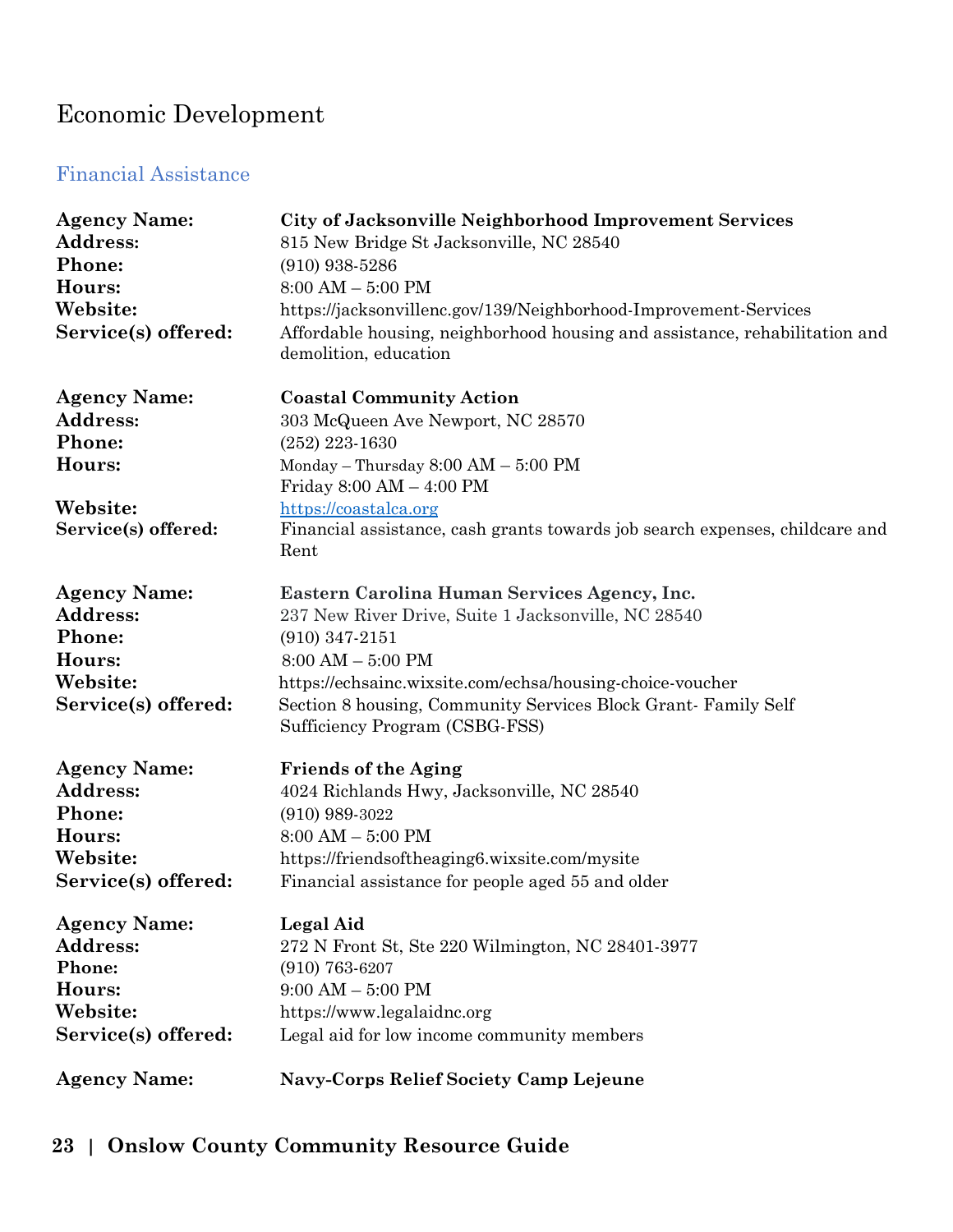| <b>Address:</b>     | 400 McHugh Blvd Camp Lejeune, NC 28547-2519           |
|---------------------|-------------------------------------------------------|
| <b>Phone:</b>       | $(910)$ 451-5584                                      |
| <b>Hours:</b>       | $8:00 AM - 4:00 PM$                                   |
| <b>Website:</b>     | https://www.nmcrs.org/locations/entry/camp-lejeune    |
| Service(s) offered: | Financial assistance to burned children and/or adults |
|                     |                                                       |

**Phone:** (910) 455-5733 **Hours:** 9:00 AM – 5:00 PM **Website:** http://onslowco.org/

**Agency Name: Onslow Community Outreach** Address: 600 Court St Jacksonville, NC 28540 **Service(s) offered:** Soup kitchen, emergency shelter, free medical clinic, free dental clinic

#### **Agency Name: Salvation Army Triangle Family Thrift Store**

**Phone:** (910) 378-7188 **Hours:** 10:00 AM – 6:00 PM **Service(s) offered:** Thrift store, clothing

**Address:** 204 Wilmington Hwy Jacksonville, NC 28546 **Website:** https://www.salvationarmycarolinas.org

**Agency Name: The Assistance League of Greater Wilmington Phone:** (910) 769-2345

Address: 420 Eastwood Road Wilmington NC 28403 **Hours:** Thursday, Friday, Saturday 10:00 AM – 4:00 PM **Website:** https://www.salvationarmycarolinas.org **Service(s) offered:** Philanthropic programs, thrift shop

| <b>White Oak Ecumenical Outreach Ministries</b> |
|-------------------------------------------------|
| 724 West Corbett Avenue Swansboro, NC 28584     |
| $(910)$ 326-6822                                |
| Tuesday – Saturday $9:00$ AM – $3:45$ PM        |
| https://www.salvationarmycarolinas.org          |
| Thrift store, clothing                          |
|                                                 |

#### <span id="page-23-0"></span>Local Economy

| <b>Agency Name:</b> | <b>Bold of Jacksonville</b>                                                                    |
|---------------------|------------------------------------------------------------------------------------------------|
| <b>Address:</b>     | 421 Court St Jacksonville, NC 28540                                                            |
| <b>Phone:</b>       | $(910)$ 937-7222                                                                               |
| Hours:              | $9:00$ AM $-1:00$ PM                                                                           |
| Website:            | http://getconnected.volunteeronslow.org/agency/detail/?agency_id=1444                          |
| Service(s) offered: | Preservation of the commercial and residential structures in the downtown<br>Jacksonville area |
| <b>Agency Name:</b> | <b>Coastal Carolina Small Business Center</b>                                                  |
| <b>Address:</b>     | 444 Western Blvd Jacksonville, NC 28546                                                        |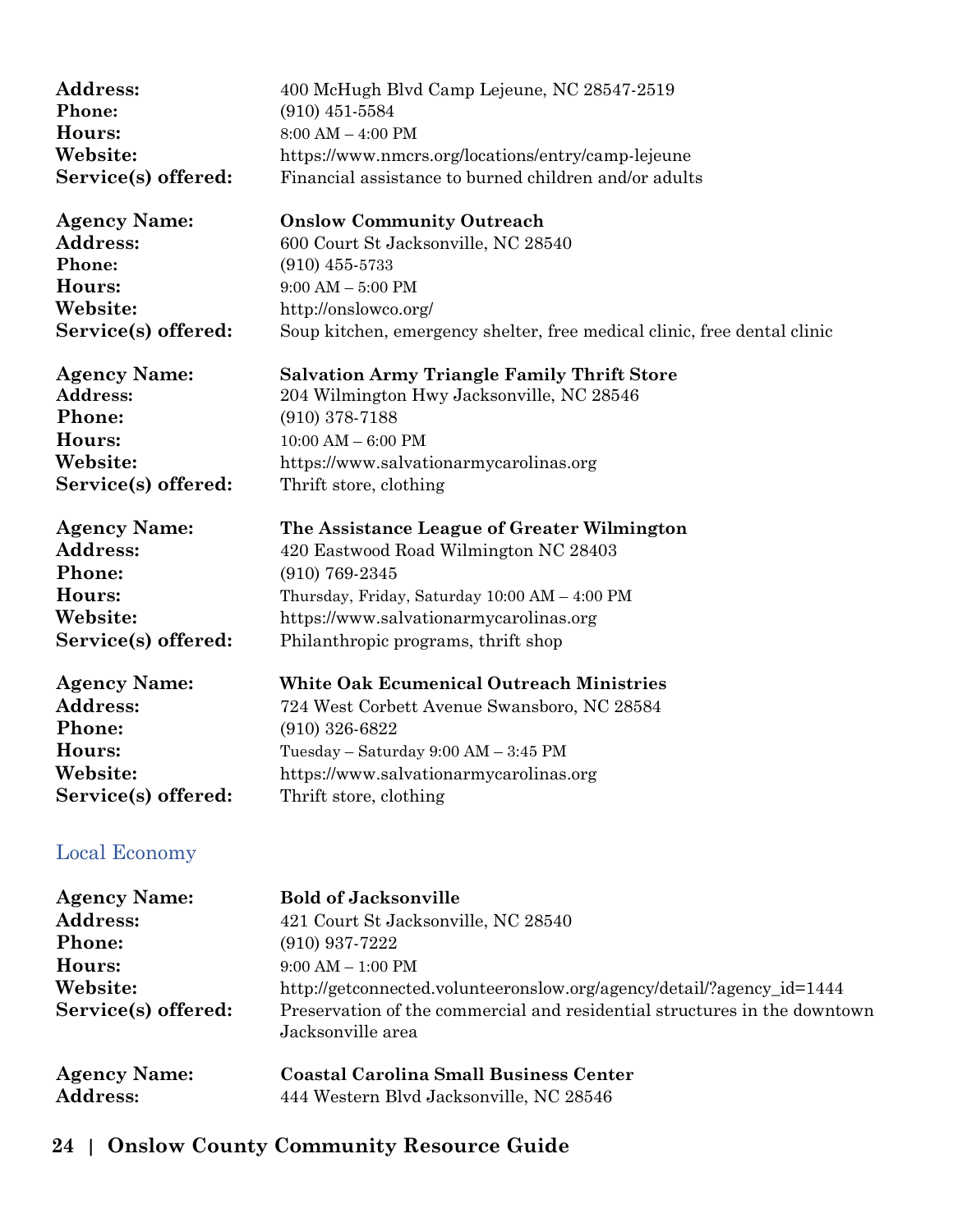| <b>Phone:</b>       | $(910)$ 938-6322                                                                 |
|---------------------|----------------------------------------------------------------------------------|
| Hours:              | $8:00 AM - 5:00 PM$                                                              |
| Website:            | https://www.coastalcarolina.edu/services-and-support/services-<br>community/sbc/ |
| Service(s) offered: | Supports development and growth of small businesses                              |
|                     |                                                                                  |
| <b>Agency Name:</b> | <b>Jacksonville Onslow Chamber of Commerce</b>                                   |
| <b>Address:</b>     | 1099 Gum Branch Rd Jacksonville, NC 28540                                        |
| <b>Phone:</b>       | $(910)$ 347-3141                                                                 |
| Hours:              | $9:00 AM - 5:00 PM$                                                              |
| Website:            | https://jacksonvilleonline.org                                                   |

# <span id="page-24-0"></span>Emergency Services

| <b>Agency Name:</b><br><b>Address:</b><br>Phone:<br>Hours:<br>Website: | <b>Carolina's Poison Control</b><br>444 Western Blvd Jacksonville, NC 28546<br>$(910)$ 938-6322<br>$8:00 AM - 5:00 PM$<br>https://www.coastalcarolina.edu/services-and-support/services-<br>community/sbc/ |
|------------------------------------------------------------------------|------------------------------------------------------------------------------------------------------------------------------------------------------------------------------------------------------------|
| Service(s) offered:                                                    | Supports development and growth of small businesses                                                                                                                                                        |
| <b>Agency Name:</b>                                                    | <b>Department of Social Services: Emergency Assistance</b>                                                                                                                                                 |
| <b>Address:</b>                                                        | 612 College St, Jacksonville, NC 28540                                                                                                                                                                     |
| Phone:                                                                 | $(910)$ 219-4820                                                                                                                                                                                           |
| Hours:                                                                 | $8:00 AM - 5:00 PM$                                                                                                                                                                                        |
| Website:                                                               | https://www.onslowcountync.gov/347/Emergency-Assistance                                                                                                                                                    |
| Service(s) offered:                                                    | Financial assistance for emergencies                                                                                                                                                                       |
| <b>Agency Name:</b>                                                    | Disaster Services: American Red Cross Cape Fear Chapter                                                                                                                                                    |
| <b>Address:</b>                                                        | 1102 South 16TH St Wilmington, NC 28401                                                                                                                                                                    |
| Phone:                                                                 | $(910) 762 - 2683$                                                                                                                                                                                         |
| Hours:                                                                 | $8:30$ AM $-5:00$ PM                                                                                                                                                                                       |
| Website:                                                               | https://www.redcross.org/local/north-carolina/eastern-north-carolina/about-<br>us/locations/cape-fear-chapter.html                                                                                         |
| Service(s) offered:                                                    | Emergency services, planning/preparedness, disaster-caused needs, food,<br>clothing, shelter                                                                                                               |
| <b>Agency Name:</b>                                                    | <b>Emergency Preparedness</b>                                                                                                                                                                              |
| <b>Address:</b>                                                        | 200 Marine Boulevard Jacksonville, NC 28540                                                                                                                                                                |
| Phone:                                                                 | $(910)$ 455-4000                                                                                                                                                                                           |
| Hours:                                                                 | $6:00 AM - 10:00 PM$                                                                                                                                                                                       |
| Website:                                                               | https://jacksonvillenc.gov/548/Emergency-Preparedness                                                                                                                                                      |
| Service(s) offered:                                                    | Disaster response efforts                                                                                                                                                                                  |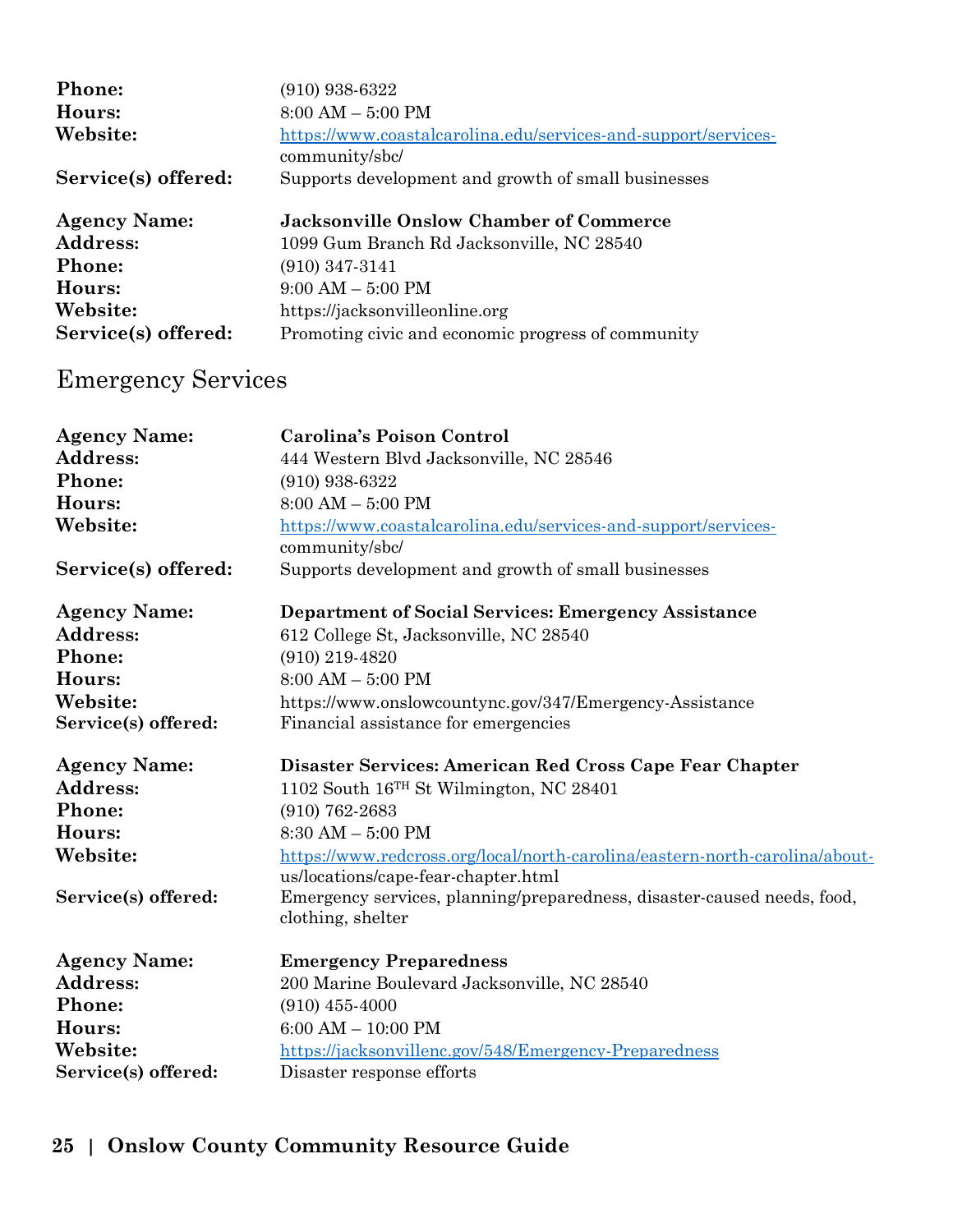**Hours:** 8:00 AM – 5:00 PM

**Phone:** (910) 455-1472 **Hours:** 6:00 AM – 10:00 PM

**Phone:** (910) 455-0182

**Phone:** (910) 455-3113

**Phone:** (910) 577-2345 **Hours:** Open 24 hours **Service(s) offered:** Local hospital

**Address:** N/A **Phone:** (800) 273-8255 **Hours:** Open 24 hours

**Agency Name: Emergency Services** Address: 1180 Commons Dr, Jacksonville, NC 28540 **Phone:** (910) 347-4270 | 911 for emergencies **Website:** http://www.onslowcountync.gov/emergencyservices/ **Service(s) offered:** Emergency management, medical, fire rescue

**Agency Name: Jacksonville City Police Department Address:** 200 Marine Boulevard Jacksonville, NC 28541 **Website:** https://jacksonvillenc.gov/180/Jacksonville-Police Service(s) offered: Law enforcement agency

**Agency Name: Onslow County Animal Services Address:** 244 Georgetown Road Jacksonville, NC 28540 **Hours:** Tuesday – Friday 8:00 AM – 6:30 PM **Website:** http://www.onslowcountync.gov/AnimalServices/ **Service(s) offered:** Animal complaints, strays, abandonment, bite reports

**Agency Name: Onslow County Sherriff's Office Address:** 717 Court St Jacksonville, NC 28540 **Hours:** 6:00 AM – 10:00 PM Website: https://www.onslowcountync.gov/435/Sheriffs-Office<br>Service(s) offered: Law enforcement agency Law enforcement agency

**Agency Name: Onslow Memorial Hospital** Address: 317 Western Blvd Jacksonville, NC 28546 **Website:** https://www.onslow.org

**Agency Name: Suicide Prevention Hotline Website:** https://suicidepreventionlifeline.org **Service(s) offered:** Suicide prevention

## <span id="page-25-0"></span>Health Facilities and Programs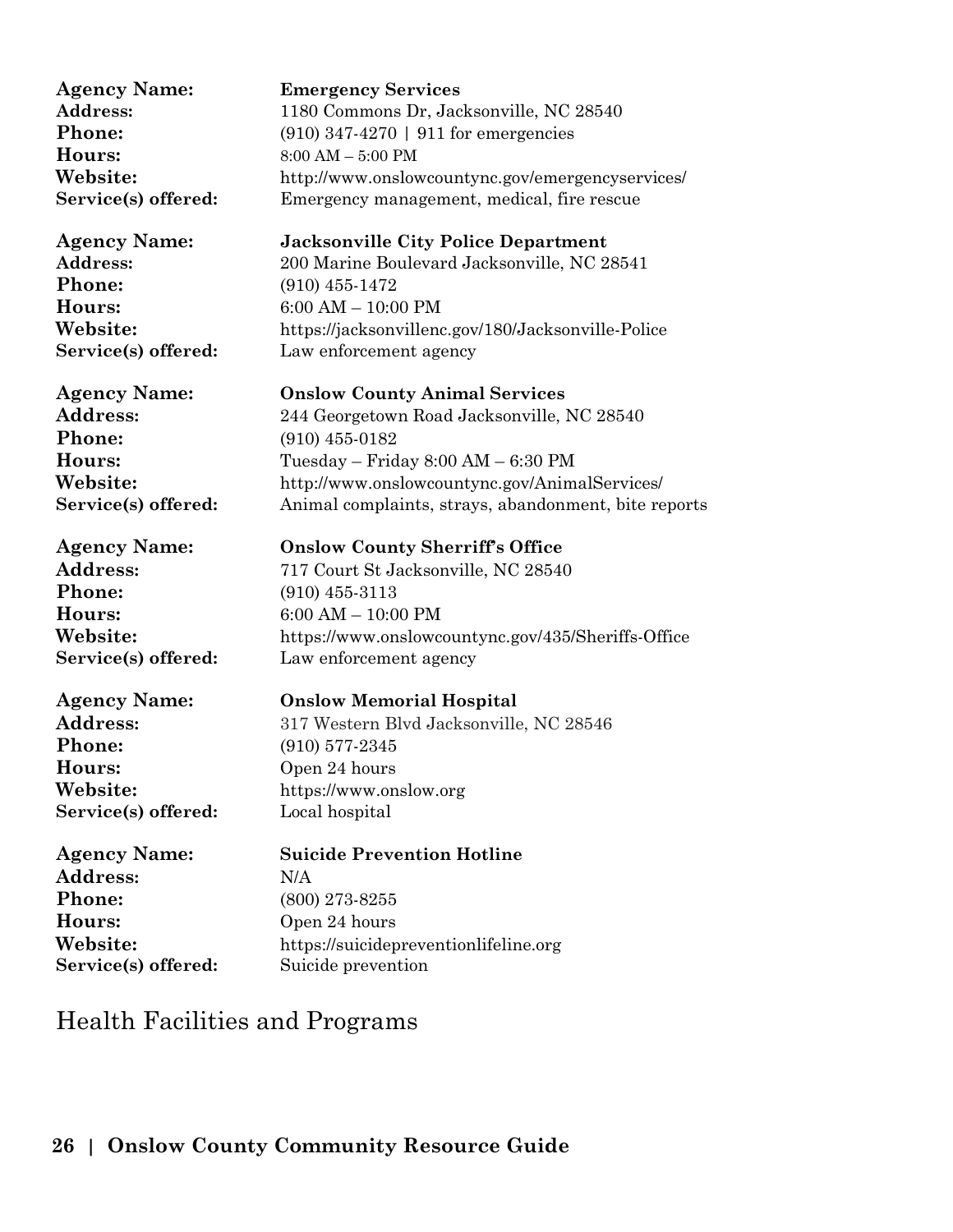#### <span id="page-26-0"></span>Community Health Centers and Clinics

| <b>Agency Name:</b> | <b>Coastal Pregnancy Care Center</b>                                                                                     |
|---------------------|--------------------------------------------------------------------------------------------------------------------------|
| Address:            | 4050 Arendell St Morehead City, NC 28577                                                                                 |
| Phone:              | $(252)$ 247-2273                                                                                                         |
| Hours:              | Monday – Wednesday $9:00 AM - 4:30 PM$                                                                                   |
|                     | Thursday $9:00 \text{ AM} - 5:30 \text{ PM}$                                                                             |
|                     | Friday 12:00 PM - 4:30 PM                                                                                                |
| Website:            | https://www.cpccenter.org                                                                                                |
| Service(s) offered: | Pregnancy center, education, advisory                                                                                    |
| <b>Agency Name:</b> | <b>Community Care of Lower Cape Fear</b>                                                                                 |
| <b>Address:</b>     | 200 Valencia Dr Jacksonville, NC 28546                                                                                   |
| Phone:              | $(910) 763 - 0200$                                                                                                       |
| Hours:              | $8:00 AM - 5:00 PM$                                                                                                      |
| Website:            | https://www.carelcf.org                                                                                                  |
| Service(s) offered: | Community clinic                                                                                                         |
| <b>Agency Name:</b> | <b>Consolidated Human Services</b>                                                                                       |
| Address:            | 612 College St Jacksonville, NC 28540                                                                                    |
| Phone:              | $(910)$ 347-2154                                                                                                         |
| Hours:              | $8:00 AM - 5:00 PM$                                                                                                      |
| Website:            | http://www.onslowcountync.gov/health/                                                                                    |
| Service(s) offered: | STD/STI clinics, teen and young adult services, WIC, communicable disease<br>clinic, diabetes education, maternal health |
| <b>Agency Name:</b> | <b>Goshen Medical Center</b>                                                                                             |
| Address:            | 1200 Hargrett St Jacksonville, NC 28540                                                                                  |
| Phone:              | $(910)$ 219-1082                                                                                                         |
| Hours:              | Monday – Thursday $7:45$ AM – $5:15$ PM                                                                                  |
|                     | Friday 8:00 AM - 2:00 PM                                                                                                 |
| Website:            | http://www.goshenmedical.org                                                                                             |
| Service(s) offered: | Family clinic                                                                                                            |
| <b>Agency Name:</b> | NC Health Choice - Onslow County Department of Health and                                                                |
|                     | <b>Human Services</b>                                                                                                    |
| Address:            | 612 College St Jacksonville, NC 28540                                                                                    |
| Phone:              | $(910)$ 455-4145                                                                                                         |
| Hours:              | $8:00$ AM $-$ 5:00 PM                                                                                                    |
| Website:            | https://ncgov.servicenowservices.com/sp_beneficiary?id=bnf_eligibility                                                   |
| Service(s) offered: | Health coverage for underinsured children                                                                                |
| <b>Agency Name:</b> | <b>Onslow Community Clinic</b>                                                                                           |
| Address:            | 200 Doctors Drive Suite L Jacksonville, NC 28546                                                                         |
| Phone:              | $(910)$ 346-6149                                                                                                         |
|                     |                                                                                                                          |
| Hours:              | $8:00 AM - 5:00 PM$                                                                                                      |
| Website:            | https://www.onslowco.org/medical                                                                                         |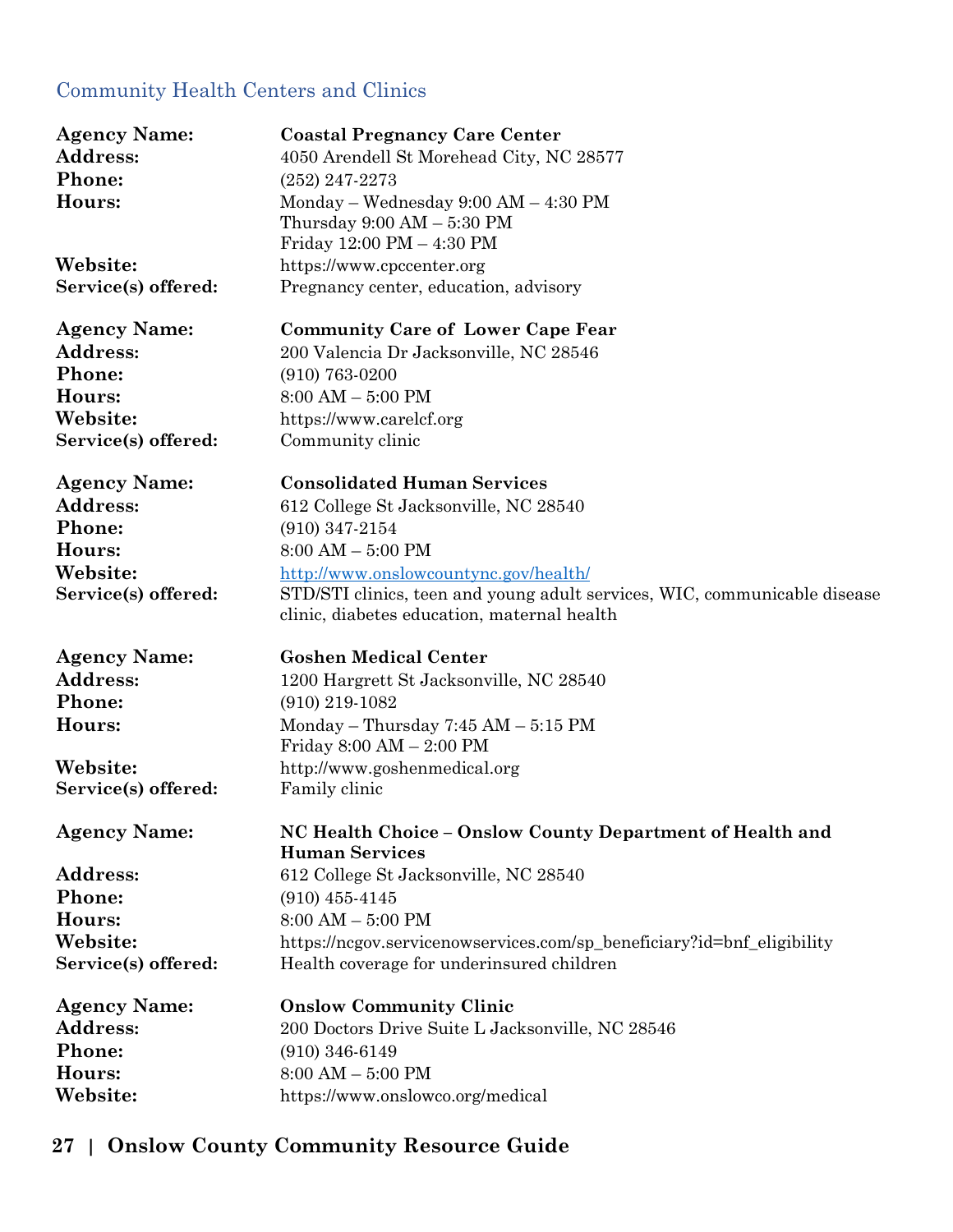<span id="page-27-0"></span>

| Service(s) offered:                                                                           | Short term care, immediate care                                                                                                                                                                                                                  |
|-----------------------------------------------------------------------------------------------|--------------------------------------------------------------------------------------------------------------------------------------------------------------------------------------------------------------------------------------------------|
| <b>Agency Name:</b>                                                                           | <b>Onslow Pregnancy Resource Center</b>                                                                                                                                                                                                          |
| <b>Address:</b>                                                                               | 3280-A Henderson Dr Jacksonville, NC 28546                                                                                                                                                                                                       |
| Phone:                                                                                        | $(910)$ 938-7000                                                                                                                                                                                                                                 |
| Hours:                                                                                        | Monday - Thursday $10:00$ AM $-$ 4:00 PM                                                                                                                                                                                                         |
| Website:                                                                                      | https://onslowpregnancyresources.com                                                                                                                                                                                                             |
| Service(s) offered:                                                                           | Pregnancy education, ultra sounds                                                                                                                                                                                                                |
| <b>Dental Services</b>                                                                        |                                                                                                                                                                                                                                                  |
| <b>Agency Name:</b>                                                                           | <b>Kinston Community Health Center</b>                                                                                                                                                                                                           |
| Address:                                                                                      | 324 N Queen St Kinston, NC 28501                                                                                                                                                                                                                 |
| Phone:                                                                                        | $(252) 522 - 9800$                                                                                                                                                                                                                               |
| Hours:                                                                                        | $Monday - Friday 8:00 AM - 6:00 PM$                                                                                                                                                                                                              |
| Website:                                                                                      | https://kinstonhealth.org                                                                                                                                                                                                                        |
| Service(s) offered:                                                                           | Dental services                                                                                                                                                                                                                                  |
| <b>Agency Name:</b>                                                                           | <b>Onslow Community Clinic</b>                                                                                                                                                                                                                   |
| Address:                                                                                      | 200 Doctors Drive Suite L Jacksonville, NC 28546                                                                                                                                                                                                 |
| Phone:                                                                                        | $(910)$ 346-6149                                                                                                                                                                                                                                 |
| Hours:                                                                                        | $8:00 AM - 5:00 PM$                                                                                                                                                                                                                              |
| Website:                                                                                      | https://www.onslowco.org/medical                                                                                                                                                                                                                 |
| Service(s) offered:                                                                           | Short term care, immediate care                                                                                                                                                                                                                  |
| <b>Agency Name:</b><br><b>Address:</b><br>Phone:<br>Hours:<br>Website:<br>Service(s) offered: | Pender County Health Department Dental Clinic<br>803 S Walker St Burgaw, NC 28425<br>$(910)$ 259-1503<br>$8:30$ AM $-$ 4:00 PM<br>https://www.pendercountync.gov/hhs/health-human-services/health-<br>department/dental-clinic/<br>Dental clinic |
| <b>Agency Name:</b>                                                                           | <b>St. Mary Health Center</b>                                                                                                                                                                                                                    |
| Address:                                                                                      | 412 Ann St Wilmington, NC 28401                                                                                                                                                                                                                  |
| Phone:                                                                                        | $(910)$ 763-8163                                                                                                                                                                                                                                 |
| Hours:                                                                                        | $9:00 AM - 5:00 PM$                                                                                                                                                                                                                              |
| Website:                                                                                      | http://stmaryhealthcenter.org/                                                                                                                                                                                                                   |
| Service(s) offered:                                                                           | Provides dental services to individuals whose income falls below 200% of the                                                                                                                                                                     |
| <b>Food and Nutrition</b>                                                                     | <b>Federal Poverty guidelines</b>                                                                                                                                                                                                                |

<span id="page-27-1"></span>

| <b>Agency Name:</b> | <b>Abundant Life Baptist Church</b>        |
|---------------------|--------------------------------------------|
| <b>Address:</b>     | 1518 Gum Branch Rd. Jacksonville, NC 28540 |
| <b>Phone:</b>       | $(910)$ 346-2356                           |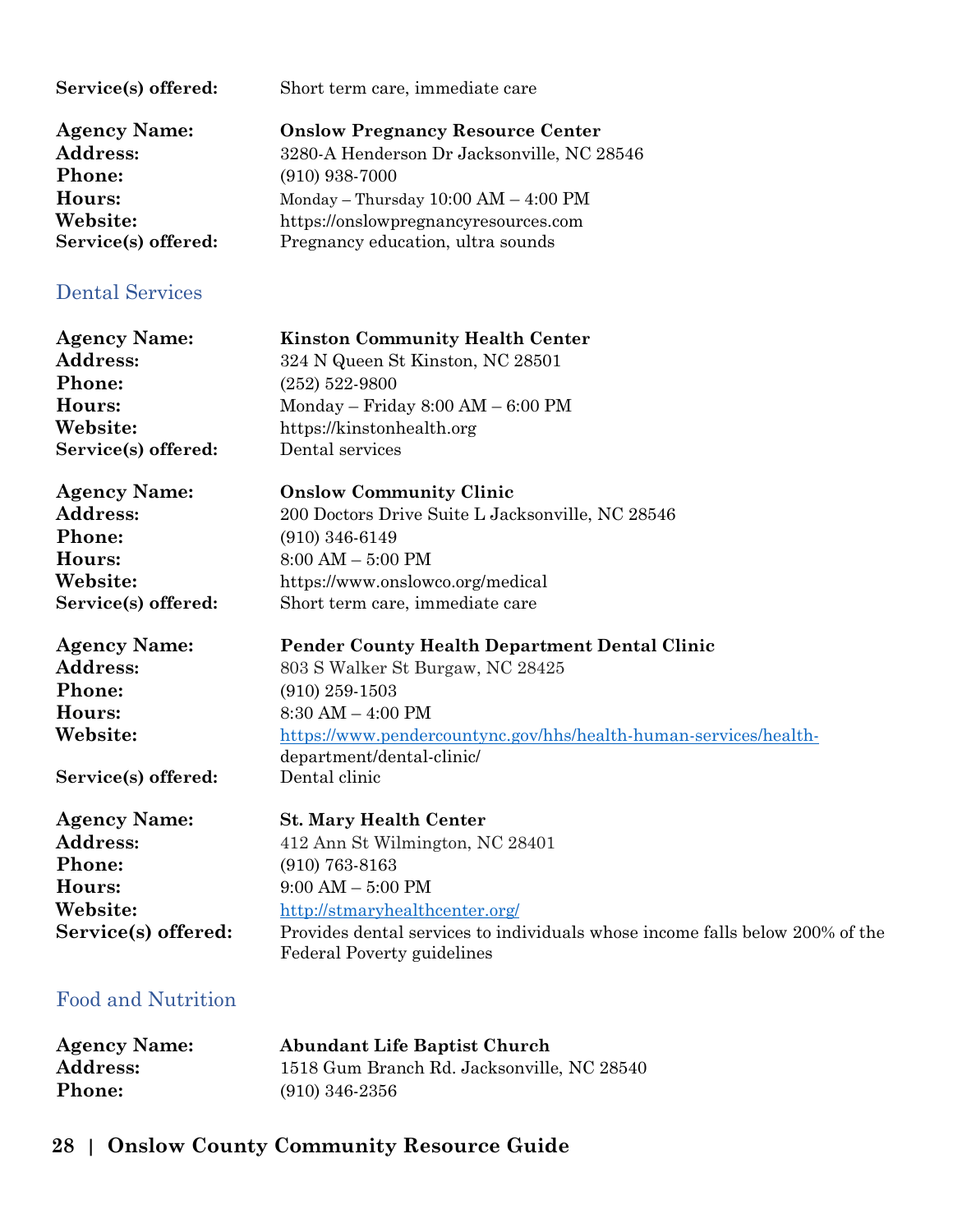**Hours:** Tuesday – Friday 10:00 AM – 12:00 PM **Website:** www.albc.org **Service(s) offered:** Food bank **Agency Name: Bethlehem Baptist Church Address:** 4764 Gum Branch Road, Jacksonville, NC 28540 **Phone:** (910) 347-6376 **Hours:** By appointment only **Website:** www.bbcjaxnc.com Service(s) offered: Food bank **Agency Name: Centerview Baptist Church Address:** 1165 Piney Green Road, Jacksonville, NC 28546 **Phone:** (910) 347-6691 **Hours:** Monday – Friday, hours subject to change – call first **Website:** [www.centerviewbaptistchurch.com/index.php](http://www.centerviewbaptistchurch.com/index.php) Service(s) offered: Food bank **Agency Name: Department of Social Services** Address: 612 College St, Jacksonville, NC 28540 **Phone:** (910) 455-4145 **Hours:** 8:00 AM – 5:00 PM **Website:** <https://www.onslowcountync.gov/155/Social-Services> **Service(s) offered:** Food stamps, SNAP **Agency Name: Enon Chapel Midway Park** Address: 101 Barbara Ave Midway Park, NC 28544 **Phone:** (910) 353-5403 **Hours:** Monday - Thursday 9:00 AM – 5:00 PM **Website:** https://www.enonchapel.com **Service(s) offered:** Food pantry **Agency Name: First United Methodist Church Food Bank** Address: 305 Lakeside Dr Sneads Ferry, NC 28460 **Phone:** (910) 327-4011 **Hours:** 3<sup>rd</sup> Monday of the month 9:00 AM - 12:00 PM **Website:** https://firstsf.nccumc.net **Service(s) offered:** Food pantry **Agency Name: Folkstone Original Freewill Baptist** Address: 126 Parker Lane Sneads Ferry, NC 28460 **Phone:** (910) 803-0280 Hours: Monday, Wednesday  $10:00$  AM –  $11:00$  AM **Website:** https://firstsf.nccumc.net Service(s) offered: Food bank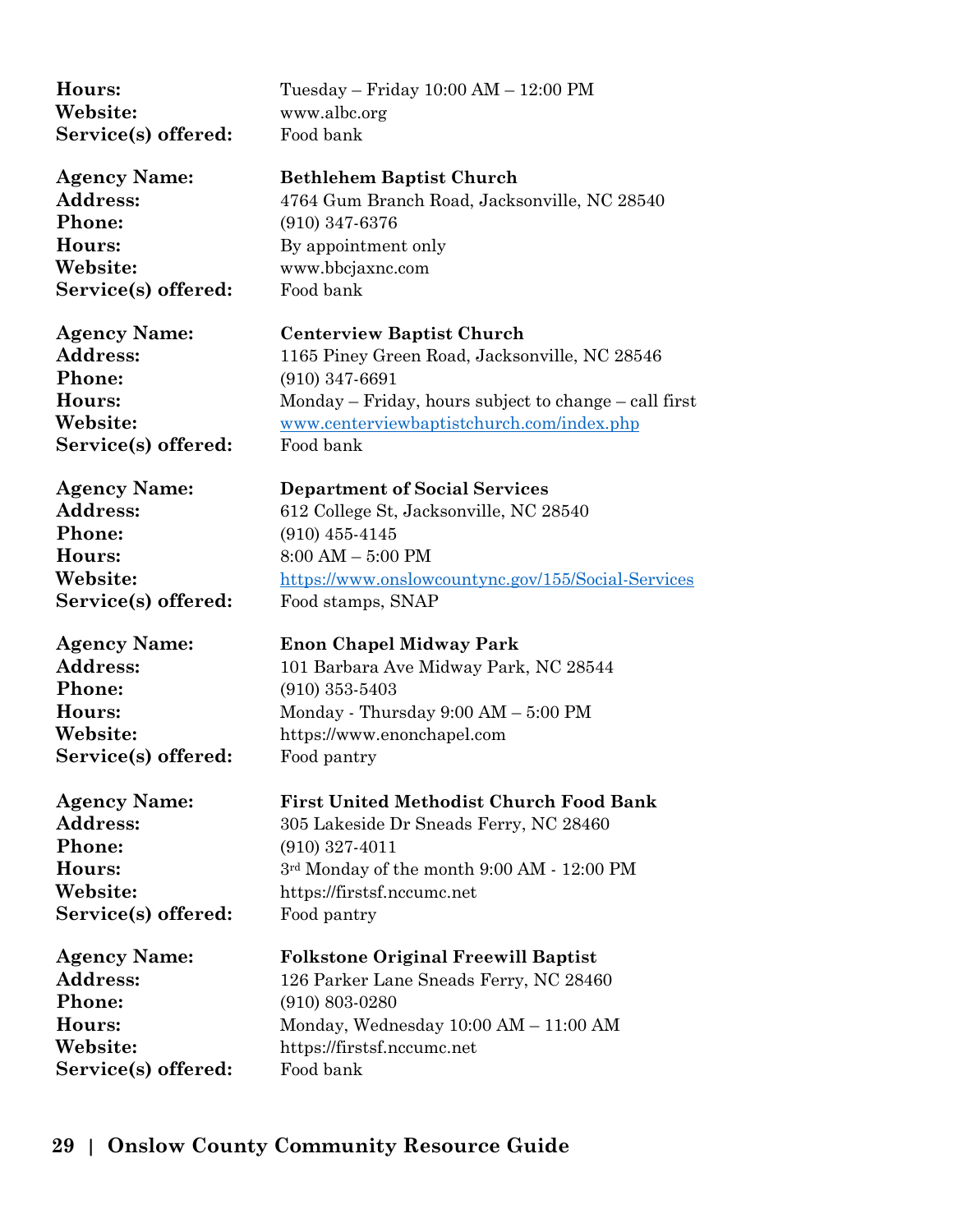| <b>Agency Name:</b> | <b>Food and Nutrition Services</b>                                                      |
|---------------------|-----------------------------------------------------------------------------------------|
| Address:            | 612 College St, Jacksonville, NC 28540                                                  |
| Phone:              | $(910)$ 455-4145                                                                        |
| Hours:              | $8:00 AM - 5:00 PM$                                                                     |
| Website:            | https://www.onslowcountync.gov/155/Social-Services                                      |
| Service(s) offered: | Monthly allotments via electronic benefits, transfer cards                              |
| <b>Agency Name:</b> | <b>Infant of Prague</b>                                                                 |
| Address:            | 214 Marine Blvd Jacksonville, NC 28540                                                  |
| Phone:              | $(910)$ 347-4196                                                                        |
| Hours:              | By appointment only                                                                     |
| Website:            | www.iopnc.org                                                                           |
| Service(s) offered: | Food pantry                                                                             |
| <b>Agency Name:</b> | <b>Jaded Paws Rescue Food Pantry</b>                                                    |
| Address:            | 1009 Onsville Dr Suite A Jacksonville, NC 28546                                         |
| Phone:              | $(910)$ 389-2372                                                                        |
| Hours:              | Tuesday, Thursday, Saturday 12:00 PM - 3:00 PM                                          |
| Website:            | http://www.jadedpawsrescue.com/pet-food-pantry.html                                     |
| Service(s) offered: | Pet food                                                                                |
| <b>Agency Name:</b> | Mama J's Helping Hand                                                                   |
| Address:            | 2205 HWY 172 Sneads Ferry, NC 28460                                                     |
| Phone:              | $(910)$ 327-1302                                                                        |
| Hours:              | Monday, Tuesday, Thursday, Saturday 10:00 AM - 2:00 PM                                  |
| Website:            | http://getconnected.volunteeronslow.org/agency/detail/?agency_id=7577                   |
| Service(s) offered: | Feeding families                                                                        |
| <b>Agency Name:</b> | <b>Meals on Wheels</b>                                                                  |
| <b>Address:</b>     | 4024 Richlands Hwy, Jacksonville, NC 28540                                              |
| <b>Phone:</b>       | $(910)$ 455-2747                                                                        |
| Hours:              | $8:00 AM - 5:00 PM$                                                                     |
| Website:            | https://www.onslowcountync.gov/546/Home-Delivered-Meals                                 |
| Service(s) offered: | Home delivered meals                                                                    |
| <b>Agency Name:</b> | Mt. Carmel Inc H.E.L.P                                                                  |
| Address:            | 2542 Onslow Drive, Jacksonville, NC 28540                                               |
| Phone:              | $(910)$ 265-7083                                                                        |
| Hours:              | Sunday – Saturday $5:00 \text{ PM} - 10:00 \text{ PM}$ , emergency calls by appointment |
| Website:            | https://www.onslowcountync.gov/546/Home-Delivered-Meals                                 |
| Service(s) offered: | Food pantry                                                                             |
| <b>Agency Name:</b> | <b>Northwoods United Methodist Church</b>                                               |
| Address:            | 1259 Gum Branch Road Jacksonville, NC 28540                                             |
| Phone:              | $(910)$ 346-9727                                                                        |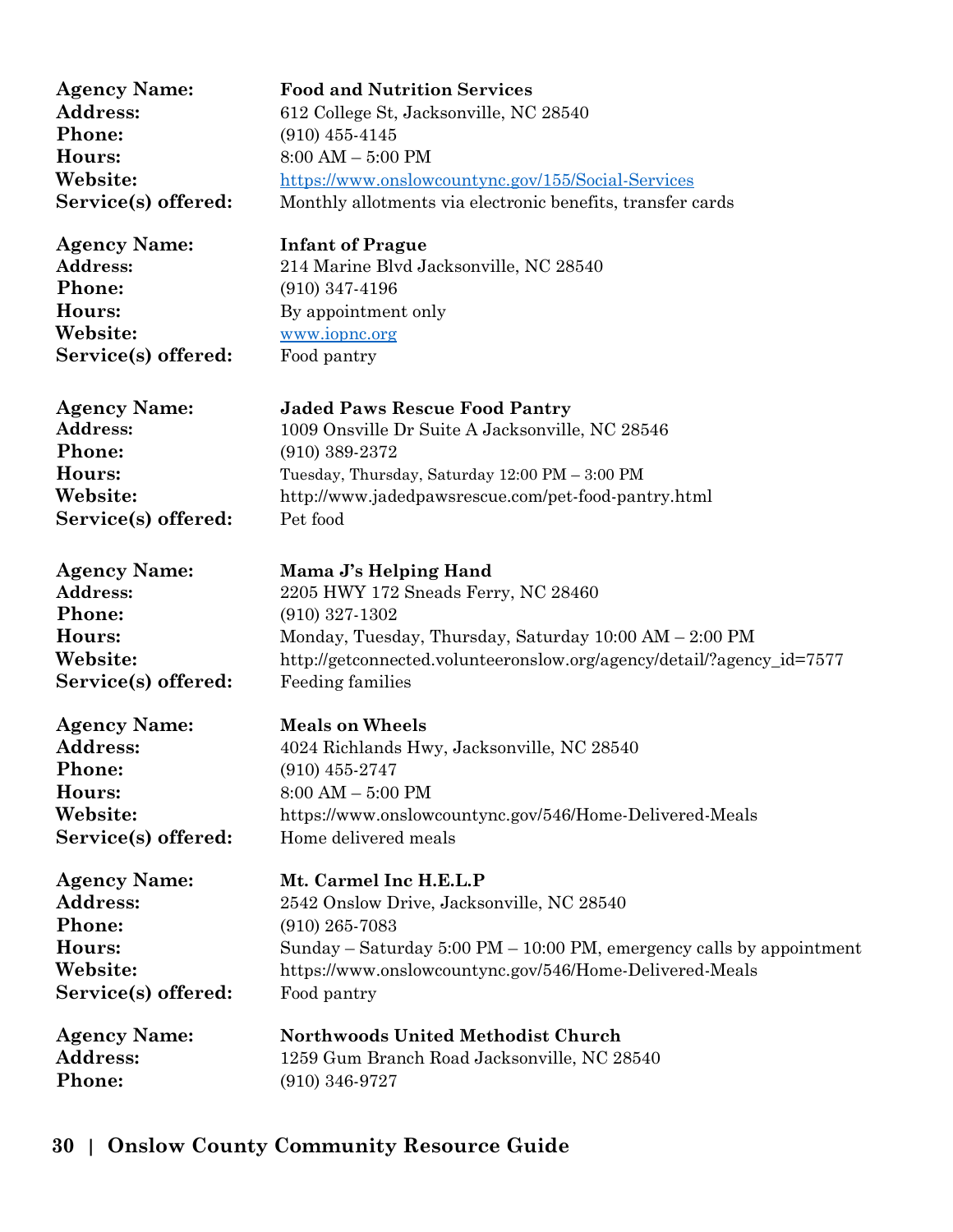| Hours:              | Monday – Thursday $9:00$ AM – $2:00$ PM                               |
|---------------------|-----------------------------------------------------------------------|
| Website:            | www.northwoodsunc.org                                                 |
| Service(s) offered: | Food pantry                                                           |
| <b>Agency Name:</b> | <b>Onslow Community Farmers Market</b>                                |
| Address:            | 4024 Richlands HWY Jacksonville, NC 28540                             |
| Phone:              | $(910)$ 455-5873                                                      |
| Hours:              | Tuesday 8:30 AM - 12:30 PM<br>Saturday 8:00 AM - 1:00 PM              |
| Website:            | https://www.onslowcountyfarmersmarket.com                             |
| Service(s) offered: | Accepts WIC, food stamps                                              |
| <b>Agency Name:</b> | <b>Onslow Community Outreach Food Pantry</b>                          |
| Address:            | 1210 Hargett St Jacksonville, NC 28540                                |
| Phone:              | $(910)$ 455-5733                                                      |
| Hours:              | 2 <sup>nd</sup> Monday of month 11:00 AM                              |
| Website:            | http://onslowco.org/                                                  |
| Service(s) offered: | Food pantry                                                           |
| <b>Agency Name:</b> | <b>Onslow Community Outreach Soup Kitchen</b>                         |
| <b>Address:</b>     | 600 Court St Jacksonville, NC 28540                                   |
| Phone:              | $(910)$ 347-3227                                                      |
| Hours:              | Monday – Friday $11:00$ AM – $12:00$ PM                               |
| Website:            | http://onslowco.org/                                                  |
| Service(s) offered: | Soup kitchen                                                          |
| <b>Agency Name:</b> | <b>Onslow Senior Nutrition</b>                                        |
| Address:            | 4024 Richlands HWY Jacksonville, NC 28540                             |
| Phone:              | $(910)$ 455-2747                                                      |
| Hours:              | $8:00 AM - 5:00 PM$                                                   |
| Website:            | https://www.onslowcountync.gov/547/Nutrition                          |
| Service(s) offered: | Lunch for seniors                                                     |
| <b>Agency Name:</b> | <b>Richlands Community Outreach</b>                                   |
| Address:            | 9103 Richlands Hwy Richlands, NC 28574                                |
| Phone:              | $(910)$ 324-6586                                                      |
| Hours:              | $10:00$ AM $- 12:00$ PM                                               |
| Website:            | https://www.facebook.com/richlandsoutreachministry/?ref=page_internal |
| Service(s) offered: | Food bank                                                             |
| <b>Agency Name:</b> | <b>Salvation Army Food Pantry</b>                                     |
| Address:            | 535 Bell Fork Rd Jacksonville, NC 28540                               |
| Phone:              | $(910)$ 346-8800                                                      |
| Hours:              | $1:00$ PM $-3:00$ PM                                                  |
| Website:            | www.salvationarmycarolinas.org                                        |
| Service(s) offered: | Soup kitchen                                                          |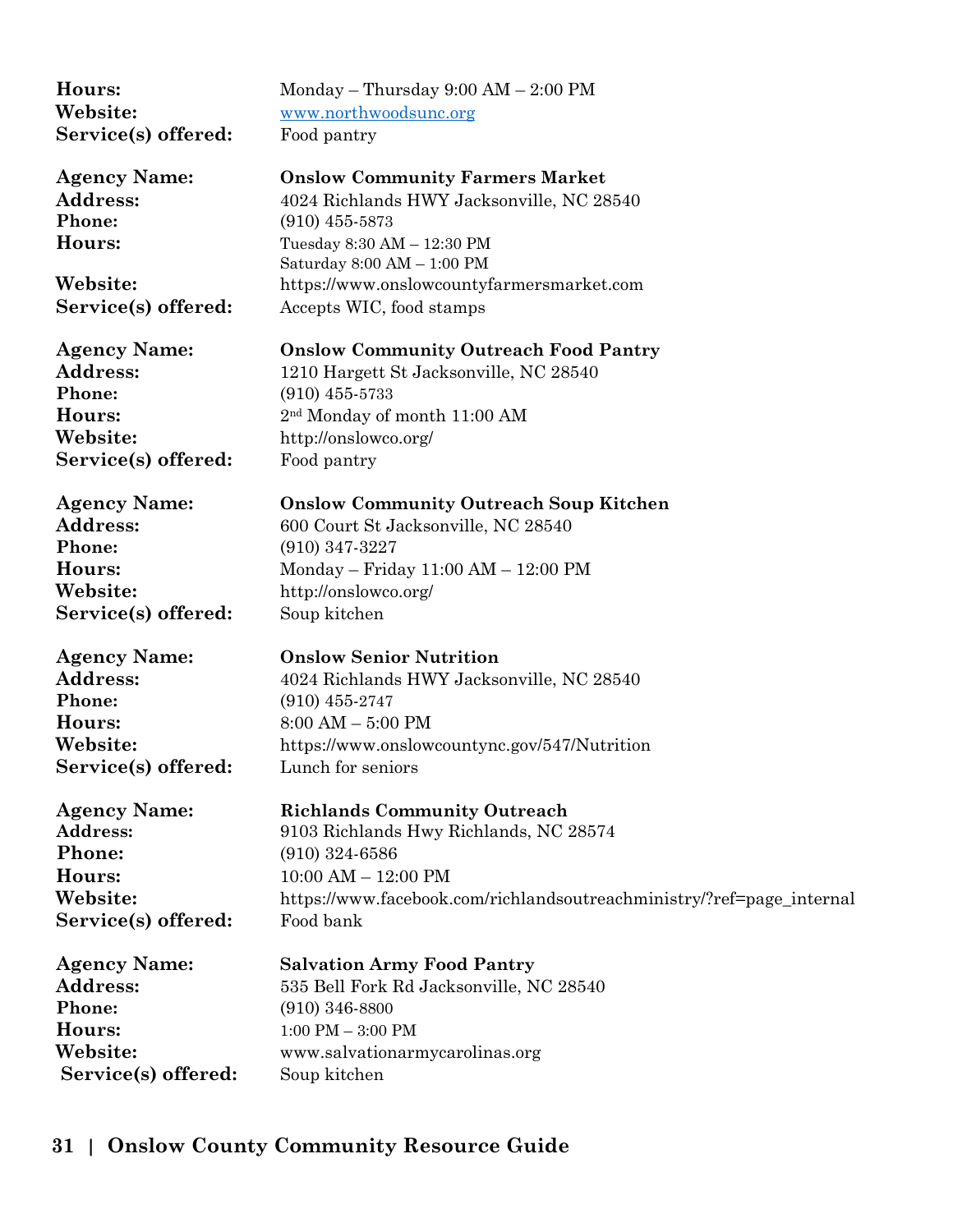| <b>Agency Name:</b> | <b>Share the Table</b>                                             |
|---------------------|--------------------------------------------------------------------|
| Address:            | 12395 NC-50 Hampstead, NC 28443                                    |
| Phone:              | $(910) 616 - 8897$                                                 |
| Hours:              | Tuesday – Thursday $10:00$ AM – $11:30$ AM                         |
|                     | Sunday 4:30 PM - 6:00 PM                                           |
| Website:            | https://sharethetablenc.com                                        |
| Service(s) offered: | Food pantry, community meal                                        |
| <b>Agency Name:</b> | <b>Supplemental Nutrition Assistance Program (SNAP)</b>            |
| Address:            | 612 College St Jacksonville, NC 28540                              |
| Phone:              | $(910)$ 219-4812                                                   |
| Hours:              | $9:00$ AM $-5:00$ PM                                               |
| Website:            | www.onslowcountync.gov/351/Food-Nutrition-Services                 |
| Service(s) offered: | Nutrition benefits to supplement the food budget of needy families |
| <b>Agency Name:</b> | <b>St. Anne's Episcopal Church</b>                                 |
| Address:            | 711 Henderson Dr Jacksonville, NC 28540                            |
| Phone:              | $(910)$ 347-3774                                                   |
| Hours:              | Tuesday, Thursday $10:00$ AM $- 12:00$ PM                          |
| Website:            | https://stannesjaxnc.org/Ministries/mens-breakfast.html            |
| Service(s) offered: | Food pantry                                                        |
| <b>Agency Name:</b> | <b>United Way Onslow County</b>                                    |
| <b>Address:</b>     | 403 N Bayshore Blvd Jacksonville, NC 28540                         |
| Phone:              | $(910)$ 347-2646                                                   |
| Hours:              | $8:30$ AM $-5:00$ PM                                               |
| Website:            | https://www.uwonslow.org                                           |
| Service(s) offered: | Children Healthy Eating on Weekends (CHEW)                         |
| <b>Agency Name:</b> | <b>White Oak Ecumenical Outreach Ministries</b>                    |
| Address:            | 724 West Corbett Avenue Swansboro, NC 28584                        |
| <b>Phone:</b>       | $(910)$ 326-1955                                                   |
| Hours:              | Tuesday – Friday $9:30$ AM – $1:00$ PM                             |
| Website:            | www.swansboroumc.org/thehem_woeom.html                             |
| Service(s) offered: | Food pantry                                                        |
| <b>Agency Name:</b> | Women, Infant and Children (WIC)                                   |
| Address:            | 612 College St Jacksonville, NC 28540                              |
| Phone:              | $(910)$ 347-5002                                                   |
| Hours:              | $8:00 AM - 5:00 PM$                                                |
| Website:            | https://www.onslowcountync.gov/216/WIC                             |
| Service(s) offered: | <b>Breast</b> feeding                                              |
|                     |                                                                    |

#### <span id="page-31-0"></span>Health Promotion and Prevention Programs

**Agency Name: Bridges Point, Inc.**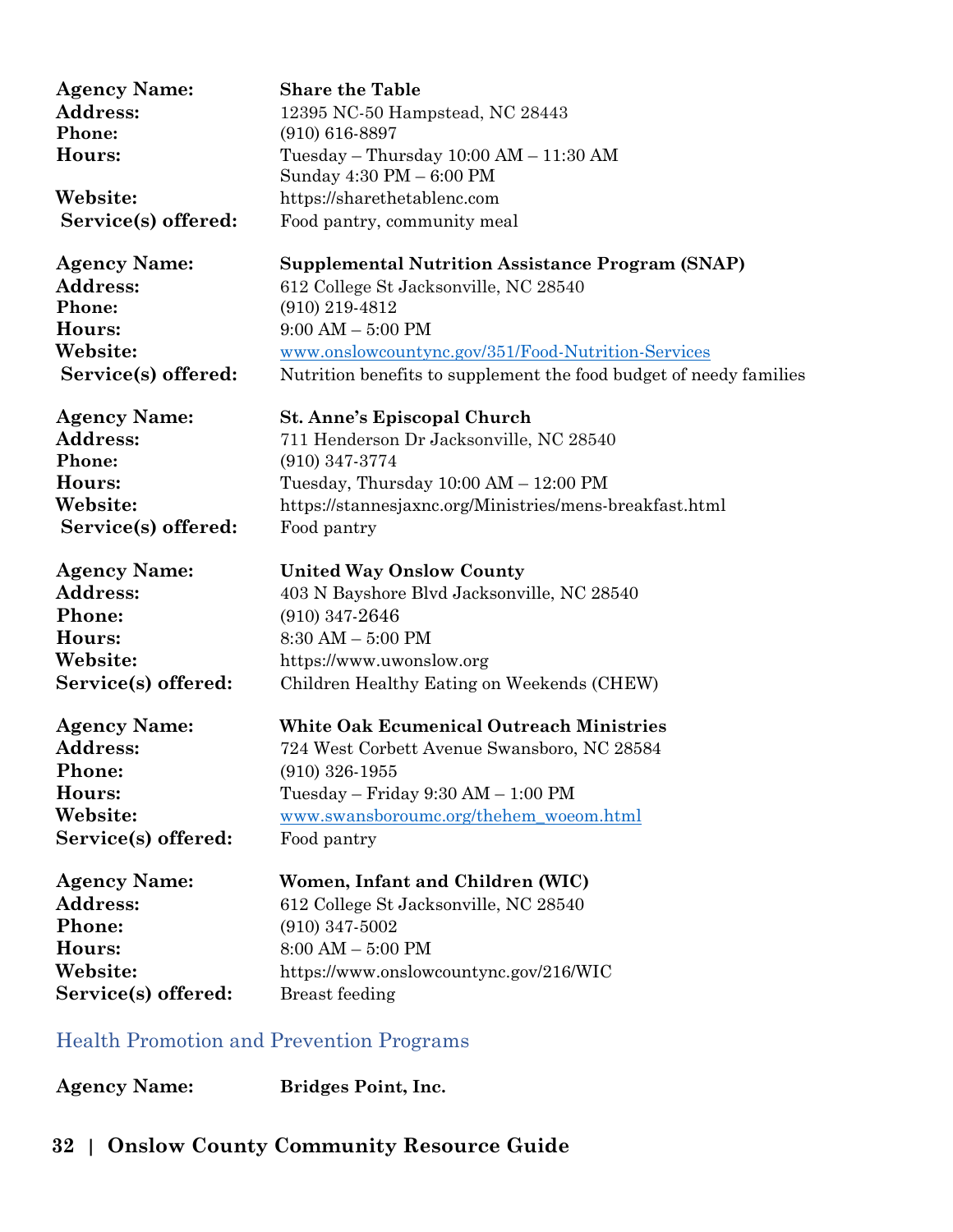| Address:<br>Phone:<br>Hours:<br>Website: | 800 N Mangum St Durham, NC 27701<br>$(919)$ 323-8443<br>$9:00$ AM $-5:00$ PM<br>https://www.bridgespointenc.org   |
|------------------------------------------|-------------------------------------------------------------------------------------------------------------------|
| Service(s) offered:                      | Sick cell disease information                                                                                     |
| <b>Agency Name:</b>                      | <b>Community Prevention Services</b>                                                                              |
| <b>Address:</b>                          | 2444 Commerce Rd Jacksonville, NC 28546                                                                           |
| Phone:                                   | $(910)$ 353-0972                                                                                                  |
| Hours:                                   | $8:00 AM - 5:00 PM$                                                                                               |
| Website:                                 | https://communityprevention.webs.com                                                                              |
| Service(s) offered:                      | Substance abuse prevention services                                                                               |
| <b>Agency Name:</b>                      | <b>Consolidated Human Services</b>                                                                                |
| Address:                                 | 612 College St Jacksonville, NC 28540                                                                             |
| Phone:                                   | $(910)$ 347-2154                                                                                                  |
| Hours:                                   | $8:00$ AM $-$ 5:00 PM                                                                                             |
| Website:                                 | https://www.onslowcountync.gov/149/Health                                                                         |
| Service(s) offered:                      | WIC, immunization, diabetes education, maternal health, education                                                 |
| <b>Agency Name:</b>                      | <b>Cooperative Extension</b>                                                                                      |
| <b>Address:</b>                          | 4024 Richlands Hwy Jacksonville, NC 28540                                                                         |
| Phone:                                   | $(910)$ 455-5973                                                                                                  |
| Hours:                                   | $8:00 AM - 5:00 PM$                                                                                               |
| Website:                                 | onslow.ces.ncsu.edu                                                                                               |
| Service(s) offered:                      | Education on agriculture, natural resources, horticulture, family and<br>consumer sciences, 4-H youth development |
| <b>Agency Name:</b>                      | <b>NC 211</b>                                                                                                     |
| Address:                                 | 4024 Richlands Hwy Jacksonville, NC 28540                                                                         |
| Phone:                                   | $2 - 1 - 1$                                                                                                       |
|                                          | Administrative office: (919) 834-5200                                                                             |
| Hours:                                   | N/A                                                                                                               |
| Website:                                 | https://nc211.org                                                                                                 |
| Service(s) offered:                      | Health and human services resource referral                                                                       |
| <b>Agency Name:</b>                      | <b>Onslow County Partnership for Children, Inc.</b>                                                               |
| <b>Address:</b>                          | 900 Dennis Rd Jacksonville, NC 28546                                                                              |
| Phone:                                   | $(910)$ 938-0336                                                                                                  |
| Hours:                                   | $9:00 AM - 3:00 PM$                                                                                               |
| Website:                                 | http://www.onslowkids.org/                                                                                        |
| Service(s) offered:                      | Parent education, child care                                                                                      |
| <b>Agency Name:</b>                      | <b>Onslow County Youth Services</b>                                                                               |
| Address:                                 | 220 Georgetown Road Jacksonville, NC 28540                                                                        |
| Phone:                                   | $(910)$ 455-1202                                                                                                  |
|                                          |                                                                                                                   |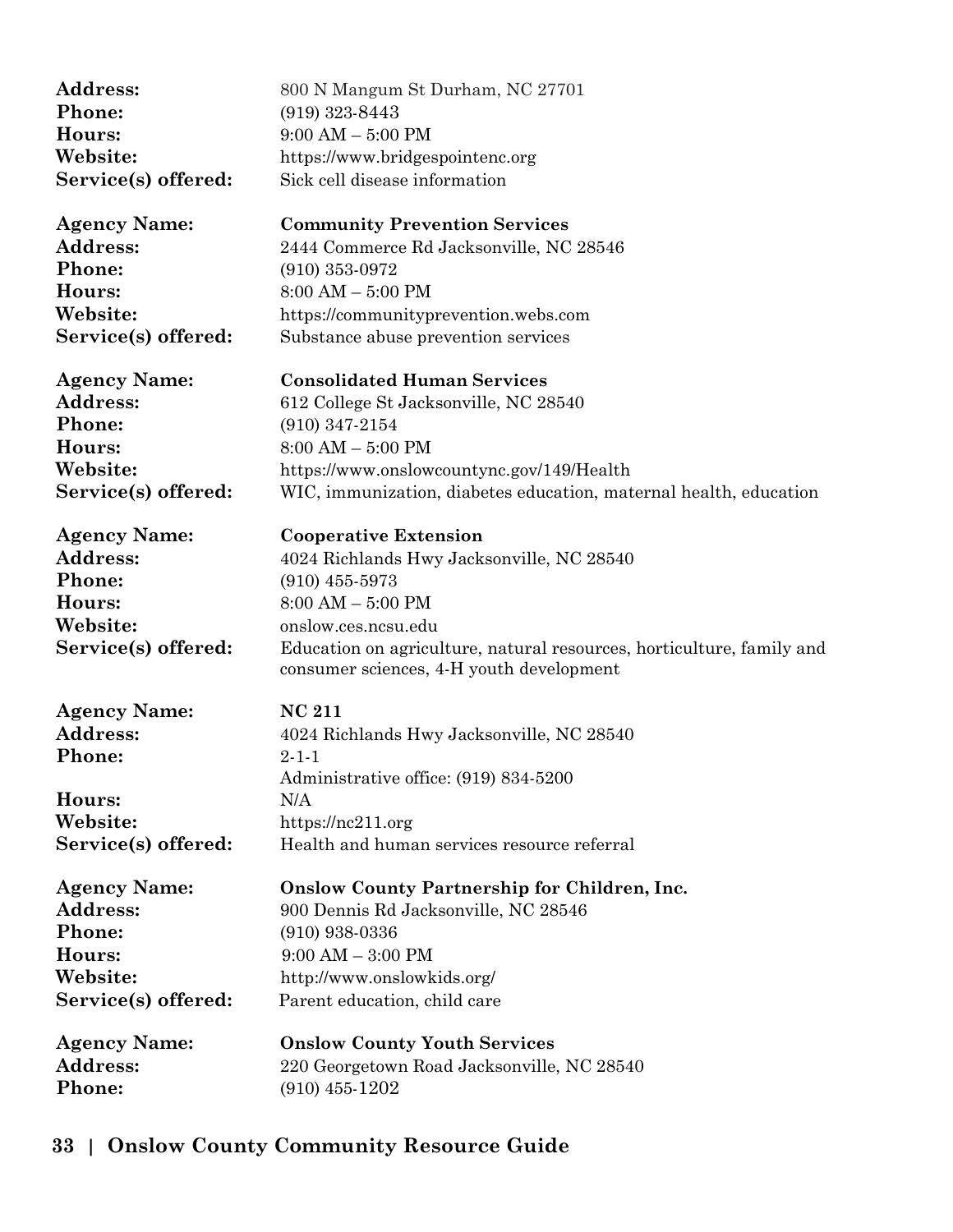| Hours:              | $8:00 AM - 5:00 PM$                               |
|---------------------|---------------------------------------------------|
| Website:            | https://www.onslowcountync.gov/223/Youth-Services |
| Service(s) offered: | Programming for at-risk youth                     |
| <b>Agency Name:</b> | <b>United Way Onslow County</b>                   |
| <b>Address:</b>     | 403 N Bayshore Blvd Jacksonville, NC 28540        |
| <b>Phone:</b>       | $(910)$ 347-2646                                  |
| Hours:              | $8:30$ AM $-5:00$ PM                              |
| Website:            | https://www.uwonslow.org                          |
| Service(s) offered: | Community investment programs                     |

#### <span id="page-33-0"></span>Health/Medical Facilities

| <b>Agency Name:</b> | <b>Brynn Marr Hospital</b>                                |
|---------------------|-----------------------------------------------------------|
| <b>Address:</b>     | 192 Village Dr Jacksonville, NC 28546                     |
| <b>Phone:</b>       | $(910)$ 577-1400                                          |
| <b>Hours:</b>       | Open 24 hours                                             |
| Website:            | https://brynnmarr.org                                     |
| Service(s) offered: | Behavioral health services                                |
| <b>Agency Name:</b> | <b>CG Counseling and Consulting</b>                       |
| <b>Address:</b>     | 221 New Bridge St Jacksonville, NC 28540                  |
| <b>Phone:</b>       | $(910)$ 378-7676                                          |
| Hours:              | Open 24 hours                                             |
| Website:            | https://www.cgcounseling.com                              |
| Service(s) offered: | Mental health services                                    |
| Agency Name:        | <b>Consolidated Human Services</b>                        |
| <b>Address:</b>     | 612 College St Jacksonville, NC 28540                     |
| <b>Phone:</b>       | $(910)$ 347-2154                                          |
| <b>Hours:</b>       | $8:00 AM - 5:00 PM$                                       |
| Website:            | https://www.onslowcountync.gov/149/Health                 |
| Service(s) offered: | STD/STI clinic, immunization, communicable disease clinic |
| Agency Name:        | <b>Goshen Medical Center</b>                              |
| <b>Address:</b>     | 1200 Hargrett St Jacksonville, NC 28540                   |
| <b>Phone:</b>       | $(910)$ 219-1082                                          |
| <b>Hours:</b>       | Monday - Thursday $7:45$ AM $-5:15$ PM                    |
|                     | Friday 8:00 AM - 2:00 PM                                  |
| Website:            | http://www.goshenmedical.org                              |
| Service(s) offered: | Family clinic                                             |
| <b>Agency Name:</b> | Jacksonville Children's Clinic                            |
| <b>Address:</b>     | 120 Memorial Dr Jacksonville, NC 28546                    |
| Phone:              | $(910)$ 353-9688                                          |
| <b>Hours:</b>       | Monday – Friday $8:00 AM - 5:00 PM$                       |
|                     |                                                           |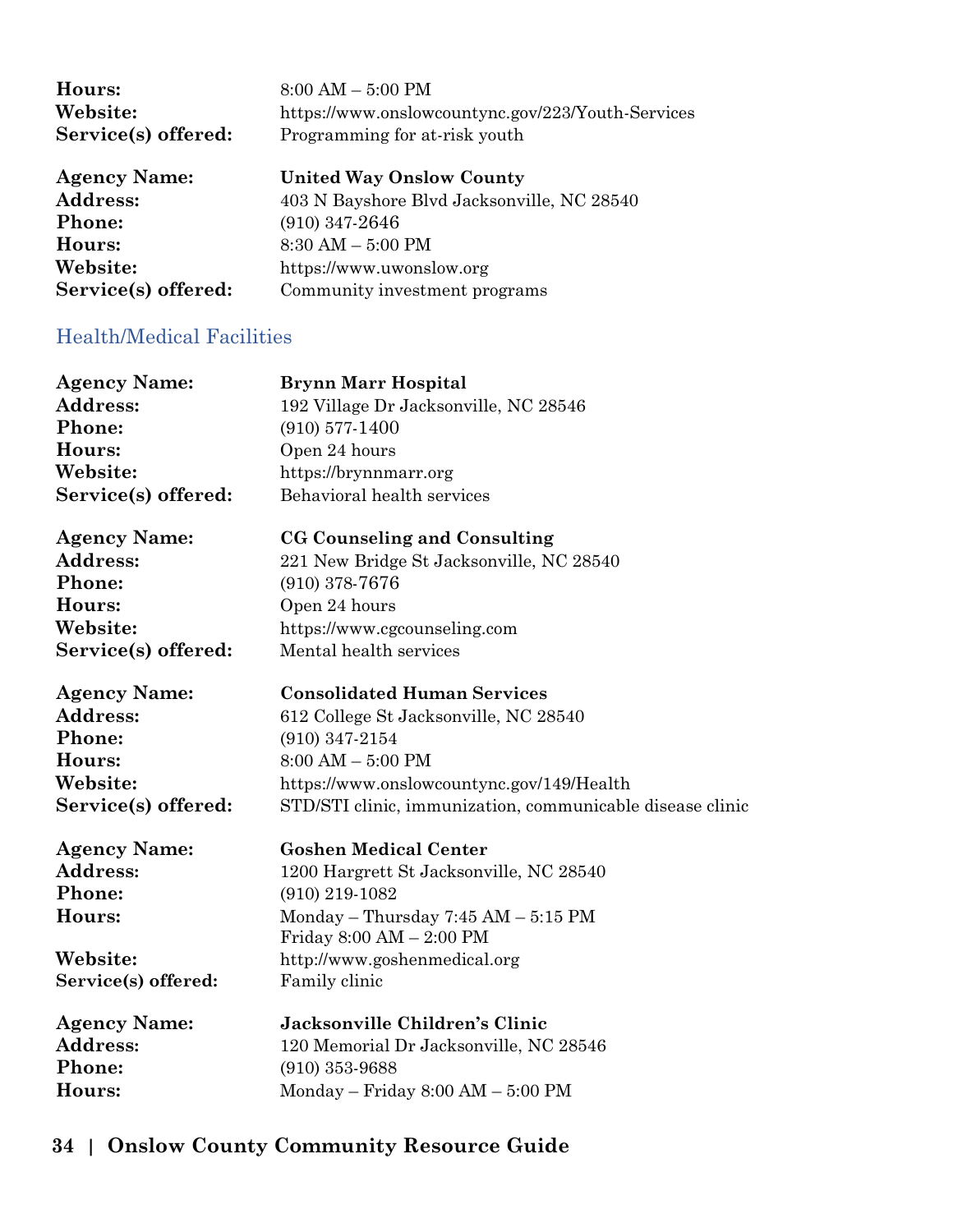Saturday 8:30 AM – 12:00 PM Sunday 9:00 AM – 12:00 PM **Website:** https://jcmchealth.com **Service(s) offered:** Medical clinic **Agency Name: Med First Immediate Care and Family Practice** Address: 325 Western Blvd Jacksonville, NC 28546 **Phone:** (910) 577-1555 **Hours:** Monday – Saturday 8:00 AM – 8:00 PM Sunday 10:00 AM – 6:00 PM **Website:** https://www.thinkmedfirst.com **Service(s) offered:** Medical clinic **Agency Name: New Hanover Medical Group Jacksonville** Address: 2000 Brabham Ave Jacksonville, NC 28546 **Phone:** (910) 376-3031 **Hours:** 8:00 AM – 5:00 PM **Website:** https://www.nhrmc.org/physician-group Service(s) offered: Medical clinic **Agency Name: Onslow Memorial Hospital** Address: 317 Western Blvd Jacksonville, NC 28546 **Phone:** (910) 577-2345 **Hours:** Open 24 hours **Website:** https://www.onslow.org **Service(s) offered:** Pediatrics, therapy, rehab **Agency Name: Onslow Surgical Clinic** Address: 225 Memorial Dr Jacksonville, NC 28546 **Phone:** (910) 353-7848 **Hours:** Monday – Friday 8:00 AM – 11:45 AM, 1:00 PM – 4:30 PM **Website:** https://onslowsurgical.org **Service(s) offered:** Surgical clinic **Agency Name: Port Human Services** Address: 231 Memorial Dr Jacksonville, NC 28546 **Phone:** (910) 353-5354 **Hours:** 8:00 AM – 5:00 PM **Website:** https://www.porthealth.org **Service(s) offered:** Mental health, substance use and substance dependence services **Agency Name: Southeastern Medical Oncology Center** Address: 2319 Station St Jacksonville, NC 28546 **Phone:** (910) 353-0824 **Hours:** 8:30 AM – 5:00 PM **Website:** https://www.cancersmoc.com **Service(s) offered:** Medical center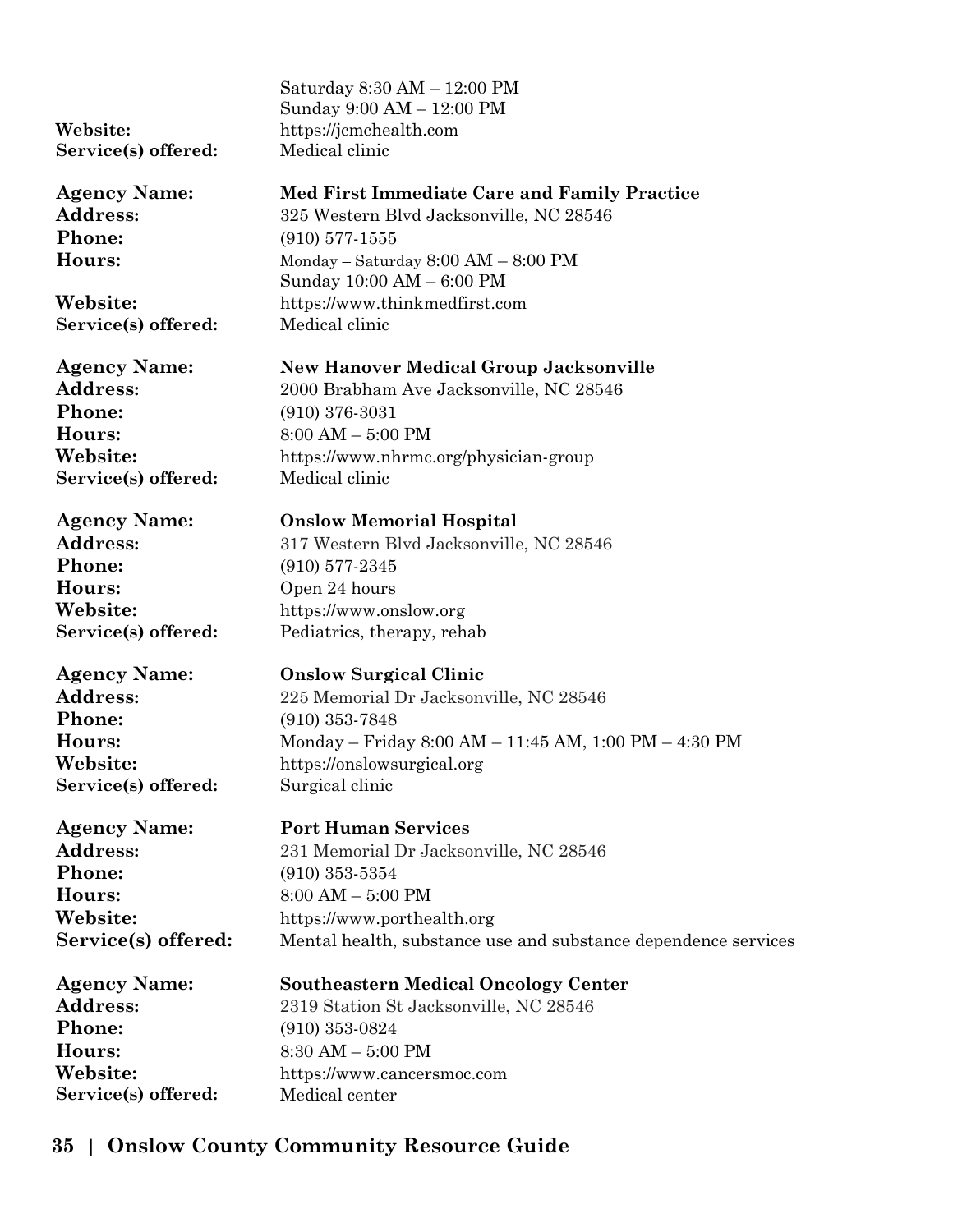| <b>Agency Name:</b> | <b>Star Medical Clinic</b>                   |
|---------------------|----------------------------------------------|
| <b>Address:</b>     | 461 Western Blvd Jacksonville, NC 28546      |
| <b>Phone:</b>       | $(910)$ 333-0283                             |
| Hours:              | Monday – Friday $8:00 AM - 7:00 PM$          |
|                     | Saturday $9:00 \text{ AM} - 6:00 \text{ PM}$ |
| Website:            | https://www.starmedicalclinic.com            |
| Service(s) offered: | Medical clinic                               |
| <b>Agency Name:</b> | Wilmington Health                            |
| Address:            | 1000 Brabham Ave Jacksonville, NC 28546      |
| <b>Phone:</b>       | $(910)$ 796-7531                             |
| Hours:              | $8:00 AM - 8:00 PM$                          |
| Website:            | https://www.wilmingtonhealth.com             |
| Service(s) offered: | Medical clinic                               |

#### <span id="page-35-0"></span>Healthcare and Insurance

| <b>Agency Name:</b>    | <b>Consolidated Human Services</b>                                                 |
|------------------------|------------------------------------------------------------------------------------|
| Address:               | 612 College St Jacksonville, NC 28540                                              |
| Phone:                 | $(910)$ 347-2154                                                                   |
| Hours:                 | $8:00 AM - 5:00 PM$                                                                |
| Website:               | http://www.onslowcountync.gov/health/                                              |
| Service(s) offered:    | Medicaid                                                                           |
| <b>Agency Name:</b>    | NC Health Choice - Onslow County Department of Health and<br><b>Human Services</b> |
| Address:               | 612 College St Jacksonville, NC 28540                                              |
| Phone:                 | $(910)$ 455-4145                                                                   |
| Hours:                 | $8:00 AM - 5:00 PM$                                                                |
| Website:               | https://ncgov.servicenowservices.com/sp_beneficiary?id=bnf_eligibility             |
| Service(s) offered:    | Health coverage for underinsured children                                          |
| <b>Agency Name:</b>    | <b>US Social Security Administration</b>                                           |
| Address:               | 1420 Mccarthy Blvd New Bern, NC 28562                                              |
| Phone:                 | (888) 491-1885                                                                     |
| Hours:                 | $9:00 AM - 4:00 PM$                                                                |
| Website:               | https://www.ssa.gov                                                                |
| Service(s) offered:    | Medicare                                                                           |
| <b>Home Healthcare</b> |                                                                                    |

<span id="page-35-1"></span>

| <b>Agency Name:</b> | <b>Access Community-Based Services</b>              |
|---------------------|-----------------------------------------------------|
| <b>Address:</b>     | 1899 N Marine Blvd Suite 300 Jacksonville, NC 28546 |
| <b>Phone:</b>       | $(910)$ 346-2311                                    |
| Hours:              | Always open                                         |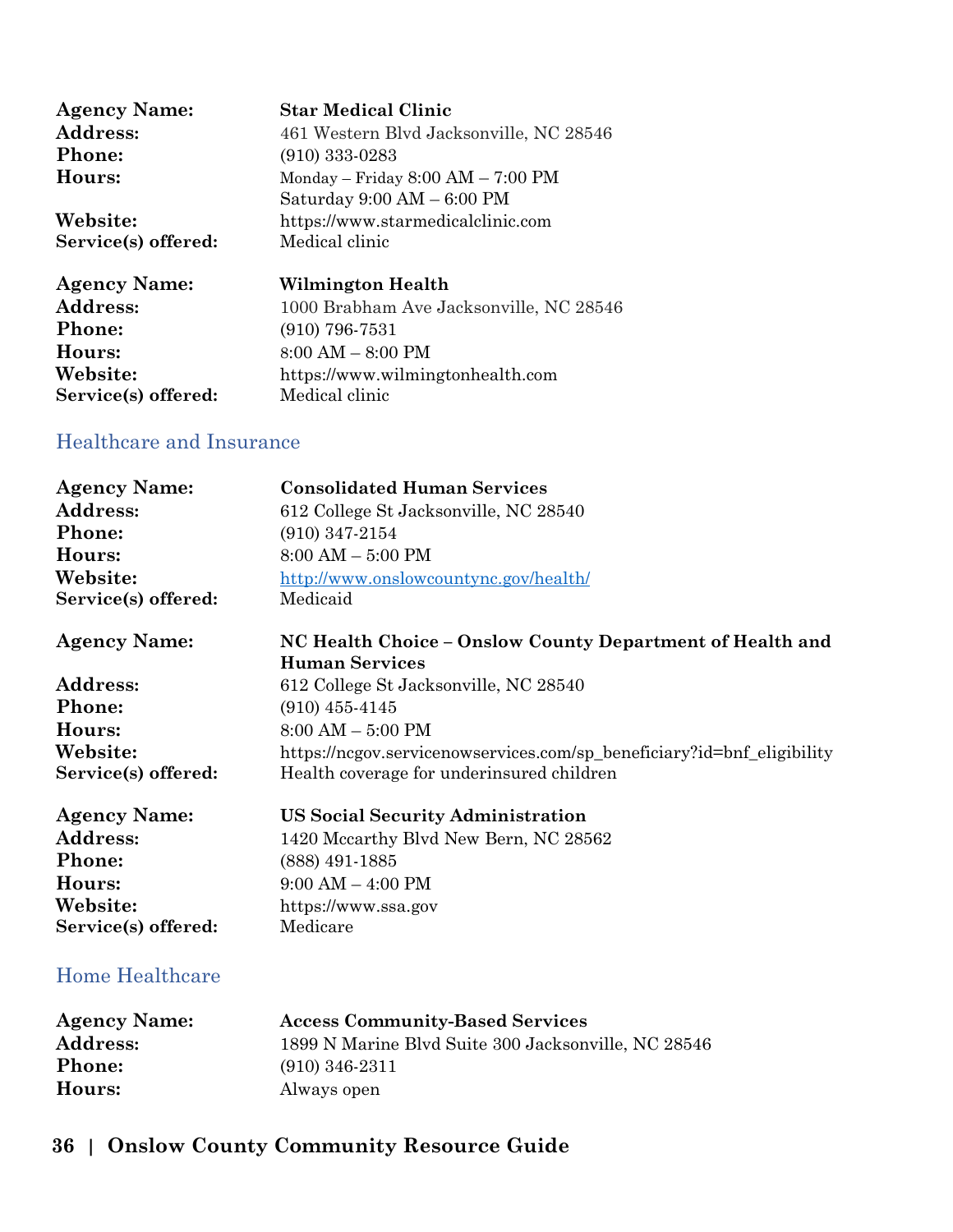| Website:            | https://lhcgroup.com/locations/access-community-based-services-of-<br>jacksonville/        |
|---------------------|--------------------------------------------------------------------------------------------|
| Service(s) offered: | Home health services                                                                       |
| <b>Agency Name:</b> | <b>Community Alternative Programs for Disabled Adults</b>                                  |
| Address:            | 4024 Richlands Hwy Jacksonville, NC 28540                                                  |
| Phone:              | $(910)$ 455-2747                                                                           |
| Hours:              | $8:00 AM - 5:00 PM$                                                                        |
| Website:            | https://www.onslowcountync.gov/540/Community-Alternatives-Program-for-                     |
| Service(s) offered: | Disab<br>Medicaid home and community, alternative to nursing home, low income,<br>disabled |
| <b>Agency Name:</b> | Continuum                                                                                  |
| <b>Address:</b>     | 3886 Henderson Dr Jacksonville, NC 28546                                                   |
| Phone:              | $(910)$ 989-2682                                                                           |
| Hours:              | $8:00 AM - 5:00 PM$                                                                        |
| Website:            | https://cardinalhospicecare.com                                                            |
| Service(s) offered: | Personal home and hospice care                                                             |
| <b>Agency Name:</b> | <b>Liberty Home Care</b>                                                                   |
| Address:            | 445 Western Blvd Jacksonville, NC 28546                                                    |
| Phone:              | $(910)$ 346-4800                                                                           |
| Hours:              | $9:00$ AM $-$ 5:00 PM                                                                      |
| Website:            | https://libertyhomecare.com/locations-service-area/jacksonville/                           |
| Service(s) offered: | Home care                                                                                  |
| <b>Agency Name:</b> | <b>Onslow County In-Home Services</b>                                                      |
| <b>Address:</b>     | 4024 Richlands Hwy Jacksonville, NC 28540                                                  |
| Phone:              | $(910)$ 455-2747                                                                           |
| Hours:              | $8:00 AM - 5:00 PM$                                                                        |
| Website:            | https://www.onslowcountync.gov/543/In-Home-Services                                        |
| Service(s) offered: | In-home services                                                                           |
| <b>Agency Name:</b> | <b>Precision Health Care</b>                                                               |
| <b>Address:</b>     | 165 Center St Jacksonville, NC 28546                                                       |
| Phone:              | $(910)$ 238-2744                                                                           |
| Hours:              | $8:00$ AM $-$ 5:00 PM                                                                      |
| Website:            | https://precision-hhc.com                                                                  |
| Service(s) offered: | Home health                                                                                |
| <b>Agency Name:</b> | <b>Quality Home Staffing</b>                                                               |
| Address:            | 200 Valencia Dr Jacksonville, NC 28546                                                     |
| Phone:              | $(910)$ 346-1094                                                                           |
| Hours:              | $8:00 AM - 5:00 PM$                                                                        |
| Website:            | https://www.qualityhomestaffing.com                                                        |
| Service(s) offered: | Home care                                                                                  |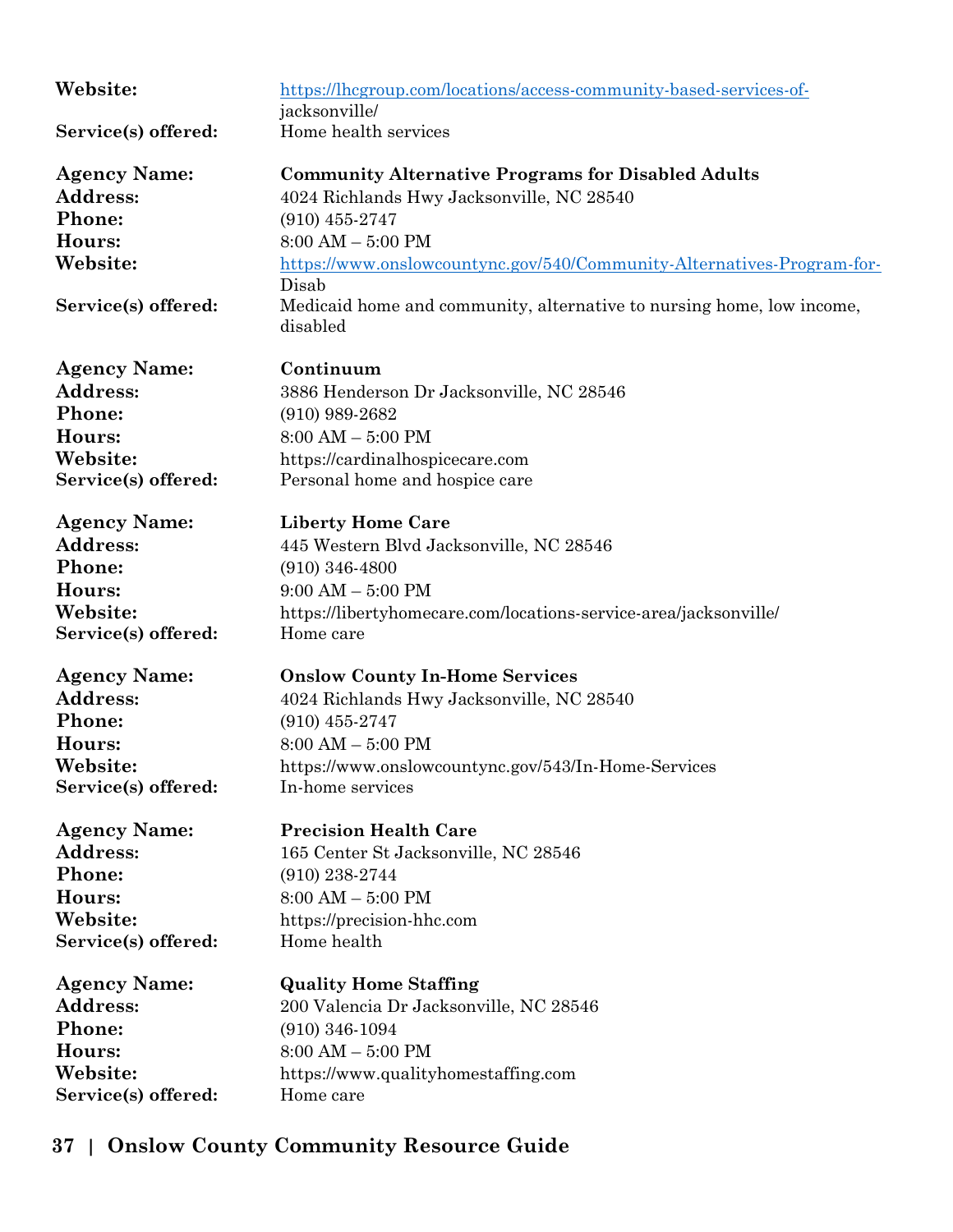| <b>Agency Name:</b> | <b>Well Care Home Care</b>                  |
|---------------------|---------------------------------------------|
| <b>Address:</b>     | 1715 Country Club Rd Jacksonville, NC 28546 |
| <b>Phone:</b>       | $(910)$ 353-9788                            |
| <b>Hours:</b>       | $8:00 AM - 5:00 PM$                         |
| Website:            | https://www.wellcarehealth.com              |
| Service(s) offered: | Home health                                 |

### Nursing and Adult Care Homes

| <b>Agency Name:</b><br>Address:<br><b>Phone:</b><br>Hours:<br>Website:<br>Service(s) offered: | <b>Carolina Rivers Nursing and Rehabilitation Center</b><br>1839 Onslow Dr Ext, Jacksonville, NC 28540<br>$(910)$ 455-3610<br>$7:30$ AM $-5:00$ PM<br>www.carolinariverscare.com<br>Long-term care |
|-----------------------------------------------------------------------------------------------|----------------------------------------------------------------------------------------------------------------------------------------------------------------------------------------------------|
| <b>Agency Name:</b>                                                                           | <b>Onslow House</b>                                                                                                                                                                                |
| <b>Address:</b>                                                                               | 34 McDaniel Dr Jacksonville, NC 28546                                                                                                                                                              |
| Phone:                                                                                        | $(910)$ 346-1300                                                                                                                                                                                   |
| Hours:                                                                                        | Open 24 hours                                                                                                                                                                                      |
| Website:                                                                                      | https://onslowseniors.com                                                                                                                                                                          |
| Service(s) offered:                                                                           | Senior living                                                                                                                                                                                      |
| <b>Agency Name:</b>                                                                           | <b>Premier Nursing and Rehab</b>                                                                                                                                                                   |
| <b>Address:</b>                                                                               | 225 White St Jacksonville, NC 28546                                                                                                                                                                |
| <b>Phone:</b>                                                                                 | $(910)$ 353-7222                                                                                                                                                                                   |
| Hours:                                                                                        | $8:00 AM - 5:00 PM$                                                                                                                                                                                |
| Website:                                                                                      | http://www.premiernursingcenter.com                                                                                                                                                                |
| Service(s) offered:                                                                           | Skilled nursing, rehab and rehab therapy, SPARK                                                                                                                                                    |
| <b>Agency Name:</b>                                                                           | The ARC                                                                                                                                                                                            |
| Address:                                                                                      | 1241 Onslow Pines Rd Jacksonville, NC 28540                                                                                                                                                        |
| Phone:                                                                                        | $(910)$ 347-3092                                                                                                                                                                                   |
| Hours:                                                                                        | Open 24 hours                                                                                                                                                                                      |
| Website:                                                                                      | https://thearccommunity.com                                                                                                                                                                        |
| Service(s) offered:                                                                           | Alzheimer's care, assisted living                                                                                                                                                                  |
| <b>Agency Name:</b>                                                                           | <b>Well Care Home Care</b>                                                                                                                                                                         |
| Address:                                                                                      | 1715 Country Club Rd Jacksonville, NC 28546                                                                                                                                                        |
| Phone:                                                                                        | $(910)$ 353-9788                                                                                                                                                                                   |
| Hours:                                                                                        | $8:00 AM - 5:00 PM$                                                                                                                                                                                |
| Website:                                                                                      | https://www.wellcarehealth.com                                                                                                                                                                     |
| Service(s) offered:                                                                           | Home health                                                                                                                                                                                        |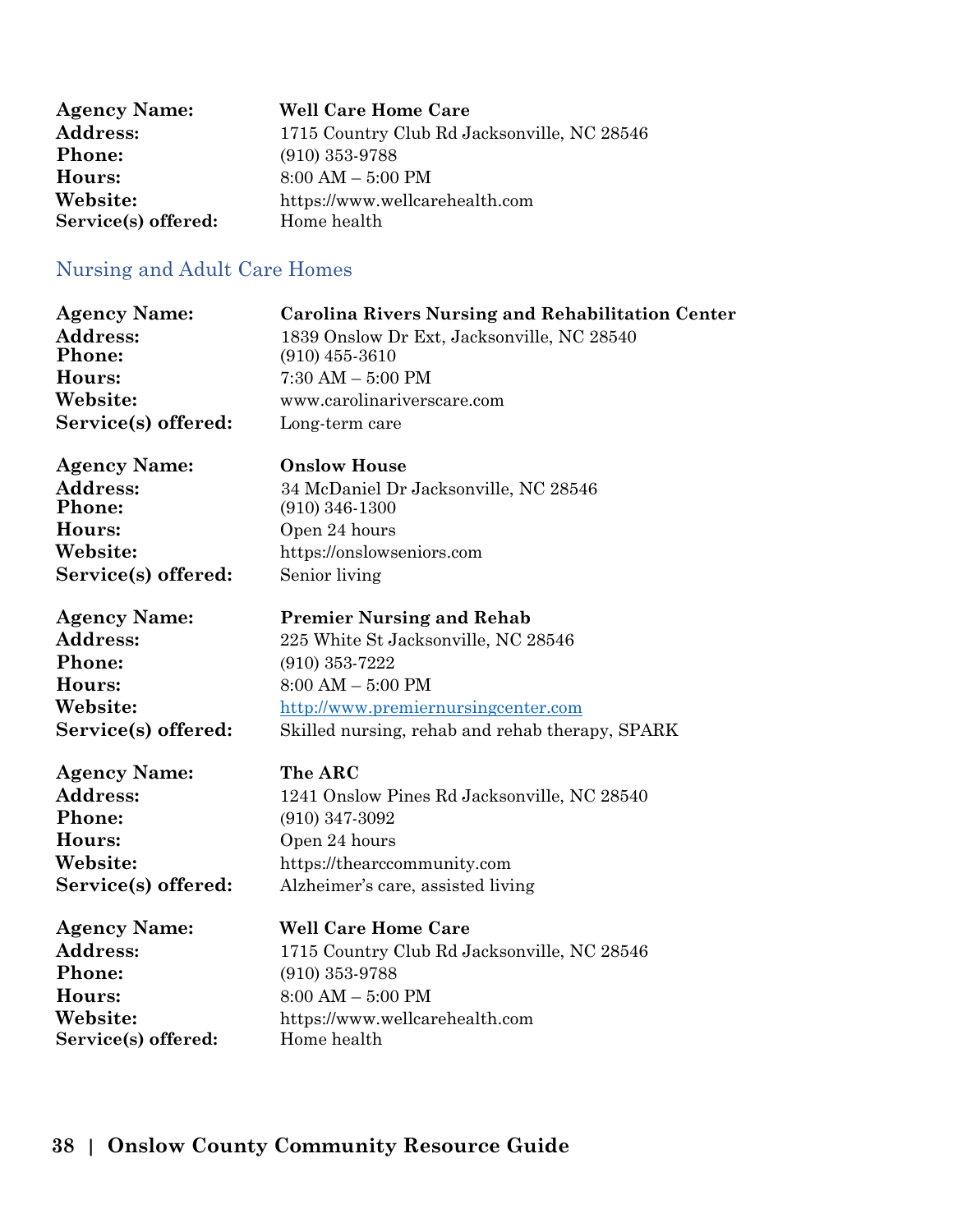### Shelters

| <b>Agency Name:</b><br>Address:<br>Phone:<br>Hours:<br>Website:<br>Service(s) offered: | <b>American Red Cross, Onslow County Chapter</b><br>12 Ruth St Jacksonville, NC 28540<br>$(910)$ 347-3581<br>$8:30 AM - 5:00 PM$<br>https://www.redcross.org<br>Shelter |
|----------------------------------------------------------------------------------------|-------------------------------------------------------------------------------------------------------------------------------------------------------------------------|
| <b>Agency Name:</b>                                                                    | <b>Coastal Women's Shelter</b>                                                                                                                                          |
| Address:                                                                               | 1333 S. Glenburnie Rd, New Bern, NC 28561                                                                                                                               |
| Phone:                                                                                 | $(252)$ 638-4509                                                                                                                                                        |
| Hours:<br>Website:                                                                     | $8:00 AM - 5:00 PM$<br>https://www.domesticshelters.org/help/nc/new-bern/28561/coastal-women-s-<br>shelter                                                              |
| Service(s) offered:                                                                    | Emergency shelter                                                                                                                                                       |
| <b>Agency Name:</b>                                                                    | <b>Onslow Community Outreach</b>                                                                                                                                        |
| <b>Address:</b>                                                                        | 600 Court St Jacksonville, NC 28540                                                                                                                                     |
| Phone:                                                                                 | $(910)$ 455-5733                                                                                                                                                        |
| Hours:                                                                                 | $9:00$ AM $-$ 5:00 PM                                                                                                                                                   |
| Website:                                                                               | http://onslowco.org/                                                                                                                                                    |
| Service(s) offered:                                                                    | Emergency shelter                                                                                                                                                       |
| <b>Agency Name:</b>                                                                    | <b>Onslow County Youth Services</b>                                                                                                                                     |
| <b>Address:</b>                                                                        | 220 Georgetown Road Jacksonville, NC 28540                                                                                                                              |
| Phone:                                                                                 | $(910)$ 455-1202                                                                                                                                                        |
| Hours:                                                                                 | $8:00 AM - 5:00 PM$                                                                                                                                                     |
| Website:                                                                               | https://www.onslowcountync.gov/223/Youth-Services                                                                                                                       |
| Service(s) offered:                                                                    | Temporary shelter                                                                                                                                                       |
| <b>Agency Name:</b>                                                                    | <b>Onslow Women's Center</b>                                                                                                                                            |
| Address:                                                                               | 226 New Bridge St Jacksonville, NC 28540                                                                                                                                |
| Phone:                                                                                 | $(910)$ 238-2941                                                                                                                                                        |
| Hours:                                                                                 | $8:00 AM - 5:00 PM$                                                                                                                                                     |
| Website:                                                                               | https://www.onslowwc.org                                                                                                                                                |
| Service(s) offered:                                                                    | Emergency shelter                                                                                                                                                       |
| <b>Agency Name:</b>                                                                    | <b>Religious Community Services (RCS)</b>                                                                                                                               |
| Address:                                                                               | 919 George St New Bern, NC 28560                                                                                                                                        |
| Phone:                                                                                 | $(252)$ 633-2767                                                                                                                                                        |
| Hours:                                                                                 | Monday - Friday $8:00 AM - 4:00 PM$                                                                                                                                     |
|                                                                                        | Saturday $8:00 AM - 2:00 PM$                                                                                                                                            |
| Website:                                                                               | https://www.rcsnewbern.com                                                                                                                                              |
| Service(s) offered:                                                                    | Homeless shelter                                                                                                                                                        |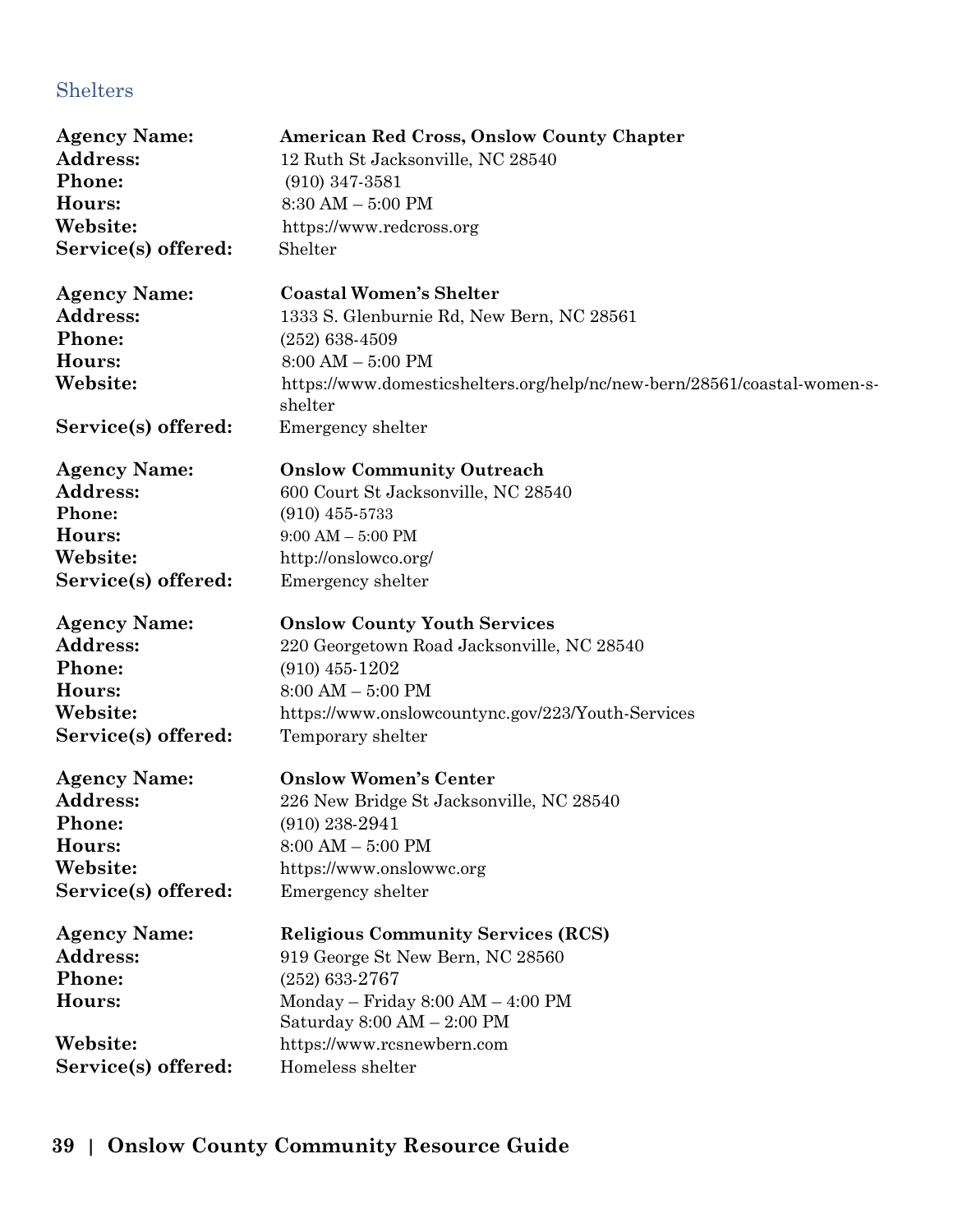### Substance Abuse Prevention

| <b>Agency Name:</b> | <b>Addiction Services of Coastal Carolina</b>               |
|---------------------|-------------------------------------------------------------|
| Address:            | 230 New Bridge St Jacksonville, NC 28540                    |
| Phone:              | $(910)$ 347-4477                                            |
| Hours:              | Monday - Thursday $9:00 AM - 4:00 PM$                       |
| Website:            | N/A                                                         |
| Service(s) offered: | Chemical dependency, alcohol, drug counseling               |
| <b>Agency Name:</b> | <b>Brynn Marr Hospital</b>                                  |
| <b>Address:</b>     | 192 Village Dr Jacksonville, NC 28546                       |
| Phone:              | $(910)$ 577-1400                                            |
| Hours:              | Open 24 hours                                               |
| Website:            | https://brynnmarr.org                                       |
| Service(s) offered: | <b>Addiction services</b>                                   |
| <b>Agency Name:</b> | CG Counseling and Consulting                                |
| Address:            | 221 New Bridge St Jacksonville, NC 28540                    |
| Phone:              | $(910)$ 378-7676                                            |
| Hours:              | Open 24 hours                                               |
| Website:            | https://www.cgcounseling.com                                |
| <b>Agency Name:</b> | <b>Community Prevention Services</b>                        |
| <b>Address:</b>     | 2444 Commerce Rd Jacksonville, NC 28546                     |
| Phone:              | $(910)$ 353-0972                                            |
| Hours:              | $8:00$ AM $-$ 5:00 PM                                       |
| Website:            | https://communityprevention.webs.com                        |
| Service(s) offered: | Substance abuse prevention services                         |
| <b>Agency Name:</b> | <b>Consolidated Human Services</b>                          |
| Address:            | 612 College St, Jacksonville, NC 28540                      |
| Phone:              | $(910)$ 347-2154                                            |
| Hours:              | $8:00 AM - 5:00 PM$                                         |
| Website:            | https://www.onslowcountync.gov                              |
| Service(s) offered: | Treatment and recovery services for substance use disorders |
| <b>Agency Name:</b> | <b>Jacksonville Treatment Center</b>                        |
| Address:            | 806 Bell Fork Rd Jacksonville, NC 28540                     |
| Phone:              | $(910)$ 347-2205                                            |
|                     | After hours crisis number: (910) 320-3463                   |
| Hours:              | Monday – Friday $5:30$ AM – $12:00$ PM                      |
|                     | Saturday $6:30 AM - 9:00 AM$                                |
| Website:            | https://www.jacksonvillencdrugrehab.com                     |
| Service(s) offered: | <b>Addiction treatment</b>                                  |
| <b>Agency Name:</b> | <b>New Insights DWI Services and Counseling Center</b>      |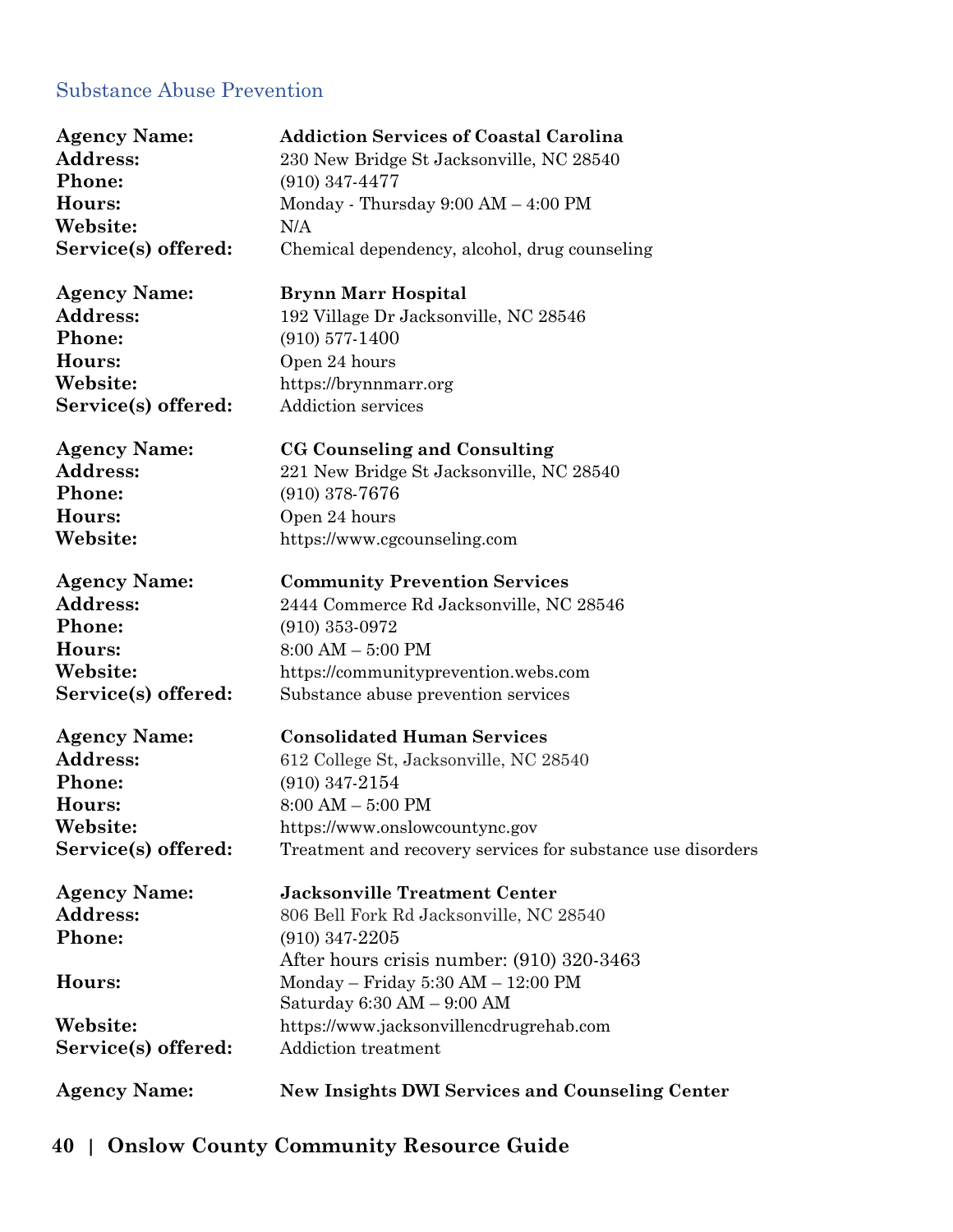| Address:            | 1007 Hargrett St Jacksonville, NC 28540               |
|---------------------|-------------------------------------------------------|
| <b>Phone:</b>       | $(910)$ 324-4887                                      |
| Hours:              | Tuesday, Thursday $1:30 \text{ PM} - 6:00 \text{ PM}$ |
| Website:            | https://newinsightsservices.com                       |
| Service(s) offered: | DWI assessment, treatment and evaluation              |
|                     |                                                       |

| <b>Agency Name:</b>                   | <b>Port Human Services</b>                                     |
|---------------------------------------|----------------------------------------------------------------|
| <b>Address:</b>                       | 231 Memorial Dr Jacksonville, NC 28546                         |
| <b>Phone:</b>                         | $(910)$ 353-5354                                               |
| Hours:                                | $8:00 AM - 5:00 PM$                                            |
| Website:                              | https://www.porthealth.org                                     |
| Service(s) offered:                   | Mental health, substance use and substance dependence services |
| $\mathbf{A}$ . The state $\mathbf{A}$ | m                                                              |

**Agency Name: Trillium** Address: 1708 E Arlington Blvd, Greenville, NC 27858 **Phone:** (866) 998-2597 **Hours:** 8:30 AM – 5:00 PM Website: [https://www.trilliumhealthresources.org](https://www.trilliumhealthresources.org/) Service(s) offered: Mental health, substance abuse, provides resources

### Support Groups

| <b>Agency Name:</b> | Al Anon Meetings - A Serenity Place                         |
|---------------------|-------------------------------------------------------------|
| Address:            | 215 Memorial Dr Jacksonville, NC 28546                      |
| Phone:              | N/A                                                         |
| Hours:              | Meets Wednesday 6:30 PM                                     |
|                     | Meets Saturday 8:00 PM                                      |
| Website:            | https://al-anon.org                                         |
| Service(s) offered: | Alcoholic anonymous meetings                                |
| <b>Agency Name:</b> | AA Jacksonville                                             |
| <b>Address:</b>     | See calendar for location                                   |
| Phone:              | $(910)$ 455-3666                                            |
| Hours:              | See calendar for meeting times                              |
| Website:            | http://aajacksonvillenc.org                                 |
| Service(s) offered: | Alcoholic anonymous meetings                                |
| <b>Agency Name:</b> | <b>Alzeihmer's Support Group</b>                            |
| Address:            | 4024 Richlands Hwy Jacksonville, NC 28540                   |
| Phone:              | $(910)$ 989-3007                                            |
| Hours:              | Meets 2:00 PM second Tuesday of the month                   |
| Website:            | https://www.onslowcountync.gov/643/Alzheimers-Support-Group |
| Service(s) offered: | Support group                                               |
| <b>Agency Name:</b> | Compassionate Friends Jacksonville Chapter                  |
| <b>Address:</b>     | 111 Roosevelt Rd Jacksonville, NC 28540-6525                |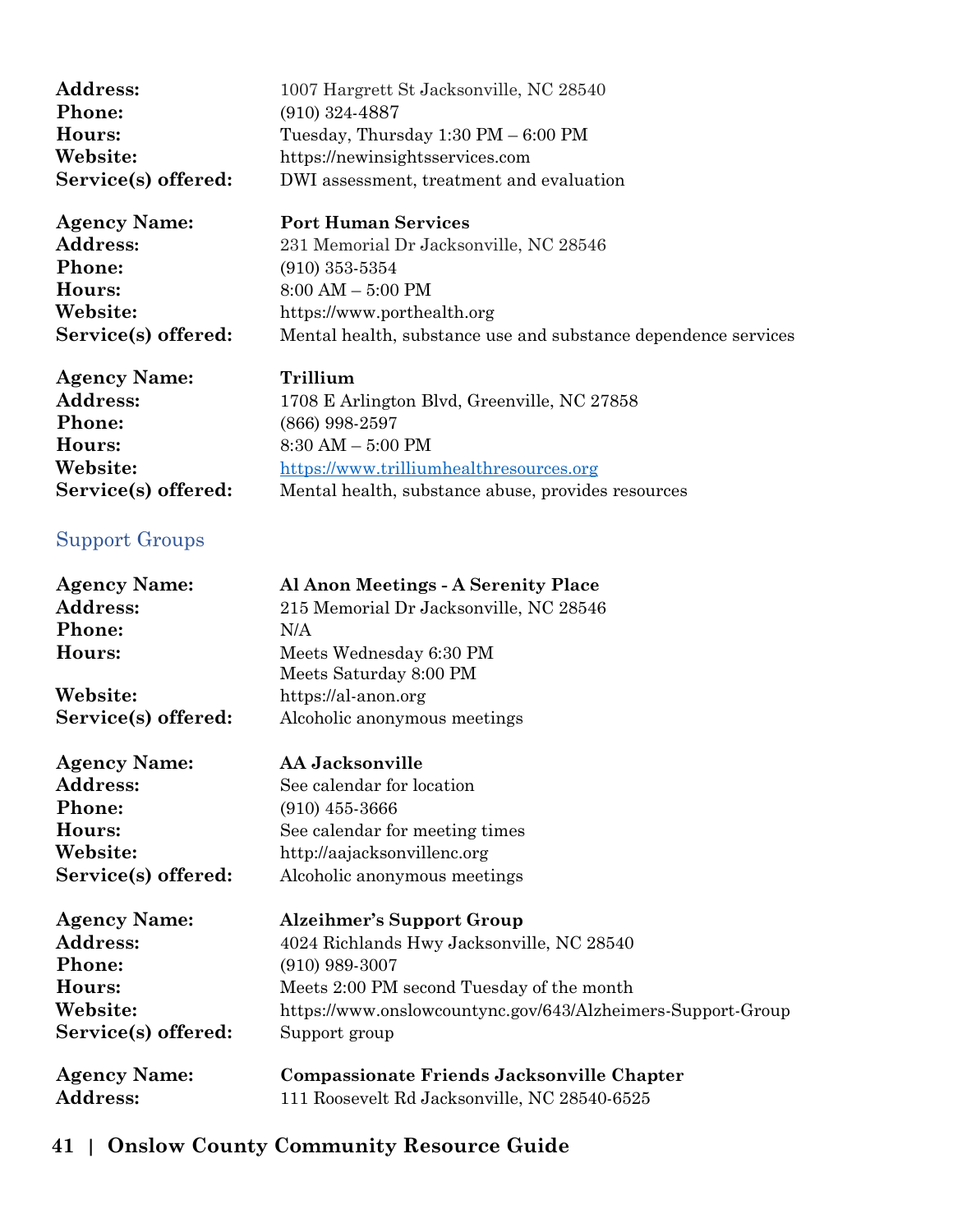| Phone:              | $(910)$ 358-2650                                                |
|---------------------|-----------------------------------------------------------------|
| Hours:              | Meets 7:00 PM third Tuesday of the month                        |
| Website:            | https://www.compassionatefriends.org                            |
| Service(s) offered: | Grief support group                                             |
| <b>Agency Name:</b> | <b>Diabetic Support Group</b>                                   |
| Address:            | 4024 Richlands Hwy Jacksonville, NC 28540                       |
| Phone:              | $(910)$ 989-3017                                                |
| Hours:              | Meets $9:00$ AM $-11:00$ AM second Tuesday of the month         |
| Website:            | https://www.onslowcountync.gov/644/Diabetic-Support-Group       |
| Service(s) offered: | Support group                                                   |
| <b>Agency Name:</b> | <b>Family Support Network of the Crystal Coast</b>              |
| Address:            | FSN of Eastern North Carolina PO BOX 30040 Greenville, NC 27858 |
| Phone:              | $(252)$ 917-4110                                                |
| Hours:              | N/A                                                             |
| Website:            | https://www.facebook.com/groups/110447526581/about              |
| Service(s) offered: | Support group for children with disabilities                    |
| <b>Agency Name:</b> | <b>Foundation for Hospice</b>                                   |
| Address:            | 116 Chaney Ave Jacksonville, NC 28540                           |
| Phone:              | $(910)$ 455-3925                                                |
| Hours:              | Tuesday – Thursday $8:30$ AM – $3:30$ PM                        |
| Website:            | http://getconnected.volunteeronslow.org/                        |
|                     | agency/detail/?agency_id=1454                                   |
| Service(s) offered: | Grief support services                                          |
| <b>Agency Name:</b> | <b>Keep It Basic Group</b>                                      |
| Address:            | See website for meeting locations                               |
| Phone:              | See website for contact info                                    |
| Hours:              | See website for meeting times                                   |
| Website:            | http://aajacksonvillenc.org                                     |
| Service(s) offered: | Alcoholics anonymous support group                              |
| <b>Agency Name:</b> | <b>New Parent Support Program</b>                               |
| <b>Address:</b>     | 900 Dennis Rd Jacksonville, NC 28546                            |
| Phone:              | $(910)$ 938-0336                                                |
| Hours:              | See website for meeting times                                   |
| Website:            | https://www.oneplace.com                                        |
| Service(s) offered: | New parent support group                                        |
| <b>Agency Name:</b> | <b>North Carolina Coalition Against Domestic Violence</b>       |
| Address:            | 3710 University Dr, #140, Durham, NC 27707                      |
| Phone:              | $(919)$ 956-9124                                                |
| Hours:              | N/A                                                             |
| Website:            | https://nccadv.org/get-help                                     |
|                     |                                                                 |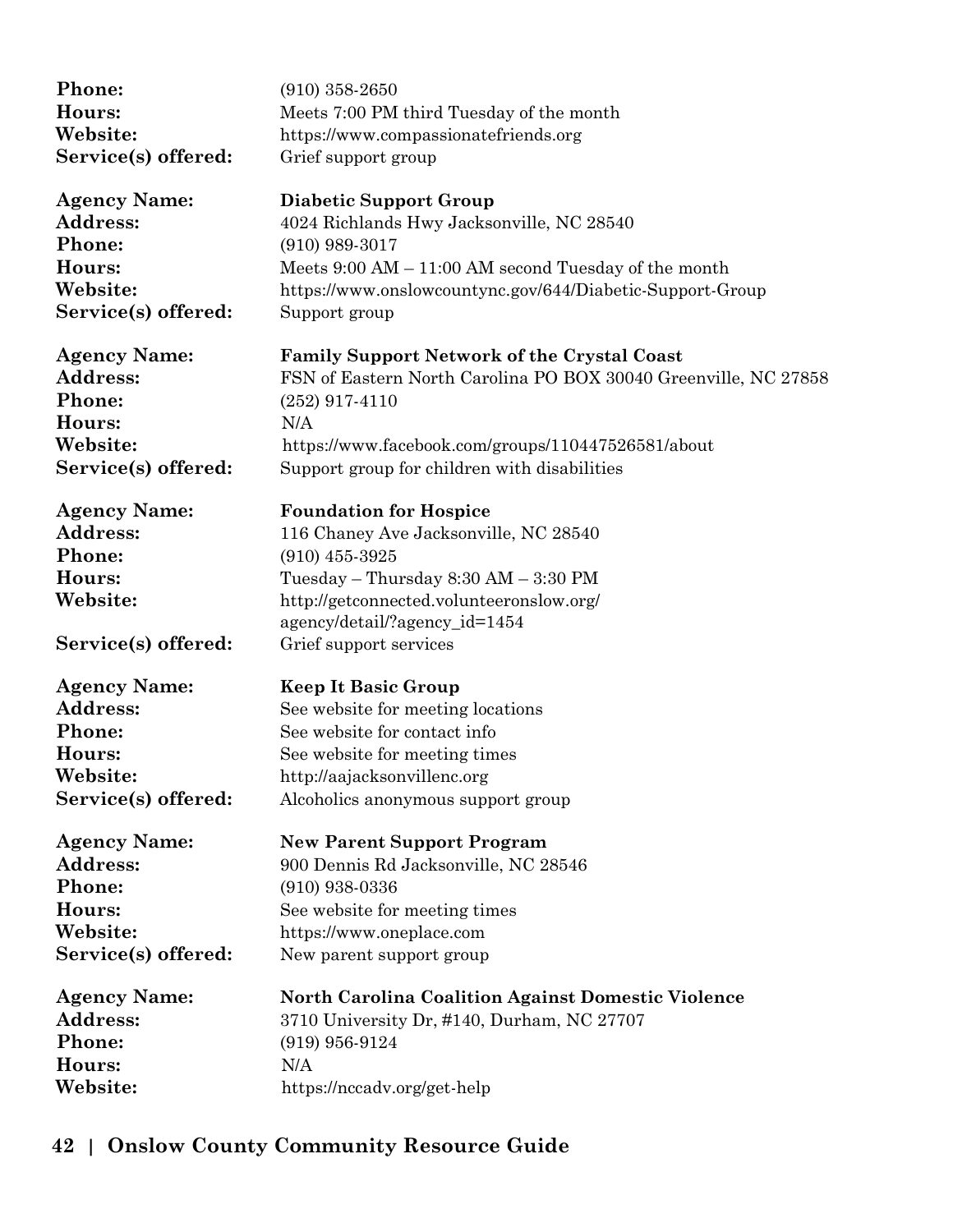| Service(s) offered:                                                                           | Domestic violence support groups                                                                                                                                                                                                                   |
|-----------------------------------------------------------------------------------------------|----------------------------------------------------------------------------------------------------------------------------------------------------------------------------------------------------------------------------------------------------|
| <b>Agency Name:</b>                                                                           | <b>Old Timers Serenity Group</b>                                                                                                                                                                                                                   |
| <b>Address:</b>                                                                               | 1528 Gum Branch Rd Jacksonville, NC 28540                                                                                                                                                                                                          |
| Phone:                                                                                        | $(910)$ 346-9727                                                                                                                                                                                                                                   |
| Hours:                                                                                        | Thursday $8:00 \text{ PM} - 9:00 \text{ PM}$                                                                                                                                                                                                       |
| Website:                                                                                      | https://aajacksonvillenc.org/?tsml_meeting=old-timers-serenity-group                                                                                                                                                                               |
| Service(s) offered:                                                                           | Alcoholics anonymous support group                                                                                                                                                                                                                 |
| <b>Agency Name:</b>                                                                           | <b>Onslow County Breast Feeding Coalition</b>                                                                                                                                                                                                      |
| Address:                                                                                      | 58 Doris Avenue E Jacksonville, NC 28540                                                                                                                                                                                                           |
| Phone:                                                                                        | N/A                                                                                                                                                                                                                                                |
| Hours:                                                                                        | Every second Monday of the month 6:00 PM                                                                                                                                                                                                           |
| Website:                                                                                      | https://www.facebook.com/OnslowBreastfeeds/                                                                                                                                                                                                        |
| Service(s) offered:                                                                           | Breastfeeding support                                                                                                                                                                                                                              |
| <b>Agency Name:</b>                                                                           | <b>PEERS Family Development Center</b>                                                                                                                                                                                                             |
| Address:                                                                                      | 151 Chaney Ave Jacksonville NC 28540                                                                                                                                                                                                               |
| Phone:                                                                                        | $(910)$ 333-9725                                                                                                                                                                                                                                   |
| Hours:                                                                                        | $8:00 AM - 5:00 PM$                                                                                                                                                                                                                                |
| Website:                                                                                      | https://www.peersfamilydevelopmentcenter.com/                                                                                                                                                                                                      |
| Service(s) offered:                                                                           | New parent support, new parent classes, childcare                                                                                                                                                                                                  |
| <b>Agency Name:</b><br><b>Address:</b><br>Phone:<br>Hours:<br>Website:<br>Service(s) offered: | <b>Primary Purpose Group</b><br>2429 Commerce Rd Jacksonville, NC 28546<br>$(910)$ 347-1094<br>Sunday 6:00 PM - 7:00 PM<br>https://aajacksonvillenc.org/?tsml_meeting=primary-purpose-group-<br>jacksonville<br>Alcoholics anonymous support group |
| <b>Agency Name:</b>                                                                           | <b>Sharing and Caring Widows Group</b>                                                                                                                                                                                                             |
| Address:                                                                                      | 1528 Gum Branch Rd Jacksonville, NC 28540                                                                                                                                                                                                          |
| Phone:                                                                                        | $(910)$ 346-9727                                                                                                                                                                                                                                   |
| Hours:                                                                                        | Second Saturday of the month 10:00 AM                                                                                                                                                                                                              |
| Website:                                                                                      | http://northwoodsumc.org                                                                                                                                                                                                                           |
| Service(s) offered:                                                                           | Loss of a spouse support group                                                                                                                                                                                                                     |
| <b>Agency Name:</b><br>Address:<br>Phone:<br>Hours:<br>Website:                               | The Sunrise Group<br>115 B Henderson Dr Jacksonville, NC 28540<br>$(910)$ 238-2475<br>Monday-Saturday 8:00 AM<br>http://aajacksonvillenc.org/?tsml_location=backroom-barbershop&tsml-<br>$type = ST$                                               |
| Service(s) offered:                                                                           | Alcoholics anonymous support group                                                                                                                                                                                                                 |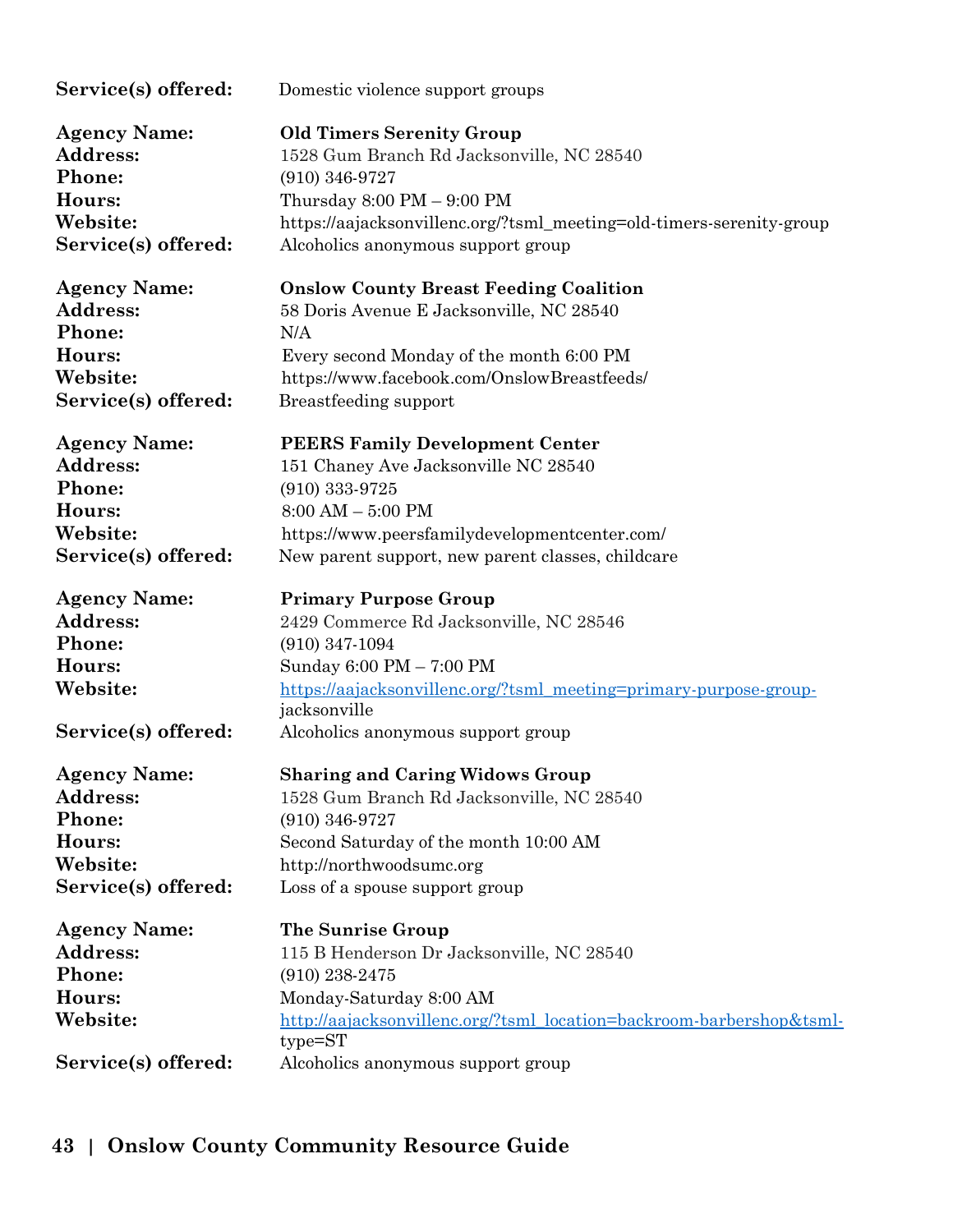### Women's Health

**Phone:** (910) 450-4561

**Service(s) offered:** OB/GYN services

**Phone:** (252) 247-2273

**Phone:** (910) 347-2154 **Hours:** 8:00 AM – 5:00 PM

**Phone:** (910) 340-8509 **Hours:** 9:00 AM – 2:30 PM **Website:** N/A

**Phone:** (910) 378-9877

**Phone:** N/A

**Agency Name: Camp Lejeune Women's Clinic** Address: Building NH-100 Floor 1 Camp Lejeune, NC **Hours:** Monday, Tuesday, Thursday, Friday 8:00 AM – 4:00 PM Wednesday 8:00 AM – 2:00 PM **Website:** https://camp-lejeune.tricare.mil/Health-Services/Womens-Health-Pregnancy

**Agency Name: Coastal Pregnancy Care Center** Address: 4050 Arendell St Morehead City, NC 28577 **Hours:** Monday – Wednesday 9:00 AM – 4:30 PM Thursday 9:00 AM – 5:30 PM Friday 12:00 PM – 4:30 PM **Website:** https://www.cpccenter.org **Service(s) offered:** Pregnancy center, education, advisory

**Agency Name: Consolidated Human Services** Address: 612 College St, Jacksonville, NC 28540 **Website:** https://www.onslowcountync.gov **Service(s) offered:** Family planning, WIC, mammography, pap smears

**Agency Name: Hello Love Doula Services** Address: 921 Lejeune Blvd Jacksonville, NC 28540 **Service(s) offered:** Doula services, post-partum, labor support therapy

**Agency Name: La Leche League of Jacksonville** Address: See Facebook page for meeting location **Hours:** Meets 6:00 PM second Monday of each month **Website:** https://m.facebook.com/LLLofJacksonvilleNC **Service(s) offered:** Breast feeding services

**Agency Name: Onslow County Breast Feeding Coalition** Address: 58 Doris Avenue E Jacksonville, NC 28540 **Hours:** Every second Monday of the month 6:00 PM **Website:** https://www.facebook.com/OnslowBreastfeeds/ **Service(s) offered:** Breastfeeding support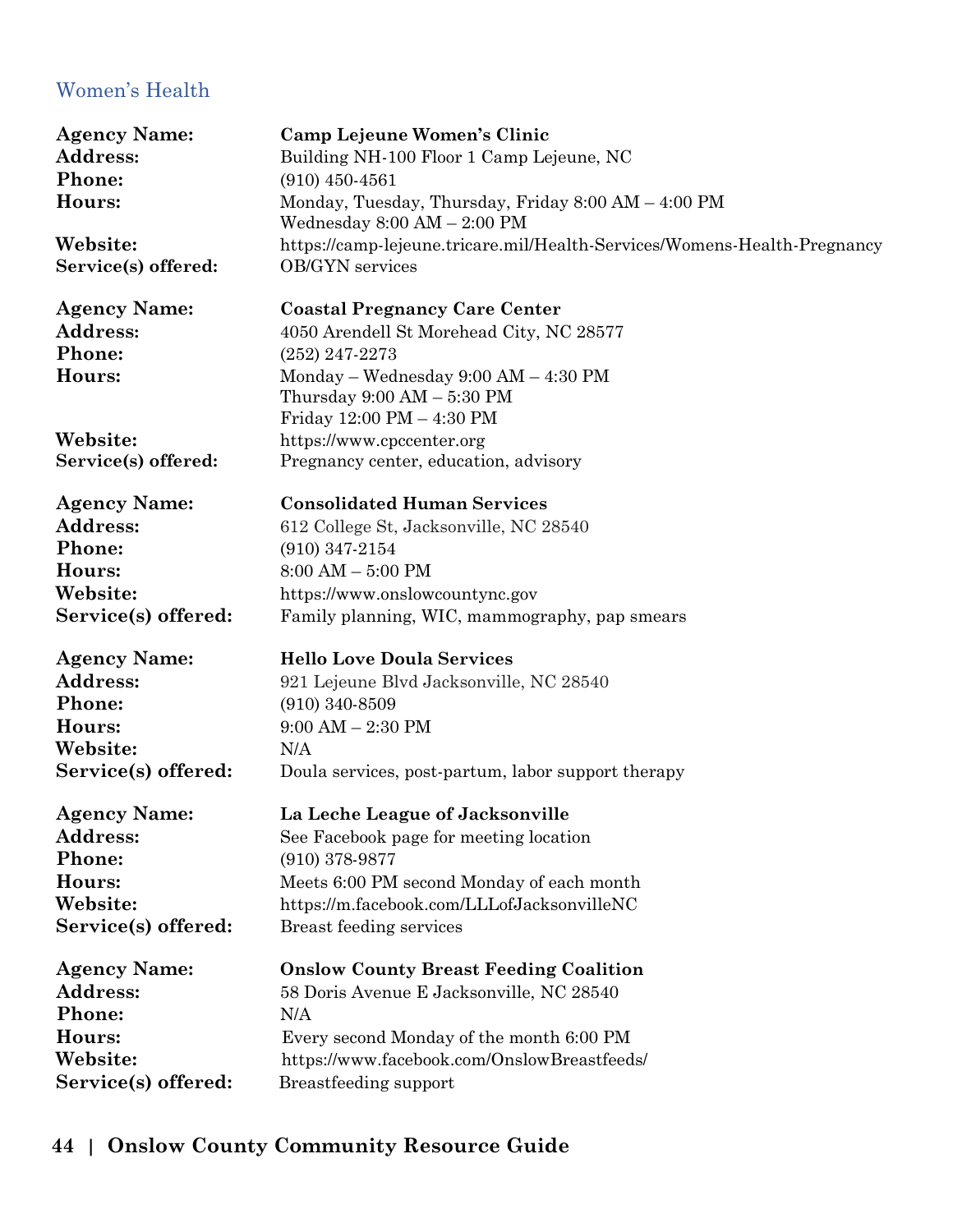| <b>Agency Name:</b> | <b>Onslow Imaging Center for Women</b>                                                                                                                                                   |
|---------------------|------------------------------------------------------------------------------------------------------------------------------------------------------------------------------------------|
| Address:            | 121 Memorial Dr Jacksonville, NC 28546                                                                                                                                                   |
| Phone:              | $(910)$ 577-2323                                                                                                                                                                         |
| Hours:              | Monday, Tuesday, Thursday 7:45 AM - 4:30 PM                                                                                                                                              |
|                     | Wednesday, Friday 6:45 AM - 4:30 PM                                                                                                                                                      |
| Website:            | https://www.onslow.org/womensimaging#1                                                                                                                                                   |
| Service(s) offered: | Breastfeeding services                                                                                                                                                                   |
| <b>Agency Name:</b> | <b>Onslow Memorial Hospital Maternity Services</b>                                                                                                                                       |
| <b>Address:</b>     | 317 Western Blvd Jacksonville, NC 28546                                                                                                                                                  |
| Phone:              | $(910)$ 577-2345                                                                                                                                                                         |
| Hours:              | Open 24 hours                                                                                                                                                                            |
| Website:            | https://www.onslow.org/services/maternity                                                                                                                                                |
| Service(s) offered: | Maternity services                                                                                                                                                                       |
| <b>Agency Name:</b> | <b>Onslow Memorial Hospital OB/GYN</b>                                                                                                                                                   |
| Address:            | 317 Western Blvd Jacksonville, NC 28546                                                                                                                                                  |
| Phone:              | $(910)$ 577-2345                                                                                                                                                                         |
| Hours:              | Open 24 hours                                                                                                                                                                            |
| Website:            | https://www.onslow.org/obgyn#1                                                                                                                                                           |
| Service(s) offered: | Women's services                                                                                                                                                                         |
|                     |                                                                                                                                                                                          |
| <b>Agency Name:</b> | <b>Onslow Women's Center</b>                                                                                                                                                             |
| Address:            | 226 New Bridge St, Jacksonville, NC 28540                                                                                                                                                |
| Phone:              | $(910)$ 238-2941                                                                                                                                                                         |
| Hours:              | $8:00 AM - 5:00 PM$                                                                                                                                                                      |
| Website:            | https://www.onslowwc.org/                                                                                                                                                                |
| Service(s) offered: | Case management, hospital advocacy, 24- hour crisis hotline, emergency<br>shelter, court advocacy, sexual assault and Hispanic outreach advocate,<br>education and volunteer coordinator |
| <b>Agency Name:</b> | <b>Pregnancy Resource Center</b>                                                                                                                                                         |
| <b>Address:</b>     | 3280 A Henderson Dr Jacksonville, NC 28546                                                                                                                                               |
| Phone:              | $(910)$ 938-7000                                                                                                                                                                         |
| Hours:              | $10:00$ AM $-$ 4:00 PM                                                                                                                                                                   |
| Website:            | https://onslowpregnancyresources.com                                                                                                                                                     |
| Service(s) offered: | Pregnancy education                                                                                                                                                                      |
| <b>Agency Name:</b> | Women, Infant and Children (WIC)                                                                                                                                                         |
| Address:            | 612 College St Jacksonville, NC 28540                                                                                                                                                    |
| Phone:              | $(910)$ 347-5002                                                                                                                                                                         |
| Hours:              | $8:00 AM - 5:00 PM$                                                                                                                                                                      |
| Website:            | https://www.onslowcountync.gov/216/WIC                                                                                                                                                   |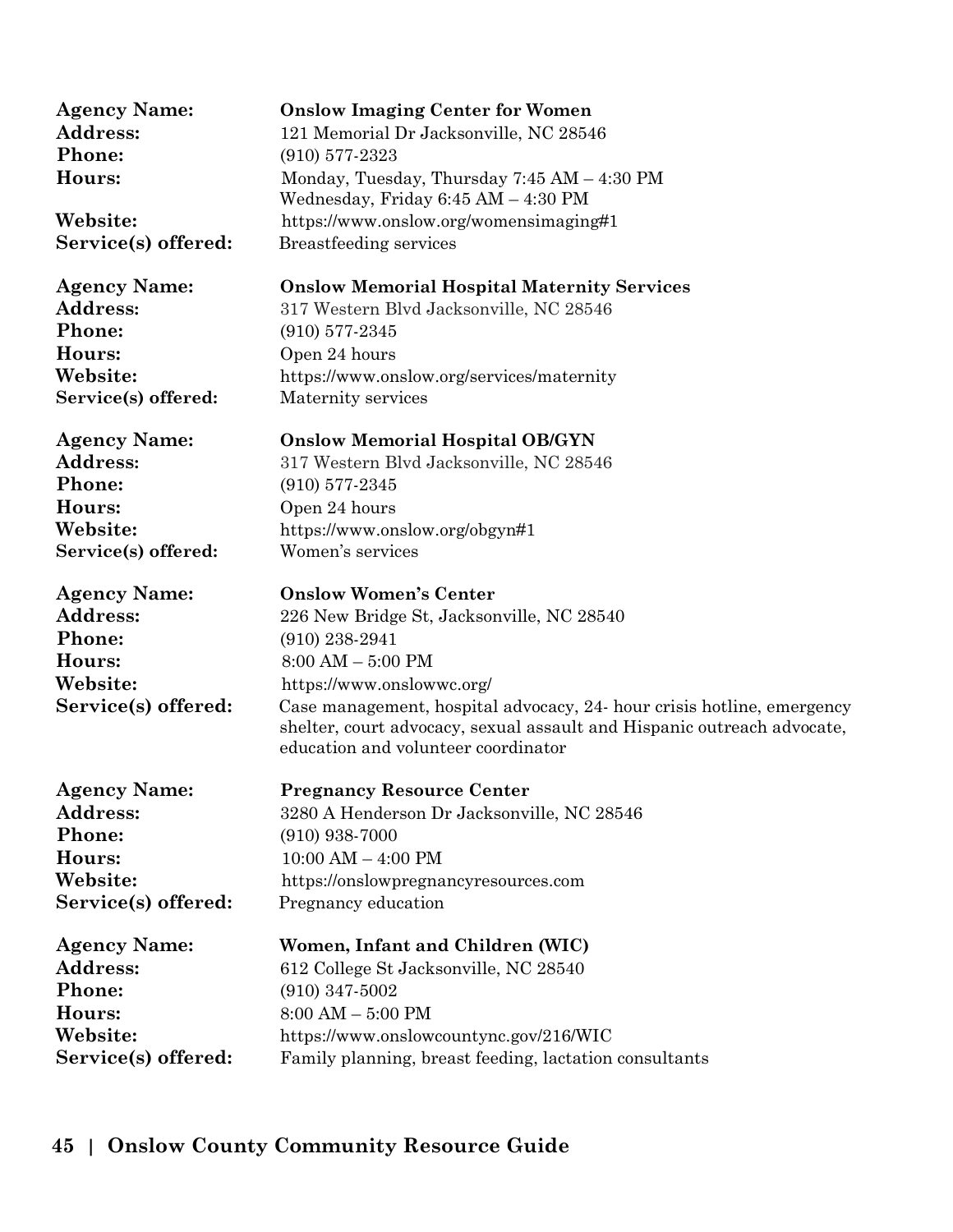| <b>Agency Name:</b> | <b>Women's Healthcare Associates</b>                   |
|---------------------|--------------------------------------------------------|
| <b>Address:</b>     | 245 Memorial Dr Jacksonville, NC 28546                 |
| <b>Phone:</b>       | $(910)$ 353-4333                                       |
| Hours:              | $8:00 AM - 4:30 PM$                                    |
| Website:            | https://womenshealthcarenc.com                         |
| Service(s) offered: | Family planning, breast feeding, lactation consultants |

# Hispanic Resources

### Adult/Child Health

| <b>Agency Name:</b> | <b>Consolidated Human Services</b>                                     |
|---------------------|------------------------------------------------------------------------|
| <b>Address:</b>     | 612 College St Jacksonville, NC 28540                                  |
| Phone:              | $(910)$ 347-2154                                                       |
| Hours:              | $8:00 AM - 5:00 PM$                                                    |
| Website:            | http://www.onslowcountync.gov/health/                                  |
| Service(s) offered: | Health services                                                        |
| <b>Agency Name:</b> | <b>Goshen Medical Center</b>                                           |
| <b>Address:</b>     | 1200 Hargrett St Jacksonville, NC 28540                                |
| Phone:              | $(910)$ 219-1082                                                       |
| Hours:              | Monday - Thursday 7:45 AM - 5:15 PM                                    |
|                     | Friday $8:00 \text{ AM} - 2:00 \text{ PM}$                             |
| Website:            | http://www.goshenmedical.org                                           |
| Service(s) offered: | Family clinic                                                          |
| <b>Agency Name:</b> | Jacksonville Children's Clinic                                         |
| <b>Address:</b>     | 120 Memorial Dr Jacksonville, NC 28546                                 |
| Phone:              | $(910)$ 353-9688                                                       |
| Hours:              | $Monday - Friday 8:00 AM - 5:00 PM$                                    |
|                     | Saturday 8:30 AM - 12:00 PM                                            |
|                     | Sunday 9:00 AM - 12:00 PM                                              |
| Website:            | https://jcmchealth.com                                                 |
| Service(s) offered: | Medical clinic                                                         |
| <b>Agency Name:</b> | <b>Kinston Community Health Center</b>                                 |
| Address:            | 324 N Queen St Kinston, NC 28501                                       |
| Phone:              | $(252) 522 - 9800$                                                     |
| Hours:              | Monday - Friday 8:00 AM - 6:00 PM                                      |
| Website:            | https://kinstonhealth.org                                              |
| Service(s) offered: | Dental, family medicine, women's health and behavioral health services |
| <b>Agency Name:</b> | <b>Martin's Pediatrics and Family Care</b>                             |
| Address:            | 3221 Henderson Dr Jacksonville, NC 28546                               |
| Phone:              | $(910)$ 938-2220                                                       |
| Hours:              | Monday - Friday 9:00 AM - 5:00 PM                                      |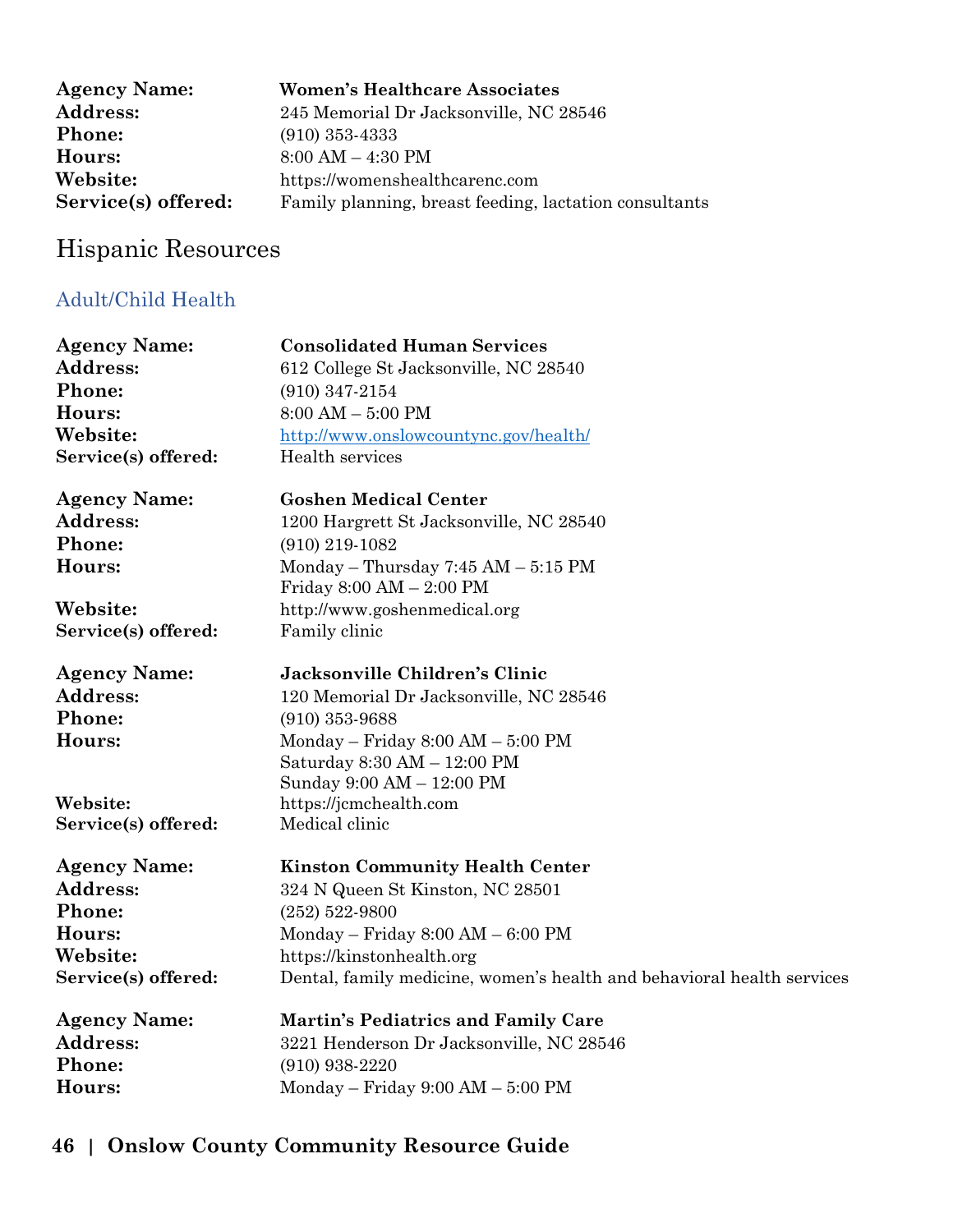| Website:            | N/A                                                        |
|---------------------|------------------------------------------------------------|
|                     |                                                            |
| Service(s) offered: | Family clinic                                              |
| <b>Agency Name:</b> | Med First Immediate Care and Family Practice               |
| <b>Address:</b>     | 325 Western Blvd Jacksonville, NC 28546                    |
|                     |                                                            |
| <b>Phone:</b>       | $(910)$ 577-1555                                           |
| <b>Hours:</b>       | Monday - Saturday $8:00$ AM - $8:00$ PM                    |
|                     | Sunday 10:00 AM - 6:00 PM                                  |
| <b>Website:</b>     | https://www.thinkmedfirst.com                              |
| Service(s) offered: | Medical clinic                                             |
| Agency Name:        | <b>New Hanover Medical Group Jacksonville</b>              |
| <b>Address:</b>     |                                                            |
|                     | 2000 Brabham Ave Jacksonville, NC 28546                    |
| <b>Phone:</b>       | $(910)$ 376-3031                                           |
| <b>Hours:</b>       | $8:00 AM - 5:00 PM$                                        |
| Website:            | https://www.nhrmc.org/physician-group                      |
| Service(s) offered: | Medical clinic                                             |
| <b>Agency Name:</b> | <b>Onslow Community Outreach - Caring Community Clinic</b> |
| <b>Address:</b>     | 1 Dewitt St Jacksonville, NC 28540                         |
| Phone:              | $(910)$ 219-1339                                           |
| <b>Hours:</b>       | Monday $8:00 AM - 5:00 PM$                                 |
|                     | Tuesday-Thursday: Call for clinic hours                    |
| <b>Website:</b>     | https://www.onslowco.org/clinic                            |
|                     | Dental clinic for uninsured                                |
| Service(s) offered: |                                                            |
| Agency Name:        | <b>Onslow Community Outreach - Medical Clinic</b>          |
| <b>Address:</b>     | 200 Doctors Dr Suite L Jacksonville, NC 28546              |
| Phone:              | $(910)$ 346-6149                                           |
| Hours:              | $8:00$ AM $-5:00$ PM                                       |
| Website:            | https://www.onslowco.org/clinic                            |
| Service(s) offered: | Medical clinic for uninsured                               |
|                     |                                                            |
| Agency Name:        | <b>Onslow Memorial Hospital</b>                            |
| <b>Address:</b>     | 317 Western Blvd Jacksonville, NC 28546                    |
| <b>Phone:</b>       | $(910)$ 577-2345                                           |
| <b>Hours:</b>       | Open 24 hours                                              |
| Website:            | https://www.onslow.org                                     |
| Service(s) offered: | Local hospital                                             |
|                     |                                                            |
| Agency Name:        | <b>Onslow Surgical Clinic</b>                              |
| <b>Address:</b>     | 225 Memorial Dr Jacksonville, NC 28546                     |
| Phone:              | $(910)$ 353-7848                                           |
| Hours:              | Monday - Friday 8:00 AM - 11:45 AM, 1:00 PM - 4:30 PM      |
| Website:            | https://onslowsurgical.org                                 |
| Service(s) offered: | Surgical clinic                                            |
|                     |                                                            |
|                     |                                                            |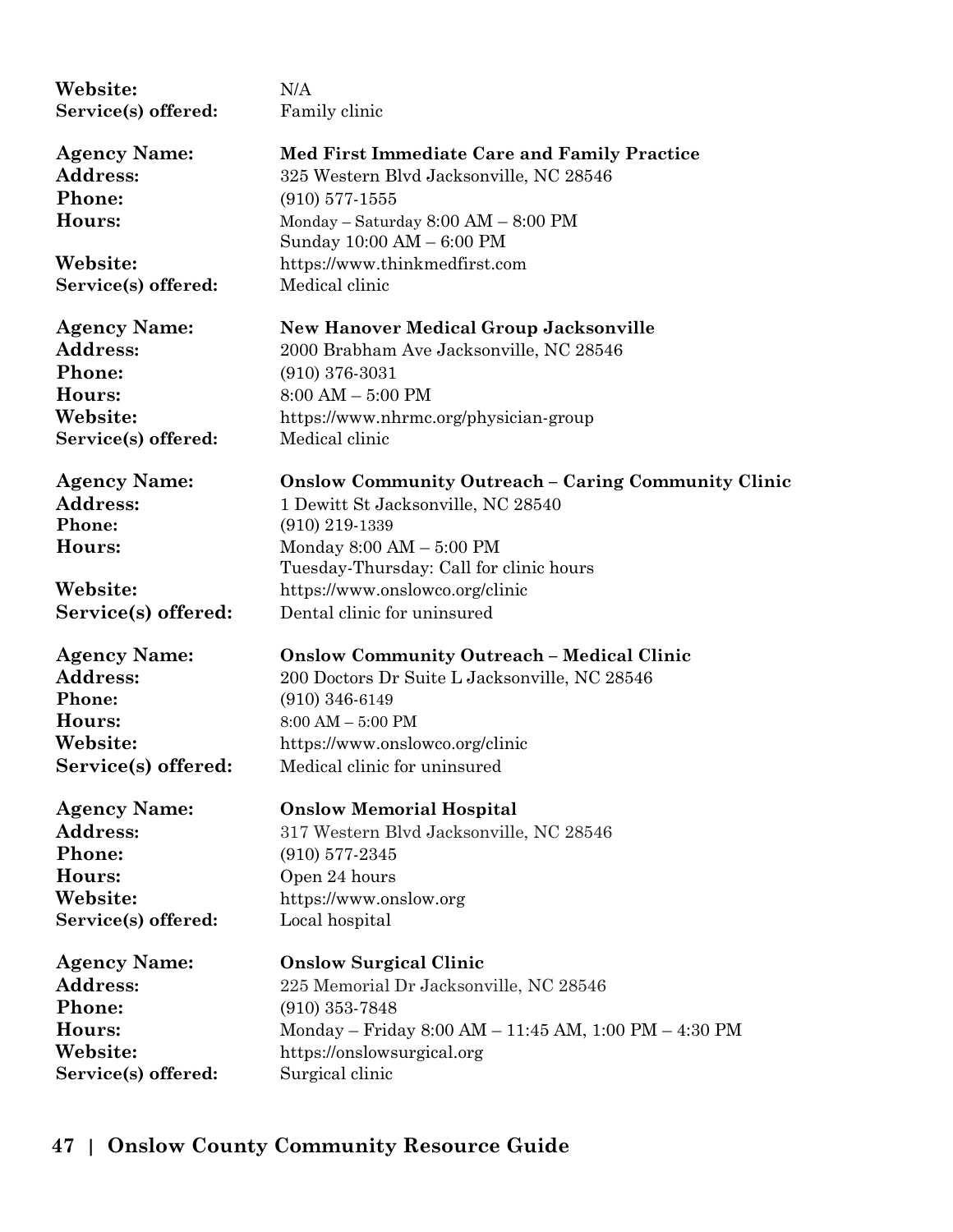| <b>Pender County Health Department</b><br>803 S Walker St Burgaw, NC 28425<br>https://www.pendercountync.gov/hhs/health-human-services/health-<br>Health services for low-income<br><b>Port Human Services</b><br>231 Memorial Dr Jacksonville, NC 28546<br>https://www.porthealth.org<br>Mental health, substance use and substance dependence services<br><b>Pregnancy Resource Center</b><br>3280 A Henderson Dr Jacksonville, NC 28546<br>https://onslowpregnancyresources.com |
|------------------------------------------------------------------------------------------------------------------------------------------------------------------------------------------------------------------------------------------------------------------------------------------------------------------------------------------------------------------------------------------------------------------------------------------------------------------------------------|
|                                                                                                                                                                                                                                                                                                                                                                                                                                                                                    |
|                                                                                                                                                                                                                                                                                                                                                                                                                                                                                    |
|                                                                                                                                                                                                                                                                                                                                                                                                                                                                                    |
|                                                                                                                                                                                                                                                                                                                                                                                                                                                                                    |
|                                                                                                                                                                                                                                                                                                                                                                                                                                                                                    |
|                                                                                                                                                                                                                                                                                                                                                                                                                                                                                    |
|                                                                                                                                                                                                                                                                                                                                                                                                                                                                                    |
|                                                                                                                                                                                                                                                                                                                                                                                                                                                                                    |
|                                                                                                                                                                                                                                                                                                                                                                                                                                                                                    |
|                                                                                                                                                                                                                                                                                                                                                                                                                                                                                    |
|                                                                                                                                                                                                                                                                                                                                                                                                                                                                                    |
|                                                                                                                                                                                                                                                                                                                                                                                                                                                                                    |
|                                                                                                                                                                                                                                                                                                                                                                                                                                                                                    |
|                                                                                                                                                                                                                                                                                                                                                                                                                                                                                    |
|                                                                                                                                                                                                                                                                                                                                                                                                                                                                                    |
|                                                                                                                                                                                                                                                                                                                                                                                                                                                                                    |
|                                                                                                                                                                                                                                                                                                                                                                                                                                                                                    |
|                                                                                                                                                                                                                                                                                                                                                                                                                                                                                    |
| 29 Office Park Dr Suite A Jacksonville, NC 28546                                                                                                                                                                                                                                                                                                                                                                                                                                   |
|                                                                                                                                                                                                                                                                                                                                                                                                                                                                                    |
|                                                                                                                                                                                                                                                                                                                                                                                                                                                                                    |
| http://www.shalommedpc.com/index.php                                                                                                                                                                                                                                                                                                                                                                                                                                               |
|                                                                                                                                                                                                                                                                                                                                                                                                                                                                                    |
| <b>Southeastern Medical Oncology Center</b>                                                                                                                                                                                                                                                                                                                                                                                                                                        |
| 2319 Station St Jacksonville, NC 28546                                                                                                                                                                                                                                                                                                                                                                                                                                             |
|                                                                                                                                                                                                                                                                                                                                                                                                                                                                                    |
|                                                                                                                                                                                                                                                                                                                                                                                                                                                                                    |
| https://www.cancersmoc.com                                                                                                                                                                                                                                                                                                                                                                                                                                                         |
|                                                                                                                                                                                                                                                                                                                                                                                                                                                                                    |
| <b>Star Medical Clinic</b>                                                                                                                                                                                                                                                                                                                                                                                                                                                         |
| 461 Western Blvd Jacksonville, NC 28546                                                                                                                                                                                                                                                                                                                                                                                                                                            |
|                                                                                                                                                                                                                                                                                                                                                                                                                                                                                    |
| Monday – Friday $8:00 AM - 7:00 PM$                                                                                                                                                                                                                                                                                                                                                                                                                                                |
| Saturday $9:00 \text{ AM} - 6:00 \text{ PM}$                                                                                                                                                                                                                                                                                                                                                                                                                                       |
| https://www.starmedicalclinic.com                                                                                                                                                                                                                                                                                                                                                                                                                                                  |
|                                                                                                                                                                                                                                                                                                                                                                                                                                                                                    |
| <b>St. Mary Health Center</b>                                                                                                                                                                                                                                                                                                                                                                                                                                                      |
|                                                                                                                                                                                                                                                                                                                                                                                                                                                                                    |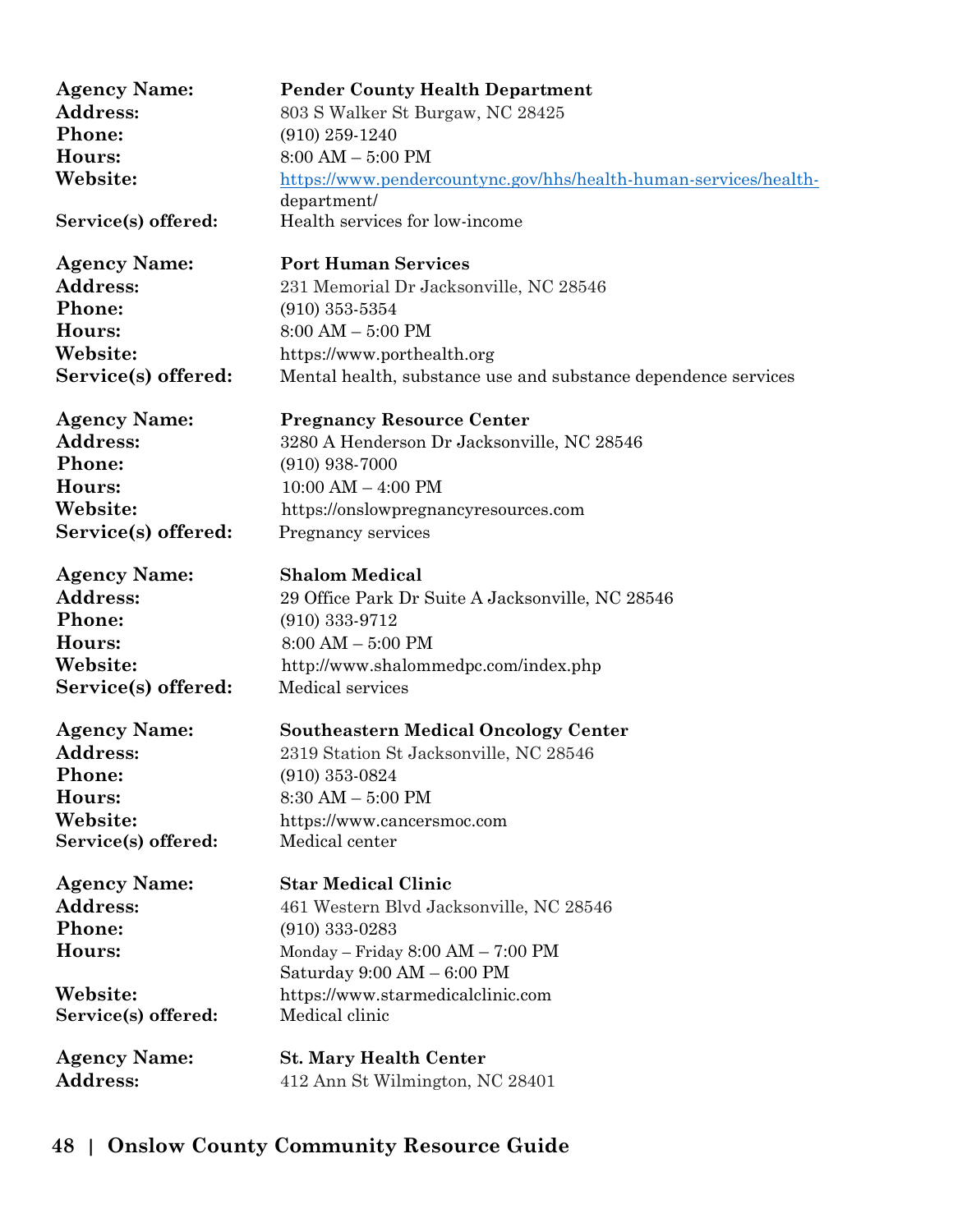| <b>Phone:</b>       | $(910) 763 - 8163$                                                           |
|---------------------|------------------------------------------------------------------------------|
| Hours:              | $9:00 AM - 5:00 PM$                                                          |
| Website:            | http://stmaryhealthcenter.org/                                               |
| Service(s) offered: | Provides dental services to individuals whose income falls below 200% of the |
|                     | <b>Federal Poverty guidelines</b>                                            |

| <b>Agency Name:</b> | Wilmington Health                       |
|---------------------|-----------------------------------------|
| Address:            | 1000 Brabham Ave Jacksonville, NC 28546 |
| <b>Phone:</b>       | $(910)$ 796-7531                        |
| Hours:              | $8:00 AM - 8:00 PM$                     |
| Website:            | https://www.wilmingtonhealth.com        |
| Service(s) offered: | Medical clinic                          |

### Behavioral Health

| <b>Agency Name:</b> |
|---------------------|
| <b>Address:</b>     |
| Phone:              |
| Hours:              |
| Website:            |
| Service(s) offered: |

**Phone:** (910) 577-1400 **Hours:** Open 24 hours

**Phone:** (910) 347-2154 **Hours:** 8:00 AM – 5:00 PM

**Phone:** (910) 378-7676 **Hours:** Open 24 hours **Service(s) offered:** Bilingual mental health services

**Agency Name: CG Counseling and Consulting** Address: 221 New Bridge St Jacksonville, NC 28540 **Website:** https://www.cgcounseling.com

**Phone:** (910) 353-5354

**Agency Name: Port Human Services Address:** 231 Memorial Dr Jacksonville, NC 28546

### **49 | Onslow County Community Resource Guide**

Call for hours<sup>.</sup> **Website:** http://www.anewrivercs.com/3101.html Bilingual behavioral assessments **Agency Name: Brynn Marr Hospital** Address: 192 Village Dr Jacksonville, NC 28546 **Website:** https://brynnmarr.org **Service(s) offered:** Behavioral health services

**Agency Name: Anew River Counseling Services**

**Phone:** (910) 333-8107

**Address:** 99 Village Dr Suite #17 Jacksonville, NC 28546

**Agency Name: Consolidated Human Services**

Address: 612 College St, Jacksonville, NC 28540

**Website:** https://www.onslowcountync.gov **Service(s) offered:** Bilingual health services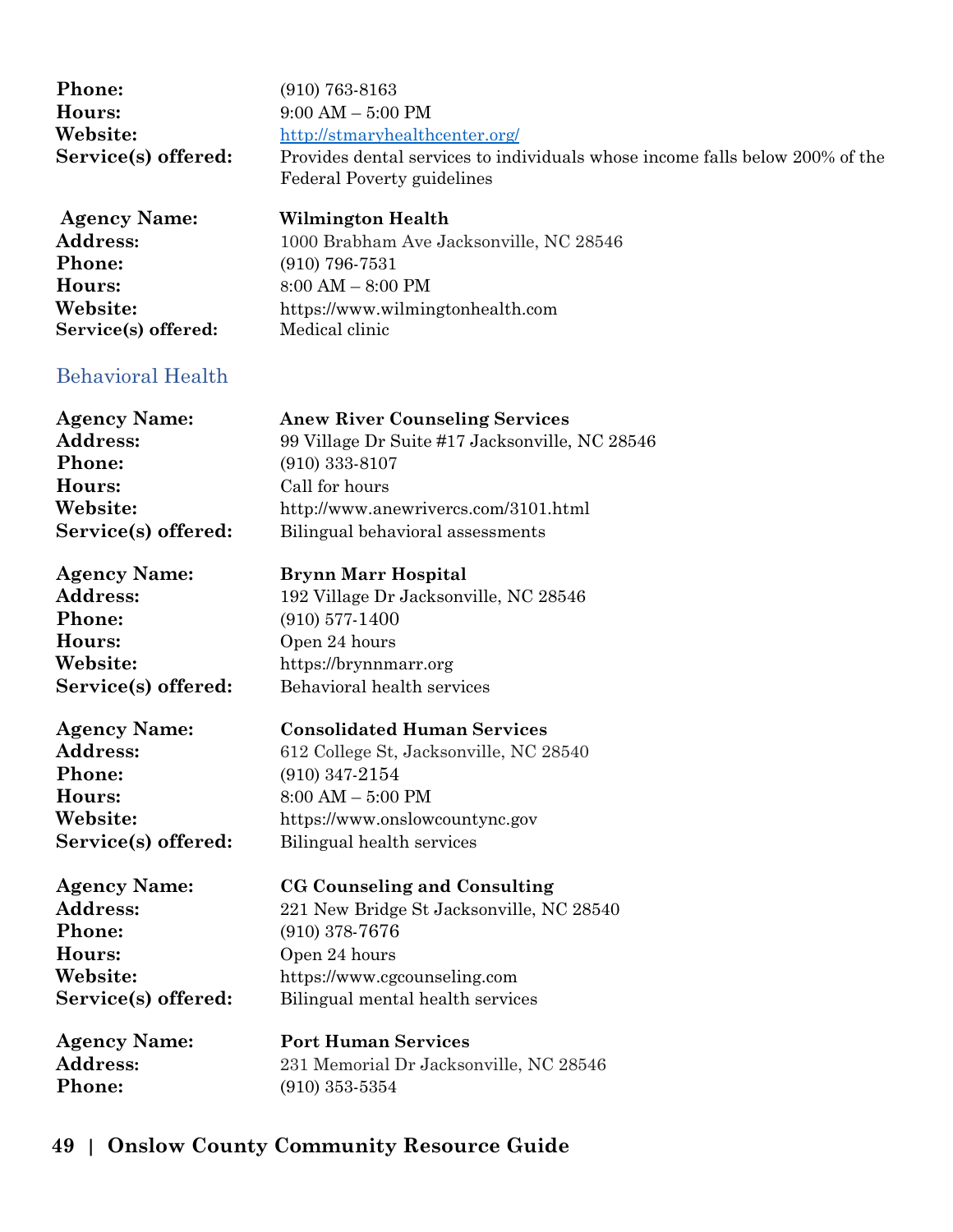| Hours:              | $8:00 AM - 5:00 PM$                                            |
|---------------------|----------------------------------------------------------------|
| Website:            | https://www.porthealth.org                                     |
| Service(s) offered: | Mental health, substance use and substance dependence services |
|                     |                                                                |

**Agency Name: Trillium** Address: 1708 E Arlington Blvd, Greenville, NC 27858 **Phone:** (866) 998-2597 **Hours:** 8:30 AM – 5:00 PM **Website:** [https://www.trilliumhealthresources.org](https://www.trilliumhealthresources.org/) **Service(s) offered:** Mental health and substance abuse services

#### Child Services

| <b>Agency Name:</b> | <b>Happy Day Christian Daycare</b>                                    |
|---------------------|-----------------------------------------------------------------------|
| <b>Address:</b>     | 531 Henderson Dr Jacksonville, NC 28540                               |
| <b>Phone:</b>       | $(910)$ 347-3396                                                      |
| Hours:              | $7:00 AM - 6:00 PM$                                                   |
| Website:            | https://www.facebook.com/Happy-Day-Christian-Daycare-175201625852268/ |
| Service(s) offered: | Bilingual daycare center                                              |
|                     |                                                                       |

# **Phone:** (910) 455-1202 **Hours:** 8:00 AM – 5:00 PM

**Website:** https://www.onslowcountync.gov/223/Youth-Services **Service(s) offered:** Programming for at-risk youth

**Agency Name: Onslow County Partnership for Children, Inc. Address:** 900 Dennis Rd Jacksonville, NC 28546 **Phone:** (910) 938-0336 **Hours:** 9:00 AM – 3:00 PM **Website:** http://www.onslowkids.org/ **Service(s) offered:** Parent education, child care

**Phone:** (910) 333-9725 **Hours:** 8:00 AM – 5:00 PM

**Agency Name: PEERS Family Development Center** Address: 151 Chaney Ave Jacksonville NC 28540

**Website:** https://www.peersfamilydevelopmentcenter.com/ **Service(s) offered:** Adolescent programming

**Phone:** (910) 353-5354

**Agency Name: PORT Human Services** Address: 231 Memorial Drive Jacksonville, NC 28546 **Hours:** 8:00 AM – 5:00 PM **Website:** https://www.porthealth.org/

### **50 | Onslow County Community Resource Guide**

**Agency Name: Onslow County Youth Services** Address: 220 Georgetown Road Jacksonville, NC 28540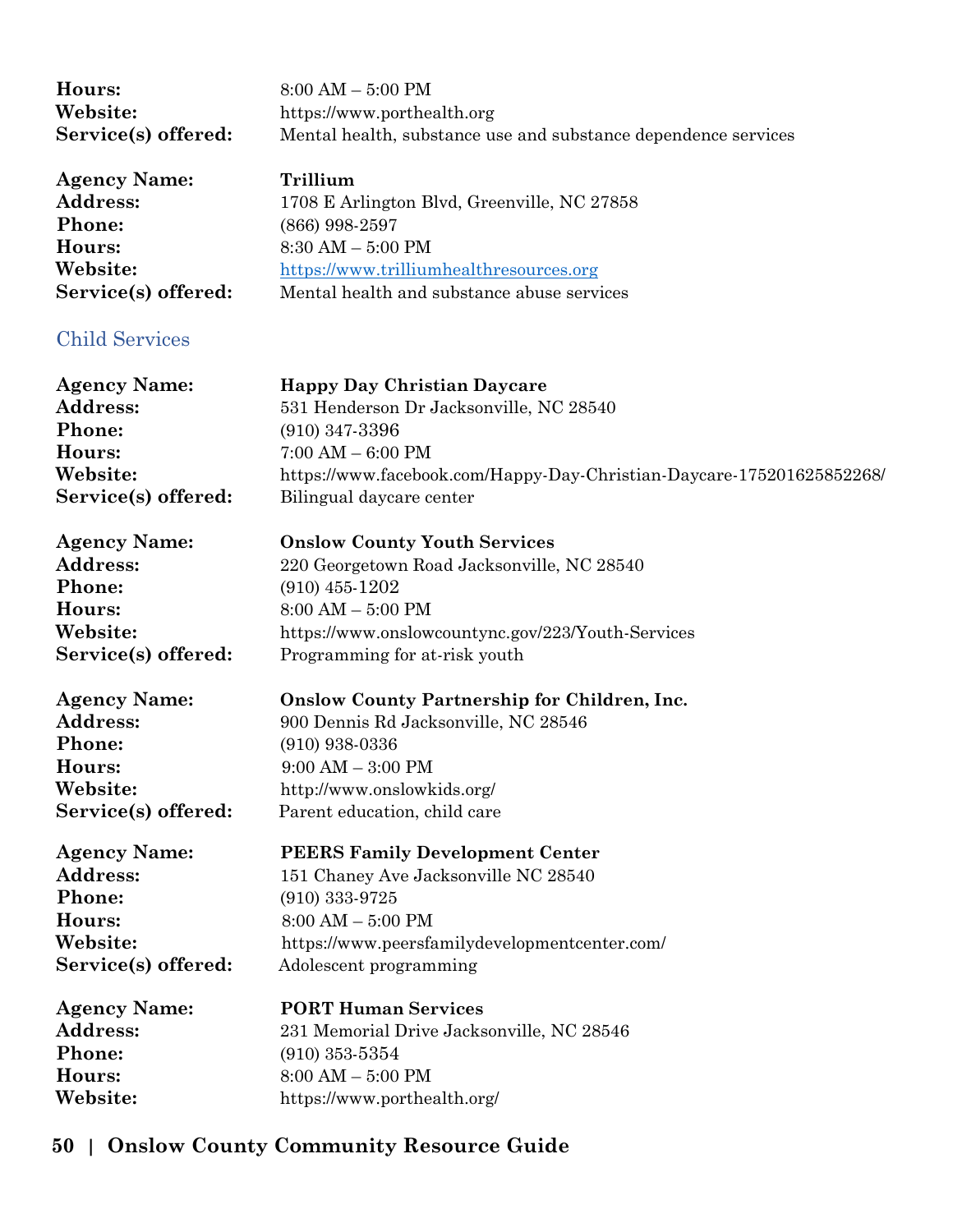| Service(s) offered: | Substance abuser services                         |
|---------------------|---------------------------------------------------|
| <b>Agency Name:</b> | <b>Teachable Moments Child Development Center</b> |
| <b>Address:</b>     | 4355 C Gum Branch Road Jacksonville, NC 28540     |
| <b>Phone:</b>       | $(910)$ 938-1160                                  |
| Hours:              | $6:00 AM - 6:00 PM$                               |
| Website:            | https://www.teachablemomentscdc.com/              |
| Service(s) offered: | Child development center                          |

## Civic Organizations

| <b>Agency Name:</b> | <b>Association of Mexicans</b>                   |
|---------------------|--------------------------------------------------|
| Address:            | 261 Belvoir Hwy Greenville, NC 27834             |
| Phone:              |                                                  |
|                     | $(252)$ 258-9967                                 |
| Hours:              | $9:00$ AM $-5:00$ PM                             |
| Website:            | https://www.facebook.com/amexcan.carolina/       |
| Service(s) offered: | Education, support and resources                 |
| <b>Agency Name:</b> | La Coalicion                                     |
| <b>Address:</b>     | 4938 Central Ave Suite 101 Charlotte, NC 28205   |
| Phone:              | $(704)$ 531-3848                                 |
| Hours:              | $9:00 AM - 5:00 PM$                              |
| Website:            | https://latinamericancoalition.org               |
| Service(s) offered: | Immigrant rights, advocacy                       |
|                     |                                                  |
| <b>Agency Name:</b> | North Carolina Society of Hispanic Professionals |
| Address:            | 8450 Chapel Hill Rd Suite 209 Cary, NC 27513     |
| Phone:              | $(919)$ 467-8424                                 |
| Hours:              | $9:00 AM - 5:00 PM$                              |
| Website:            | https://www.thencshp.org                         |
| Service(s) offered: | Engagement and education programs for Hispanics  |
|                     |                                                  |
| <b>Agency Name:</b> | <b>Onslow Hispanic Latino Association</b>        |
| Address:            | PO Box 1456 Jacksonville, NC 28541               |
| Phone:              | $(910) 650 - 8034$                               |
| Hours:              | N/A                                              |
| Website:            | https://ohlaofonslow.wixsite.com/welcome         |
| Service(s) offered: | Education, health and cultural services          |
| <b>Agency Name:</b> | <b>Voces Latinas</b>                             |
| Address:            | 202 N 5th St Wilmington, NC 28401                |
| Phone:              | $(910) 762 - 1870$                               |
| Hours:              | N/A                                              |
| Website:            | N/A                                              |
| Service(s) offered: | Education, empowerment and cultural services     |
|                     |                                                  |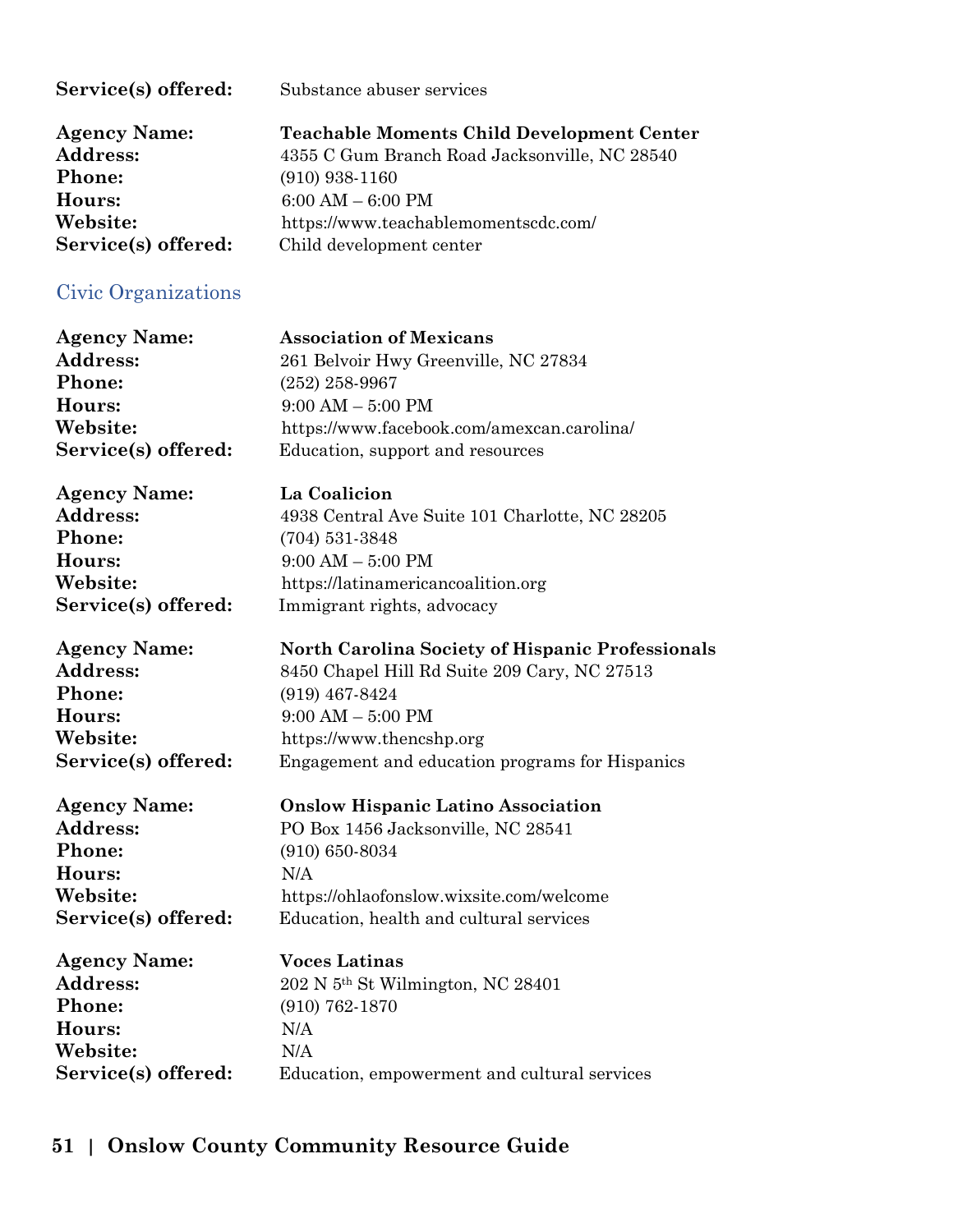### ESL Classes

| <b>Agency Name:</b> | <b>Coastal Carolina Community College</b>              |
|---------------------|--------------------------------------------------------|
| <b>Address:</b>     | 444 Western Blvd Jacksonville, NC 28546                |
| <b>Phone:</b>       | $(910)$ 455-1221                                       |
| Hours:              | $7:00 AM - 5:00 PM$                                    |
| Website:            | www.coastalcarolina.edu                                |
| Service(s) offered: | ESL class, adult basic education, continuing education |
| <b>Agency Name:</b> | <b>Onslow Literacy Council</b>                         |
| Address:            | 200 Valencia Dr Suite 154 Jacksonville, NC 28546       |
| Phone:              | $(910)$ 353-0831                                       |
| Hours:              | Monday, Wednesday, Friday $10:00$ AM $- 2:00$ PM       |
| Website:            | https://www.onslowliteracy.com                         |
| Service(s) offered: | ESL class                                              |

### Government Services

| <b>Agency Name:</b> | <b>Consolidated Human Services</b>                         |
|---------------------|------------------------------------------------------------|
| Address:            | 612 College St, Jacksonville, NC 28540                     |
| Phone:              | $(910)$ 347-2154                                           |
| Hours:              | $8:00 AM - 5:00 PM$                                        |
| Website:            | https://www.onslowcountync.gov                             |
| Service(s) offered: | Health alters, testing and treatment, family planning, WIC |
| <b>Agency Name:</b> | <b>Onslow County Department of Social Services</b>         |
| Address:            | 612 College St, Jacksonville, NC 28540                     |
| Phone:              | $(910)$ 989-0230                                           |
| Hours:              | $8:00$ AM $-5:00$ PM                                       |
| Website:            | https://www.onslowcountync.gov/155/Social-Services         |
| Service(s) offered: | Social work for the blind, Medicaid, health services       |
| <b>Agency Name:</b> | <b>Consulate of Mexico</b>                                 |
| Address:            | 431 Raleigh View Rd Raleigh, NC 27610                      |
| Phone:              | $(919)$ 615-3653                                           |
| Hours:              | $7:00 AM - 3:00 PM$                                        |
| Website:            | https://consulmex.sre.gob.mx/raleigh/                      |
| Service(s) offered: | Visas and passports for travel                             |
| <b>Agency Name:</b> | North Carolina Hispanic Chamber of Commerce                |
| Address:            | 5800 Faringdon Pl Raleigh, NC 27609                        |
| <b>Phone:</b>       | (919) 782-87644                                            |
| Hours:              | $9:00 AM - 5:00 PM$                                        |
| Website:            | http://nchispanicchamber.org/Bienvenidos/en/               |
| Service(s) offered: | Resource for Hispanic businesses                           |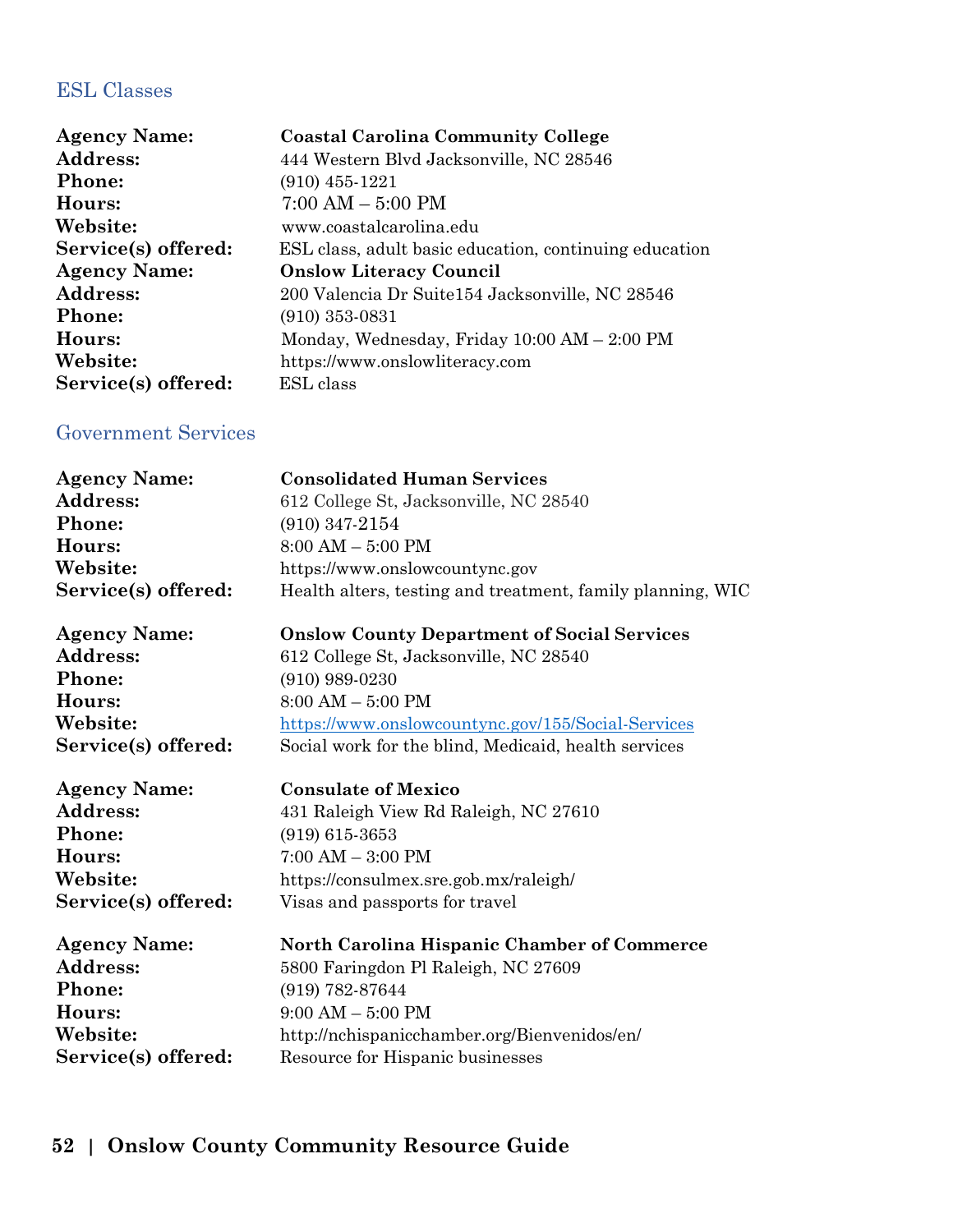### Hispanic Worship

| <b>Agency Name:</b> | <b>Betel Asambles de Dios</b>                                             |
|---------------------|---------------------------------------------------------------------------|
| Address:            | 325 Blue Creek School Rd Jacksonville, NC 28540                           |
| Phone:              | $(910)$ 455-0121                                                          |
| Hours:              | Wednesday 7:00 PM                                                         |
|                     | Sunday 9:30 AM - 3:00 PM                                                  |
| Website:            | N/A                                                                       |
| Service(s) offered: | Church                                                                    |
| <b>Agency Name:</b> | Iglesia de Dios Pentecostal Church                                        |
| Address:            | 1042 Country Club Rd Jacksonville, NC 28546                               |
| Phone:              | $(910)$ 347-6618                                                          |
| Hours:              | Tuesday, Friday 7:30 PM<br>Sunday 12:00 PM                                |
| Website:            | N/A                                                                       |
| Service(s) offered: | Bilingual church                                                          |
| <b>Agency Name:</b> | Iglesia ni Cristo                                                         |
| Address:            | 4654 Gum Branch Rd Jacksonville, NC 28540                                 |
| Phone:              | $(910)$ 987-8638                                                          |
| Hours:              | Wednesday 8:00 PM                                                         |
|                     | Saturday 6:30 PM                                                          |
| Website:            | https://directory.iglesianicristo.net/locales/jacksonville-north-carolina |
| Service(s) offered: | Church                                                                    |
| <b>Agency Name:</b> | <b>Infant of Prague</b>                                                   |
| Address:            | 214 Marine Blvd Jacksonville, NC 28540                                    |
| Phone:              | $(910)$ 347-4196                                                          |
| Hours:              | Sunday 8:00 AM, 10:30 AM, 1:00 PM                                         |
| Website:            | https://www.iopnc.org                                                     |
| Service(s) offered: | Church                                                                    |
| <b>Agency Name:</b> | <b>Northwoods United Methodist Church</b>                                 |
| <b>Address:</b>     | 1259 Gum Branch Road Jacksonville, NC 28540                               |
| Phone:              | $(910)$ 346-9727                                                          |
| Hours:              | Sunday 8:45 AM, 11:00 AM, 1:00 PM (Hispanic service)                      |
| Website:            | www.northwoodsunc.org                                                     |
| Service(s) offered: | Hispanic worship                                                          |
| Housing             |                                                                           |
| <b>Agency Name:</b> | <b>ARC/HDS Onslow County Group Home #1</b>                                |
| Address.            | 324 Pine Valley Rd Jacksonville NC 28546                                  |

Address: 324 Pine Valley Rd Jacksonville, NC 28546<br>Phone: (919) 782-4632 **Phone:** (919) 782-4632

### **53 | Onslow County Community Resource Guide**

**Hours:**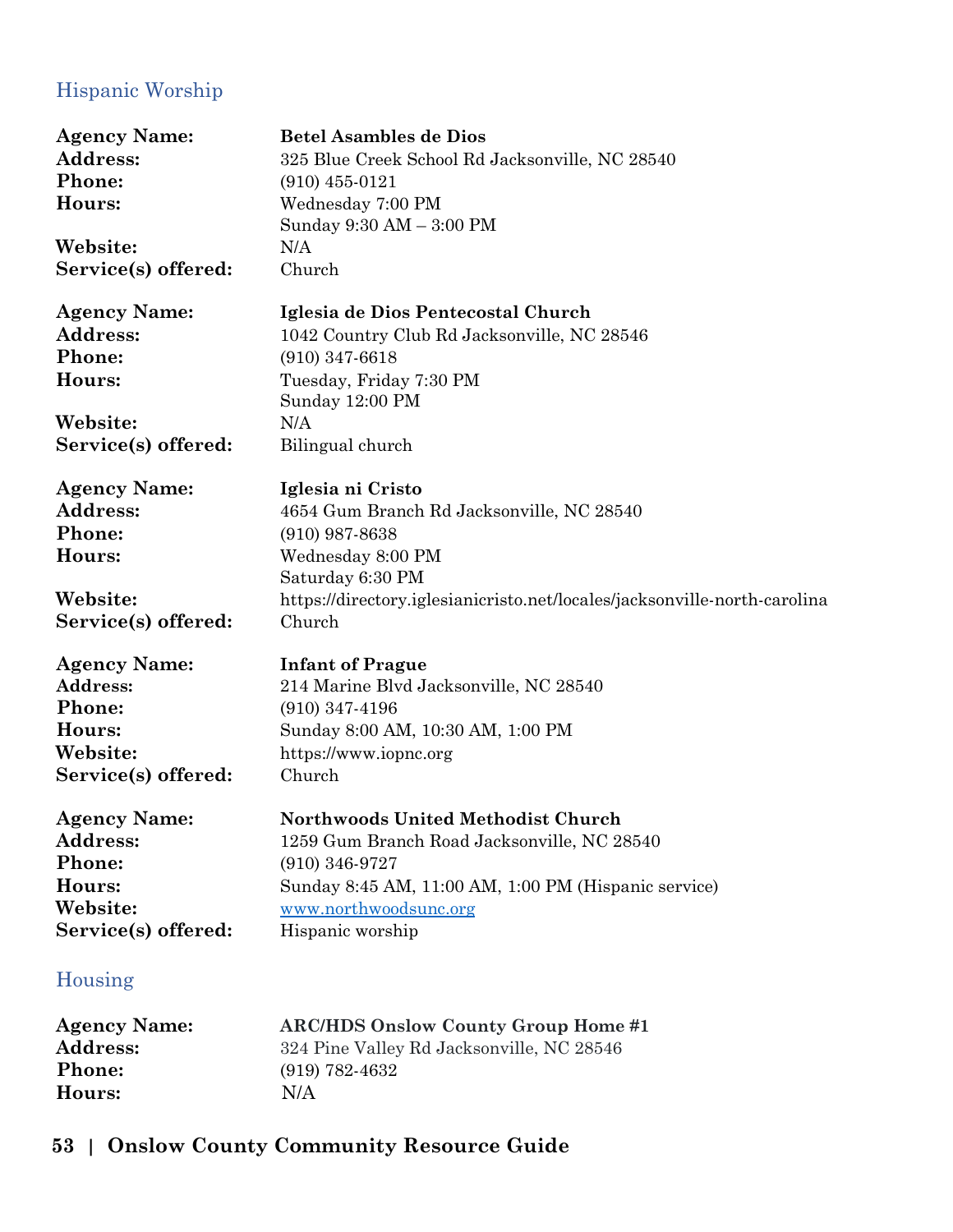| Website:            | https://arcnc.org                                                       |
|---------------------|-------------------------------------------------------------------------|
| Service(s) offered: | Low-income apartments, subsidized government low-income rates           |
|                     |                                                                         |
| <b>Agency Name:</b> | <b>ARC/HDS Onslow County Group Home #2</b>                              |
| <b>Address:</b>     | 413 S Glancy St Swansboro, NC 28584                                     |
| Phone:              | $(919) 782 - 4632$                                                      |
| Hours:              | N/A                                                                     |
| Website:            | https://arcnc.org                                                       |
| Service(s) offered: | Low-income/disabled apartments                                          |
|                     |                                                                         |
| <b>Agency Name:</b> | <b>Beachham's Apartments</b>                                            |
| <b>Address:</b>     | 1832 Wilmington HWY Jacksonville, NC 28540                              |
| Phone:              | $(910)$ 347-7034                                                        |
| Hours:              | N/A                                                                     |
| Website:            | N/A                                                                     |
|                     |                                                                         |
| Service(s) offered: | Apartment complex                                                       |
| <b>Agency Name:</b> | <b>Blue Springs Apartments</b>                                          |
| <b>Address:</b>     | 460 McDaniel Dr Jacksonville, NC 28546                                  |
| Phone:              | $(910)$ 346-3300                                                        |
| Hours:              | N/A                                                                     |
| Website:            | N/A                                                                     |
|                     |                                                                         |
| Service(s) offered: | Apartment complex                                                       |
| <b>Agency Name:</b> | <b>Bluff Ridge Apartments</b>                                           |
| <b>Address:</b>     | 215 Valencia Dr Jacksonville, NC 28546                                  |
| Phone:              | $(910)$ 577-2102                                                        |
| Hours:              | $9:00 AM - 6:00 PM$                                                     |
| Website:            | http://www.bluffridgeapts.com                                           |
| Service(s) offered: | Apartment complex                                                       |
|                     |                                                                         |
| <b>Agency Name:</b> | <b>Brandy-wood Acres</b>                                                |
| <b>Address:</b>     | 281 Liberty Dr Jacksonville, NC 28546                                   |
| Phone:              | $(910)$ 353-1850                                                        |
| Hours:              | N/A                                                                     |
| Website:            | https://www.publichousing.com/details/brandywood_acres                  |
| Service(s) offered: | Low-income apartments                                                   |
|                     |                                                                         |
| <b>Agency Name:</b> | City of Jacksonville Neighborhood Improvement Services                  |
| Address:            | 281 Liberty Dr Jacksonville, NC 28546                                   |
| Phone:              | $(910)$ 938-5286                                                        |
| Hours:              | $8:00 AM - 5:00 PM$                                                     |
| Website:            | https://jacksonvillenc.gov/139/Neighborhood-Improvement-Services        |
| Service(s) offered: | Home buyer's education course, ownership assistance, housing rehab, new |
|                     | homes project                                                           |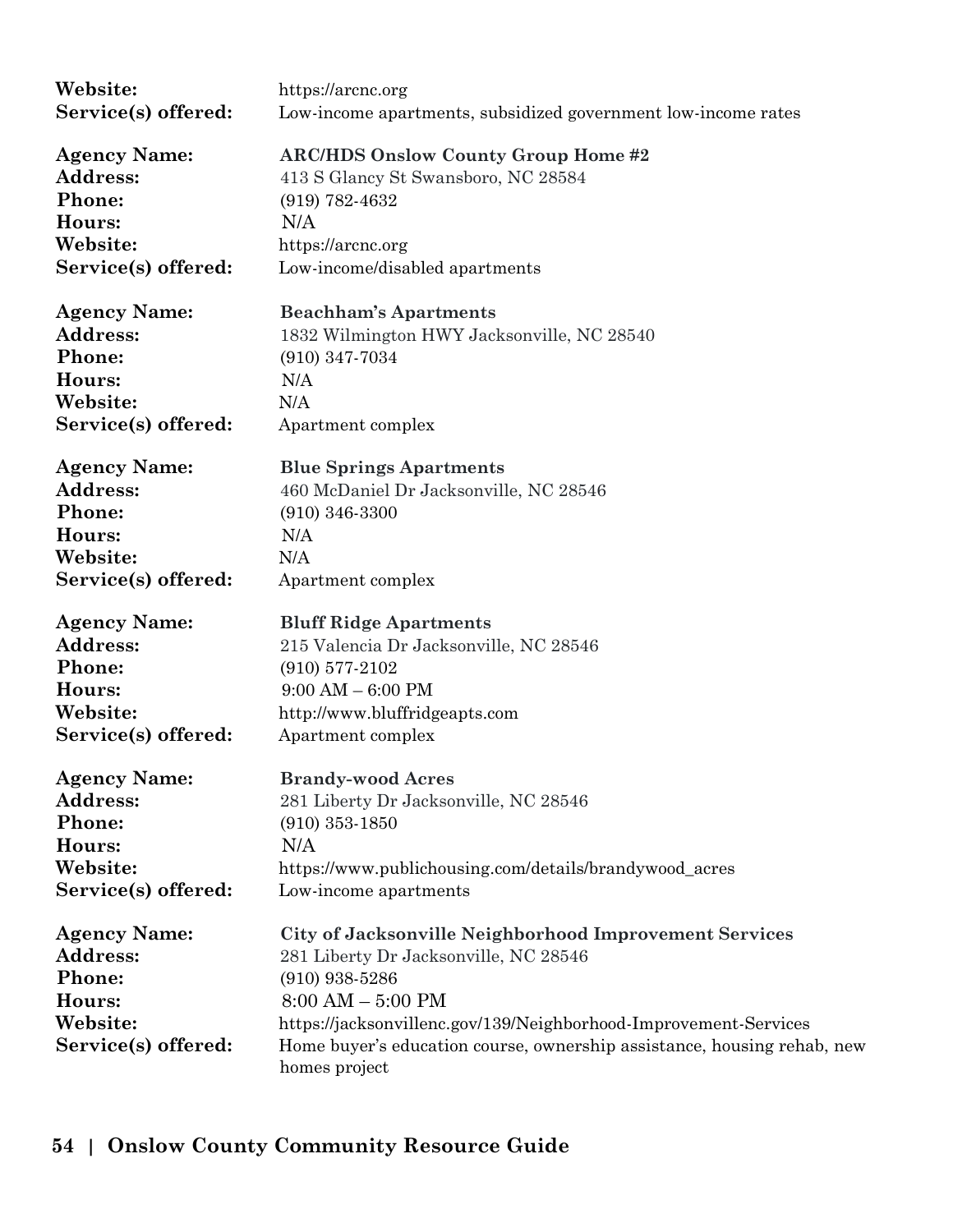| <b>Agency Name:</b> | Eastern Carolina Human Services Agency, Inc.                       |
|---------------------|--------------------------------------------------------------------|
| Address:            | 237 New River Drive, Suite 1 Jacksonville, NC 28540                |
| Phone:              | $(910)$ 347-2151                                                   |
| Hours:              | $8:00 AM - 5:00 PM$                                                |
| Website:            | https://echsainc.wixsite.com/echsa/housing-choice-voucher          |
| Service(s) offered: | Section 8 housing and assistance                                   |
| <b>Agency Name:</b> | <b>Emmerdale Apartments</b>                                        |
| Address:            | 100 Emmerdale Way Jacksonville, NC 28546                           |
| Phone:              | $(910)$ 346-1397                                                   |
| Hours:              | N/A                                                                |
| Website:            | N/A                                                                |
| Service(s) offered: | Apartment complex                                                  |
| <b>Agency Name:</b> | Habitat for Humanity - Crystal Coast                               |
| <b>Address:</b>     | 5898 Hwy 70W, Newport, NC 28570                                    |
| Phone:              | $(252)$ 223-2111                                                   |
| Hours:              | $9:00 AM - 4:00 PM$                                                |
| Website:            | https://habitatcrystalcoast.org                                    |
| Service(s) offered: | Homes built by volunteers                                          |
| <b>Agency Name:</b> | <b>Holiday City</b>                                                |
| Address:            | 553 Corbin St Jacksonville, NC 28546                               |
| Phone:              | $(919) 782 - 4632$                                                 |
| Hours:              | Monday – Friday $9:00 AM - 6:00 PM$<br>Saturday 10:00 AM - 4:00 PM |
| Website:            | https://www.facebook.com/followholidaycity/                        |
| Service(s) offered: | Mobile home park                                                   |
| <b>Agency Name:</b> | <b>Holly Plaza Apartments</b>                                      |
| <b>Address:</b>     | H-1 Circle Dr Holly Ridge, NC 28445                                |
| <b>Phone:</b>       | $(910)$ 329-6241                                                   |
| Hours:              | N/A                                                                |
| Website:            | https://www.publichousing.com/details/holly_plaza_apartments       |
| Service(s) offered: | Low-income apartments                                              |
| <b>Agency Name:</b> | <b>Liberty Crossing Apartments</b>                                 |
| <b>Address:</b>     | 200 Carmen Ave Building 3000 Jacksonville, NC 28540                |
| Phone:              | $(910)$ 455-8879                                                   |
| Hours:              | $9:00 AM - 5:00 PM$                                                |
| Website:            | N/A                                                                |
| Service(s) offered: | Apartment complex                                                  |
| <b>Agency Name:</b> | <b>Meadow Oaks Apartments</b>                                      |
| Address:            | 138 Meadow Oaks Court Jacksonville, NC 28546                       |
| Phone:              | $(910)$ 353-1124                                                   |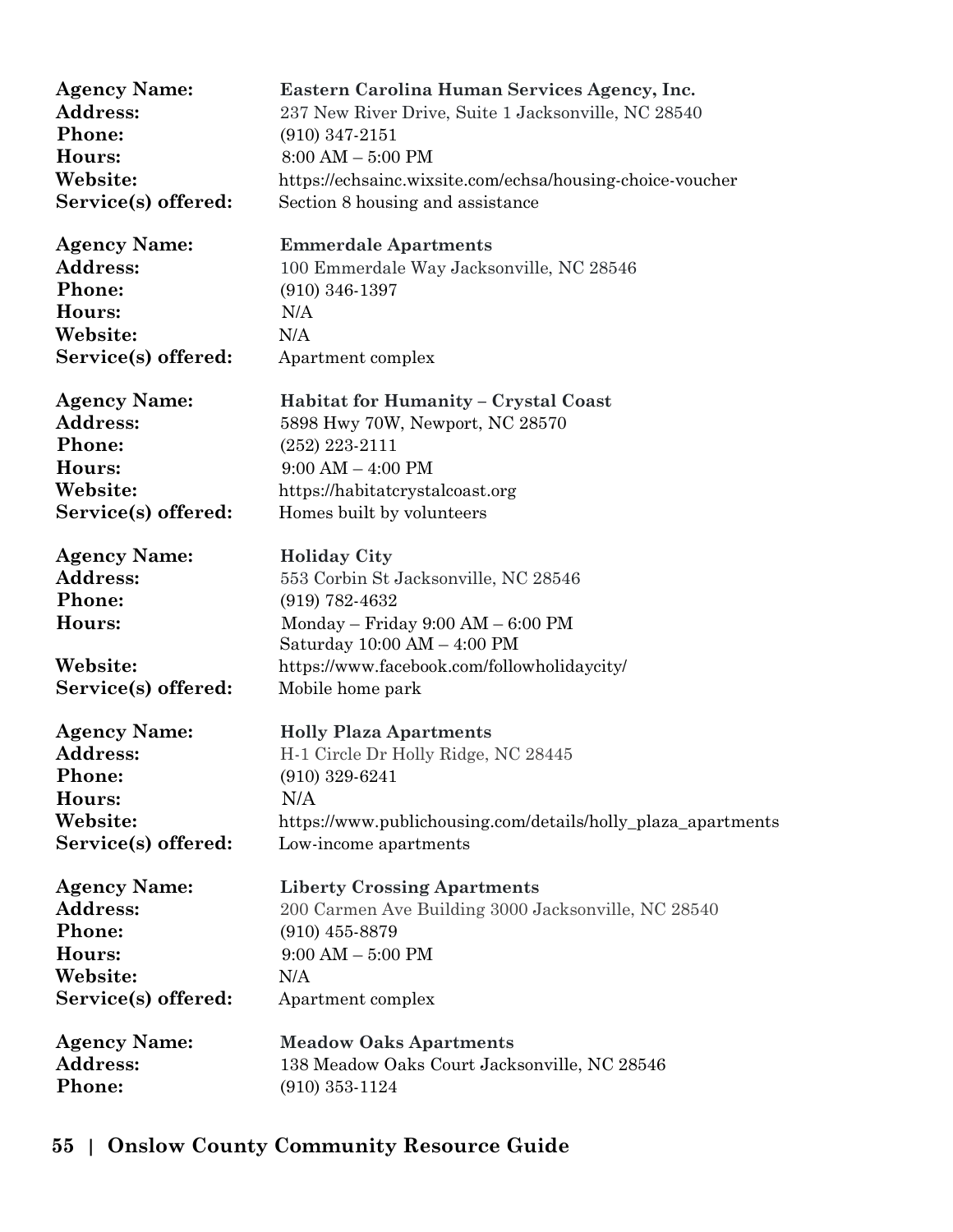| Hours:              | N/A                                                                           |
|---------------------|-------------------------------------------------------------------------------|
| Website:            | https://www.publichousing.com/details/meadow_oaks_apartments<br>_jacksonville |
| Service(s) offered: | Low-income apartments                                                         |
| <b>Agency Name:</b> | <b>MSAA Jacksonville Apartments</b>                                           |
| Address:            | 1711 Hargett St, #4, Jacksonville, NC 28540                                   |
| Phone:              | $(910)$ 938-3632                                                              |
| Hours:              | N/A                                                                           |
| Website:            | https://www.publichousing.com/ details/msaa_jacksonville_apartments           |
| Service(s) offered: | Low-income apartments                                                         |
| <b>Agency Name:</b> | <b>Plaza Manor</b>                                                            |
| <b>Address:</b>     | 133 Plaza Manor Ct Jacksonville, NC 28540                                     |
| Phone:              | $(910)$ 455-1852                                                              |
| Hours:              | N/A                                                                           |
| Website:            | https://www.publichousing.com/details/plaza_manor_apartments                  |
| Service(s) offered: | Low-income apartments                                                         |
| <b>Agency Name:</b> | <b>Sandy Run Apartments</b>                                                   |
| <b>Address:</b>     | 116 Coleman Drive Jacksonville, NC 28546                                      |
| Phone:              | $(910)$ 455-0548                                                              |
| Hours:              | N/A                                                                           |
| Website:            | https://www.publichousing.com/details/sandy_run_apartments_i_and_ii           |
| Service(s) offered: | Low-income apartments                                                         |
| <b>Agency Name:</b> | <b>Swansboro Hill Apartments</b>                                              |
| Address:            | 400 Glancy St Swansboro, NC 28584                                             |
| Phone:              | $(910)$ 326-4959                                                              |
| Hours:              | N/A                                                                           |
| Website:            | https://affordablehousingonline.com/housing-search/North                      |
|                     | Carolina/Swansboro/Swansboro-Hill-Apartments/10014217                         |
| Service(s) offered: | Low-income apartments                                                         |
| <b>Agency Name:</b> | The Arbors at Carolina Forest                                                 |
| Address:            | 334 Carolina Forest Blvd Jacksonville, NC 28546                               |
| Phone:              | $(910)$ 333-8131                                                              |
| Hours:              | Monday - Friday 9:00 AM - 6:00 PM<br>Saturday $10:00$ AM $-$ 5:00 PM          |
| Website:            | N/A                                                                           |
|                     |                                                                               |
| Service(s) offered: | Apartment complex                                                             |
| <b>Agency Name:</b> | <b>Town Center Apartments</b>                                                 |
| <b>Address:</b>     | 2292 Onslow Dr Jacksonville, NC 28540                                         |
| Phone:              | $(910)$ 469-0831                                                              |
| Hours:              | Monday - Friday 8:30 AM - 5:30 PM                                             |
|                     |                                                                               |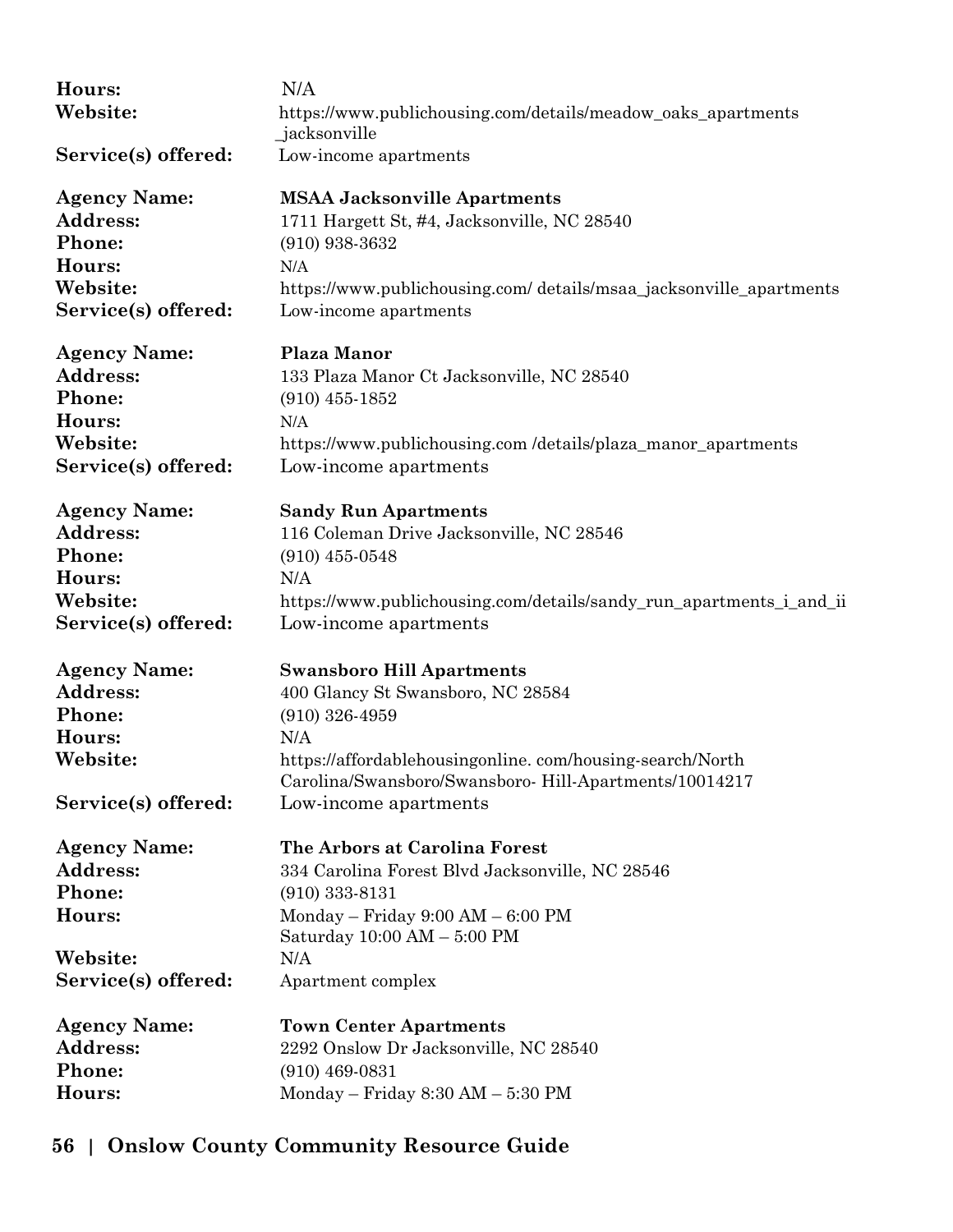|                     | Saturday 10:00 AM - 5:00 PM<br>Sunday 1:00 PM - 5:00 PM |
|---------------------|---------------------------------------------------------|
| <b>Website:</b>     | https://www.towncenterapt.com                           |
| Service(s) offered: | Apartments                                              |
| Agency Name:        | <b>Williamsburg Apartments</b>                          |
| <b>Address:</b>     | 2015 Gum Branch Rd Jacksonville, NC 28540               |
| <b>Phone:</b>       | $(910) 787 - 1011$                                      |
| <b>Hours:</b>       | N/A                                                     |
| <b>Website:</b>     | N/A                                                     |
| Service(s) offered: | Apartment                                               |
| <b>Agency Name:</b> | <b>Windsor Place Apartments</b>                         |
| <b>Address:</b>     | 100 Windsor Circle Jacksonville, NC 28546               |
| <b>Phone:</b>       | $(833)$ 577-0722                                        |
| <b>Hours:</b>       | Monday – Friday $9:00 AM - 6:00 PM$                     |
|                     | Saturday 10:00 AM - 5:00 PM                             |
| <b>Website:</b>     | https://www.windsorplace-nc.com                         |
| Service(s) offered: | Apartments                                              |
|                     |                                                         |

#### Media

| <b>Agency Name:</b> | <b>Enlace Latino NC</b>                           |
|---------------------|---------------------------------------------------|
| Address:            | Raleigh, NC                                       |
| <b>Phone:</b>       | $(919)$ 217-4299                                  |
| Hours:              | N/A                                               |
| Website:            | https://enlacelatinonc.org/about-us/#.YJ6QuqhKg2w |
| Service(s) offered: | Spanish digital media                             |

| <b>Agency Name:</b> | La Mega                               |
|---------------------|---------------------------------------|
| <b>Address:</b>     | 2223 NC HWY 54 Durham, NC 27713       |
| <b>Phone:</b>       | $(919)$ 236-5337                      |
| <b>Hours:</b>       | N/A                                   |
| Website:            | https://www.facebook.com/LAKEBUENATV/ |
| Service(s) offered: | Radio station                         |

### Women's Services

| <b>Agency Name:</b> | <b>Consolidated Human Services</b>            |
|---------------------|-----------------------------------------------|
| <b>Address:</b>     | 612 College St, Jacksonville, NC 28540        |
| <b>Phone:</b>       | $(910)$ 347-2154                              |
| Hours:              | $8:00 AM - 5:00 PM$                           |
| Website:            | https://www.onslowcountync.gov                |
| Service(s) offered: | Family planning, WIC, mammography, pap smears |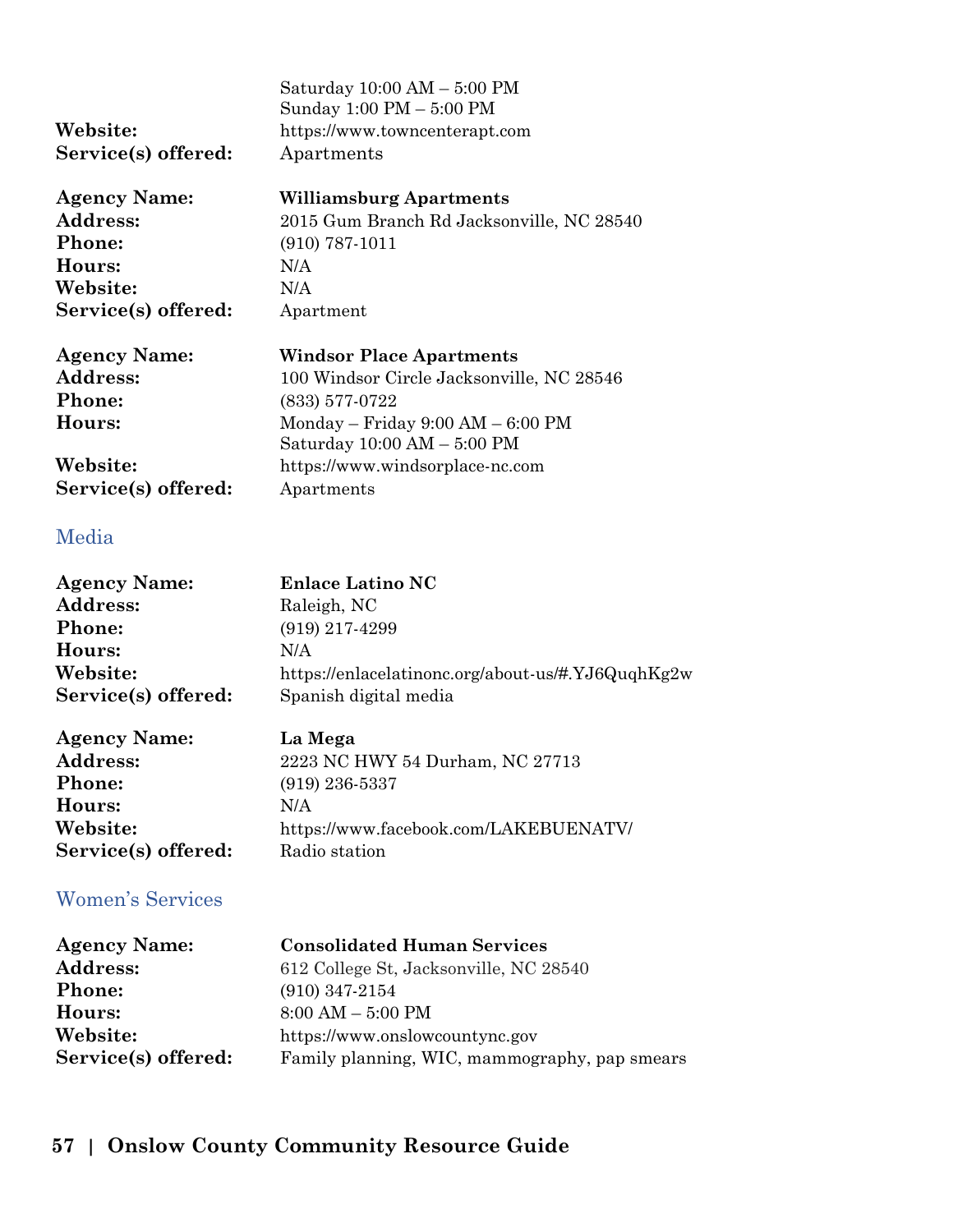| La Leche League of Jacksonville<br>See Facebook page for meeting location<br>$(910)$ 378-9877<br>Meets 6:00 PM second Monday of each month<br>https://m.facebook.com/LLLofJacksonvilleNC<br>Breast feeding services                                                                                                                         |
|---------------------------------------------------------------------------------------------------------------------------------------------------------------------------------------------------------------------------------------------------------------------------------------------------------------------------------------------|
| <b>Onslow County Breast Feeding Coalition</b><br>58 Doris Avenue E Jacksonville, NC 28540<br>N/A<br>Every second Monday of the month 6:00 PM<br>https://www.facebook.com/OnslowBreastfeeds/<br>Breastfeeding support                                                                                                                        |
| <b>Onslow Imaging Center for Women</b><br>121 Memorial Dr Jacksonville, NC 28546<br>$(910)$ 577-2323<br>Monday, Tuesday, Thursday $7:45$ AM $-4:30$ PM<br>Wednesday, Friday 6:45 AM - 4:30 PM<br>https://www.onslow.org/womensimaging#1<br>Breastfeeding services                                                                           |
| <b>Onslow Memorial Hospital OB/GYN</b><br>317 Western Blvd Jacksonville, NC 28546<br>$(910)$ 577-2345<br>Open 24 hours<br>https://www.onslow.org/obgyn#1<br>Women's services                                                                                                                                                                |
| <b>Onslow Women's Center</b><br>226 New Bridge St, Jacksonville, NC 28540<br>(910) 238-2941<br>$8:00 AM - 5:00 PM$<br>https://www.onslowwc.org/<br>Case management, hospital advocacy, 24- hour crisis hotline, emergency<br>shelter, court advocacy, sexual assault and Hispanic outreach advocate,<br>education and volunteer coordinator |
| <b>Pregnancy Resource Center</b><br>3280 A Henderson Dr Jacksonville, NC 28546<br>$(910)$ 938-7000<br>$10:00$ AM $-$ 4:00 PM<br>https://onslowpregnancyresources.com<br>Pregnancy education<br><b>Religious Community Services (RCS)</b>                                                                                                    |
|                                                                                                                                                                                                                                                                                                                                             |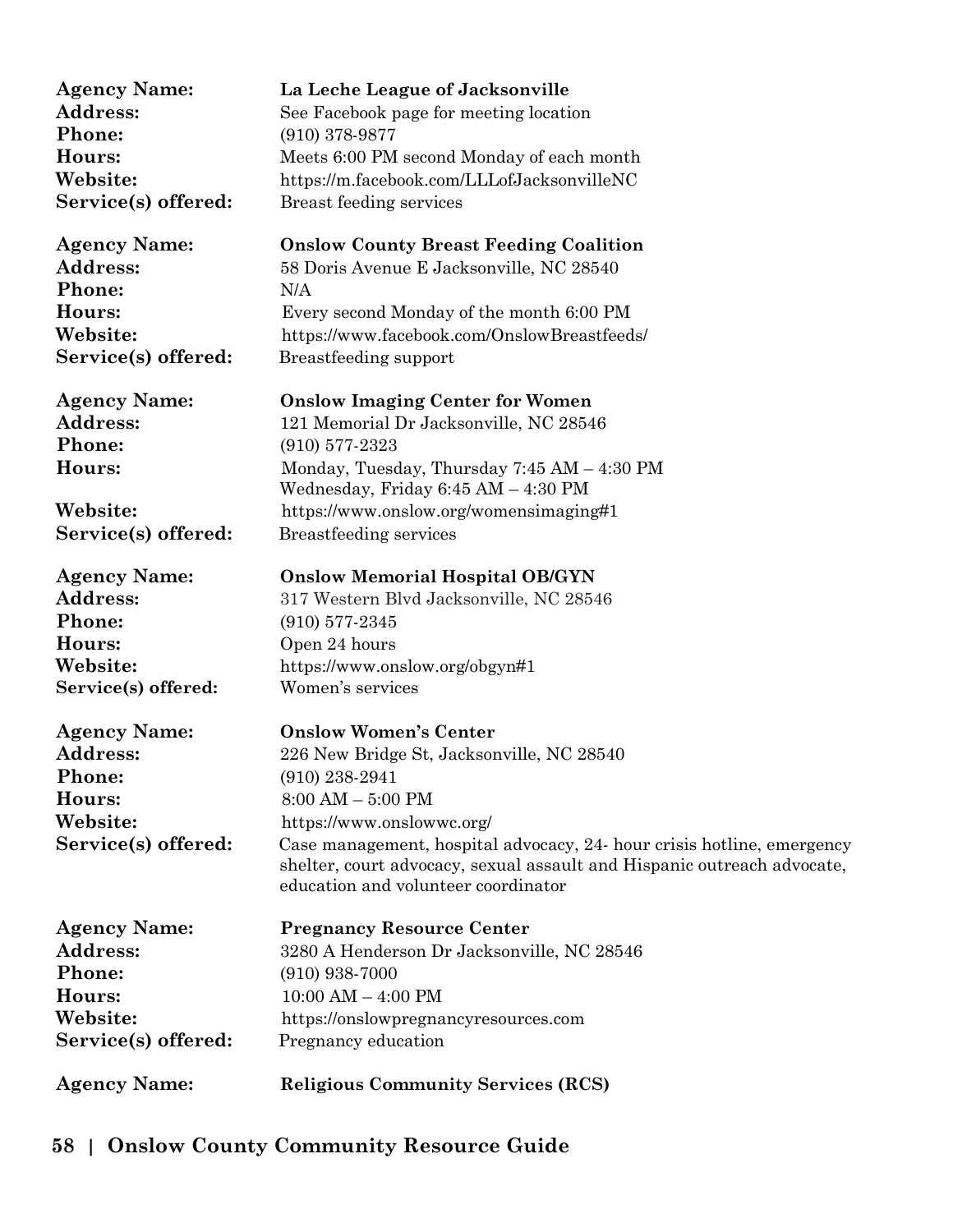| Address:<br>Phone:<br>Hours:<br>Website:<br>Service(s) offered: | 919 George St New Bern, NC 28560<br>$(252)$ 633-2767<br>Monday - Friday 8:00 AM - 4:00 PM<br>Saturday $8:00 AM - 2:00 PM$<br>https://www.rcsnewbern.com<br>Homeless shelter |
|-----------------------------------------------------------------|-----------------------------------------------------------------------------------------------------------------------------------------------------------------------------|
| <b>Agency Name:</b>                                             | Women Infant and Children (WIC)                                                                                                                                             |
| Address:<br>Phone:                                              | 612 College St Jacksonville, NC 28540                                                                                                                                       |
| Hours:                                                          | $(910)$ 347-5002<br>$8:00 AM - 5:00 PM$                                                                                                                                     |
| Website:                                                        | https://www.onslowcountync.gov/216/WIC                                                                                                                                      |
| Service(s) offered:                                             | <b>Breast</b> feeding                                                                                                                                                       |
| <b>Agency Name:</b>                                             | <b>Women's Clinic</b>                                                                                                                                                       |
| Address:                                                        | 219 Station St Jacksonville, NC 28546                                                                                                                                       |
| Phone:                                                          | $(910)$ 455-5000                                                                                                                                                            |
| Hours:                                                          | Monday - Thursday 8:30 AM - 3:00 PM<br>Friday 8:30 AM - 12:00 PM                                                                                                            |
| Website:                                                        | https://www.onslowcountync.gov/216/WIC                                                                                                                                      |
| Service(s) offered:                                             | <b>Breast</b> feeding                                                                                                                                                       |
| <b>Agency Name:</b>                                             | <b>Women's Healthcare Associates</b>                                                                                                                                        |
| Address:                                                        | 245 Memorial Dr Jacksonville, NC 28546                                                                                                                                      |
| Phone:                                                          | $(910)$ 353-4333                                                                                                                                                            |
| Hours:                                                          | $8:00 AM - 4:30 PM$                                                                                                                                                         |
| Website:                                                        | https://womenshealthcarenc.com                                                                                                                                              |
| Service(s) offered:                                             | Family planning, breast feeding, lactation consultants                                                                                                                      |
| Media                                                           |                                                                                                                                                                             |

| <b>Agency Name:</b> | <b>G10 TV</b>                                       |
|---------------------|-----------------------------------------------------|
| Address:            | PO Box 128 Jacksonville, NC 28541                   |
| Phone:              | $(910)$ 938-5200                                    |
| Hours:              | Open 24 hours                                       |
| Website:            | http://www.g10tv.org/CablecastPublicSite/?channel=1 |
| Service(s) offered: | Programming for Onslow County                       |
| <b>Agency Name:</b> | <b>Jacksonville Daily News</b>                      |
| Address:            | 724 Bell Fork Rd Jacksonville, NC 28540             |
| Phone:              | 1 (800) 745-2629                                    |
| Hours:              | $8:00 AM - 5:00 PM$                                 |
| Website:            | https://www.jdnews.com                              |
| Service(s) offered: | News outlet                                         |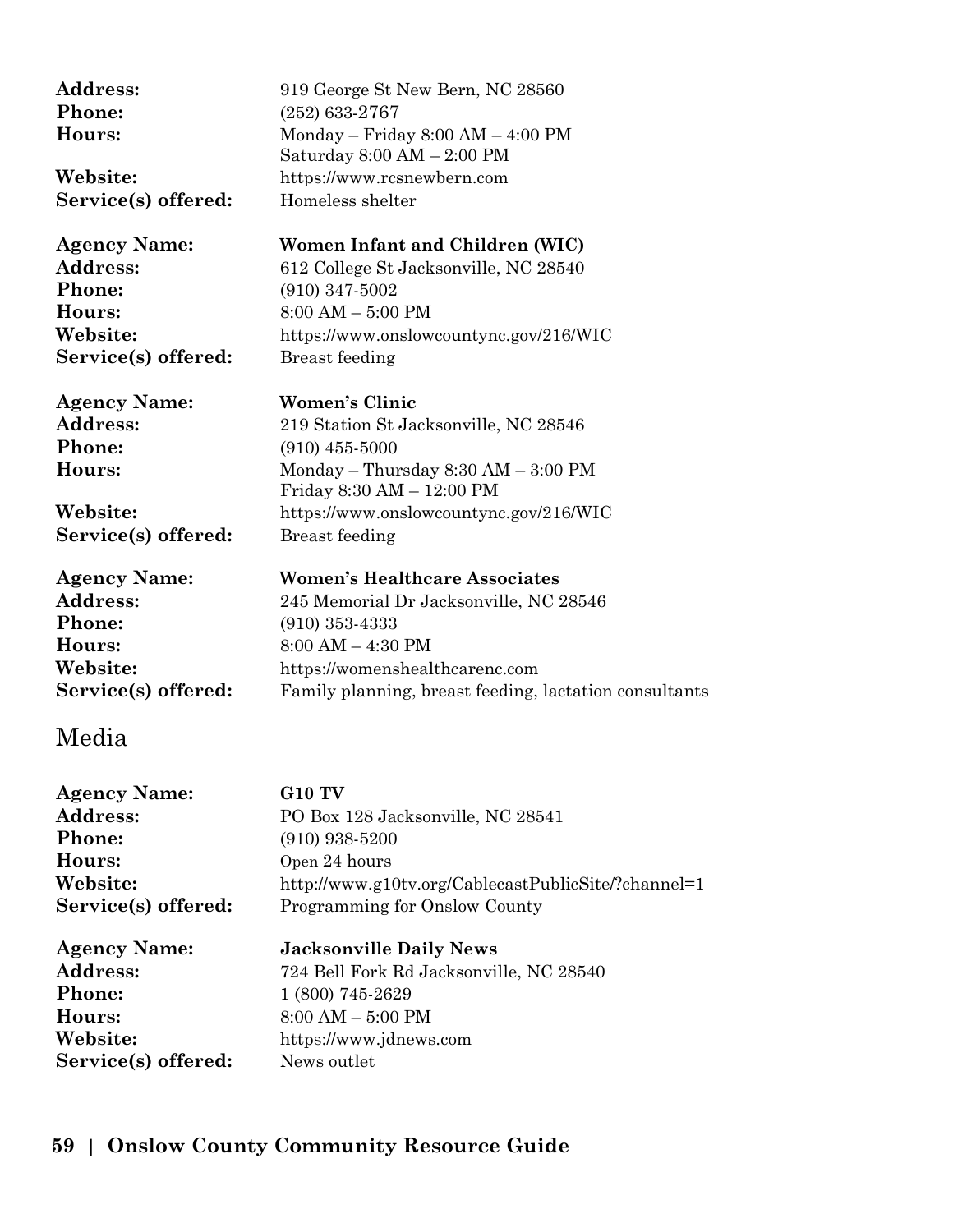| <b>Agency Name:</b> | <b>Onslow County Government News and Events</b> |
|---------------------|-------------------------------------------------|
| <b>Address:</b>     | 234 0NW Corridor Blvd Jacksonville, NC 28540    |
| <b>Phone:</b>       | $(910)$ 347-4717                                |
| Hours:              | $8:00 AM - 5:00 PM$                             |
| Website:            | https://www.onslowcountync.gov/533/News-Events  |
| Service(s) offered: | Online resource for news and events             |
|                     |                                                 |

**Address:** N/A **Phone:** (828) 460-1195 **Hours:** N/A

#### **Agency Name: The Onslow Beat**

**Website:** https://onslowbeat.wordpress.com **Service(s) offered:** Independent media source

**Agency Name: WNCT Phone:** (252) 355-8500 **Hours:** N/A **Service(s) offered:** News outlet

Address: 3221 S Evans St Greeneville, NC 27834 **Website:** https://www.wnct.com/

**Agency Name: WWAY Phone:** (910) 762-8581 **Hours:** 8:30 AM – 4:30 PM **Service(s) offered:** Local news outlet

Address: 1224 Magnolia Way Leland, NC 28541 **Website:** https://www.wwaytv3.com

## Mental Health

| <b>Agency Name:</b> | <b>Anew River Counseling Services</b>          |
|---------------------|------------------------------------------------|
| <b>Address:</b>     | 99 Village Dr Suite #17 Jacksonville, NC 28546 |
| <b>Phone:</b>       | $(910)$ 333-8107                               |
| Hours:              | Call for hours                                 |
| Website:            | http://www.anewrivercs.com/3101.html           |
| Service(s) offered: | DWI assessment and treatment                   |
|                     |                                                |

**Phone:** (910) 577-1400 **Hours:** Open 24 hours

**Agency Name: Brynn Marr Hospital** Address: 192 Village Dr Jacksonville, NC 28546 **Website:** https://brynnmarr.org **Service(s) offered:** Behavioral health services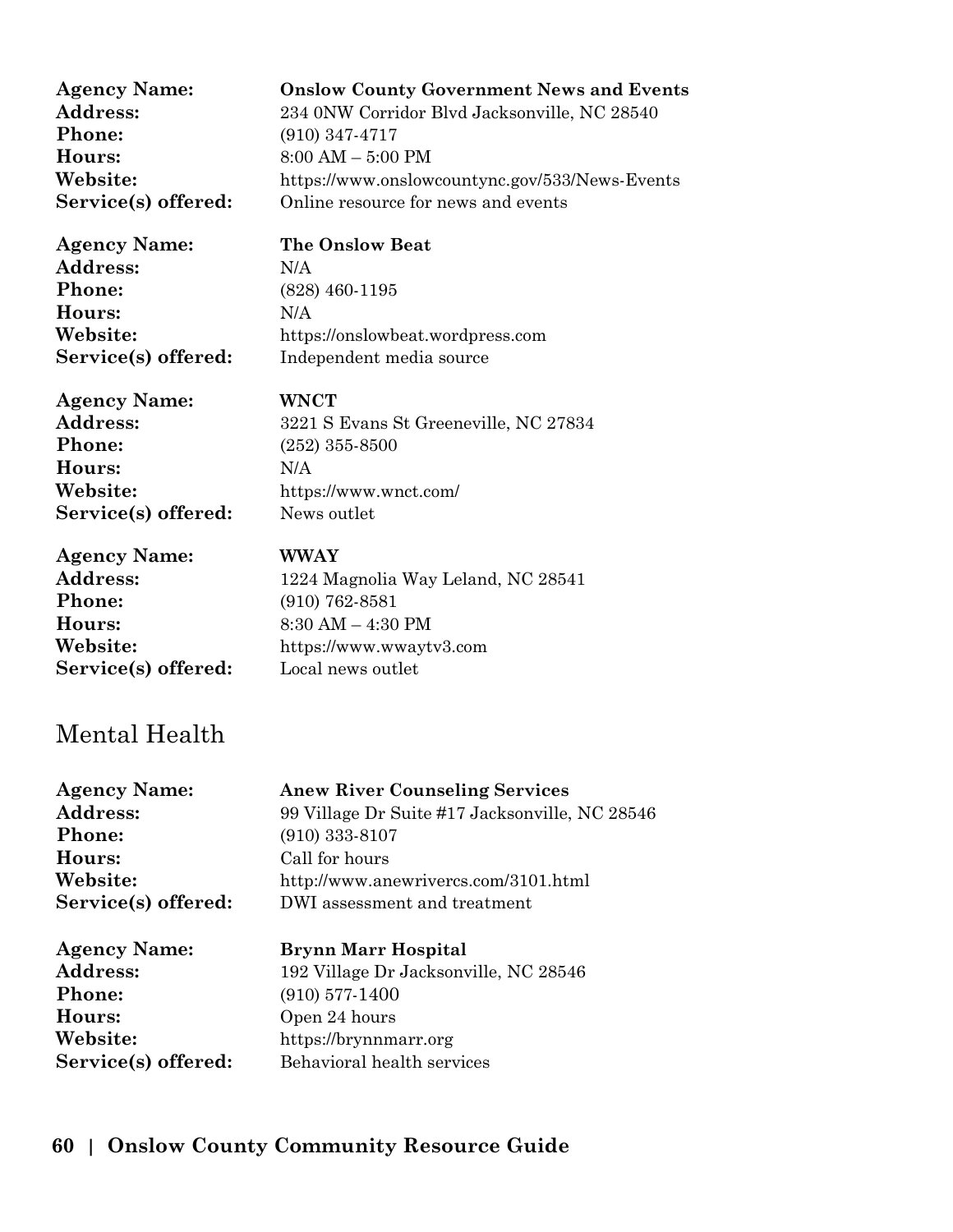| <b>Agency Name:</b><br>Address:<br>Phone:<br>Hours:<br>Website: | Carolina Psychological Health Services<br>192 Village Dr Jacksonville, NC 28546<br>$(910)$ 577-1400<br>Monday $8:00 AM - 6:00 PM$<br>Tuesday – Thursday $8:00 \text{ AM} - 8:00 \text{ PM}$<br>Friday 8:00 AM - 5:00 PM<br>https://www.cphsnc.com |
|-----------------------------------------------------------------|---------------------------------------------------------------------------------------------------------------------------------------------------------------------------------------------------------------------------------------------------|
| Service(s) offered:                                             | Mental health services                                                                                                                                                                                                                            |
| <b>Agency Name:</b>                                             | Coastal Carolina Neuropsychiatric Center                                                                                                                                                                                                          |
| Address:                                                        | 200 Tarpon Trail Jacksonville, NC 28546                                                                                                                                                                                                           |
| Phone:                                                          | $(910)$ 938-1114                                                                                                                                                                                                                                  |
| Hours:                                                          | Monday – Thursday $8:00$ AM – $6:00$ PM<br>Friday 8:00 AM - 1:00 PM                                                                                                                                                                               |
| Website:                                                        | https://coastalcarolinapsych.com                                                                                                                                                                                                                  |
| Service(s) offered:                                             | Therapy, medication assessment and management, diagnosis of mental<br>health disorders                                                                                                                                                            |
| <b>Agency Name:</b>                                             | <b>Coastal Horizons Center</b>                                                                                                                                                                                                                    |
| Address:                                                        | 615 Shipyard Blvd Wilmington, NC 28412                                                                                                                                                                                                            |
| Phone:                                                          | $(910)$ 343-0145                                                                                                                                                                                                                                  |
| Hours:                                                          | $8:00$ AM $-$ 5:00 PM                                                                                                                                                                                                                             |
| Website:                                                        | https://coastalhorizons.org                                                                                                                                                                                                                       |
| Service(s) offered:                                             | Mental health services, addiction                                                                                                                                                                                                                 |
| <b>Agency Name:</b>                                             | CG Counseling and Consulting                                                                                                                                                                                                                      |
| <b>Address:</b>                                                 | 221 New Bridge St Jacksonville, NC 28540                                                                                                                                                                                                          |
| Phone:                                                          | $(910)$ 378-7676                                                                                                                                                                                                                                  |
| Hours:                                                          | Open 24 hours                                                                                                                                                                                                                                     |
| Website:                                                        | https://www.cgcounseling.com                                                                                                                                                                                                                      |
| Service(s) offered:                                             | Mental health services                                                                                                                                                                                                                            |
| <b>Agency Name:</b>                                             | <b>Integrated Family Services</b>                                                                                                                                                                                                                 |
| <b>Address:</b>                                                 | 3383 Henderson Dr, Jacksonville, NC 28546                                                                                                                                                                                                         |
| Phone:                                                          | $(910)$ 939-6475                                                                                                                                                                                                                                  |
| Hours:                                                          | $8:00 AM - 5:00 PM$                                                                                                                                                                                                                               |
| Website:                                                        | http://www.integratedfamilyservices.net/services/psychiatric-service/                                                                                                                                                                             |
| Service(s) offered:                                             | Psychiatric services                                                                                                                                                                                                                              |
| <b>Agency Name:</b>                                             | <b>Interim Healthcare of Wilmington</b>                                                                                                                                                                                                           |
| <b>Address:</b>                                                 | 2420 S 17 St. Henderson Wilmington, NC 28401                                                                                                                                                                                                      |
| Phone:                                                          | $(910)$ 343-5244                                                                                                                                                                                                                                  |
| Hours:                                                          | $8:00 AM - 5:00 PM$                                                                                                                                                                                                                               |
| Website:                                                        | https://www.interimhealthcare.com/wilmingtonnc/home/                                                                                                                                                                                              |
| Service(s) offered:                                             | Mental health services                                                                                                                                                                                                                            |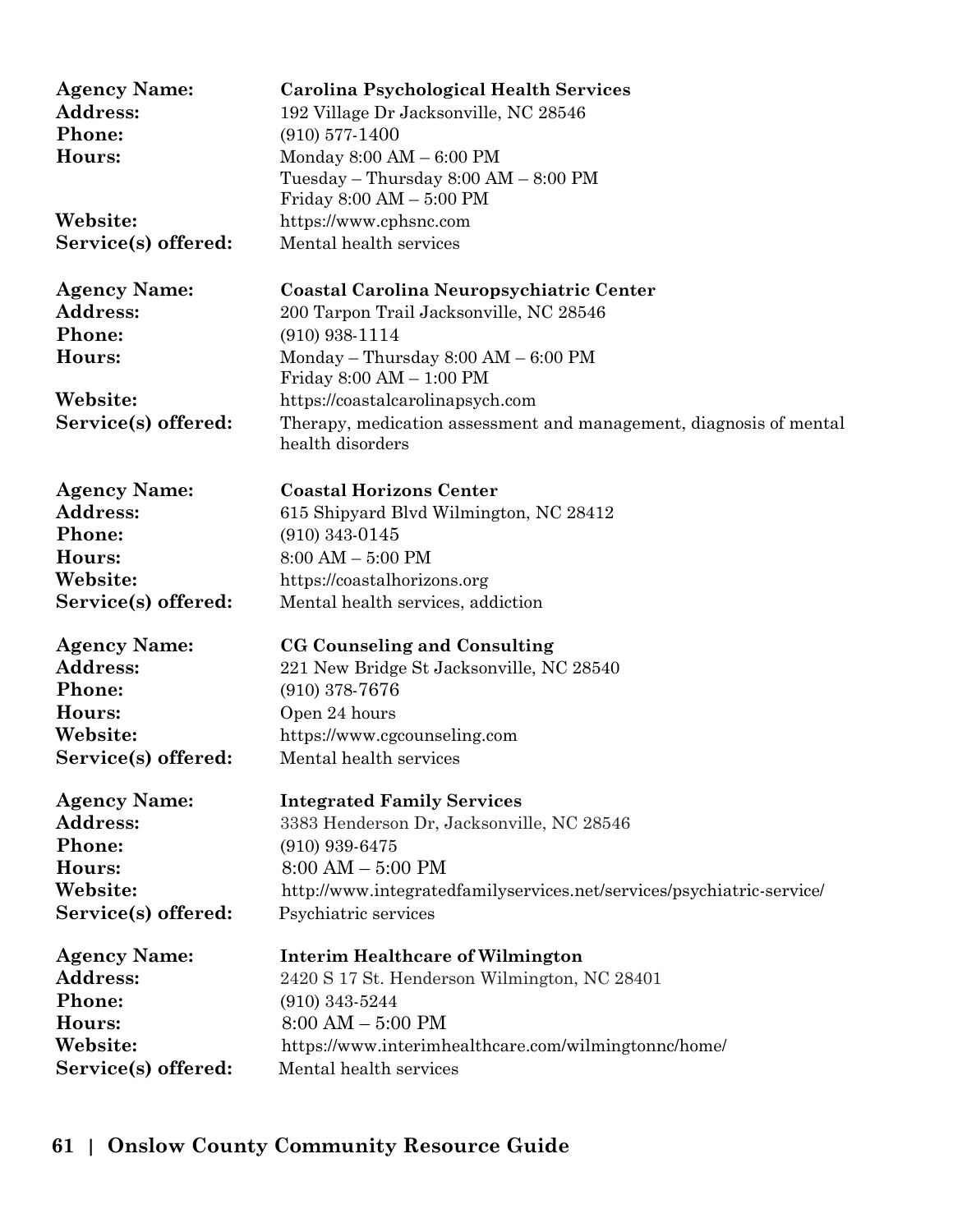| <b>Agency Name:</b> | <b>Jacksonville Behavioral</b>                    |
|---------------------|---------------------------------------------------|
| <b>Address:</b>     | 156 Memorial Court Jacksonville, NC 28546         |
| <b>Phone:</b>       | $(910)$ 353-0680                                  |
| <b>Hours:</b>       | Monday – Thursday $7:00$ AM – $8:00$ PM           |
|                     | Friday 8:00 AM - 3:00 PM                          |
|                     | Saturday 8:00 AM - 5:00 PM                        |
| Website:            | https://jcmchealth.com                            |
| Service(s) offered: | Mental health services                            |
| Agency Name:        | Le Chris Health Systems Morehead                  |
| <b>Address:</b>     | 301 Maple Lane Morehead City, NC 28557            |
| <b>Phone:</b>       | $(252)$ 726-9732                                  |
| Hours:              | Call for hours                                    |
|                     |                                                   |
| <b>Website:</b>     | https://www.lechris.com/index.htm                 |
| Service(s) offered: | Mental health services                            |
| Agency Name:        | <b>National Alliance on Mental Illness NC</b>     |
| <b>Address:</b>     | 309 W Millbrook Rd Raleigh, NC 27609              |
| <b>Phone:</b>       | $(800)$ 451-9682                                  |
| Hours:              | $8:30$ AM $-5:00$ PM                              |
| Website:            | https://naminc.org                                |
| Service(s) offered: | Mental health services                            |
|                     |                                                   |
| Agency Name:        | <b>Onslow County Youth Services</b>               |
| <b>Address:</b>     | 220 Georgetown Road Jacksonville, NC 28540        |
| <b>Phone:</b>       | $(910)$ 455-1202                                  |
| <b>Hours:</b>       | $8:00 AM - 5:00 PM$                               |
| <b>Website:</b>     | https://www.onslowcountync.gov/223/Youth-Services |
| Service(s) offered: | Programming for at-risk youth                     |
| Agency Name:        | <b>PORT Human Services</b>                        |
| Address:            | 231 Memorial Drive Jacksonville, NC 28546         |
| <b>Phone:</b>       | $(910)$ 353-5354                                  |
| <b>Hours:</b>       | $8:00 AM - 5:00 PM$                               |
| Website:            | https://www.porthealth.org/                       |
| Service(s) offered: | Mental illness, substance abuse                   |
|                     |                                                   |
| Agency Name:        | <b>Pride Mental Health Services</b>               |
| <b>Address:</b>     | 231 Commerce St Greenville, NC 27858              |
| <b>Phone:</b>       | $(252)$ 321-8080                                  |
| <b>Hours:</b>       | $8:00 AM - 5:00 PM$                               |
| <b>Website:</b>     | https://www.pridenc.com                           |
| Service(s) offered: | Mental health services                            |
|                     |                                                   |
| Agency Name:        | <b>Suicide Prevention Hotline</b>                 |
| <b>Address:</b>     | N/A                                               |
|                     |                                                   |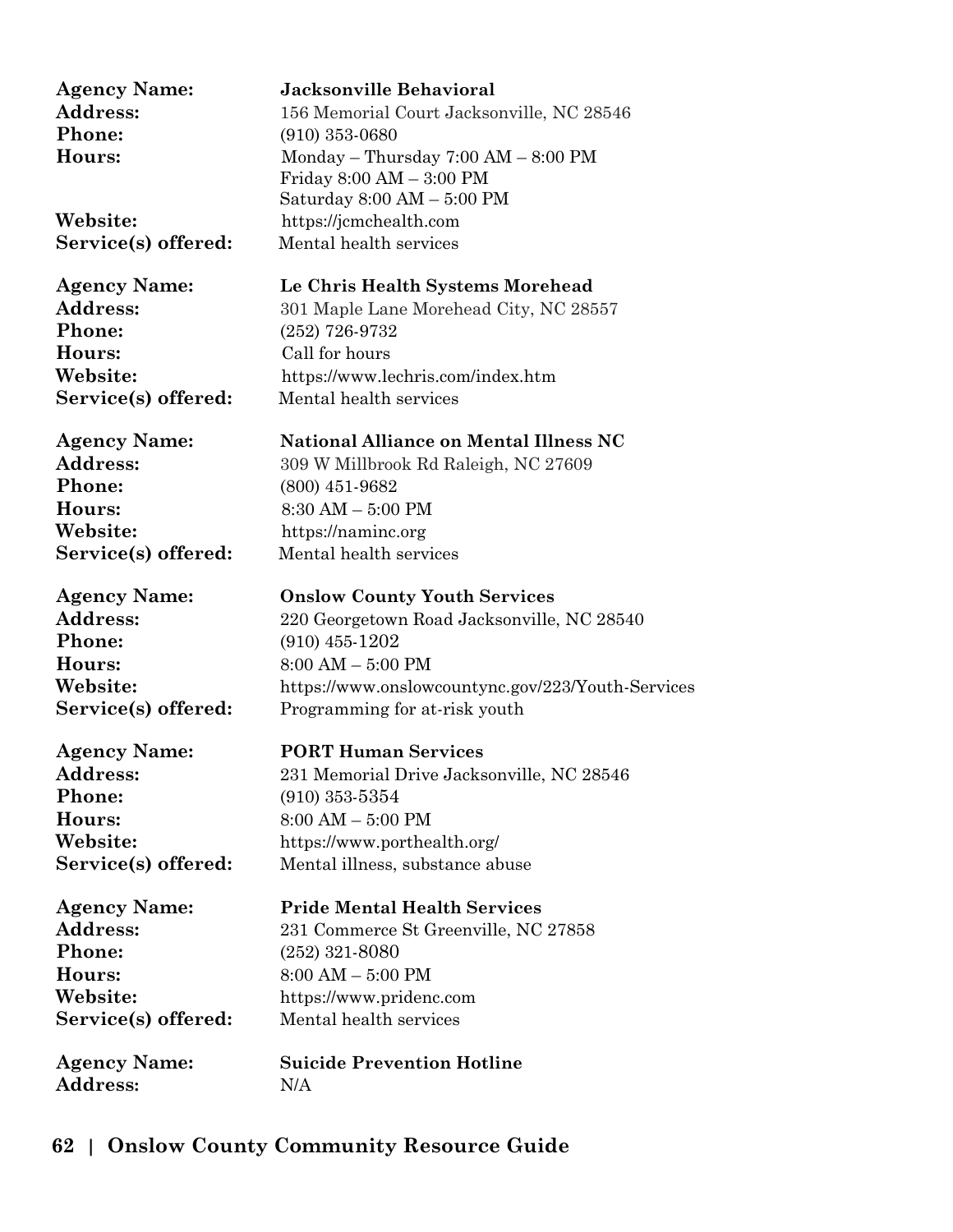| <b>Phone:</b><br>Hours:<br>Website:<br>Service(s) offered: | $(800)$ 273-8255<br>Open 24 hours<br>https://suicidepreventionlifeline.org<br>Suicide prevention |
|------------------------------------------------------------|--------------------------------------------------------------------------------------------------|
| <b>Agency Name:</b>                                        | <b>Thrivemind Counseling and Wellness</b>                                                        |
| Address:                                                   | 2836 Henderson Dr Jacksonville, NC 28546                                                         |
| <b>Phone:</b>                                              | $(910)$ 939-0836                                                                                 |
| Hours:                                                     | $9:00 AM - 6:00 PM$                                                                              |
| Website:                                                   | https://www.thrivemindwellness.com                                                               |
| Service(s) offered:                                        | Mental health services                                                                           |
| <b>Agency Name:</b>                                        | Trillium                                                                                         |
| Address:                                                   | 1708 E Arlington Blvd, Greenville, NC 27858                                                      |
| Phone:                                                     | $(866)$ 998-2597                                                                                 |
| Hours:                                                     | $8:30$ AM $-5:00$ PM                                                                             |
| Website:                                                   | https://www.trilliumhealthresources.org                                                          |
| Service(s) offered:                                        | Mental health, substance abuse, provides resources                                               |

# Military Services

### Assistance

| <b>Agency Name:</b> | American Red Cross Camp Lejeune Chapter                                                                       |
|---------------------|---------------------------------------------------------------------------------------------------------------|
| Address:            | 1108 Birch St Camp Lejeune, NC 28547                                                                          |
| Phone:              | $(910)$ 451-2173                                                                                              |
| Hours:              | $7:30$ AM $-$ 4:00 PM                                                                                         |
| Website:            | https://www.redcross.org/local/north-carolina/eastern-north-carolina/about-<br>us/locations/camp-lejeune.html |
| Service(s) offered: | Provides assistance services                                                                                  |
| <b>Agency Name:</b> | <b>Armed Services YMCA Camp Lejeune</b>                                                                       |
| Address:            | 2717 Fort Bragg Rd Fayetteville, NC 28303                                                                     |
| Phone:              | $(910)$ 426-9622                                                                                              |
| Hours:              | Monday, Tuesday, Friday $5:30$ AM $-8:00$ PM<br>Wednesday $-$ Thursday 5:30 AM $-$ 9:00 PM                    |
|                     | Saturday $8:00 \text{ AM} - 2:00 \text{ PM}$                                                                  |
|                     | Sunday 1:00 PM - 5:00 PM                                                                                      |
| Website:            | https://ymcaofthesandhills.org/index.php                                                                      |
| Service(s) offered: | Assistance services                                                                                           |
| <b>Agency Name:</b> | <b>Camp Lejeune Thrift Store</b>                                                                              |
| Address:            | 1200 Birch St Camp Lejeune, NC                                                                                |
| Phone:              | $(910)$ 451-5591                                                                                              |
| Hours:              | Monday, Wednesday, Friday 9:00 AM - 12:00 PM                                                                  |
| Website:            | https://www.facebook.com/Camp-Lejeune-Thrift-Store-593006640762000/                                           |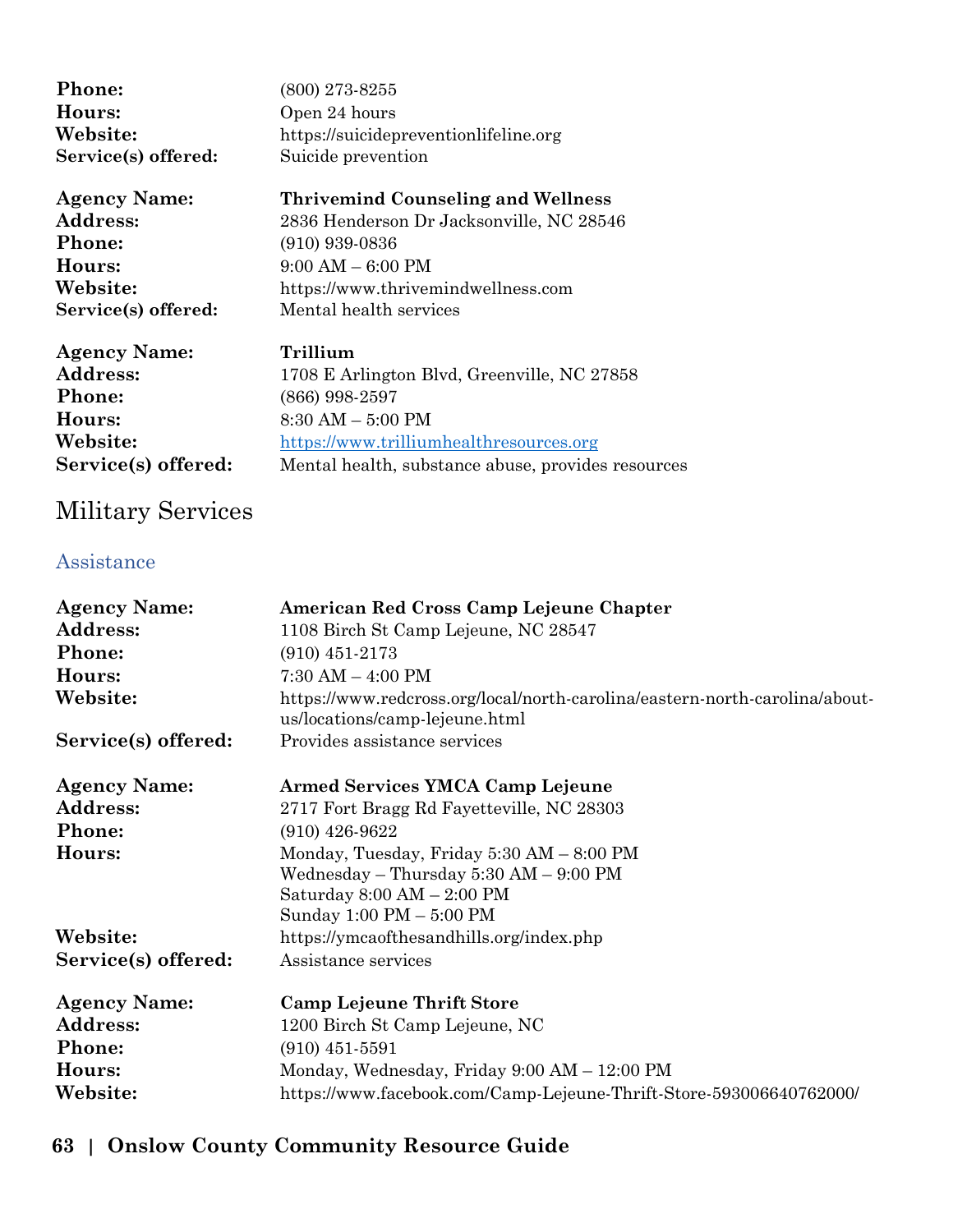| Service(s) offered:                                                                           | Thrift store, clothing services                                                                                                                                                                                                                                                               |
|-----------------------------------------------------------------------------------------------|-----------------------------------------------------------------------------------------------------------------------------------------------------------------------------------------------------------------------------------------------------------------------------------------------|
| <b>Agency Name:</b><br><b>Address:</b><br>Phone:<br>Hours:<br>Website:                        | <b>Marine and Family Services</b><br>895 Molly Pitcher Dr Camp Lejeune, NC 28547<br>$(910)$ 449-9766<br>$8:00$ AM $-$ 4:00 PM<br>https://installations.militaryonesource.mil/military-installation/camp-<br>lejeune/military-and-family-support-center/military-and-family-support-<br>center |
| Service(s) offered:                                                                           | Support services for military members                                                                                                                                                                                                                                                         |
| <b>Agency Name:</b>                                                                           | <b>MCAS New River Chapel Food Bank</b>                                                                                                                                                                                                                                                        |
| Address:                                                                                      | 236 Curtis Rd Jacksonville, NC                                                                                                                                                                                                                                                                |
| Phone:                                                                                        | $(910)$ 449-6801                                                                                                                                                                                                                                                                              |
| Hours:                                                                                        | Call for hours                                                                                                                                                                                                                                                                                |
| Website:                                                                                      | https://www.newriver.marines.mil/Unit-Home/Religious-Services/                                                                                                                                                                                                                                |
| Service(s) offered:                                                                           | Food bank, food assistance                                                                                                                                                                                                                                                                    |
| <b>Agency Name:</b>                                                                           | <b>MCCS Family Advocacy Program</b>                                                                                                                                                                                                                                                           |
| Address:                                                                                      | Bldg LCH 4007 Midway Park Camp Lejeune, NC 28547-2538                                                                                                                                                                                                                                         |
| Phone:                                                                                        | $(910)$ 449-9563                                                                                                                                                                                                                                                                              |
| Hours:                                                                                        | $7:30$ AM $-$ 4:30 PM                                                                                                                                                                                                                                                                         |
| Website:                                                                                      | http://www.mccslejeune-newriver.com/fap/                                                                                                                                                                                                                                                      |
| Service(s) offered:                                                                           | Domestic violence prevention, advocacy and assistance                                                                                                                                                                                                                                         |
| <b>Agency Name:</b><br><b>Address:</b><br>Phone:<br>Hours:<br>Website:<br>Service(s) offered: | <b>MCCS</b> Housing<br>Bldg TT 43 Inchon St Camp Lejeune, NC<br>$(910)$ 450-1628 #205, #206<br>Call for hours<br>https://www.lejeune.marines.mil/Offices-Staff/Family-Housing-<br>Division/Contact-Us/<br>Housing assistance                                                                  |
| <b>Agency Name:</b>                                                                           | <b>Military One Source</b>                                                                                                                                                                                                                                                                    |
| Address:                                                                                      | Call for more information                                                                                                                                                                                                                                                                     |
| Phone:                                                                                        | $(800)$ 342-9647                                                                                                                                                                                                                                                                              |
| Hours:                                                                                        | Call for hours                                                                                                                                                                                                                                                                                |
| Website:                                                                                      | https://www.militaryonesource.mil                                                                                                                                                                                                                                                             |
| Service(s) offered:                                                                           | Resources for military personnel                                                                                                                                                                                                                                                              |
| <b>Agency Name:</b>                                                                           | Navy-Corps Relief Society Camp Lejeune                                                                                                                                                                                                                                                        |
| <b>Address:</b>                                                                               | 400 McHugh Blvd Camp Lejeune, NC 28547-2519                                                                                                                                                                                                                                                   |
| Phone:                                                                                        | $(910)$ 451-5584                                                                                                                                                                                                                                                                              |
| Hours:                                                                                        | $8:00$ AM $-$ 4:00 PM                                                                                                                                                                                                                                                                         |
| Website:                                                                                      | https://www.nmcrs.org/locations/entry/camp-lejeune                                                                                                                                                                                                                                            |
| Service(s) offered:                                                                           | Financial assistance                                                                                                                                                                                                                                                                          |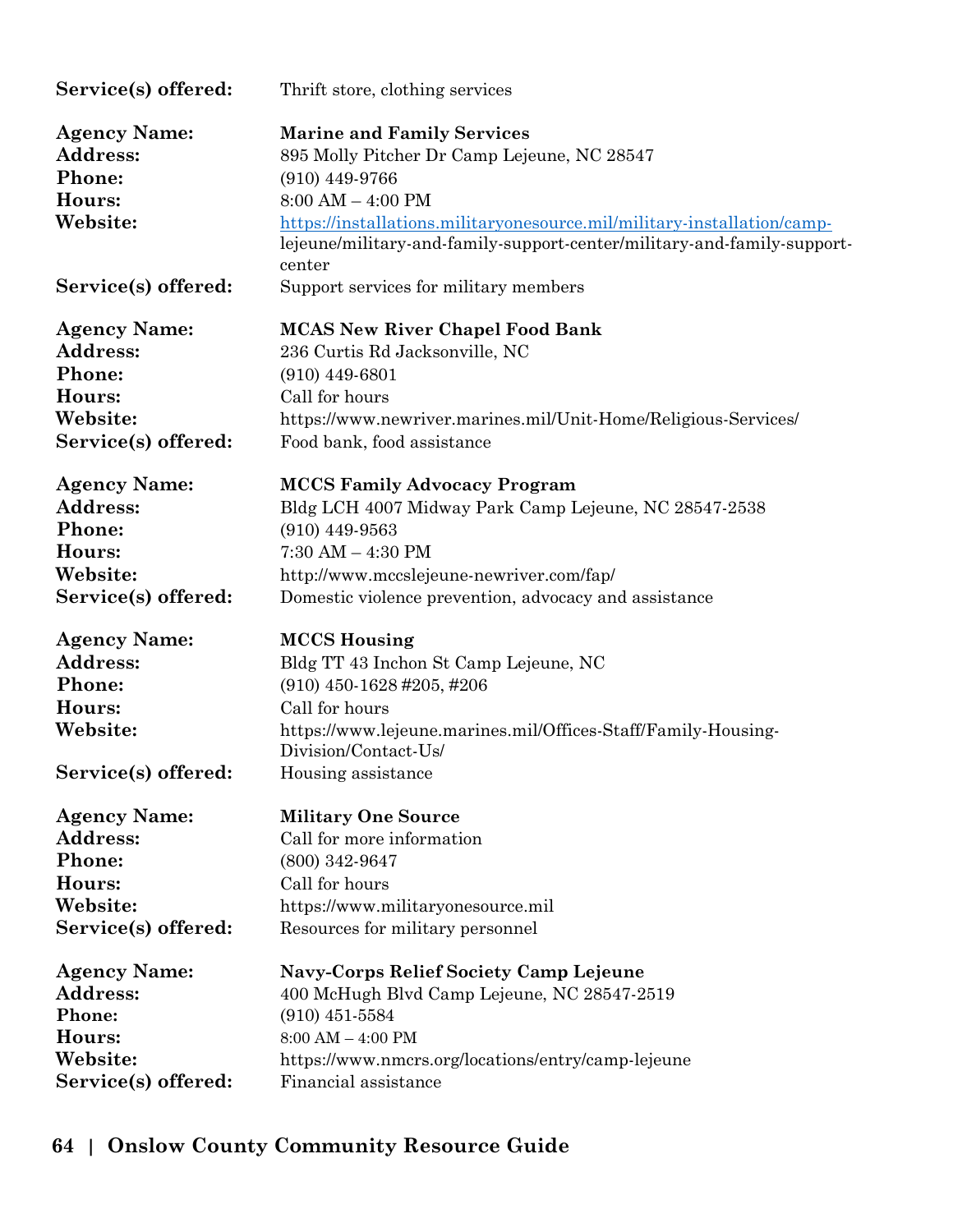| <b>Agency Name:</b> | <b>Operation Home Front</b>                        |
|---------------------|----------------------------------------------------|
| <b>Address:</b>     | 233 S Sharon Amilty Rd STE 101 Charlotte, NC 28211 |
| <b>Phone:</b>       | $(704)$ 527-3063                                   |
| Hours:              | $9:00 AM - 5:00 PM$                                |
| Website:            | https://operationhomefront.org                     |
| Service(s) offered: | Deployment support                                 |
|                     |                                                    |

### Education

| <b>Agency Name:</b> | Camp Lejeune Office of the Superintendent                                   |
|---------------------|-----------------------------------------------------------------------------|
| Address:            | 855 Stone St Camp Lejeune, NC 28547                                         |
| Phone:              | $(910)$ 451-2461                                                            |
| Hours:              | $7:00$ AM $-$ 4:00 PM                                                       |
| Website:            | https://www.dodea.edu/americas/midatlantic/camplejeune/index.cfm            |
| Service(s) offered: | Camp Lejeune schools information                                            |
|                     |                                                                             |
| <b>Agency Name:</b> | <b>East Coast Homeschool Organization</b>                                   |
| <b>Address:</b>     | 126 Center St Jacksonville, NC 28546                                        |
| Phone:              | $(910)$ 451-2461                                                            |
| Hours:              | Friday 9:00 AM - 1:30 PM                                                    |
| Website:            | https://www.echo-onslow.org                                                 |
| Service(s) offered: | Homeschool information                                                      |
|                     |                                                                             |
| <b>Agency Name:</b> | <b>Educational and Developmental Intervention Services</b>                  |
| <b>Address:</b>     | 5400 Florida Avenue Camp Lejeune, NC 28547-2538                             |
| Phone:              | $(910)$ 450-4127                                                            |
| Hours:              | $7:30$ AM $-$ 4:30 PM                                                       |
| Website:            | https://www.edis.army.mil/resources/locations/navylocations.html#navylejeun |
| Service(s) offered: | Early intervention services                                                 |
| <b>Agency Name:</b> | John A. Lejeune Education Center                                            |
| <b>Address:</b>     | Bldg 825 Stone St, Camp Lejeune                                             |
| Phone:              | $(910)$ 451-3091                                                            |
| Hours:              | $8:00 AM - 4:30 PM$                                                         |
| Website:            | http://www.mccslejeune-newriver.com/edu/                                    |
| Service(s) offered: | <b>Education</b> assistance                                                 |
|                     |                                                                             |
| <b>Agency Name:</b> | <b>MCAS New River Education Center</b>                                      |
| <b>Address:</b>     | Bldg AS-212 Bancroft St, MCAS New River                                     |
| Phone:              | $(910)$ 449-5421                                                            |
| Hours:              | $8:00 AM - 4:30 PM$                                                         |
| Website:            | http://www.mccslejeune-newriver.com/edu/                                    |
| Service(s) offered: | Education counseling, education assistance, core services                   |
|                     |                                                                             |
|                     |                                                                             |

**Agency Name: MCCS Child Development Center**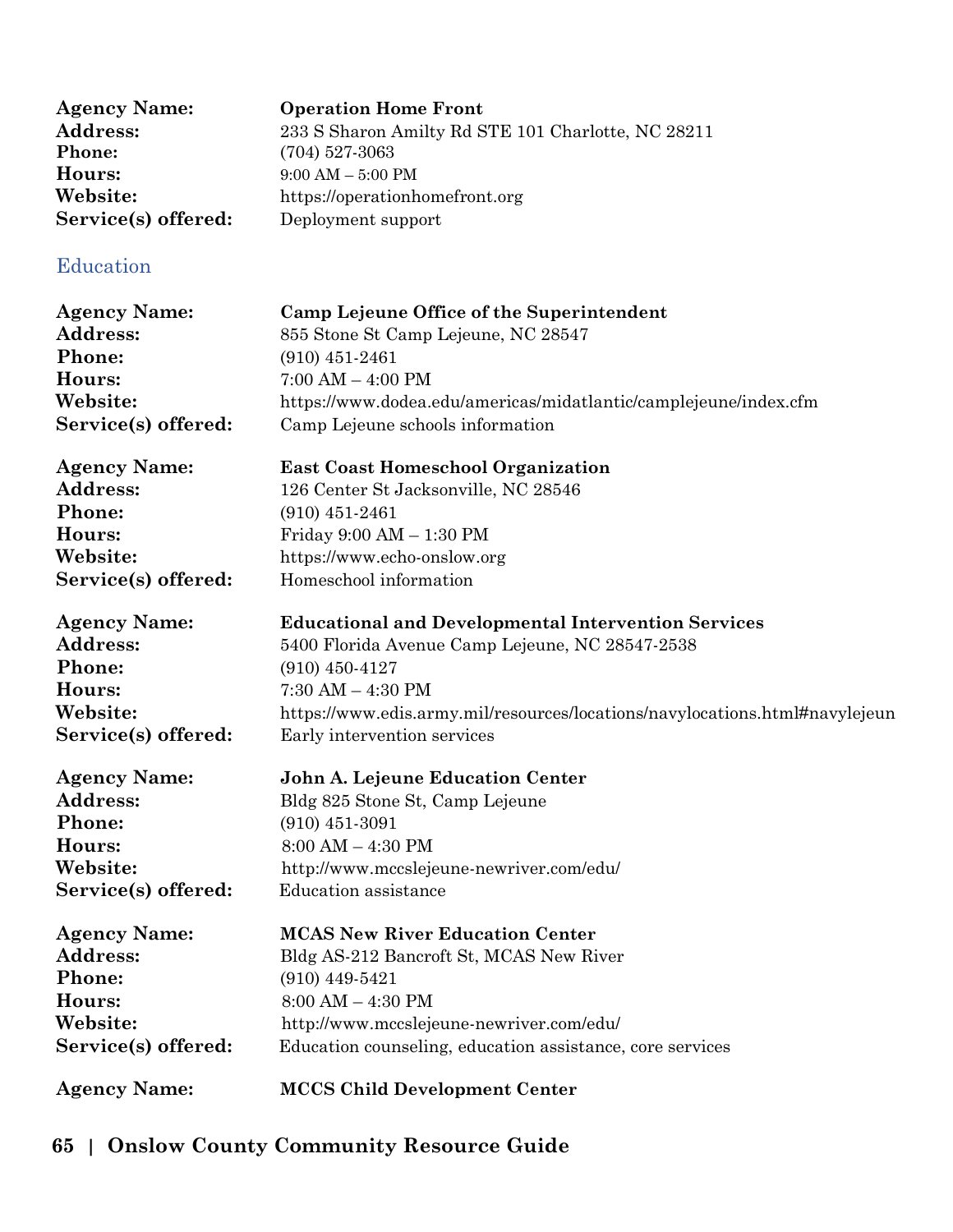| <b>Address:</b>     | See website for locations                                                         |
|---------------------|-----------------------------------------------------------------------------------|
| <b>Phone:</b>       | See website for a list of phone numbers for each location                         |
| Hours:              | $6:15 AM - 5:15 PM$                                                               |
| Website:            | http://www.mccslejeune-newriver.com/cyp/#cdc                                      |
| Service(s) offered: | Child care                                                                        |
| <b>Agency Name:</b> | <b>MCCS</b> School Liason                                                         |
| Addxoce             | $P_{\text{old}}$ 780 Browston $R_{\text{val}}$ Comp Loisure, $N_{\text{Q}}$ 98540 |

**Address:** Bldg 780 Brewster Blvd Camp Lejeune, NC 28540 **Phone:** (910) 347-2151 **Hours:** 7:00 AM – 4:00 PM **Website:** http://www.mccslejeune-newriver.com/schools/ **Service(s) offered:** Education issues for military family students

#### Career Development

| <b>Agency Name:</b> | <b>East Carolina Human Services Agency</b> |
|---------------------|--------------------------------------------|
| <b>Address:</b>     | 237 New River Dr Jacksonville, NC 28540    |
| Phone:              | $(910)$ 347-2151                           |
| Hours:              | $8:00 AM - 5:00 PM$                        |
| Website:            | https://echsainc.wixsite.com/echsa         |
| Service(s) offered: | Career development resources and services  |
|                     |                                            |

**Phone:** (910) 450-1676 **Hours:** 8:00 AM – 4:30 PM

**Agency Name: MCCS Family Member Employment Assistance Program** Address: Bldg 2455K Iwo Jima Blvd, Tarawa Terrace **Website:** http://www.mccslejeune-newriver.com/fmeap/ Service(s) offered: Employment assistance, training, career development, resume assistance, workshops/classes

**Agency Name: NC Military Business Center Phone:** (910) 938-6785

Address: 444 Western Blvd Jacksonville, NC 28546 **Hours:** 7:00 AM – 5:00 PM **Website:** [https://www.coastalcarolina.edu/services-and-support/services](https://www.coastalcarolina.edu/services-and-support/services-)community/sbc/coastals-nc-military-business-center/ **Service(s) offered:** Business and economic development

**Phone:** (910) 347-2151

**Agency Name: NC Works Career Center** Address: 237 New River Dr Jacksonville, NC 28540 **Hours:** 8:00 AM – 5:00 PM **Website:** https://americaserves.org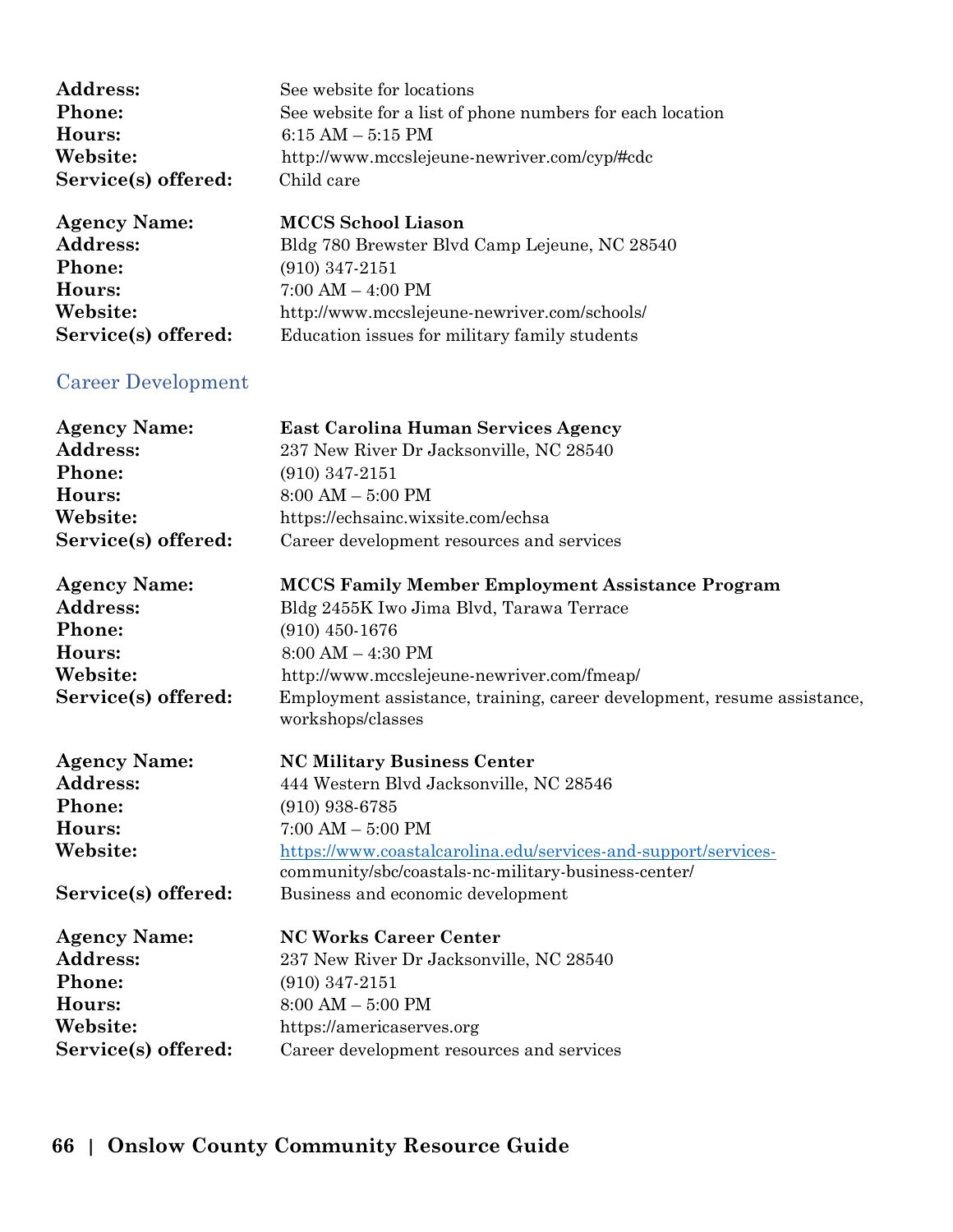### Health Services

| <b>Agency Name:</b> | <b>Camp Lejeune Counseling Center</b>                   |
|---------------------|---------------------------------------------------------|
| Address:            | Bldg LCH 4007 Midway Park, NC                           |
| Phone:              | $(910)$ 451-2864                                        |
| Hours:              | $7:30$ AM $-$ 4:30 PM                                   |
| Website:            | http://www.mccslejeune-newriver.com/counseling/         |
| Service(s) offered: | Non-medical counseling                                  |
| <b>Agency Name:</b> | <b>Humana Military Tricare East</b>                     |
| Address:            | PO Box 8923 Madison, WI 53708-8923                      |
| Phone:              | 1 (800) 444-5445                                        |
| Hours:              | $8:00 AM - 7:00 PM$                                     |
| Website:            | https://www.humanamilitary.com                          |
| Service(s) offered: | Military health insurance                               |
| <b>Agency Name:</b> | <b>MCCS Substance Abuse Program</b>                     |
| Address:            | Bldg 326 H St Camp Lejeune, NC 28540                    |
| Phone:              | $(910)$ 451-1175                                        |
| Hours:              | $7:30$ AM $-$ 4:30 PM                                   |
| Website:            | http://www.mccslejeune-newriver.com/substanceabuse/     |
| Service(s) offered: | Substance abuse program                                 |
| <b>Agency Name:</b> | <b>Marine Centered Medical Home Port New River</b>      |
| Address:            | Bldg AS-100 H MCAS New River, NC 28540                  |
| Phone:              | $(910)$ 449-6500                                        |
| Hours:              | Monday – Thursday $7:30$ AM – $4:00$ PM                 |
| Website:            | https://camp-lejeune.tricare.mil/Clinics/MCAS-New-River |
| Service(s) offered: | Medical clinic                                          |
| <b>Agency Name:</b> | <b>Naval Medical Center Camp Lejeune</b>                |
| Address:            | 100 Brewster Blvd Camp Lejeune, NC 28547                |
| Phone:              | $(910)$ 451-3079                                        |
| Hours:              | $7:30$ AM $-$ 4:30 PM                                   |
| Website:            | https://camp-lejeune.tricare.mil                        |
| Service(s) offered: | Hospital                                                |
| <b>Agency Name:</b> | <b>Naval Dental Clinic Camp Lejeune</b>                 |
| Address:            | Bldg NH-100 Camp Lejeune, NC 28547                      |
| Phone:              | $(910)$ 450-4740                                        |
| Hours:              | 6:30 AM $-$ 4:30 PM                                     |
| Website:            | https://camp-lejeune.tricare.mil                        |
| Service(s) offered: | Dental clinic                                           |
| <b>Agency Name:</b> | Naval Mental Health Clinic Camp Lejeune                 |
| Address:            | Bldg NH-100 Camp Lejeune, NC 28547                      |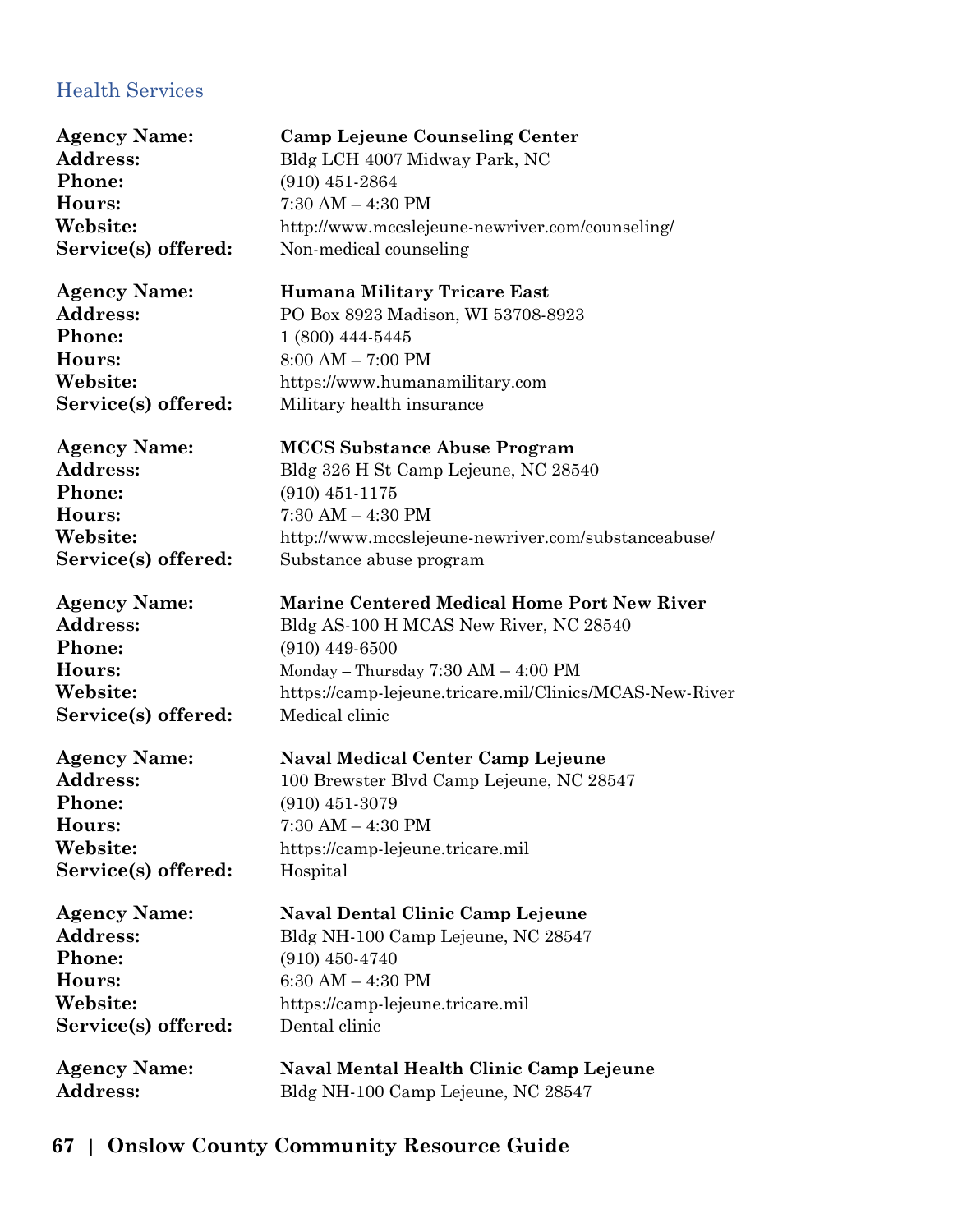| Phone:              | $(910)$ 450-4700                                                                                      |
|---------------------|-------------------------------------------------------------------------------------------------------|
| Hours:              | $7:30 AM - 4:00 PM$                                                                                   |
| Website:            | https://camp-lejeune.tricare.mil/Health-Services/Mental-Health-Substance-<br>Abuse                    |
| Service(s) offered: | Mental health service provider                                                                        |
| <b>Agency Name:</b> | <b>Naval Optometry Clinic Camp Lejeune</b>                                                            |
| Address:            | 15 Holcomb Blvd Camp Lejeune, NC                                                                      |
| <b>Phone:</b>       | $(910)$ 451-2295                                                                                      |
| Hours:              | Monday, Tuesday, Wednesday, Friday 7:30 AM - 3:30 PM<br>Thursday $7:30 \text{ AM} - 11:00 \text{ AM}$ |
| Website:            | https://camp-lejeune.tricare.mil/Health-Services/Vision/Optometry                                     |
| Service(s) offered: | Optometry services for active duty                                                                    |
|                     |                                                                                                       |
| <b>Agency Name:</b> | Naval Women's Health Clinic Camp Lejeune                                                              |
| Address:            | Bldg NH-100 Camp Lejeune, NC                                                                          |
| Phone:              | $(910)$ 450-4561                                                                                      |
| Hours:              | Monday, Tuesday, Thursday, Friday 8:00 AM - 4:00 PM<br>Wednesday $8:00 AM - 12:00 PM$                 |
| Website:            | https://camp-lejeune.tricare.mil/Health-Services/Womens-Health-Pregnancy                              |
| Service(s) offered: | OB/GYN services                                                                                       |
| <b>Agency Name:</b> | Women, Infant and Children (WIC) Camp Lejeune                                                         |
| <b>Address:</b>     | 2455 Iwo Jima Blvd Tarawa Terrace, NC 28543                                                           |
| Phone:              | $(910)$ 353-0022                                                                                      |
| Hours:              | $8:00 AM - 5:00 PM$                                                                                   |
| Website:            | https://camp-lejeune.tricare.mil/Health-Services/Womens-Health-Pregnancy                              |

### Legal Services, Administration and Advocacy

| <b>Agency Name:</b><br>Address: | Camp Lejeune Legal Assistance<br>Bldg 66 Camp Lejeune, NC 28547                                                                                                         |
|---------------------------------|-------------------------------------------------------------------------------------------------------------------------------------------------------------------------|
| <b>Phone:</b>                   | $(910)$ 451-1903                                                                                                                                                        |
| Hours:                          | $7:30$ AM $- 11:30$ AM, $1:00$ PM $- 4:00$ PM                                                                                                                           |
| Website:                        | https://www.mcieast.marines.mil/Staff-Offices/Legal-Services-Support-<br>Section-East/Legal-Services-Support-Team-Camp-Lejeune/Legal-<br>Assistance/Hours-of-Operation/ |
| Service(s) offered:             | Immigration, separation, divorce, notary, power of attorney                                                                                                             |
| <b>Agency Name:</b>             | Camp Lejeune Provost Marshall Office                                                                                                                                    |
| <b>Address:</b>                 | 3 McHugh Blvd Camp Lejeune, NC 28547                                                                                                                                    |
| <b>Phone:</b>                   | $(910)$ 451-2557                                                                                                                                                        |
| Hours:                          | Call for hours                                                                                                                                                          |
| Website:                        | https://www.lejeune.marines.mil/offices-staff/marine-corps-police/                                                                                                      |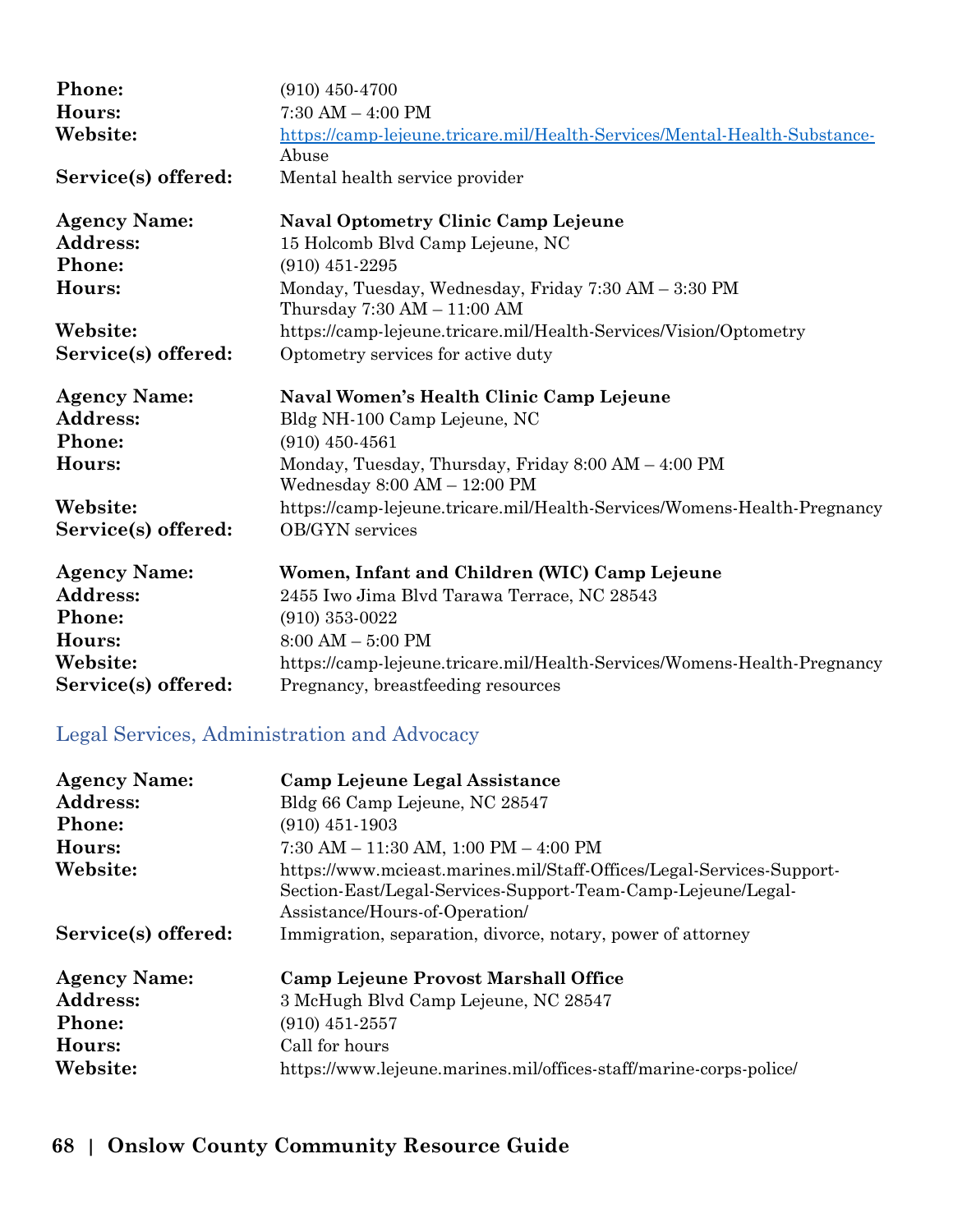| Service(s) offered:                                                                    | Law enforcement, Houses traffic, criminal investigation division, security<br>division                                                                                                                                                                                                                                  |
|----------------------------------------------------------------------------------------|-------------------------------------------------------------------------------------------------------------------------------------------------------------------------------------------------------------------------------------------------------------------------------------------------------------------------|
| <b>Agency Name:</b>                                                                    | Department of Defense Victim and Witness Assistance Council                                                                                                                                                                                                                                                             |
| Address:                                                                               | 2 Navy Annex Washington, DC 20380-1775                                                                                                                                                                                                                                                                                  |
| Phone:                                                                                 | $(703) 641 - 4250$                                                                                                                                                                                                                                                                                                      |
| Hours:                                                                                 | Call for hours                                                                                                                                                                                                                                                                                                          |
| Website:                                                                               | https://vwac.defense.gov                                                                                                                                                                                                                                                                                                |
| Service(s) offered:                                                                    | Victim and witness assistance                                                                                                                                                                                                                                                                                           |
| <b>Agency Name:</b>                                                                    | <b>MCCS Family Advocacy Program</b>                                                                                                                                                                                                                                                                                     |
| Address:                                                                               | Bldg LCH 4007 Midway Park Camp Lejeune, NC 28547-2538                                                                                                                                                                                                                                                                   |
| Phone:                                                                                 | $(910)$ 449-9563                                                                                                                                                                                                                                                                                                        |
| Hours:                                                                                 | $7:30$ AM $-$ 4:30 PM                                                                                                                                                                                                                                                                                                   |
| Website:                                                                               | http://www.mccslejeune-newriver.com/fap/                                                                                                                                                                                                                                                                                |
| Service(s) offered:                                                                    | Advocacy for domestic violence, sexual violence and harassment                                                                                                                                                                                                                                                          |
| Programs                                                                               |                                                                                                                                                                                                                                                                                                                         |
| <b>Agency Name:</b><br>Address:<br>Phone:<br>Hours:<br>Website:<br>Service(s) offered: | <b>Armed Services YMCA Camp Lejeune</b><br>2717 Fort Bragg Rd Fayetteville, NC 28303<br>$(910)$ 426-9622<br>Monday, Tuesday, Friday 5:30 AM - 8:00 PM<br>Wednesday $-$ Thursday 5:30 AM $-$ 9:00 PM<br>Saturday $8:00 AM - 2:00 PM$<br>Sunday 1:00 PM - 5:00 PM<br>https://ymcaofthesandhills.org/index.php<br>Programs |
| <b>Agency Name:</b>                                                                    | <b>MCCS Exceptional Family Member Program</b>                                                                                                                                                                                                                                                                           |
| Address:                                                                               | LCH 4014 D & E Midway Park, NC                                                                                                                                                                                                                                                                                          |
| Phone:                                                                                 | $(910)$ 451-4394                                                                                                                                                                                                                                                                                                        |
| Hours:                                                                                 | $8:00 AM - 4:30 PM$                                                                                                                                                                                                                                                                                                     |
| Website:                                                                               | http://www.mccslejeune-newriver.com/efmp/                                                                                                                                                                                                                                                                               |
| Service(s) offered:                                                                    | Special needs management for a family member                                                                                                                                                                                                                                                                            |
| <b>Agency Name:</b>                                                                    | <b>MCCS FOCUS Project</b>                                                                                                                                                                                                                                                                                               |
| <b>Address:</b>                                                                        | Bldg LCH 4007 Midway Park, NC                                                                                                                                                                                                                                                                                           |
| Phone:                                                                                 | $(910)$ 450-5635                                                                                                                                                                                                                                                                                                        |
| Hours:                                                                                 | $8:30$ AM $-5:00$ PM                                                                                                                                                                                                                                                                                                    |
| Website:                                                                               | http://www.mccslejeune-newriver.com/focus/                                                                                                                                                                                                                                                                              |
| Service(s) offered:                                                                    | Resilience training                                                                                                                                                                                                                                                                                                     |
| <b>Agency Name:</b>                                                                    | <b>MCCS LINKS</b>                                                                                                                                                                                                                                                                                                       |
| <b>Address:</b>                                                                        | Bldg TT 2455 Iwo Jima Blvd Tarawa Terrace, NC                                                                                                                                                                                                                                                                           |
| Phone:                                                                                 | $(910)$ 450-1465                                                                                                                                                                                                                                                                                                        |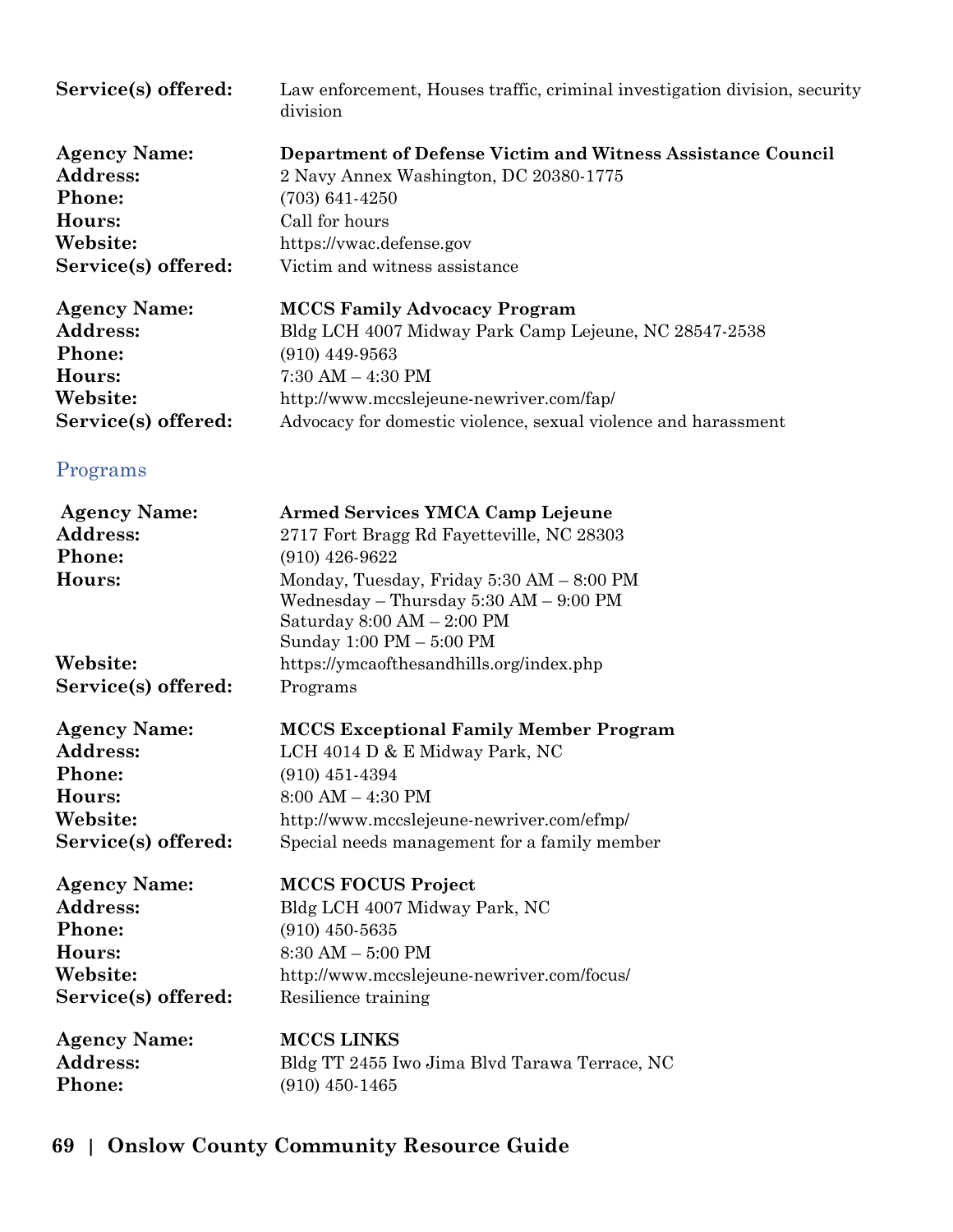**Hours:** 7:30 AM – 4:00 PM

**Phone:** (910) 451-1440 **Hours:** 9:00 AM – 4:00 PM

**Website:** http://www.mccslejeune-newriver.com/mcftb/ **Service(s) offered:** Support and resources for military

#### **Agency Name: MCCS Outdoor Adventures**

**Address:** Bldg 728 Camp Lejeune, NC **Website:** http://www.mccslejeune-newriver.com/outdoor/ **Service(s) offered:** Outdoor recreation services

**Agency Name: New Parent Support Program Phone:** (910) 449-9501 **Hours:** 7:30 AM – 4:30 PM

**Address:** Bldg LCH 4007 Midway Park, NC 28546 **Website:** http://www.mccslejeune-newriver.com/npsp/ **Service(s) offered:** New parent education and support services

**Phone:** (910) 451-1440 **Hours:** 10:00 AM – 2:00 PM

**Agency Name: Wounded Warrior Battalion East Phone:** (910) 451-4812 **Hours:** 8:00 AM – 4:00 PM

**Phone:** (910) 430-6475 **Hours:** Call for hours

**Agency Name: United Services Organization Camp Lejeune**

Address: 9 Tallman St Jacksonville, NC 28540 **Website:** https://northcarolina.uso.org/jacksonville **Service(s) offered:** Programs for military members

**Address:** Camp Lejeune, NC 28547 **Website:** https://www.woundedwarrior.marines.mil **Service(s) offered:** Leadership, recovery and support for injured Marines

**Agency Name: Young Marines Camp Johnson** Address: Building 215 Jacksonville, NC 28546 **Website:** https://youngmarines.com/unit/jacksonville/page **Service(s) offered:** Education and service program, development

#### Veteran Services

| <b>Agency Name:</b> | <b>Camp Lejeune Retired Affairs</b>                            |
|---------------------|----------------------------------------------------------------|
| <b>Address:</b>     | Bldg 60 Molly Pitcher Rd Camp Lejeune, NC 28547                |
| <b>Phone:</b>       | $(910)$ 451-0287                                               |
| Hours:              | Call for hours                                                 |
| Website:            | https://www.mcieast.marines.mil/Staff-Offices/Retired-Affairs/ |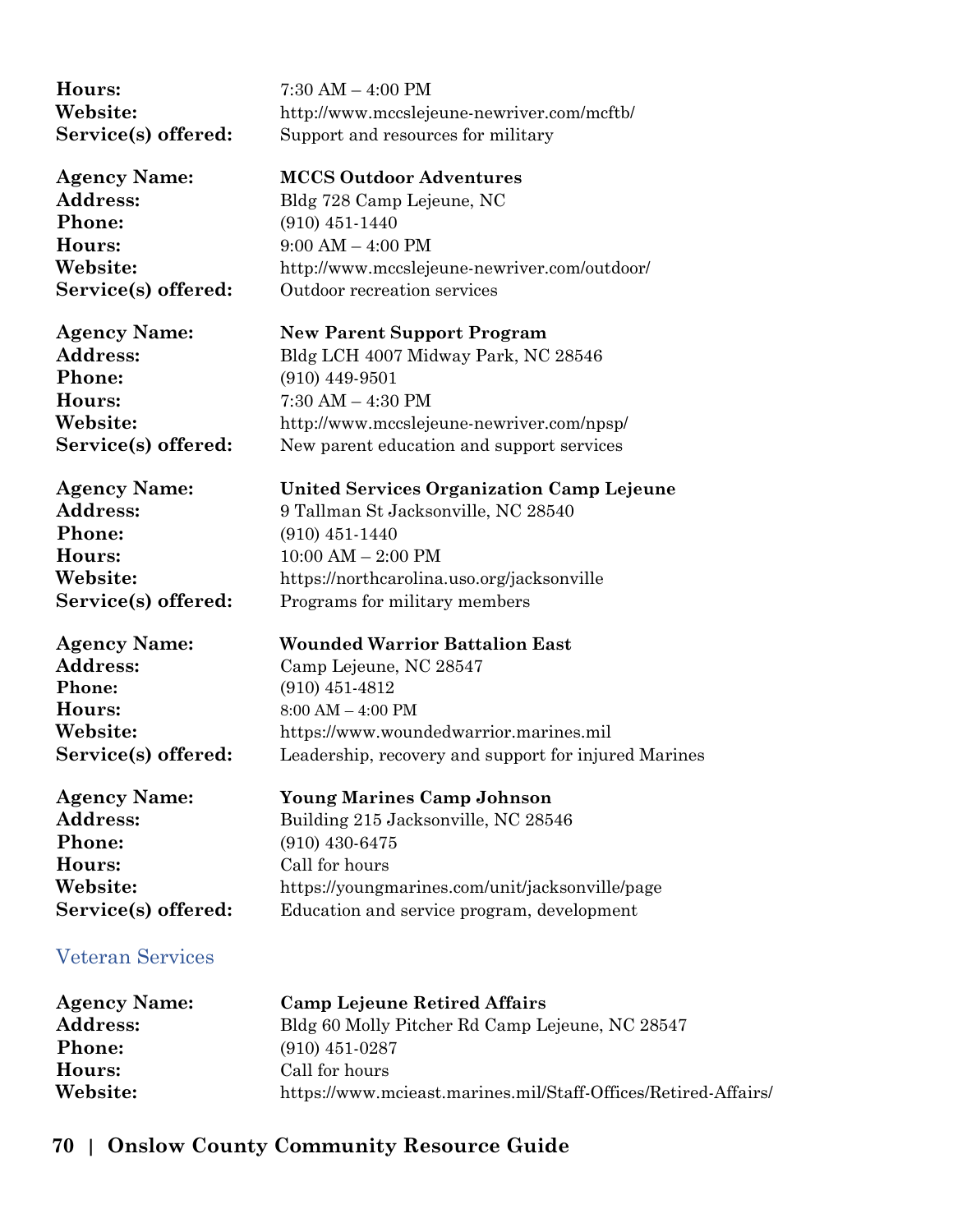| Service(s) offered: | Retired affairs services                                     |
|---------------------|--------------------------------------------------------------|
| <b>Agency Name:</b> | <b>Department of Military and Veterans Affairs</b>           |
| Address:            | 413 N Salisbury St Raleigh, NC 27603                         |
| Phone:              | $(844) 624 - 8387$                                           |
| Hours:              | $8:00 AM - 5:00 PM$                                          |
| Website:            | https://www.milvets.nc.gov                                   |
| Service(s) offered: | Veterans affairs and services                                |
| <b>Agency Name:</b> | <b>Jacksonville VA Clinic</b>                                |
| <b>Address:</b>     | 4006 Henderson Dr Jacksonville, NC 27603                     |
| Phone:              | $(910)$ 353-6406                                             |
| Hours:              | $7:30$ AM $-$ 4:30 PM                                        |
| Website:            | https://www.fayettevillenc.va.gov/locations/jacksonville.asp |
| Service(s) offered: | Clinic for veterans                                          |
| <b>Agency Name:</b> | <b>Jacksonville Vet Center</b>                               |
| Address:            | 110A Branchwood Dr Jacksonville, NC 28546                    |
| Phone:              | $(910)$ 577-1100                                             |
| Hours:              | $7:30$ AM $-$ 4:30 PM                                        |
| Website:            | https://www.fayettevillenc.va.gov/locations/jacksonville.asp |
| Service(s) offered: | Services for veterans                                        |
| <b>Agency Name:</b> | <b>Morehead City VA Clinic</b>                               |
| Address:            | 5420 Hwy 70 West Morehead City, NC 28557-4510                |
| Phone:              | $(252) 240 - 2349$                                           |
| Hours:              | $8:00$ AM $-$ 4:30 PM                                        |
| Website:            | https://www.va.gov/find-locations/facility/vha_558GC         |
| Service(s) offered: | Clinic for veterans                                          |
| <b>Agency Name:</b> | <b>Onslow County Veteran Services</b>                        |
| <b>Address:</b>     | 234 NW Corridor Blvd Suite 201 Jacksonville, NC 28540        |
| Phone:              | $(910)$ 347-3309                                             |
| Hours:              | $8:00 AM - 5:00 PM$                                          |
| Website:            | https://www.onslowcountync.gov/246/Veteran-Services          |
| Service(s) offered: | Services for veterans                                        |
| <b>Agency Name:</b> | <b>Veterans of Foreign Wars</b>                              |
| Address:            | 1450 Piney Green Rd Jacksonville, NC 28546                   |
| Phone:              | $(910)$ 353-6810                                             |
| Hours:              | Meets 2 <sup>nd</sup> Tuesday of month 6:00 PM               |
| Website:            | https://www.vfw.org/find-a-post                              |
| Service(s) offered: | Support group for veterans                                   |
| <b>Agency Name:</b> | Wilmington VA Clinic                                         |
| Address:            | 1705 Gardener Rd Wilmington, NC 28405                        |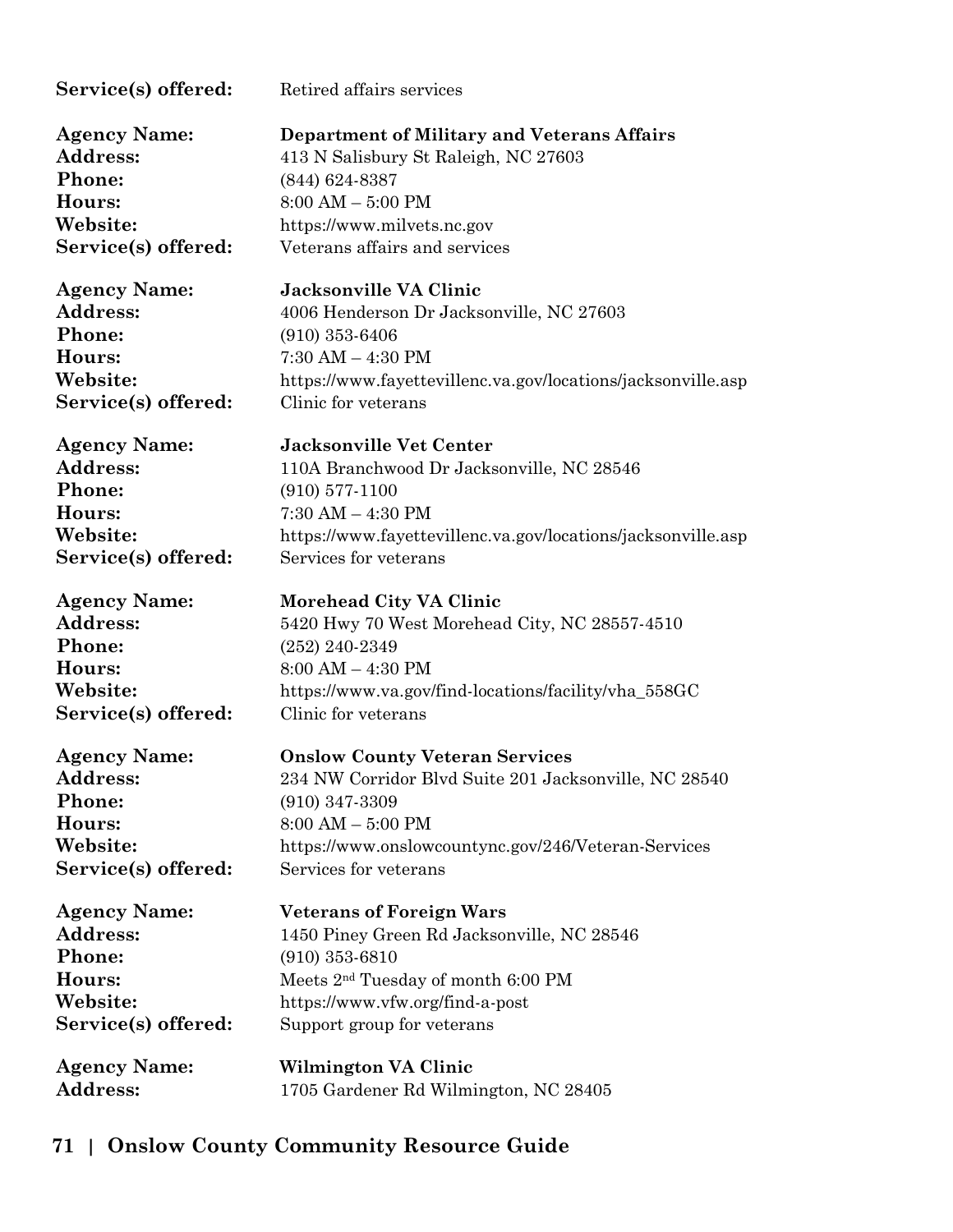| <b>Phone:</b>       | $(910)$ 343-5300                                              |
|---------------------|---------------------------------------------------------------|
| Hours:              | $8:00 AM - 4:30 PM$                                           |
| Website:            | https://www.fayettevillenc.va.gov/locations/wilmingtonhcc.asp |
| Service(s) offered: | Health care for veterans                                      |
| <b>Agency Name:</b> | <b>Wounded Warrior Battalion East</b>                         |
| <b>Address:</b>     | Camp Lejeune, NC 28547                                        |
| Phone:              | $(910)$ 451-4812                                              |
| Hours:              | $7:30$ AM $-$ 4:00 PM                                         |
| Website:            | https://www.woundedwarrior.marines.mil/FamiliesandCaregivers/ |
| Service(s) offered: | Support for veterans and Marines                              |
|                     |                                                               |

# Other Resources

### Environmental Health

| <b>Agency Name:</b><br><b>Address:</b><br>Phone:<br>Hours:<br>Website:<br>Service(s) offered: | <b>Environmental Health Division</b><br>234 NW Corridor Blvd Jacksonville, NC 28540<br>$(910)$ 938-5851<br>$8:00 AM - 5:00 PM$<br>https://www.onslowcountync.gov/668/Environmental-Health-Division<br>Environmental health services |
|-----------------------------------------------------------------------------------------------|-------------------------------------------------------------------------------------------------------------------------------------------------------------------------------------------------------------------------------------|
| <b>Agency Name:</b>                                                                           | <b>Onslow County Fire Rescue</b>                                                                                                                                                                                                    |
| Address:                                                                                      | 1180 Commons Drive Jacksonville, NC 28546                                                                                                                                                                                           |
| Phone:                                                                                        | $(910)$ 347-4270                                                                                                                                                                                                                    |
| Hours:                                                                                        | $8:00 AM - 5:00 PM$                                                                                                                                                                                                                 |
| Website:                                                                                      | https://www.onslowcountync.gov/819/Fire-Safety                                                                                                                                                                                      |
| Service(s) offered:                                                                           | Smoke alarm installation, public education, property verification request                                                                                                                                                           |
| <b>Electricity Services</b>                                                                   |                                                                                                                                                                                                                                     |
| <b>Agency Name:</b>                                                                           | <b>Duke Energy</b>                                                                                                                                                                                                                  |
| <b>Address:</b>                                                                               | P.O. Box 1771 Raleigh, NC 27602                                                                                                                                                                                                     |
| Phone:                                                                                        | $(800)$ 452-2777                                                                                                                                                                                                                    |
| Hours:                                                                                        | $7:00 AM - 7:00 PM$                                                                                                                                                                                                                 |
| Website:                                                                                      | https://www.duke-energy.com/home                                                                                                                                                                                                    |
| Service(s) offered:                                                                           | Electric utility                                                                                                                                                                                                                    |
| <b>Agency Name:</b>                                                                           | <b>Jones Onslow Electric Membership Corporation</b>                                                                                                                                                                                 |
| Address:                                                                                      | 259 Western Blvd Jacksonville, NC 28546                                                                                                                                                                                             |
| Phone:                                                                                        | $(910)$ 353-1940                                                                                                                                                                                                                    |
| Hours:                                                                                        | $8:00 AM - 5:00 PM$                                                                                                                                                                                                                 |
| Website:                                                                                      | https://billing.joemc.com/joemc/login.jsp                                                                                                                                                                                           |
| Service(s) offered:                                                                           | Electric utility                                                                                                                                                                                                                    |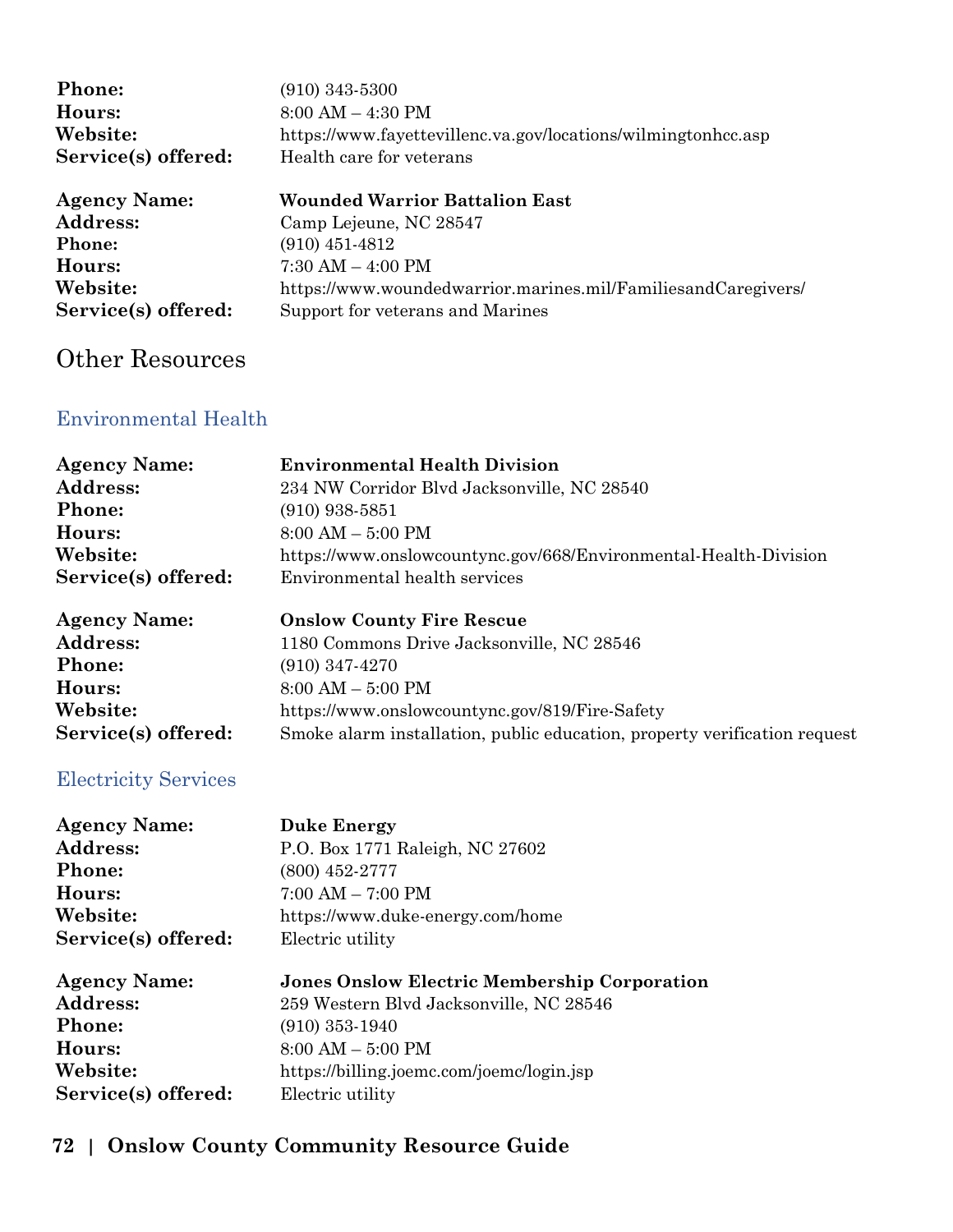#### Waste and Sanitation Services

| <b>Agency Name:</b>   | <b>A-1 Marine Sanitation</b>                       |
|-----------------------|----------------------------------------------------|
| Address:              | 240 Wilmington Hwy Jacksonville, NC 28540          |
| Phone:                | $(910)$ 347-9033                                   |
| Hours:                | $9:00 AM - 5:00 PM$                                |
| Website:              | https://a1marinesanitationinc.com/home.html        |
| Service(s) offered:   | Trash utility                                      |
| <b>Agency Name:</b>   | <b>Jacksonville Sanitation Department</b>          |
| <b>Address:</b>       | 350 S Marine Blvd Jacksonville, NC 28540           |
| Phone:                | $(910)$ 938-5338                                   |
| Hours:                | $8:00$ AM $-5:00$ PM                               |
| Website:              | https://www.jacksonvillenc.gov/sanitation          |
| Service(s) offered:   | Trash utility                                      |
| <b>Agency Name:</b>   | Waste Management Jacksonville                      |
| Address:              | 1515 Pony Farm Rd Jacksonville, NC 28540           |
| Phone:                | $(910)$ 488-2827                                   |
| Hours:                | $8:00 AM - 5:00 PM$                                |
| Website:              | https://www.wm.com/us/en/location/nc/jacksonville  |
| Service(s) offered:   | Trash utility                                      |
| <b>Water Services</b> |                                                    |
| <b>Agency Name:</b>   | <b>Jacksonville Utilities</b>                      |
| <b>Address:</b>       | 350 S Marine Blvd Jacksonville, NC 28540           |
| Phone:                | $(910)$ 938-5248                                   |
| Hours:                | $8:00 AM - 5:00 PM$                                |
| Website:              | https://www.jacksonvillenc.gov/230/My-Utility-Bill |
| Service(s) offered:   | Water utility                                      |
| <b>Agency Name:</b>   | <b>Onslow Water and Sewer Authority</b>            |
| <b>Address:</b>       | 228 Georgetown Rd Jacksonville, NC 28540           |
| Phone:                | $(910)$ 455-0722                                   |
| Hours:                | $8:00 AM - 5:00 PM$                                |
| Website:              | https://www.onwasa.com                             |
| Service(s) offered:   | Water utility                                      |
| <b>Agency Name:</b>   | <b>Scientific Water and Sewage</b>                 |
| Address:              | 112 Scientific Ln Jacksonville, NC 28540           |
| Phone:                | $(910)$ 455-3743                                   |
| Hours:                | $8:00 AM - 5:00 PM$                                |
| Website:              | https://www.scientificwaterjax.com                 |

## **73 | Onslow County Community Resource Guide**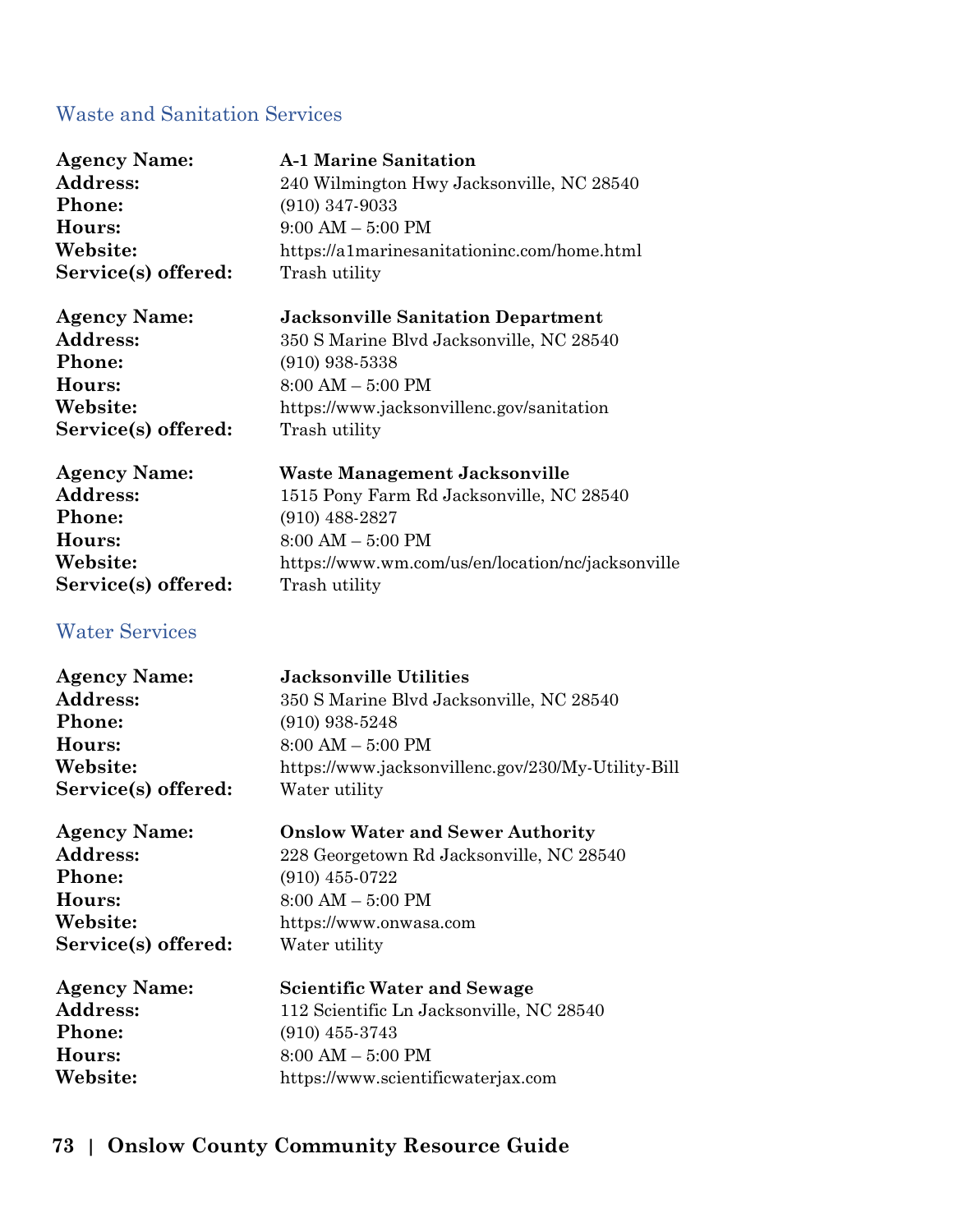#### Service(s) offered: Water utility

## Volunteering Opportunities

| <b>Agency Name:</b>   | <b>Onslow Community Outreach</b>                                                    |
|-----------------------|-------------------------------------------------------------------------------------|
| Address:              | 600 Court St Jacksonville, NC 28540                                                 |
| Phone:                | $(910)$ 455-5733                                                                    |
| Hours:                | $9:00$ AM $-5:00$ PM                                                                |
| Website:              | http://onslowco.org/                                                                |
| Service(s) offered:   | Volunteering                                                                        |
| <b>Agency Name:</b>   | <b>Onslow County Animal Shelter</b>                                                 |
| Address:              | 224 Georgetown Rd Jacksonville, NC 28540                                            |
| Phone:                | $(910)$ 455-0182                                                                    |
| Hours:                | Tuesday – Friday $8:00 \text{ AM} - 6:30 \text{ PM}$<br>Saturday 10:00 AM - 4:00 PM |
| Website:              | https://www.onslowcountync.gov/animalservices                                       |
| Service(s) offered:   | Volunteering                                                                        |
| <b>Agency Name:</b>   | <b>Salvation Army Food Pantry</b>                                                   |
| Address:              | 535 Bell Fork Rd Jacksonville, NC 28540                                             |
| Phone:                | $(910)$ 346-8800                                                                    |
| Hours:                | $1:00$ PM $-3:00$ PM                                                                |
| Website:              | www.salvationarmycarolinas.org                                                      |
| Service(s) offered:   | Soup kitchen                                                                        |
| <b>Agency Name:</b>   | The Arc of the Triangle                                                             |
| Address:              | 5121 Holly Ridge Dr Raleigh, NC 27612                                               |
| Phone:                | $(919) 832 - 5446$                                                                  |
| Hours:                | $8:30$ AM $-5:00$ PM                                                                |
| Website:              | https://www.arctriangle.org                                                         |
| Service(s) offered:   | Volunteering                                                                        |
| <b>Agency Name:</b>   | <b>United Way Onslow County</b>                                                     |
| Address:              | 403 N Bayshore Blvd Jacksonville, NC 28540                                          |
| Phone:                | $(910)$ 347-2646                                                                    |
| Hours:                | $8:30$ AM $-5:00$ PM                                                                |
| Website:              | https://www.uwonslow.org                                                            |
| Service(s) offered:   | Volunteering                                                                        |
| <b>Legal Services</b> |                                                                                     |
| <b>Agency Name:</b>   | <b>Adult Protective Services Magistrate</b>                                         |
| Phone:                | $(910)$ 989-0230                                                                    |
| <b>Agency Name:</b>   | <b>Child Abuse/Neglect Reporting</b>                                                |

# **74 | Onslow County Community Resource Guide**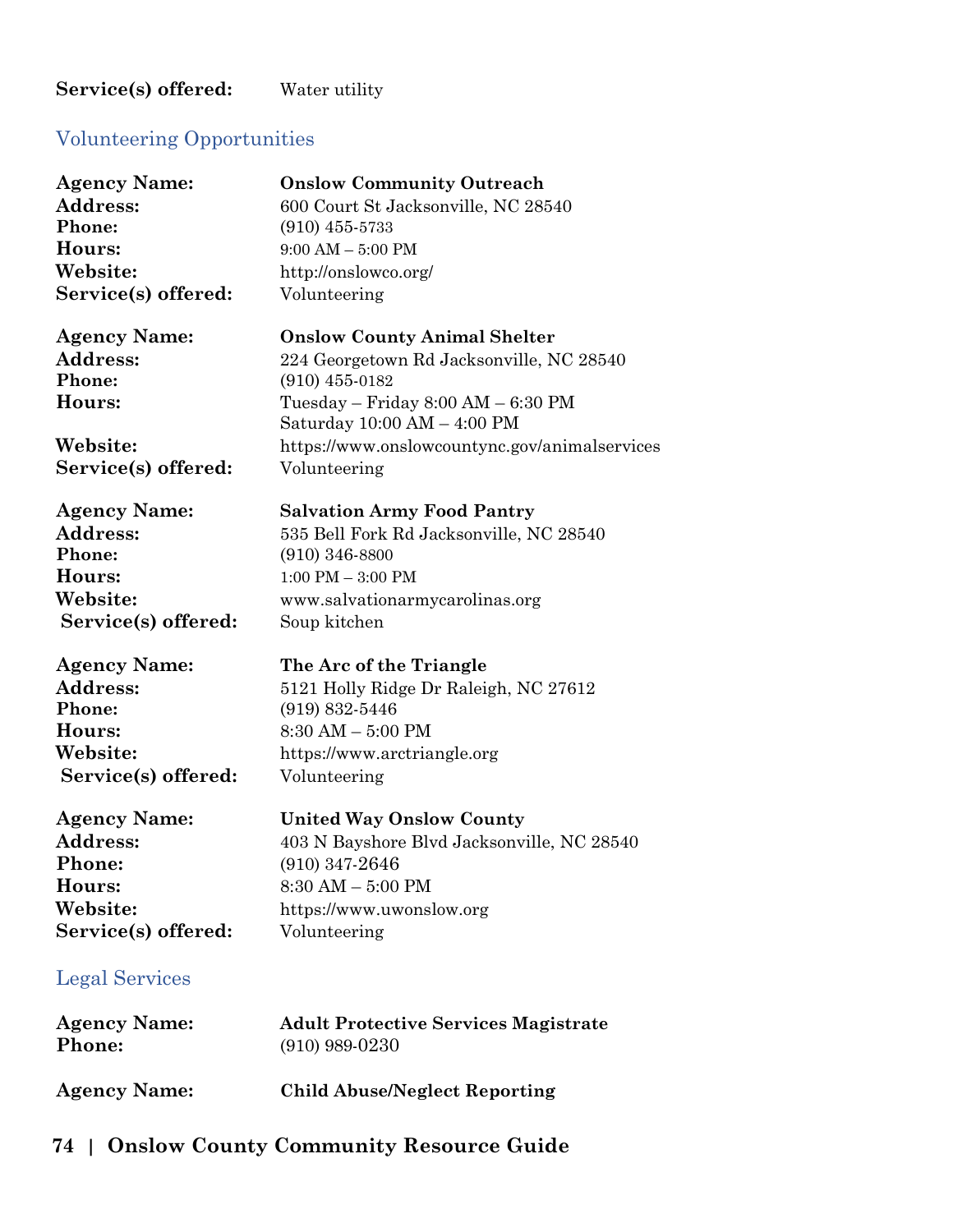| Phone:                                 | $(910)$ 219-1955                             |
|----------------------------------------|----------------------------------------------|
| <b>Agency Name:</b>                    | <b>Child Support Enforcement</b>             |
| Phone:                                 | $(910)$ 938-3563                             |
| <b>Agency Name:</b>                    | <b>Child Protective Services</b>             |
| Phone:                                 | $(910)$ 938-5533                             |
| <b>Agency Name:</b>                    | <b>Federal Bureau of Investigation (FBI)</b> |
| Phone:                                 | $(704)$ 672-6100                             |
| <b>Agency Name:</b>                    | <b>Jacksonville Crime Stoppers</b>           |
| Phone:                                 | $(910)$ 938-3273                             |
| <b>Agency Name:</b>                    | Legal Aid NC                                 |
| Phone:                                 | (800) 672-9304                               |
| <b>Agency Name:</b>                    | <b>NC Child Support</b>                      |
| Phone:                                 | $(910)$ 938-3563                             |
| <b>Agency Name:</b>                    | <b>NC Department of Justice</b>              |
| Phone:                                 | (919) 716-6400                               |
| <b>Agency Name:</b>                    | <b>NC Highway Patrol</b>                     |
| Phone:                                 | (800) 334-7411                               |
| <b>Agency Name:</b>                    | <b>Onslow County Court House</b>             |
| Phone:                                 | $(910)$ 478-3600                             |
| <b>Agency Name:</b>                    | <b>Onslow County District Attorney</b>       |
| Phone:                                 | $(910)$ 478-3610                             |
| <b>Agency Name:</b>                    | <b>Onslow County Fire Marshall</b>           |
| Phone:                                 | $(910)$ 347-4270                             |
| <b>Agency Name:</b>                    | <b>Onslow County Jail</b>                    |
| Phone:                                 | $(910)$ 937-1475                             |
| <b>Agency Name:</b>                    | <b>Onslow County Public Safety</b>           |
| Phone:                                 | $(910)$ 455-4000                             |
| <b>Agency Name:</b>                    | <b>Onslow County Victim Services</b>         |
| Phone:                                 | $(910)$ 455-4458                             |
| Local County and State Resource Guides |                                              |

**County Name: Brunswick County**

## **75 | Onslow County Community Resource Guide**